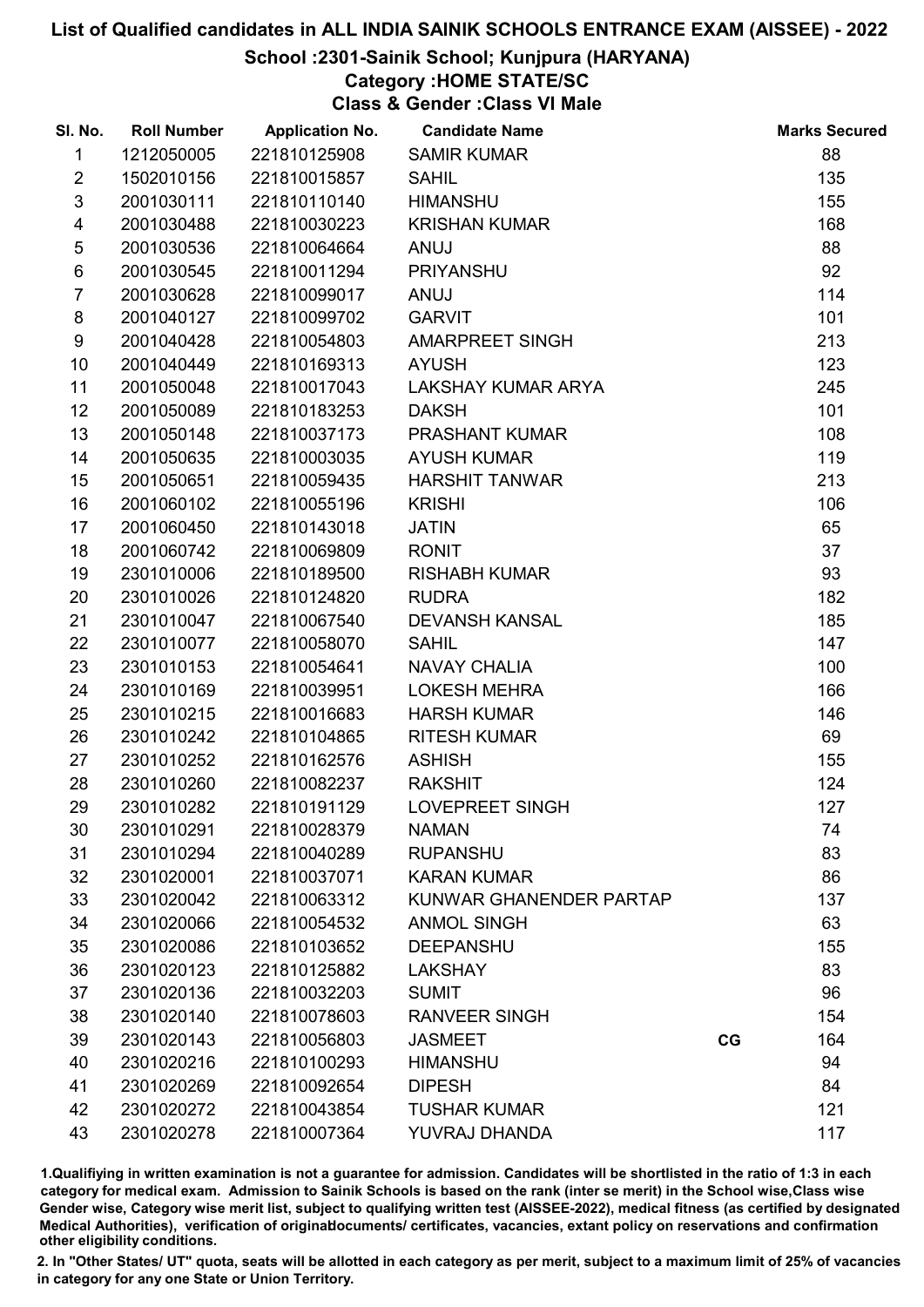## School :2301-Sainik School; Kunjpura (HARYANA)

## Category :HOME STATE/SC

Class & Gender :Class VI Male

| SI. No. | <b>Roll Number</b> | <b>Application No.</b> | <b>Candidate Name</b>   | <b>Marks Secured</b> |
|---------|--------------------|------------------------|-------------------------|----------------------|
| 44      | 2301020287         | 221810136764           | <b>KUNAL</b>            | 180                  |
| 45      | 2301020331         | 221810031625           | <b>SAKSHAM KATARIA</b>  | 159                  |
| 46      | 2301020346         | 221810047345           | <b>SUMIT</b>            | 96                   |
| 47      | 2301020355         | 221810197255           | <b>SHIVEN</b>           | 91                   |
| 48      | 2301020373         | 221810031375           | AAYUSH KUMAR            | 151                  |
| 49      | 2301020398         | 221810025206           | <b>GURNOOR</b>          | 102                  |
| 50      | 2301020439         | 221810184246           | <b>TOSHAN KUMAR</b>     | 133                  |
| 51      | 2301020471         | 221810002476           | <b>HARSHIT</b>          | 90                   |
| 52      | 2301020472         | 221810097576           | <b>SOUMIL</b>           | 95                   |
| 53      | 2301020480         | 221810124786           | <b>HARSH</b>            | 132                  |
| 54      | 2301020530         | 221810017247           | <b>AYUSH BINDAL</b>     | 202                  |
| 55      | 2301020540         | 221810184457           | <b>HARSHAL</b>          | 43                   |
| 56      | 2301020545         | 221810114757           | <b>UDAYVEER</b>         | 131                  |
| 57      | 2301020569         | 221810034587           | <b>AYUSH KUMAR</b>      | 165                  |
| 58      | 2301020601         | 221810125118           | <b>MAYANK</b>           | 91                   |
| 59      | 2301020663         | 221810193078           | <b>ANUJ KUMAR</b>       | 218                  |
| 60      | 2301020717         | 221810144719           | <b>AARAV</b>            | 71                   |
| 61      | 2301020759         | 221810082569           | <b>HARDIK</b>           | 131                  |
| 62      | 2301020769         | 221810056179           | <b>YOGRAJ</b>           | 82                   |
| 63      | 2301020776         | 221810114879           | <b>BHOOMIT</b>          | 122                  |
| 64      | 2301020786         | 221810101789           | <b>GAGAN SINGH</b>      | 95                   |
| 65      | 2301020798         | 221810029499           | TRIJAL KUMAR GAUTAM     | 226                  |
| 66      | 2302010025         | 221810190460           | <b>BHUPINDER</b>        | 82                   |
| 67      | 2302010032         | 221810059201           | <b>ABHINAV NIMBRAIN</b> | 94                   |
| 68      | 2302010044         | 221810073341           | <b>NIKHIL</b>           | 101                  |
| 69      | 2302010050         | 221810014661           | <b>GAURAV FULIYA</b>    | 106                  |
| 70      | 2302010058         | 221810031881           | <b>KARTIK</b>           | 118                  |
| 71      | 2302010061         | 221810113391           | <b>DIPANSHU DABRA</b>   | 124                  |
| 72      | 2302010066         | 221810097602           | <b>ADARSH AMBDAKER</b>  | 128                  |
| 73      | 2302020005         | 221810122300           | <b>AVINAV</b>           | 92                   |
| 74      | 2302020013         | 221810044010           | <b>KARTIK</b>           | 165                  |
| 75      | 2302020016         | 221810192510           | <b>KULDEEP RANGA</b>    | 101                  |
| 76      | 2302020017         | 221810002610           | <b>HIMANSHU</b>         | 82                   |
| 77      | 2302020048         | 221810134750           | <b>VIVAN</b>            | 137                  |
| 78      | 2302020102         | 221810026011           | <b>SACHIN</b>           | 142                  |
| 79      | 2302020111         | 221810079811           | <b>HIMANSHU</b>         | 150                  |
| 80      | 2302020117         | 221810026321           | <b>ABHIJEET</b>         | 89                   |
| 81      | 2302020151         | 221810015751           | <b>ISHANT</b>           | 164                  |
| 82      | 2302020166         | 221810152271           | <b>ANIKET</b>           | 134                  |
| 83      | 2302020181         | 221810054881           | <b>DIMPLE GAHLOT</b>    | 92                   |
| 84      | 2302020184         | 221810046091           | <b>LAVISH KUMAR</b>     | 139                  |
| 85      | 2302020210         | 221810153012           | <b>BHAVISHYA MEHRA</b>  | 90                   |
| 86      | 2302020216         | 221810086512           | <b>KARTIKEY</b>         | 166                  |

1.Qualifiying in written examination is not a guarantee for admission. Candidates will be shortlisted in the ratio of 1:3 in each category for medical exam. Admission to Sainik Schools is based on the rank (inter se merit) in the School wise,Class wise Gender wise, Category wise merit list, subject to qualifying written test (AISSEE-2022), medical fitness (as certified by designated Medical Authorities), verification of originablocuments/ certificates, vacancies, extant policy on reservations and confirmation other eligibility conditions.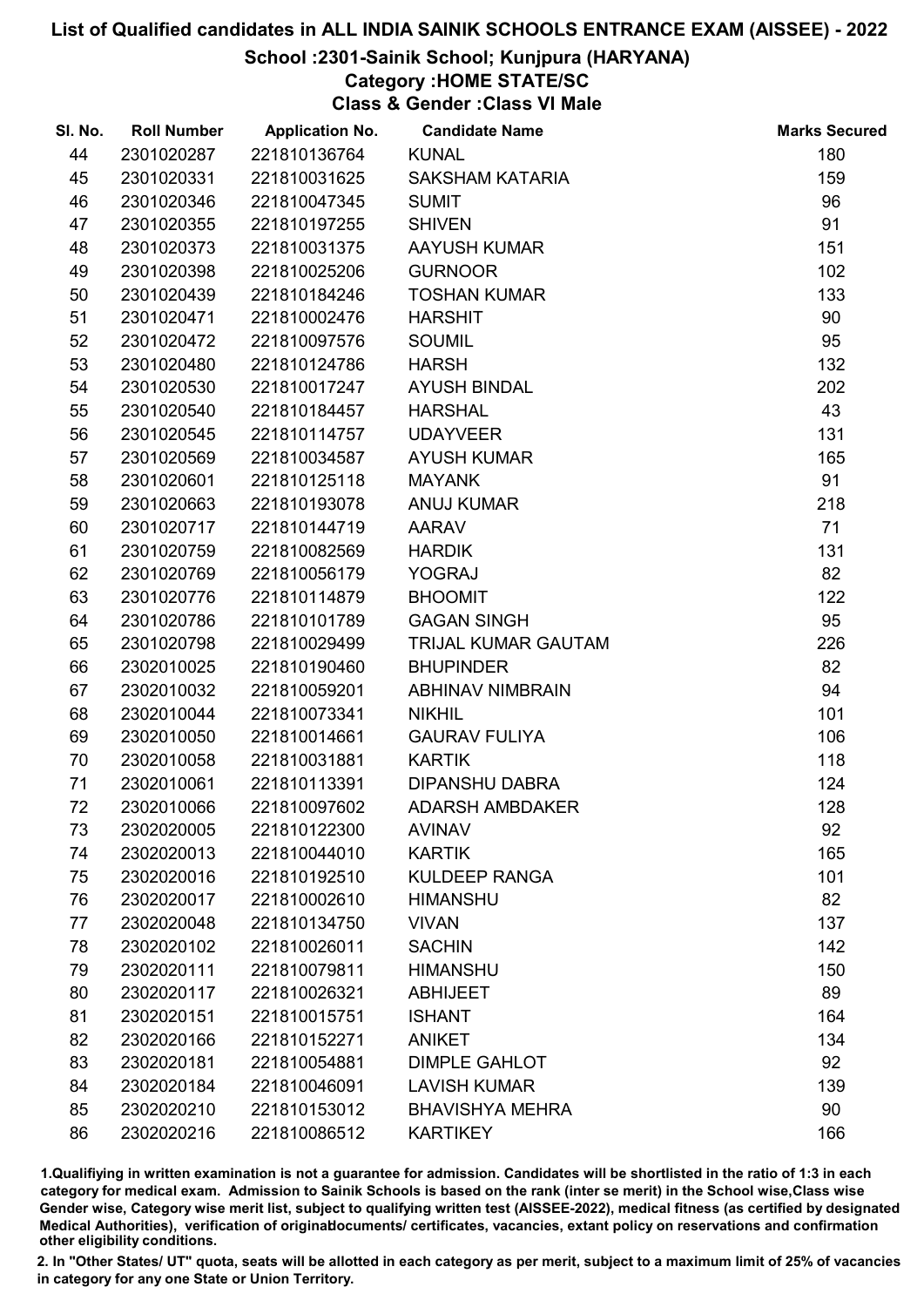### School :2301-Sainik School; Kunjpura (HARYANA)

## Category :HOME STATE/SC

Class & Gender :Class VI Male

| SI. No. | <b>Roll Number</b> | <b>Application No.</b> | <b>Candidate Name</b>       |    | <b>Marks Secured</b> |
|---------|--------------------|------------------------|-----------------------------|----|----------------------|
| 87      | 2302020222         | 221810196022           | <b>ABHIJOT SINGH</b>        |    | 170                  |
| 88      | 2302020239         | 221810182232           | <b>HARDIK</b>               |    | 116                  |
| 89      | 2302020264         | 221810015762           | <b>SUMIT</b>                |    | 149                  |
| 90      | 2302020281         | 221810007972           | <b>TANMAY GAGAT</b>         |    | 104                  |
| 91      | 2302020291         | 221810175322           | <b>LITESH</b>               |    | 65                   |
| 92      | 2302020305         | 221810133872           | <b>MANN RANGA</b>           |    | 141                  |
| 93      | 2302020306         | 221810147872           | <b>MANISH BAJAJ</b>         |    | 50                   |
| 94      | 2302020323         | 221810066033           | <b>NAMAN</b>                |    | 152                  |
| 95      | 2302020335         | 221810041773           | <b>RAMAN</b>                |    | 98                   |
| 96      | 2302020344         | 221810005614           | <b>HITESH</b>               |    | 134                  |
| 97      | 2302020348         | 221810024034           | <b>ARPIT BHUKKAL</b>        |    | 120                  |
| 98      | 2302020354         | 221810152464           | <b>ANMOL</b>                |    | 177                  |
| 99      | 2302020358         | 221810195974           | <b>AKSHIT</b>               |    | 52                   |
| 100     | 2302020360         | 221810153684           | <b>LAKSHY</b>               |    | 180                  |
| 101     | 2302020375         | 221810021225           | <b>HARSH CHOPRA</b>         |    | 141                  |
| 102     | 2302020391         | 221810161385           | <b>SAKSHAM</b>              |    | 158                  |
| 103     | 2302020398         | 221810017816           | <b>SUSHANT KANGRA</b>       |    | 134                  |
| 104     | 2302020421         | 221810037756           | YASH PORIYE                 |    | 175                  |
| 105     | 2302020433         | 221810069296           | YUVRAJ SINGH                |    | 126                  |
| 106     | 2302020450         | 221810180327           | <b>HIMANSHU</b>             |    | 114                  |
| 107     | 2302020477         | 221810041197           | <b>SAMARTH KUMAR</b>        |    | 87                   |
| 108     | 2302020497         | 221810035858           | <b>GULSHAN</b>              |    | 73                   |
| 109     | 2302020499         | 221810084268           | <b>KARTIK</b>               |    | 81                   |
| 110     | 2302020523         | 221810152059           | <b>SUSHIL KUMAR MUWAL</b>   |    | 105                  |
| 111     | 2302020525         | 221810131359           | <b>GULSHAN KUMAR</b>        |    | 101                  |
| 112     | 2302030001         | 221810183682           | <b>KARIT SHAURYA</b>        |    | 117                  |
| 113     | 2302030003         | 221810106682           | <b>RACHIT</b>               |    | 94                   |
| 114     | 2302030077         | 221810049943           | <b>ANSHUL</b>               |    | 181                  |
| 115     | 2302030081         | 221810177153           | AADARSH LANGIYAN            |    | 100                  |
| 116     | 2302030090         | 221810099463           | <b>NAV</b>                  |    | 116                  |
| 117     | 2302030110         | 221810099973           | <b>HIMANSHU KUMAR LAHOT</b> |    | 111                  |
| 118     | 2302030111         | 221810071083           | <b>PRIYANSHU</b>            |    | 233                  |
| 119     | 2302030203         | 221810052654           | AADITYA KUMAR               |    | 112                  |
| 120     | 2302030230         | 221810158274           | <b>SAJAL KUMAR</b>          |    | 99                   |
| 121     | 2302030249         | 221810043594           | <b>NAITIK KUMAR</b>         |    | 181                  |
| 122     | 2302030262         | 221810026705           | <b>PAYUSH</b>               | CG | 97                   |
| 123     | 2302030277         | 221810196125           | <b>AMANJOT SINGH</b>        |    | 174                  |
| 124     | 2302030296         | 221810193435           | <b>VIRAT HATWAL</b>         |    | 177                  |
| 125     | 2302030311         | 221810167155           | PRANAV MEHRA                |    | 111                  |
| 126     | 2302030318         | 221810008555           | <b>PRATEEK</b>              |    | 88                   |
| 127     | 2302030357         | 221810184195           | <b>ANMOL</b>                |    | 173                  |
| 128     | 2302030390         | 221810180426           | <b>MOKSH</b>                |    | 72                   |
| 129     | 2302030472         | 221810164696           | <b>JASAN</b>                |    | 92                   |

1.Qualifiying in written examination is not a guarantee for admission. Candidates will be shortlisted in the ratio of 1:3 in each category for medical exam. Admission to Sainik Schools is based on the rank (inter se merit) in the School wise,Class wise Gender wise, Category wise merit list, subject to qualifying written test (AISSEE-2022), medical fitness (as certified by designated Medical Authorities), verification of originablocuments/ certificates, vacancies, extant policy on reservations and confirmation other eligibility conditions.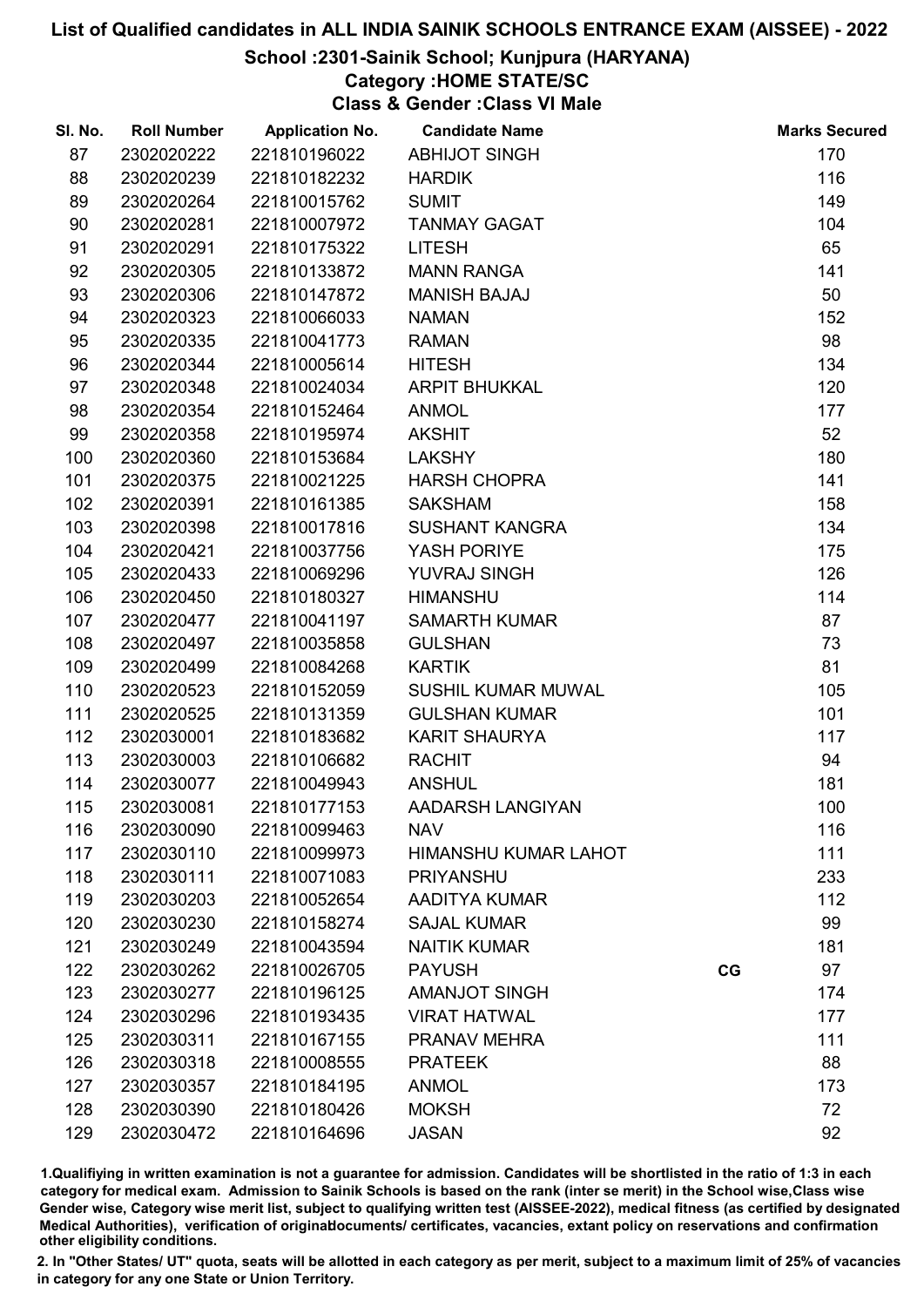## School :2301-Sainik School; Kunjpura (HARYANA)

## Category :HOME STATE/SC

Class & Gender :Class VI Male

| SI. No. | <b>Roll Number</b> | <b>Application No.</b> | <b>Candidate Name</b>   |           | <b>Marks Secured</b> |
|---------|--------------------|------------------------|-------------------------|-----------|----------------------|
| 130     | 2302040013         | 221810153617           | <b>VINAYAK</b>          |           | 64                   |
| 131     | 2302040015         | 221810154717           | <b>RAGHAV</b>           |           | 76                   |
| 132     | 2302040027         | 221810178227           | <b>PARVISHT</b>         |           | 115                  |
| 133     | 2302040036         | 221810001437           | <b>HARMAN PATHANIYE</b> |           | 111                  |
| 134     | 2302040038         | 221810024737           | PRIYANSHU SHIVAL        |           | 115                  |
| 135     | 2302040100         | 221810170387           | <b>SAKSHAM KUMAR</b>    |           | 85                   |
| 136     | 2302040142         | 221810028528           | <b>HARDIK BAMNIA</b>    |           | 118                  |
| 137     | 2302040167         | 221810099248           | <b>VANSH BAGRI</b>      |           | 91                   |
| 138     | 2302040169         | 221810181548           | <b>SEEMANT</b>          | <b>AR</b> | 106                  |
| 139     | 2302040179         | 221810112458           | <b>KUNAL</b>            |           | 94                   |
| 140     | 2302040182         | 221810153558           | SANAMDEEP SINGH RAI     |           | 95                   |
| 141     | 2302040199         | 221810064868           | <b>DIVESH BANGAR</b>    |           | 82                   |
| 142     | 2302040250         | 221810087219           | <b>DIKSHIT KUMAR</b>    |           | 86                   |
| 143     | 2302040256         | 221810151919           | <b>EKLOVYA</b>          |           | 111                  |
| 144     | 2302040257         | 221810143919           | <b>PRINCE</b>           |           | 109                  |
| 145     | 2302040269         | 221810146439           | <b>DIVYAM BHORIA</b>    |           | 192                  |
| 146     | 2302040276         | 221810114839           | <b>SAKSHAM</b>          |           | 139                  |
| 147     | 2302040291         | 221810124849           | <b>ISHAN</b>            |           | 85                   |
| 148     | 2302040316         | 221810021379           | <b>HITESH</b>           |           | 87                   |
| 149     | 2303020206         | 221810078761           | <b>PRIYANSHU</b>        |           | 83                   |
| 150     | 2303020274         | 221810055732           | <b>CH. VAYANK SINGH</b> |           | 115                  |
| 151     | 2303030063         | 221810129053           | <b>MANISH KUMAR</b>     |           | 85                   |
| 152     | 2303030083         | 221810129863           | PARTH PUNIA             |           | 133                  |
| 153     | 2303030460         | 221810152296           | <b>HARISH</b>           |           | 134                  |
| 154     | 2303040373         | 221810028148           | <b>HEMANT KUMAR</b>     |           | 218                  |
| 155     | 2303040441         | 221810060798           | <b>HIMANSHU</b>         |           | 158                  |
| 156     | 2303050150         | 221810054361           | <b>HARSH</b>            |           | 113                  |
| 157     | 2303050162         | 221810040861           | <b>PRINCE</b>           |           | 214                  |
| 158     | 2303050335         | 221810058042           | <b>CHIRAG</b>           |           | 111                  |
| 159     | 2303060014         | 221810094713           | <b>MAYANK</b>           |           | 206                  |
| 160     | 2303060244         | 221810140393           | <b>SAMARTH</b>          |           | 82                   |
| 161     | 2303060306         | 221810092614           | <b>ADITYA PUNIA</b>     |           | 224                  |
| 162     | 2303070177         | 221810017245           | <b>CHIRAG SAMRIYA</b>   |           | 176                  |
| 163     | 2303070311         | 221810130195           | <b>KUMAR SANSKAR</b>    |           | 120                  |
| 164     | 2303080050         | 221810148056           | <b>SHAURYA</b>          |           | 122                  |
| 165     | 2303080295         | 221810116247           | <b>YASH</b>             |           | 126                  |
| 166     | 2303090313         | 221810096598           | <b>UTTAM</b>            |           | 107                  |
| 167     | 2303100106         | 221810074359           | <b>HARDIK GURWAL</b>    |           | 118                  |
| 168     | 2303100118         | 221810080759           | <b>GARV</b>             |           | 243                  |
| 169     | 2304010002         | 221810072100           | <b>HARSH</b>            |           | 72                   |
| 170     | 2304010007         | 221810034600           | <b>VARISH</b>           |           | 200                  |
| 171     | 2304020005         | 221810148660           | <b>LOVEDEEP</b>         |           | 104                  |
| 172     | 2304020092         | 221810100861           | <b>RAJAT</b>            |           | 145                  |

1.Qualifiying in written examination is not a guarantee for admission. Candidates will be shortlisted in the ratio of 1:3 in each category for medical exam. Admission to Sainik Schools is based on the rank (inter se merit) in the School wise,Class wise Gender wise, Category wise merit list, subject to qualifying written test (AISSEE-2022), medical fitness (as certified by designated Medical Authorities), verification of originablocuments/ certificates, vacancies, extant policy on reservations and confirmation other eligibility conditions.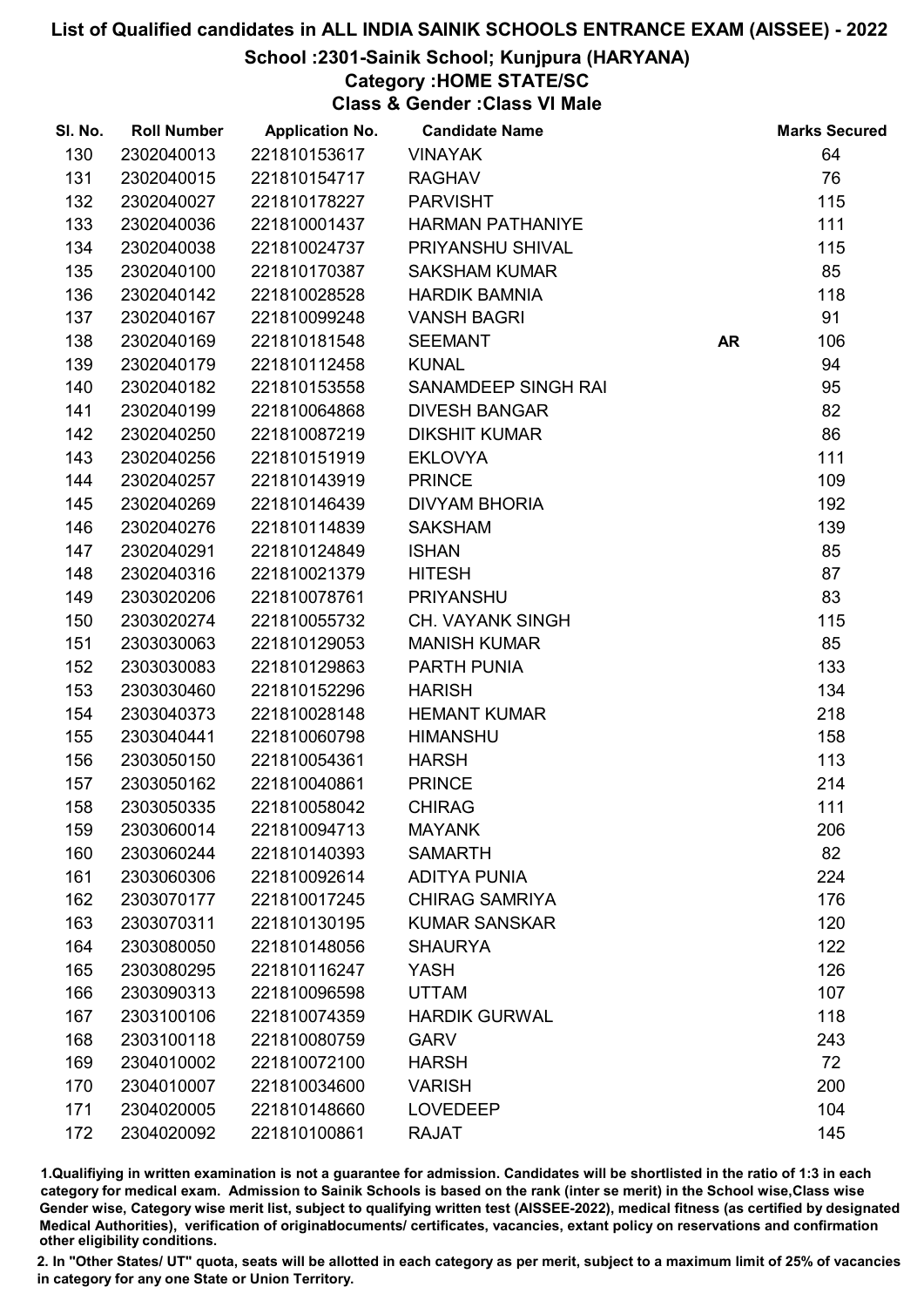## School :2301-Sainik School; Kunjpura (HARYANA)

## Category :HOME STATE/SC

Class & Gender :Class VI Male

| SI. No. | <b>Roll Number</b> | <b>Application No.</b> | <b>Candidate Name</b>    | <b>Marks Secured</b> |
|---------|--------------------|------------------------|--------------------------|----------------------|
| 173     | 2304020166         | 221810103082           | <b>GAURAV</b>            | 147                  |
| 174     | 2304020219         | 221810041453           | <b>HIMANSHU SAROVA</b>   | 82                   |
| 175     | 2304020228         | 221810063763           | <b>ANAND</b>             | 121                  |
| 176     | 2304020324         | 221810145984           | <b>HARSH MEHRA</b>       | 72                   |
| 177     | 2304020351         | 221810153735           | <b>DIPANSHU KAYAT</b>    | 120                  |
| 178     | 2304020391         | 221810028595           | <b>MANAV KUMAR MOHAR</b> | 75                   |
| 179     | 2304020436         | 221810028366           | <b>PRINCE</b>            | 98                   |
| 180     | 2304020480         | 221810111027           | <b>KARTIK</b>            | 138                  |
| 181     | 2304020482         | 221810128127           | <b>DAVINDER</b>          | 152                  |
| 182     | 2304020497         | 221810072247           | <b>CHARITAR</b>          | 117                  |
| 183     | 2304020530         | 221810090587           | <b>NIKHIL</b>            | 140                  |
| 184     | 2304020547         | 221810195208           | <b>SHUBHAM</b>           | 141                  |
| 185     | 2304020566         | 221810028628           | <b>SIDHARTH</b>          | 127                  |
| 186     | 2304020568         | 221810134038           | <b>KARTIK</b>            | 122                  |
| 187     | 2304020585         | 221810035258           | <b>YESH</b>              | 205                  |
| 188     | 2304020604         | 221810178788           | <b>VIHAANDEEP</b>        | 112                  |
| 189     | 2304020642         | 221810006039           | <b>ANUJ</b>              | 101                  |
| 190     | 2304020649         | 221810030549           | YASHWIN MOHAR            | 92                   |
| 191     | 2304030127         | 221810139770           | <b>ATUL</b>              | 75                   |
| 192     | 2304030162         | 221810029001           | <b>JATIN PAWERIA</b>     | 205                  |
| 193     | 2304030187         | 221810080911           | <b>TAKSHIS</b>           | 147                  |
| 194     | 2304030214         | 221810065831           | <b>PRIKSHIT</b>          | 125                  |
| 195     | 2304030247         | 221810086851           | ABHIMANYU                | 115                  |
| 196     | 2304030294         | 221810029181           | <b>PRIYANSHU</b>         | 90                   |
| 197     | 2304030425         | 221810070552           | <b>SHOURYA</b>           | 98                   |
| 198     | 2304030611         | 221810107753           | <b>NAVDEEP</b>           | 76                   |
| 199     | 2304040017         | 221810044983           | <b>ANKIT</b>             | 79                   |
| 200     | 2304040138         | 221810135754           | <b>SAGAR</b>             | 108                  |
| 201     | 2304040145         | 221810013264           | <b>YASH</b>              | 186                  |
| 202     | 2304040221         | 221810120215           | <b>PRINCE</b>            | 110                  |
| 203     | 2304040228         | 221810036915           | <b>DIVYANSH DISHODIA</b> | 262                  |
| 204     | 2304040231         | 221810148125           | <b>SHIVAM</b>            | 140                  |
| 205     | 2304040317         | 221810092665           | <b>CHETAN</b>            | 131                  |
| 206     | 2304040322         | 221810124965           | <b>PARTIK</b>            | 129                  |
| 207     | 2304040327         | 221810146075           | <b>DIKSHANT</b>          | 88                   |
| 208     | 2304040343         | 221810042975           | <b>HARDIK</b>            | 133                  |
| 209     | 2304040419         | 221810173516           | <b>YESH</b>              | 63                   |
| 210     | 2304050003         | 221810104616           | <b>RAJNISH</b>           | 116                  |
| 211     | 2304050019         | 221810043626           | <b>ANSHU SINGH</b>       | 136                  |
| 212     | 2304050054         | 221810087346           | <b>AMAN</b>              | 97                   |
| 213     | 2304050101         | 221810172576           | <b>HITESH</b>            | 80                   |
| 214     | 2304050111         | 221810166086           | <b>JASHAN</b>            | 103                  |
| 215     | 2304050124         | 221810091886           | SIDHANT KATIWAL          | 208                  |

1.Qualifiying in written examination is not a guarantee for admission. Candidates will be shortlisted in the ratio of 1:3 in each category for medical exam. Admission to Sainik Schools is based on the rank (inter se merit) in the School wise,Class wise Gender wise, Category wise merit list, subject to qualifying written test (AISSEE-2022), medical fitness (as certified by designated Medical Authorities), verification of originablocuments/ certificates, vacancies, extant policy on reservations and confirmation other eligibility conditions.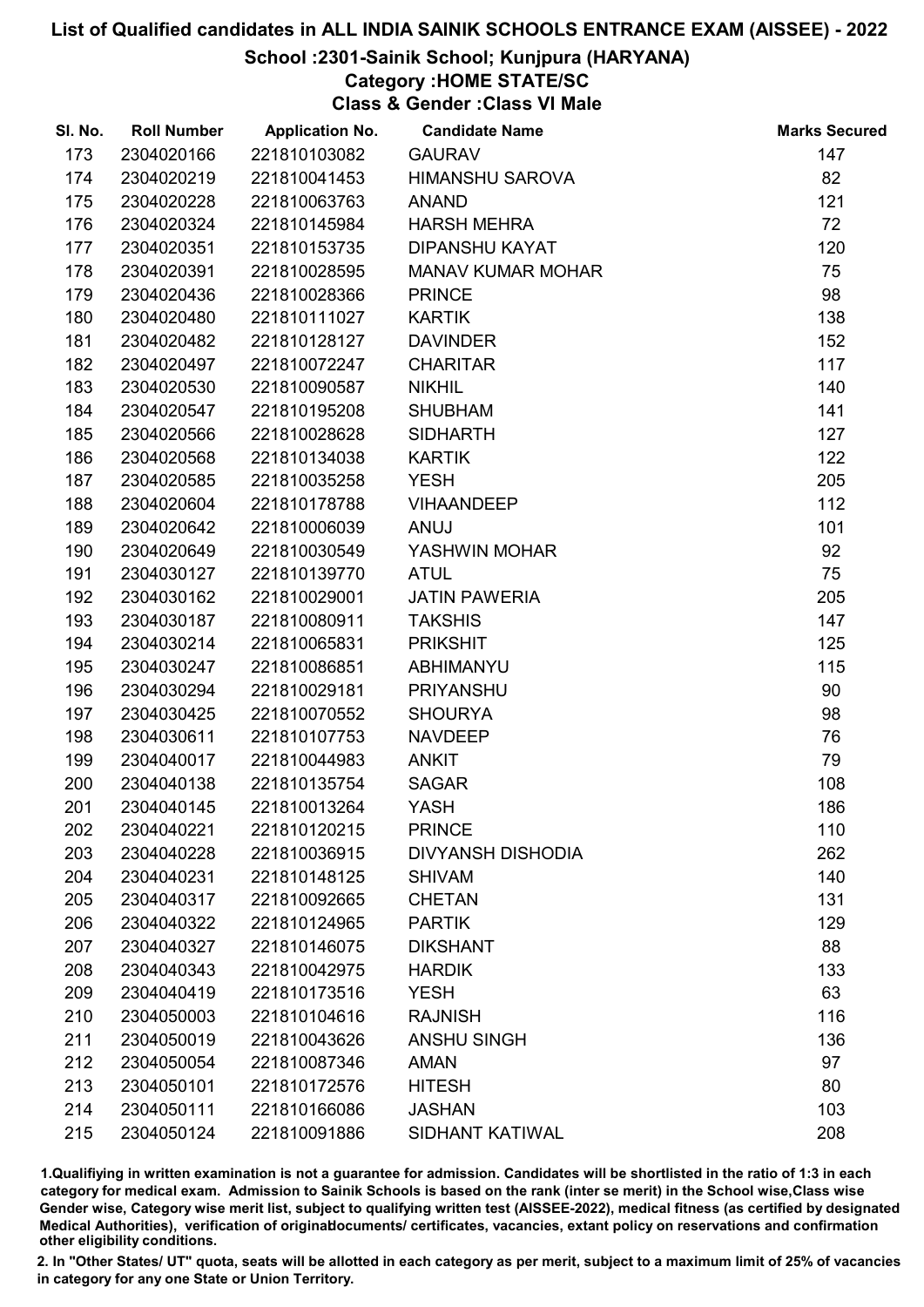#### School :2301-Sainik School; Kunjpura (HARYANA)

## Category :HOME STATE/SC

Class & Gender :Class VI Male

| SI. No. | <b>Roll Number</b> | <b>Application No.</b> | <b>Candidate Name</b> | <b>Marks Secured</b> |
|---------|--------------------|------------------------|-----------------------|----------------------|
| 216     | 2304050126         | 221810195886           | <b>LAKSHY KUMAR</b>   | 82                   |
| 217     | 2304050173         | 221810084517           | <b>VISHVAS</b>        | 77                   |
| 218     | 2304050194         | 221810034527           | <b>DILJEET HANS</b>   | 99                   |
| 219     | 2304050230         | 221810030257           | <b>NISHAR</b>         | 170                  |
| 220     | 2304050290         | 221810128587           | <b>NITISH</b>         | 69                   |
| 221     | 2304050357         | 221810071628           | <b>VINAY KUMAR</b>    | 157                  |
| 222     | 2304060002         | 221810021728           | <b>VIPIN</b>          | 78                   |
| 223     | 2304060017         | 221810017438           | <b>ADITYA</b>         | 177                  |
| 224     | 2304060053         | 221810118358           | <b>HARSHIL</b>        | 94                   |
| 225     | 2304060116         | 221810057888           | <b>DEEPANSHU</b>      | 160                  |
| 226     | 2304060129         | 221810037998           | AYAN THOOD            | 132                  |
| 227     | 2304060245         | 221810063269           | <b>VINAY KUMAR</b>    | 101                  |
| 228     | 2304060287         | 221810116989           | <b>NISHANT</b>        | 147                  |
| 229     | 3904041018         | 221810123478           | <b>HARDIK</b>         | 162                  |
| 230     | 3906010499         | 221810009579           | <b>SAKSHAM SINGH</b>  | 77                   |
| 231     | 4201050238         | 221810013595           | <b>JATIN KUMAR</b>    | 160                  |
| 232     | 4602010342         | 221810127036           | <b>ROHIT KUMAR</b>    | 146                  |

1.Qualifiying in written examination is not a guarantee for admission. Candidates will be shortlisted in the ratio of 1:3 in each category for medical exam. Admission to Sainik Schools is based on the rank (inter se merit) in the School wise,Class wise Gender wise, Category wise merit list, subject to qualifying written test (AISSEE-2022), medical fitness (as certified by designated Medical Authorities), verification of originablocuments/ certificates, vacancies, extant policy on reservations and confirmation other eligibility conditions.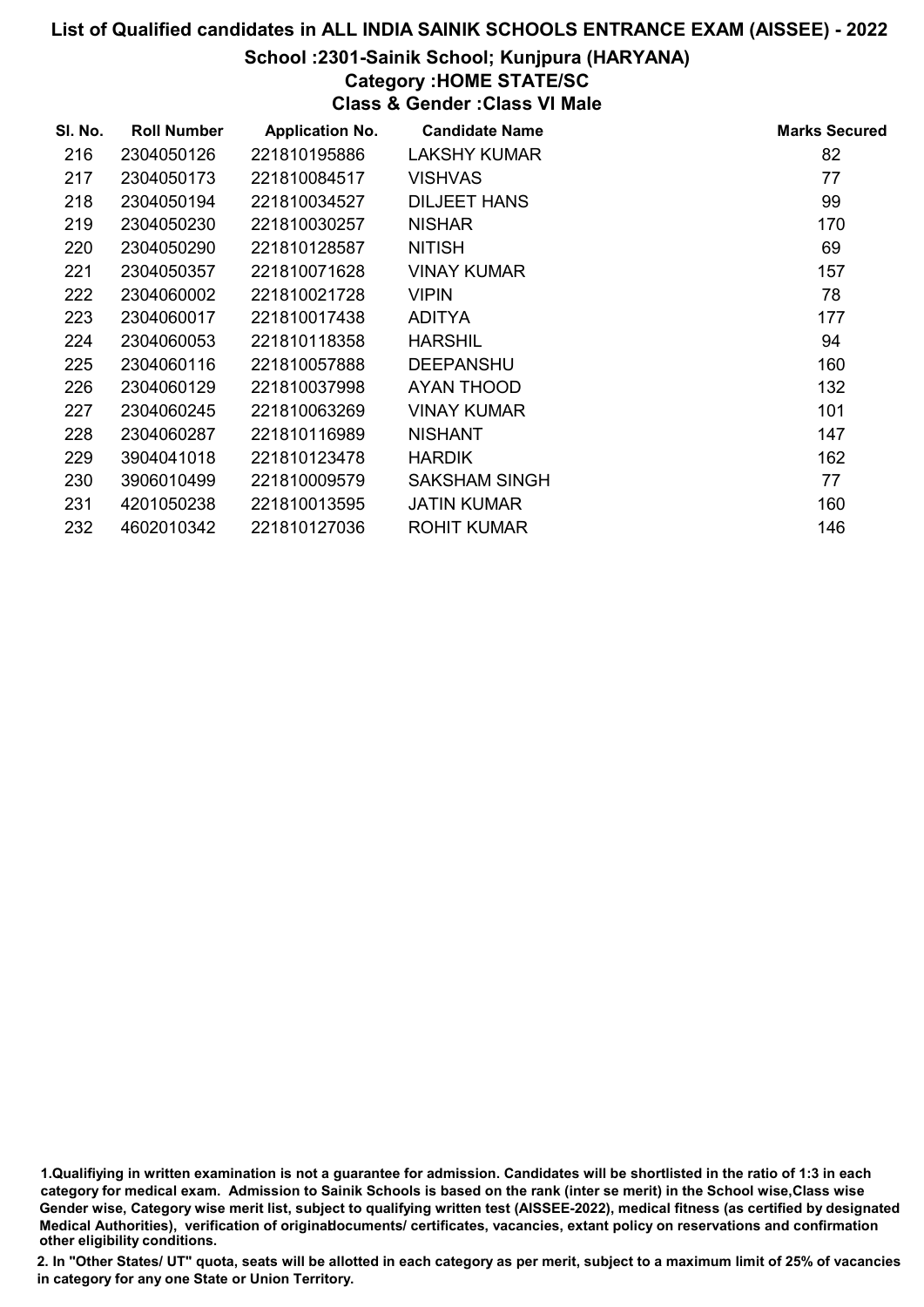# List of Qualified candidates in ALL INDIA SAINIK SCHOOLS ENTRANCE EXAM (AISSEE) - 2022 School :2301-Sainik School; Kunjpura (HARYANA) Category :HOME STATE/ST

Class & Gender :Class VI Male

| SI. No. | <b>Roll Number</b> | <b>Application No.</b> | <b>Candidate Name</b> | <b>Marks Secured</b> |
|---------|--------------------|------------------------|-----------------------|----------------------|
|         | 2303040061         | 221810152120           | <b>DINESH</b>         | 236                  |

1.Qualifiying in written examination is not a guarantee for admission. Candidates will be shortlisted in the ratio of 1:3 in each category for medical exam. Admission to Sainik Schools is based on the rank (inter se merit) in the School wise,Class wise Gender wise, Category wise merit list, subject to qualifying written test (AISSEE-2022), medical fitness (as certified by designated Medical Authorities), verification of originablocuments/ certificates, vacancies, extant policy on reservations and confirmation other eligibility conditions.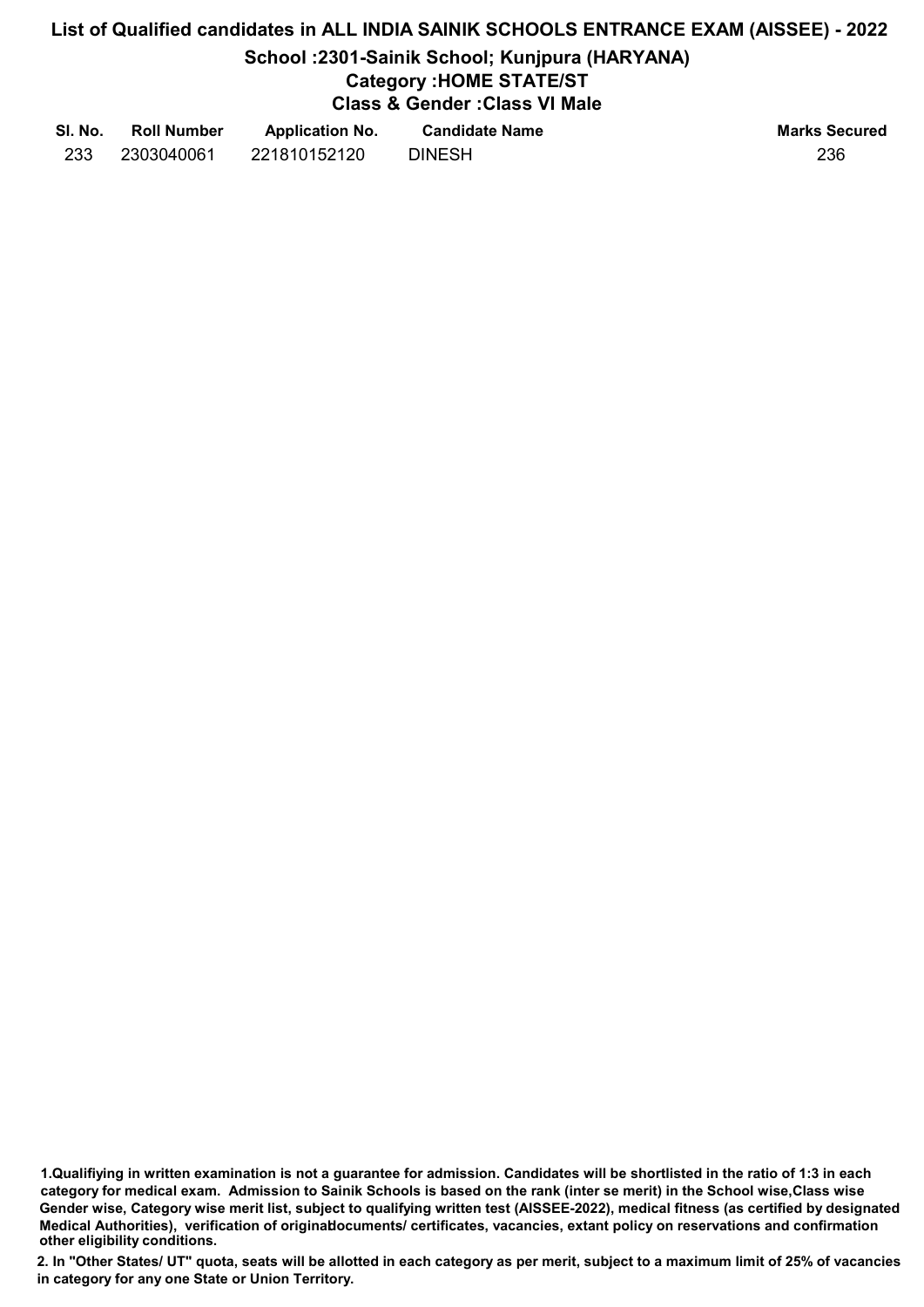## School :2301-Sainik School; Kunjpura (HARYANA)

Category :HOME STATE/OBC

Class & Gender :Class VI Male

| SI. No. | <b>Roll Number</b> | <b>Application No.</b> | <b>Candidate Name</b>    | <b>Marks Secured</b> |
|---------|--------------------|------------------------|--------------------------|----------------------|
| 234     | 2001020045         | 221810068431           | <b>NIRMIT YADAV</b>      | 190                  |
| 235     | 2001030152         | 221810003650           | <b>AAKARSH PAL</b>       | 250                  |
| 236     | 2001030255         | 221810023480           | <b>KRISHNA TANWAR</b>    | 130                  |
| 237     | 2001030265         | 221810033880           | AARYAN AGGARJI           | 193                  |
| 238     | 2001030382         | 221810044031           | <b>MAYANK KUMAR</b>      | 129                  |
| 239     | 2001040004         | 221810040071           | <b>MAYANK YADAV</b>      | 131                  |
| 240     | 2001040189         | 221810022722           | <b>DIPANSHU</b>          | 163                  |
| 241     | 2001040330         | 221810012672           | <b>KAVISH</b>            | 155                  |
| 242     | 2001040335         | 221810100772           | <b>VIVEK</b>             | 122                  |
| 243     | 2001050157         | 221810077373           | <b>KESHAV NAGAR</b>      | 147                  |
| 244     | 2001050488         | 221810021874           | <b>VARUN YADAV</b>       | 132                  |
| 245     | 2001050586         | 221810050115           | PRINCE PRAJAPATI         | 199                  |
| 246     | 2001050638         | 221810065035           | <b>VANSHAJ</b>           | 152                  |
| 247     | 2001050756         | 221810015575           | <b>AYAN</b>              | 233                  |
| 248     | 2001050839         | 221810047206           | <b>JATIN</b>             | 134                  |
| 249     | 2001050955         | 221810069046           | <b>SIDDHARTH</b>         | 221                  |
| 250     | 2001060062         | 221810022876           | <b>MOHANISH BAISLA</b>   | 123                  |
| 251     | 2001060095         | 221810039886           | <b>PRITESH</b>           | 199                  |
| 252     | 2001060153         | 221810030607           | <b>BHUWAN DURAN</b>      | 165                  |
| 253     | 2001060184         | 221810050717           | YAJAT YADAV              | 236                  |
| 254     | 2001060291         | 221810079857           | <b>JAYESH PAL</b>        | 198                  |
| 255     | 2001060396         | 221810095197           | <b>OJJASVI YADAV</b>     | 204                  |
| 256     | 2001060525         | 221810071638           | <b>SAMART VERMA</b>      | 123                  |
| 257     | 2001060626         | 221810142968           | BHAVYA YADAV             | 192                  |
| 258     | 2001060782         | 221810135029           | <b>PUNAY SONI</b>        | 133                  |
| 259     | 2001060814         | 221810021139           | <b>GURDHYAN SINGH</b>    | 174                  |
| 260     | 2301010022         | 221810088320           | <b>HARSH VARDHAN PAL</b> | 154                  |
| 261     | 2301010031         | 221810040330           | <b>KUSHAL YADAV</b>      | 255                  |
| 262     | 2301010065         | 221810172060           | <b>MOHIT DHURAN</b>      | 120                  |
| 263     | 2301010073         | 221810097560           | <b>HARSH PANCHAL</b>     | 143                  |
| 264     | 2301010096         | 221810074080           | <b>YOGESHWAR</b>         | 171                  |
| 265     | 2301010111         | 221810185880           | <b>AAREN CHAUDHARY</b>   | 166                  |
| 266     | 2301010161         | 221810058251           | <b>NARVEER CHAUHAN</b>   | 120                  |
| 267     | 2301010187         | 221810132140           | <b>ARPAN</b>             | 165                  |
| 268     | 2301010218         | 221810169604           | <b>TANUJ</b>             | 153                  |
| 269     | 2301010230         | 221810076884           | <b>MANAV SAINI</b>       | 156                  |
| 270     | 2301010271         | 221810055338           | <b>VAIBHAV VERMA</b>     | 137                  |
| 271     | 2301020010         | 221810194671           | <b>NEEHAR JANGRA</b>     | 125                  |
| 272     | 2301020026         | 221810105491           | <b>KANISHK</b>           | 135                  |
| 273     | 2301020065         | 221810143532           | <b>ARADHAY POSWAL</b>    | 134                  |
| 274     | 2301020088         | 221810171952           | <b>HITESH</b>            | 124                  |
| 275     | 2301020110         | 221810080282           | <b>TANISH</b>            | 149                  |
| 276     | 2301020115         | 221810066482           | <b>PIYUSH</b>            | 132                  |

1.Qualifiying in written examination is not a guarantee for admission. Candidates will be shortlisted in the ratio of 1:3 in each category for medical exam. Admission to Sainik Schools is based on the rank (inter se merit) in the School wise,Class wise Gender wise, Category wise merit list, subject to qualifying written test (AISSEE-2022), medical fitness (as certified by designated Medical Authorities), verification of originablocuments/ certificates, vacancies, extant policy on reservations and confirmation other eligibility conditions.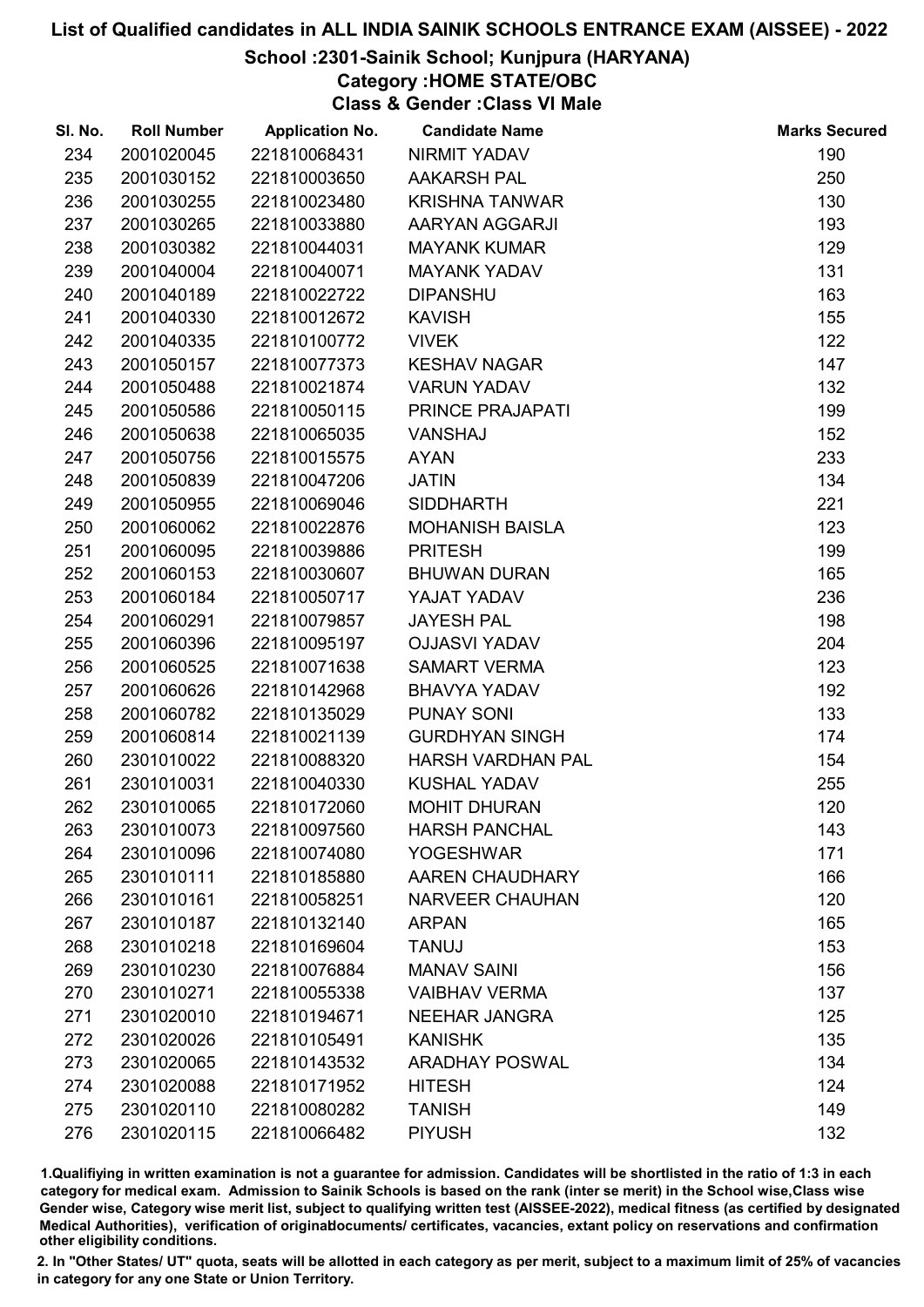## School :2301-Sainik School; Kunjpura (HARYANA)

Category :HOME STATE/OBC

Class & Gender :Class VI Male

| SI. No. | <b>Roll Number</b> | <b>Application No.</b> | <b>Candidate Name</b>  | <b>Marks Secured</b> |
|---------|--------------------|------------------------|------------------------|----------------------|
| 277     | 2301020120         | 221810118782           | <b>LOKESH</b>          | 165                  |
| 278     | 2301020147         | 221810122913           | <b>ARPANDEEP SINGH</b> | 239                  |
| 279     | 2301020209         | 221810114683           | HONNEY CHOUDHARY       | 120                  |
| 280     | 2301020220         | 221810008393           | <b>HASRAT SAINI</b>    | 215                  |
| 281     | 2301020291         | 221810029474           | <b>DISHANT</b>         | 164                  |
| 282     | 2301020301         | 221810113584           | SAHAJ                  | 153                  |
| 283     | 2301020351         | 221810014845           | <b>ABHAY SAINI</b>     | 224                  |
| 284     | 2301020381         | 221810082985           | <b>ANIKET SINGH</b>    | 170                  |
| 285     | 2301020400         | 221810064306           | <b>ARNAV DHIMAN</b>    | 173                  |
| 286     | 2301020440         | 221810069246           | <b>LAKSHAY DESHWAL</b> | 145                  |
| 287     | 2301020458         | 221810139856           | <b>MANANT</b>          | 238                  |
| 288     | 2301020562         | 221810131087           | AAKARSHIT DHIMAN       | 126                  |
| 289     | 2301020577         | 221810107297           | <b>MANNAT</b>          | 167                  |
| 290     | 2301020635         | 221810112648           | <b>MANMEET SINGH</b>   | 130                  |
| 291     | 2301020673         | 221810010188           | <b>HARMAN SAINI</b>    | 141                  |
| 292     | 2301020685         | 221810034198           | <b>VINEET KUMAR</b>    | 235                  |
| 293     | 2301020722         | 221810003529           | <b>AADIL MOHAMMAD</b>  | 154                  |
| 294     | 2302010004         | 221810186500           | <b>SAHIB</b>           | 206                  |
| 295     | 2302010052         | 221810163071           | <b>ARPIT CHAUHAN</b>   | 124                  |
| 296     | 2302020019         | 221810160810           | <b>GOURAV JOULA</b>    | 206                  |
| 297     | 2302020031         | 221810006530           | <b>AVI KAMBOJ</b>      | 158                  |
| 298     | 2302020038         | 221810191140           | <b>PARTEEK</b>         | 148                  |
| 299     | 2302020049         | 221810132850           | <b>LAKSHAY</b>         | 170                  |
| 300     | 2302020054         | 221810011360           | <b>AKSHIT</b>          | 192                  |
| 301     | 2302020067         | 221810005970           | <b>YUGAM</b>           | 157                  |
| 302     | 2302020092         | 221810016201           | <b>HARDIK</b>          | 191                  |
| 303     | 2302020133         | 221810127731           | <b>NAITIK PURI</b>     | 215                  |
| 304     | 2302020152         | 221810142061           | <b>AARUSH</b>          | 143                  |
| 305     | 2302020160         | 221810010861           | <b>MAYANK</b>          | 185                  |
| 306     | 2302020188         | 221810133391           | <b>SMILE</b>           | 210                  |
| 307     | 2302020219         | 221810152712           | <b>PRIYANSHU</b>       | 140                  |
| 308     | 2302020246         | 221810186042           | <b>ABHAY KUMAR</b>     | 136                  |
| 309     | 2302020251         | 221810152542           | <b>MAYANK KALYAN</b>   | 137                  |
| 310     | 2302020288         | 221810064482           | <b>AYUSH KUMAR</b>     | 187                  |
| 311     | 2302020316         | 221810125213           | <b>RISHABH RAWAL</b>   | 204                  |
| 312     | 2302020373         | 221810142915           | <b>SAGAR</b>           | 147                  |
| 313     | 2302020418         | 221810104946           | <b>JATIN VERMA</b>     | 143                  |
| 314     | 2302020489         | 221810005938           | <b>ABHISHEK</b>        | 140                  |
| 315     | 2302020522         | 221810155449           | <b>HARSHIT</b>         | 146                  |
| 316     | 2302020526         | 221810077069           | <b>MANAV SAINI</b>     | 219                  |
| 317     | 2302030020         | 221810089003           | <b>ISHANT POSWAL</b>   | 251                  |
| 318     | 2302030025         | 221810088303           | <b>MANIK POSWAL</b>    | 161                  |
| 319     | 2302030027         | 221810067503           | <b>HANUMAT</b>         | 138                  |

1.Qualifiying in written examination is not a guarantee for admission. Candidates will be shortlisted in the ratio of 1:3 in each category for medical exam. Admission to Sainik Schools is based on the rank (inter se merit) in the School wise,Class wise Gender wise, Category wise merit list, subject to qualifying written test (AISSEE-2022), medical fitness (as certified by designated Medical Authorities), verification of originablocuments/ certificates, vacancies, extant policy on reservations and confirmation other eligibility conditions.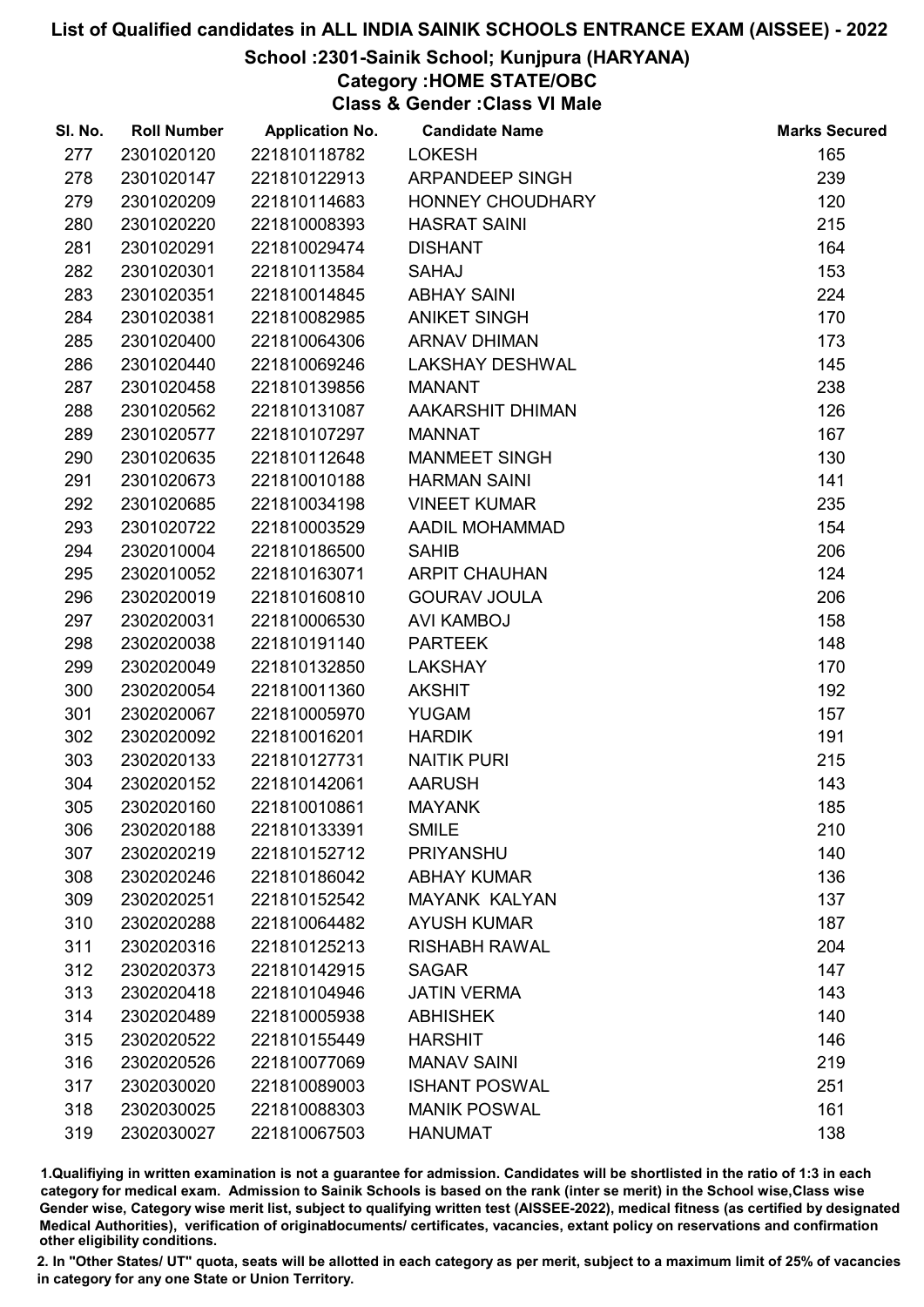## School :2301-Sainik School; Kunjpura (HARYANA)

## Category :HOME STATE/OBC

Class & Gender :Class VI Male

| SI. No. | <b>Roll Number</b> | <b>Application No.</b> | <b>Candidate Name</b>    | <b>Marks Secured</b> |
|---------|--------------------|------------------------|--------------------------|----------------------|
| 320     | 2302030039         | 221810006123           | <b>SARTHAK ROHILLA</b>   | 157                  |
| 321     | 2302030049         | 221810088033           | <b>JATIN</b>             | 185                  |
| 322     | 2302030066         | 221810003243           | <b>RITIK</b>             | 236                  |
| 323     | 2302030095         | 221810052173           | <b>AANISH BALI</b>       | 154                  |
| 324     | 2302030115         | 221810041483           | <b>PARSHANT</b>          | 162                  |
| 325     | 2302030180         | 221810001134           | <b>GITESH SAINI</b>      | 135                  |
| 326     | 2302030181         | 221810040434           | <b>DIKSHANT</b>          | 157                  |
| 327     | 2302030242         | 221810178484           | <b>ABHI</b>              | 175                  |
| 328     | 2302030260         | 221810153705           | <b>DARSH</b>             | 120                  |
| 329     | 2302030309         | 221810006945           | <b>ARYAN</b>             | 221                  |
| 330     | 2302030312         | 221810144255           | <b>ADITYA CHAUHAN</b>    | 253                  |
| 331     | 2302030324         | 221810045565           | <b>UTSAV PAL</b>         | 244                  |
| 332     | 2302030332         | 221810117965           | <b>DEEPESH KALIA</b>     | 130                  |
| 333     | 2302040001         | 221810186607           | <b>RUPESH</b>            | 121                  |
| 334     | 2302040012         | 221810192617           | <b>EKAM SINGH</b>        | 159                  |
| 335     | 2302040017         | 221810086817           | <b>JATIN SEHLAT</b>      | 126                  |
| 336     | 2302040042         | 221810018937           | <b>SURYAKSH</b>          | 138                  |
| 337     | 2302040045         | 221810090347           | <b>MANIK</b>             | 180                  |
| 338     | 2302040071         | 221810029857           | <b>ARMAN</b>             | 209                  |
| 339     | 2302040083         | 221810017667           | <b>HARSHIT</b>           | 150                  |
| 340     | 2302040090         | 221810060477           | <b>KRISH</b>             | 157                  |
| 341     | 2302040099         | 221810046287           | <b>NIHAL PAL</b>         | 153                  |
| 342     | 2302040102         | 221810018487           | <b>ARNAV PUNDIR</b>      | 172                  |
| 343     | 2302040106         | 221810165987           | <b>MUKUL DHULL</b>       | 125                  |
| 344     | 2302040144         | 221810153628           | <b>ANMOL SINGH</b>       | 240                  |
| 345     | 2302040212         | 221810022388           | <b>LAVANYA ROHILLA</b>   | 156                  |
| 346     | 2302040219         | 221810026198           | <b>DEV</b>               | 211                  |
| 347     | 2302040231         | 221810133998           | <b>BHAVIK</b>            | 152                  |
| 348     | 2302040242         | 221810007809           | <b>GARVIT LAMBA</b>      | 125                  |
| 349     | 2302040255         | 221810189819           | <b>SAGAR</b>             | 124                  |
| 350     | 2302040265         | 221810038239           | <b>AVIN BALESAR</b>      | 145                  |
| 351     | 2302040282         | 221810194249           | <b>VARUN KUMAR VERMA</b> | 121                  |
| 352     | 2302040299         | 221810102359           | <b>TARAN SINGH</b>       | 144                  |
| 353     | 2302040326         | 221810135389           | <b>GARV KUMAR</b>        | 231                  |
| 354     | 2303020043         | 221810116330           | <b>HARSH YADAV</b>       | 145                  |
| 355     | 2303020090         | 221810014570           | <b>BHUPENDER</b>         | 232                  |
| 356     | 2303020143         | 221810065811           | <b>LAKSHYA</b>           | 148                  |
| 357     | 2303020191         | 221810048451           | <b>DAKSH</b>             | 162                  |
| 358     | 2303020214         | 221810164571           | <b>PULKIT</b>            | 213                  |
| 359     | 2303020236         | 221810019202           | <b>MAYANK</b>            | 222                  |
| 360     | 2303020246         | 221810139712           | <b>MEGHSHYAM</b>         | 222                  |
| 361     | 2303020298         | 221810056452           | <b>SURYANSH SAINI</b>    | 228                  |
| 362     | 2303030097         | 221810056773           | <b>MANISH</b>            | 193                  |

1.Qualifiying in written examination is not a guarantee for admission. Candidates will be shortlisted in the ratio of 1:3 in each category for medical exam. Admission to Sainik Schools is based on the rank (inter se merit) in the School wise,Class wise Gender wise, Category wise merit list, subject to qualifying written test (AISSEE-2022), medical fitness (as certified by designated Medical Authorities), verification of originablocuments/ certificates, vacancies, extant policy on reservations and confirmation other eligibility conditions.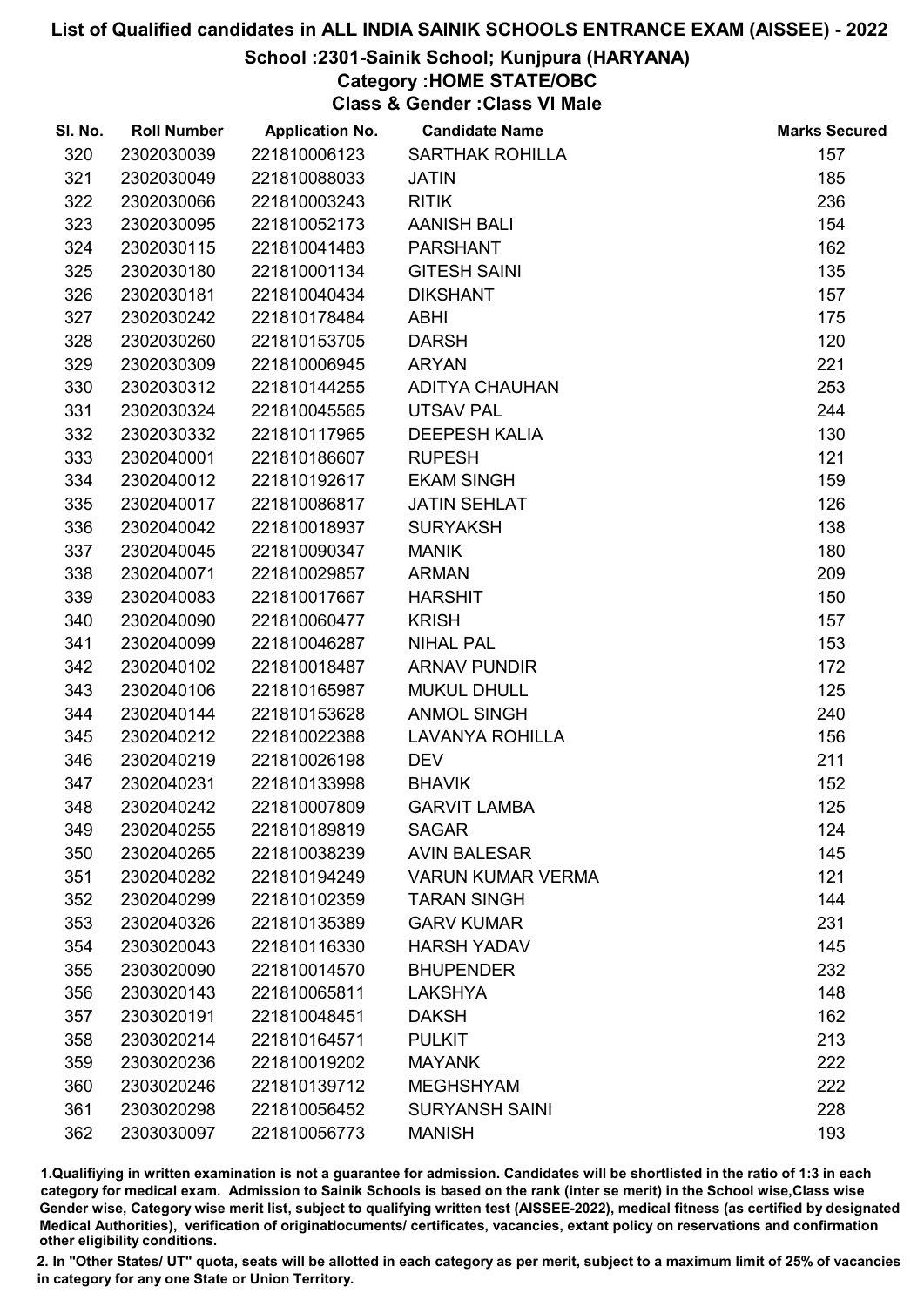#### School :2301-Sainik School; Kunjpura (HARYANA)

Category :HOME STATE/OBC

Class & Gender :Class VI Male

| SI. No. | <b>Roll Number</b> | <b>Application No.</b> | <b>Candidate Name</b>   | <b>Marks Secured</b> |
|---------|--------------------|------------------------|-------------------------|----------------------|
| 363     | 2303030136         | 221810068814           | <b>YASH</b>             | 186                  |
| 364     | 2303030211         | 221810064784           | <b>DHRUV</b>            | 194                  |
| 365     | 2303030402         | 221810128146           | <b>BHAVISHAY</b>        | 141                  |
| 366     | 2303030454         | 221810140886           | <b>NAMAN</b>            | 246                  |
| 367     | 2303030530         | 221810053457           | <b>KANISHK</b>          | 181                  |
| 368     | 2303040007         | 221810124400           | <b>KARTIK</b>           | 168                  |
| 369     | 2303040008         | 221810117400           | <b>MAYANK YADAV</b>     | 223                  |
| 370     | 2303040009         | 221810059400           | <b>RITIK</b>            | 212                  |
| 371     | 2303040057         | 221810156020           | <b>YASHVIN</b>          | 142                  |
| 372     | 2303040087         | 221810097720           | <b>NUTAN KUMAR</b>      | 159                  |
| 373     | 2303040099         | 221810100230           | PARTH RAO               | 167                  |
| 374     | 2303040170         | 221810089060           | <b>SHOURYA</b>          | 131                  |
| 375     | 2303040232         | 221810168490           | <b>TANESH YADAV</b>     | 174                  |
| 376     | 2303040234         | 221810119490           | PRINCE YADAV            | 173                  |
| 377     | 2303040260         | 221810118501           | <b>HARMAN RAO</b>       | 203                  |
| 378     | 2303040278         | 221810121477           | <b>BHAVESH</b>          | 193                  |
| 379     | 2303040311         | 221810015008           | <b>TAKSH</b>            | 168                  |
| 380     | 2303040315         | 221810047108           | <b>TUSHAR</b>           | 195                  |
| 381     | 2303040346         | 221810099028           | <b>LAKSHYA KUMAR</b>    | 171                  |
| 382     | 2303040348         | 221810037328           | <b>RITESH KUMAR</b>     | 231                  |
| 383     | 2303040358         | 221810139138           | <b>RUDRA</b>            | 187                  |
| 384     | 2303040369         | 221810046048           | <b>RONIT</b>            | 167                  |
| 385     | 2303040384         | 221810013948           | <b>ARPAN</b>            | 195                  |
| 386     | 2303040416         | 221810160578           | <b>BHAVISHYA KUMAR</b>  | 154                  |
| 387     | 2303040423         | 221810036088           | <b>CHIRAG</b>           | 223                  |
| 388     | 2303050030         | 221810057021           | <b>ABHINAV</b>          | 231                  |
| 389     | 2303050061         | 221810055921           | <b>SURYA</b>            | 166                  |
| 390     | 2303050096         | 221810149041           | <b>PRINCE</b>           | 219                  |
| 391     | 2303050127         | 221810025351           | <b>DIPESH</b>           | 207                  |
| 392     | 2303050136         | 221810082751           | UJJAWAL YADAV           | 171                  |
| 393     | 2303050137         | 221810044751           | <b>DEEPANSHU</b>        | 189                  |
| 394     | 2303050172         | 221810136071           | <b>DEEPAK</b>           | 123                  |
| 395     | 2303050205         | 221810088581           | <b>GAURAV</b>           | 141                  |
| 396     | 2303050266         | 221810089412           | <b>TANISHQ</b>          | 236                  |
| 397     | 2303050355         | 221810085252           | YASH YADAV              | 178                  |
| 398     | 2303050365         | 221810113552           | <b>KHUSWINDER SINGH</b> | 253                  |
| 399     | 2303050393         | 221810067862           | DIPANSHU.               | 264                  |
| 400     | 2303050399         | 221810059962           | <b>EKANSH YADAV</b>     | 176                  |
| 401     | 2303050401         | 221810095072           | <b>KUNAL</b>            | 176                  |
| 402     | 2303050425         | 221810112082           | <b>NEEL NAGAR</b>       | 136                  |
| 403     | 2303050433         | 221810057282           | <b>LAKSHIT</b>          | 254                  |
| 404     | 2303050436         | 221810137682           | <b>NARUL</b>            | 227                  |
| 405     | 2303050470         | 221810079503           | AAYUSH KUMAR YADAV      | 251                  |

1.Qualifiying in written examination is not a guarantee for admission. Candidates will be shortlisted in the ratio of 1:3 in each category for medical exam. Admission to Sainik Schools is based on the rank (inter se merit) in the School wise,Class wise Gender wise, Category wise merit list, subject to qualifying written test (AISSEE-2022), medical fitness (as certified by designated Medical Authorities), verification of originablocuments/ certificates, vacancies, extant policy on reservations and confirmation other eligibility conditions.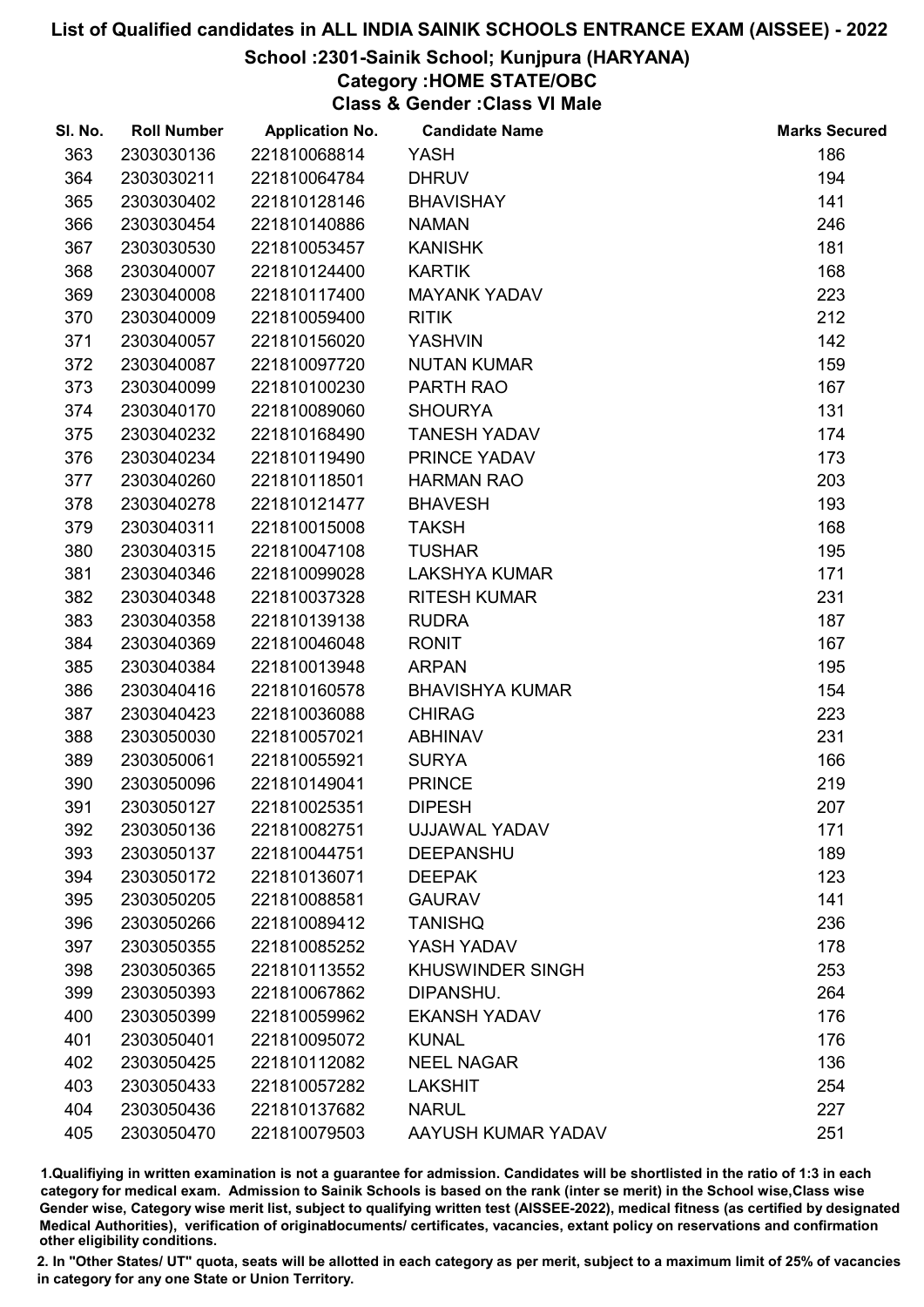## School :2301-Sainik School; Kunjpura (HARYANA)

# Category :HOME STATE/OBC

Class & Gender :Class VI Male

| SI. No. | <b>Roll Number</b> | <b>Application No.</b> | <b>Candidate Name</b>  | <b>Marks Secured</b> |
|---------|--------------------|------------------------|------------------------|----------------------|
| 406     | 2303060022         | 221810116023           | <b>NITESH KUMAR</b>    | 186                  |
| 407     | 2303060043         | 221810048523           | <b>ARNAV</b>           | 132                  |
| 408     | 2303060126         | 221810068153           | <b>GHANANAND RAO</b>   | 232                  |
| 409     | 2303060185         | 221810037373           | <b>LAKESHAY</b>        | 195                  |
| 410     | 2303060201         | 221810106873           | <b>BHAVYA SHARMA</b>   | 206                  |
| 411     | 2303060208         | 221810059183           | <b>DAKSH CHOUDHARY</b> | 145                  |
| 412     | 2303060293         | 221810053114           | <b>NITAANSH</b>        | 134                  |
| 413     | 2303060333         | 221810112624           | <b>MANVINDER</b>       | 161                  |
| 414     | 2303060339         | 221810149824           | <b>PIYUSH</b>          | 207                  |
| 415     | 2303060366         | 221810073734           | ADITYA YADAV           | 133                  |
| 416     | 2303060367         | 221810084734           | PARAG RAO              | 191                  |
| 417     | 2303060387         | 221810007444           | <b>DAKSH</b>           | 162                  |
| 418     | 2303060436         | 221810080464           | DEEPANSHU YADAV        | 137                  |
| 419     | 2303060450         | 221810112864           | PRIYANSHU YADAV        | 256                  |
| 420     | 2303070018         | 221810025684           | <b>SAMARTH</b>         | 125                  |
| 421     | 2303070080         | 221810048805           | <b>HIMANSHU</b>        | 173                  |
| 422     | 2303070085         | 221810056015           | <b>MAYANK KUMAR</b>    | 161                  |
| 423     | 2303070091         | 221810168215           | <b>VIPUL</b>           | 179                  |
| 424     | 2303070113         | 221810030225           | YASHU YADAV            | 217                  |
| 425     | 2303070133         | 221810163725           | <b>KHUSH YADAV</b>     | 153                  |
| 426     | 2303070162         | 221810082835           | ANUJ                   | 209                  |
| 427     | 2303070208         | 221810096355           | <b>CHIRAG</b>          | 167                  |
| 428     | 2303070271         | 221810008875           | <b>BHUPESH YADAV</b>   | 254                  |
| 429     | 2303070288         | 221810099285           | <b>PARTEEK</b>         | 147                  |
| 430     | 2303070347         | 221810036406           | <b>MANAV</b>           | 130                  |
| 431     | 2303080042         | 221810036846           | <b>SUMIT KUMAR</b>     | 207                  |
| 432     | 2303080067         | 221810057656           | <b>TANESH SINGH</b>    | 169                  |
| 433     | 2303080136         | 221810023886           | <b>MANN YADAV</b>      | 207                  |
| 434     | 2303080142         | 221810003986           | <b>ASHWANI</b>         | 234                  |
| 435     | 2303080199         | 221810050807           | <b>ANURAG YADAV</b>    | 259                  |
| 436     | 2303080237         | 221810173327           | <b>LAKSHY</b>          | 143                  |
| 437     | 2303080325         | 221810057657           | <b>DEVANSH YADAV</b>   | 149                  |
| 438     | 2303080326         | 221810099657           | <b>HARSH KHOLA</b>     | 197                  |
| 439     | 2303080339         | 221810158267           | <b>CHIRAG</b>          | 217                  |
| 440     | 2303090028         | 221810101187           | <b>JAIYASH</b>         | 234                  |
| 441     | 2303090080         | 221810058408           | <b>SAKSHAM YADAV</b>   | 128                  |
| 442     | 2303090090         | 221810073808           | <b>MAYANK</b>          | 120                  |
| 443     | 2303090125         | 221810127028           | <b>PANKAJ</b>          | 164                  |
| 444     | 2303090172         | 221810169838           | <b>CHIRAG YADAV</b>    | 181                  |
| 445     | 2303090183         | 221810063348           | <b>NIKHIL SAINI</b>    | 137                  |
| 446     | 2303090202         | 221810129748           | <b>GAURAV</b>          | 147                  |
| 447     | 2303090209         | 221810095158           | <b>KANAK KUMAR</b>     | 146                  |
| 448     | 2303090268         | 221810072678           | <b>JAYANT</b>          | 202                  |

1.Qualifiying in written examination is not a guarantee for admission. Candidates will be shortlisted in the ratio of 1:3 in each category for medical exam. Admission to Sainik Schools is based on the rank (inter se merit) in the School wise,Class wise Gender wise, Category wise merit list, subject to qualifying written test (AISSEE-2022), medical fitness (as certified by designated Medical Authorities), verification of originablocuments/ certificates, vacancies, extant policy on reservations and confirmation other eligibility conditions.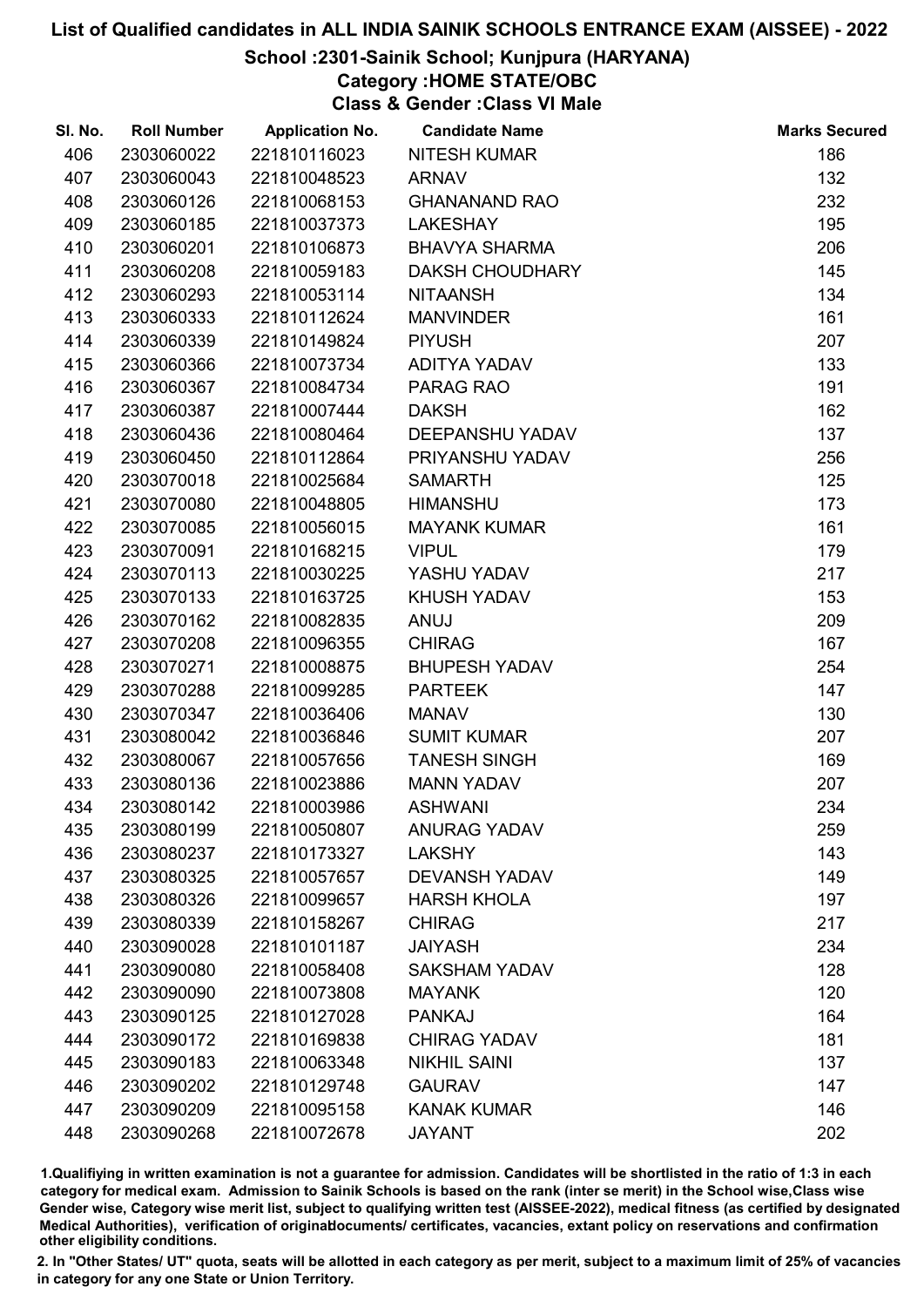## School :2301-Sainik School; Kunjpura (HARYANA)

Category :HOME STATE/OBC

Class & Gender :Class VI Male

| SI. No. | <b>Roll Number</b> | <b>Application No.</b> | <b>Candidate Name</b> |    | <b>Marks Secured</b> |
|---------|--------------------|------------------------|-----------------------|----|----------------------|
| 449     | 2303090289         | 221810063688           | <b>NIKIL YADAV</b>    |    | 187                  |
| 450     | 2303090291         | 221810056688           | <b>VANSH</b>          |    | 201                  |
| 451     | 2303090299         | 221810174098           | <b>DAKSH YADAV</b>    | CG | 126                  |
| 452     | 2303090318         | 221810131798           | <b>AKSHAT</b>         |    | 154                  |
| 453     | 2303090331         | 221810024309           | <b>LAKHAN SINGH</b>   |    | 173                  |
| 454     | 2303100032         | 221810009529           | <b>LAKSHAY YADAV</b>  |    | 252                  |
| 455     | 2303100041         | 221810116929           | <b>MANJEET KUMAR</b>  |    | 241                  |
| 456     | 2303100050         | 221810038439           | LUVNEET YADAV         |    | 211                  |
| 457     | 2303100096         | 221810108059           | <b>NISHANT KUMAR</b>  |    | 136                  |
| 458     | 2303100173         | 221810031679           | <b>SOHAM</b>          |    | 170                  |
| 459     | 2303100174         | 221810072679           | <b>YASH</b>           |    | 237                  |
| 460     | 2303100186         | 221810094979           | <b>SHAURYA</b>        |    | 239                  |
| 461     | 2303100191         | 221810045289           | <b>PRINCE</b>         |    | 208                  |
| 462     | 2303100217         | 221810149099           | <b>DAKSH</b>          |    | 172                  |
| 463     | 2303100233         | 221810120799           | <b>ALFAIZ</b>         |    | 125                  |
| 464     | 2304010033         | 221810126050           | <b>AYUSH</b>          |    | 179                  |
| 465     | 2304020027         | 221810143001           | <b>JAIDEEP</b>        |    | 179                  |
| 466     | 2304020028         | 221810013201           | <b>ILESH</b>          |    | 162                  |
| 467     | 2304020049         | 221810016621           | <b>NIKHIL</b>         |    | 166                  |
| 468     | 2304020113         | 221810028691           | <b>ANSHU</b>          |    | 135                  |
| 469     | 2304020125         | 221810018412           | <b>HARSH</b>          |    | 132                  |
| 470     | 2304020136         | 221810056332           | <b>RITIK</b>          |    | 196                  |
| 471     | 2304020144         | 221810075042           | <b>CHIRAG YADAV</b>   |    | 153                  |
| 472     | 2304020195         | 221810188813           | <b>KARTIK</b>         |    | 132                  |
| 473     | 2304020210         | 221810047933           | <b>PARAS</b>          |    | 186                  |
| 474     | 2304020213         | 221810122243           | <b>DEVENDER VERMA</b> |    | 139                  |
| 475     | 2304020225         | 221810048063           | <b>TUSHAR</b>         |    | 160                  |
| 476     | 2304020257         | 221810041614           | <b>KRITAGYA</b>       |    | 180                  |
| 477     | 2304020319         | 221810079584           | <b>KHUSHPREET</b>     |    | 162                  |
| 478     | 2304020411         | 221810032926           | <b>ISHAN</b>          |    | 186                  |
| 479     | 2304020433         | 221810130756           | <b>RAHUL</b>          |    | 128                  |
| 480     | 2304020440         | 221810143476           | <b>SAGAR</b>          |    | 211                  |
| 481     | 2304020469         | 221810195907           | <b>ANNANT</b>         |    | 169                  |
| 482     | 2304020488         | 221810032337           | <b>NAITIK</b>         |    | 213                  |
| 483     | 2304020592         | 221810129168           | <b>HIMANSHU</b>       |    | 121                  |
| 484     | 2304020613         | 221810103009           | <b>VISMAY JANGIR</b>  |    | 232                  |
| 485     | 2304020665         | 221810087369           | <b>HIMANSHU</b>       |    | 178                  |
| 486     | 2304020675         | 221810042089           | <b>NASEEB</b>         |    | 122                  |
| 487     | 2304020677         | 221810189289           | <b>RANANJAY</b>       |    | 240                  |
| 488     | 2304030020         | 221810026800           | <b>SAMEER</b>         |    | 208                  |
| 489     | 2304030041         | 221810043610           | <b>DEVANSH</b>        |    | 128                  |
| 490     | 2304030099         | 221810164850           | <b>VINIT</b>          |    | 145                  |
| 491     | 2304030105         | 221810012260           | <b>MONIT</b>          |    | 158                  |

1.Qualifiying in written examination is not a guarantee for admission. Candidates will be shortlisted in the ratio of 1:3 in each category for medical exam. Admission to Sainik Schools is based on the rank (inter se merit) in the School wise,Class wise Gender wise, Category wise merit list, subject to qualifying written test (AISSEE-2022), medical fitness (as certified by designated Medical Authorities), verification of originablocuments/ certificates, vacancies, extant policy on reservations and confirmation other eligibility conditions.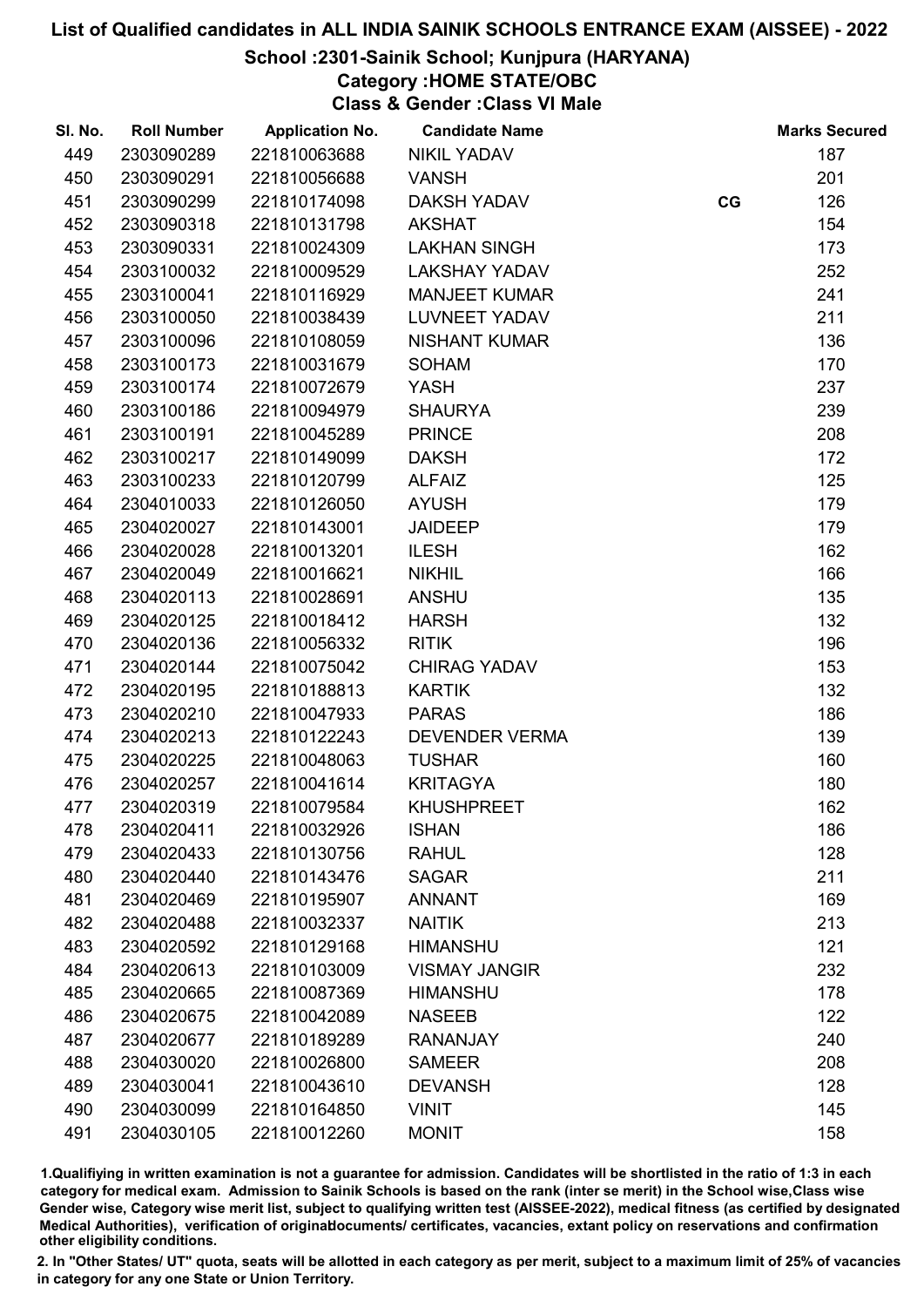#### School :2301-Sainik School; Kunjpura (HARYANA)

Category :HOME STATE/OBC

Class & Gender :Class VI Male

| SI. No. | <b>Roll Number</b> | <b>Application No.</b> | <b>Candidate Name</b>   | <b>Marks Secured</b> |
|---------|--------------------|------------------------|-------------------------|----------------------|
| 492     | 2304030124         | 221810036670           | <b>ANSH</b>             | 210                  |
| 493     | 2304030126         | 221810143770           | <b>DEVANSH BHADANA</b>  | 225                  |
| 494     | 2304030222         | 221810070141           | <b>DAIVIK</b>           | 123                  |
| 495     | 2304030234         | 221810172741           | <b>JATIN KUMAR</b>      | 139                  |
| 496     | 2304030292         | 221810145181           | <b>TARUN KUMAR</b>      | 137                  |
| 497     | 2304030307         | 221810032091           | <b>JATIN YADAV</b>      | 164                  |
| 498     | 2304030488         | 221810146392           | <b>AARAV</b>            | 136                  |
| 499     | 2304030500         | 221810030992           | <b>VAIBHAV SAINI</b>    | 226                  |
| 500     | 2304030594         | 221810091053           | <b>VASHUDEV</b>         | 169                  |
| 501     | 2304030609         | 221810115753           | AYAAN MAHANWAL          | 205                  |
| 502     | 2304030615         | 221810038853           | <b>GOURAV</b>           | 149                  |
| 503     | 2304040020         | 221810027093           | <b>RAMAN</b>            | 158                  |
| 504     | 2304040036         | 221810035693           | <b>NEERAJ</b>           | 145                  |
| 505     | 2304040067         | 221810015614           | <b>GAUTAM</b>           | 177                  |
| 506     | 2304040086         | 221810034824           | <b>HARDIK</b>           | 161                  |
| 507     | 2304040258         | 221810045335           | <b>ARNAV</b>            | 151                  |
| 508     | 2304040300         | 221810118855           | <b>MANISH KUMAR</b>     | 166                  |
| 509     | 2304050061         | 221810020256           | <b>KRISH KUMAR</b>      | 143                  |
| 510     | 2304050098         | 221810102376           | <b>SHALIN YADAV</b>     | 205                  |
| 511     | 2304050113         | 221810171186           | <b>RITESH</b>           | 135                  |
| 512     | 2304050143         | 221810051007           | YUVRAJ SINGH            | 145                  |
| 513     | 2304050163         | 221810026807           | <b>DAKSH</b>            | 201                  |
| 514     | 2304050164         | 221810038017           | <b>DIPENDER YADAV</b>   | 140                  |
| 515     | 2304050182         | 221810173027           | <b>SAKSHAM</b>          | 144                  |
| 516     | 2304050210         | 221810035637           | <b>JATIN YADAV</b>      | 129                  |
| 517     | 2304050274         | 221810045477           | <b>JASHANDEEP</b>       | 164                  |
| 518     | 2304060008         | 221810157138           | YASHU                   | 198                  |
| 519     | 2304060018         | 221810098538           | <b>JATIN KUMAR</b>      | 229                  |
| 520     | 2304060032         | 221810052248           | <b>HARSH GUJRAN</b>     | 181                  |
| 521     | 2304060127         | 221810035898           | <b>HARSHIL</b>          | 263                  |
| 522     | 2304060214         | 221810080449           | <b>SAMEER</b>           | 123                  |
| 523     | 2304060260         | 221810102379           | <b>RISHABH</b>          | 181                  |
| 524     | 2304060295         | 221810135499           | LAVISH                  | 167                  |
| 525     | 2501030213         | 221810016924           | YASH KUMAR              | 255                  |
| 526     | 3801020195         | 221810015298           | <b>HARDEEP SINGH</b>    | 231                  |
| 527     | 3805010224         | 221810173448           | <b>MANI SINGH SAINI</b> | 168                  |
| 528     | 3805010283         | 221810106376           | <b>CHETAN SAINI</b>     | 148                  |
| 529     | 3805010287         | 221810050609           | <b>JATIN JANGRA</b>     | 166                  |
| 530     | 3904040888         | 221810067777           | <b>KAMALJEET SINGH</b>  | 137                  |
| 531     | 3905010194         | 221810016641           | <b>AARAV</b>            | 194                  |
| 532     | 3905030291         | 221810138498           | <b>UTTAM</b>            | 193                  |
| 533     | 3905040238         | 221810079552           | <b>AMAN</b>             | 159                  |
| 534     | 3905060107         | 221810152898           | <b>NAVDEEP</b>          | 180                  |

1.Qualifiying in written examination is not a guarantee for admission. Candidates will be shortlisted in the ratio of 1:3 in each category for medical exam. Admission to Sainik Schools is based on the rank (inter se merit) in the School wise,Class wise Gender wise, Category wise merit list, subject to qualifying written test (AISSEE-2022), medical fitness (as certified by designated Medical Authorities), verification of originablocuments/ certificates, vacancies, extant policy on reservations and confirmation other eligibility conditions.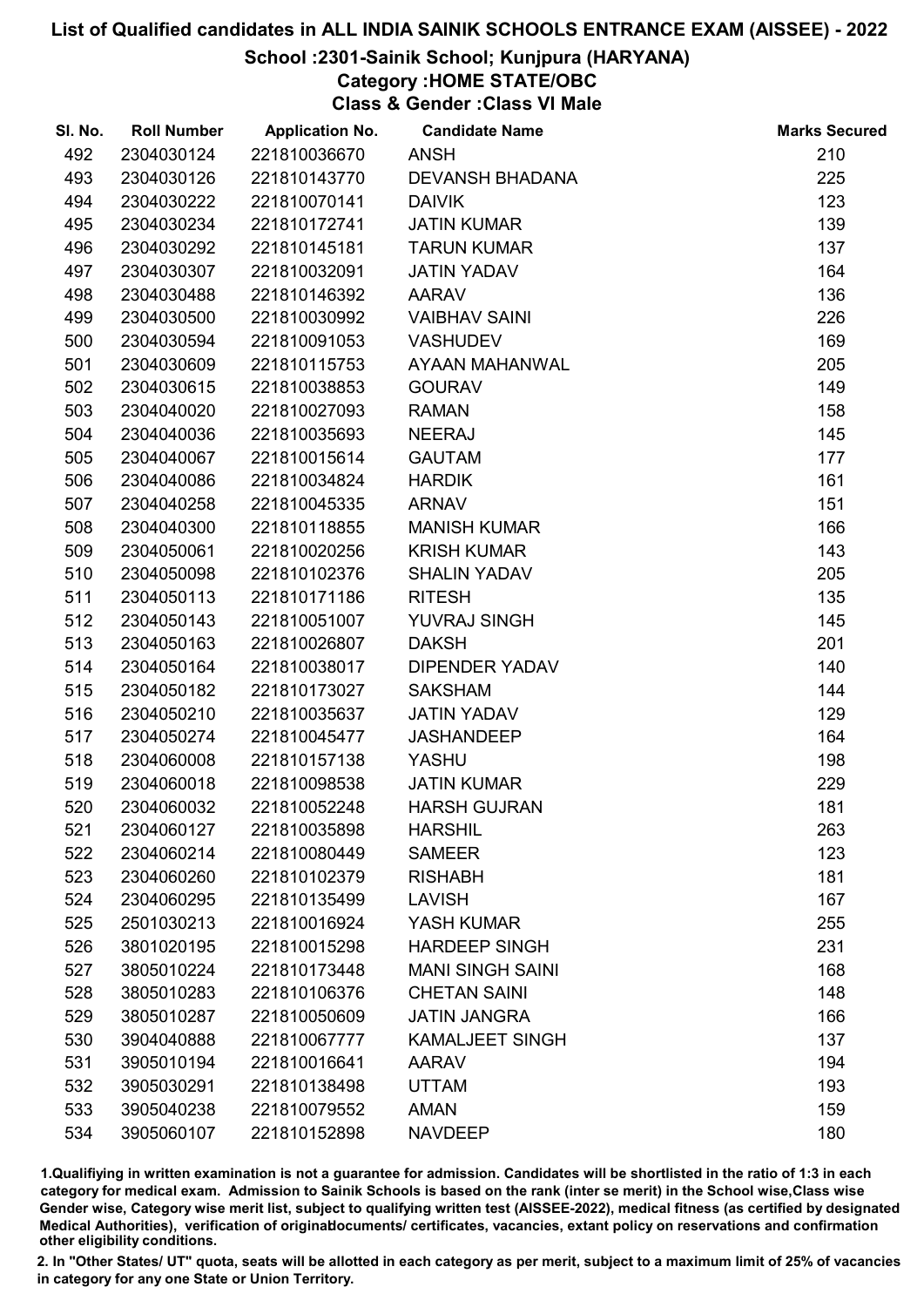## List of Qualified candidates in ALL INDIA SAINIK SCHOOLS ENTRANCE EXAM (AISSEE) - 2022 School :2301-Sainik School; Kunjpura (HARYANA) Category :HOME STATE/OBC Class & Gender :Class VI Male

| SI. No. | <b>Roll Number</b> | <b>Application No.</b> | <b>Candidate Name</b> | <b>Marks Secured</b> |
|---------|--------------------|------------------------|-----------------------|----------------------|
| 535     | 3908010043         | 221810151352           | ABHIMANYU             | 194                  |

<sup>1.</sup>Qualifiying in written examination is not a guarantee for admission. Candidates will be shortlisted in the ratio of 1:3 in each category for medical exam. Admission to Sainik Schools is based on the rank (inter se merit) in the School wise,Class wise Gender wise, Category wise merit list, subject to qualifying written test (AISSEE-2022), medical fitness (as certified by designated Medical Authorities), verification of originablocuments/ certificates, vacancies, extant policy on reservations and confirmation other eligibility conditions.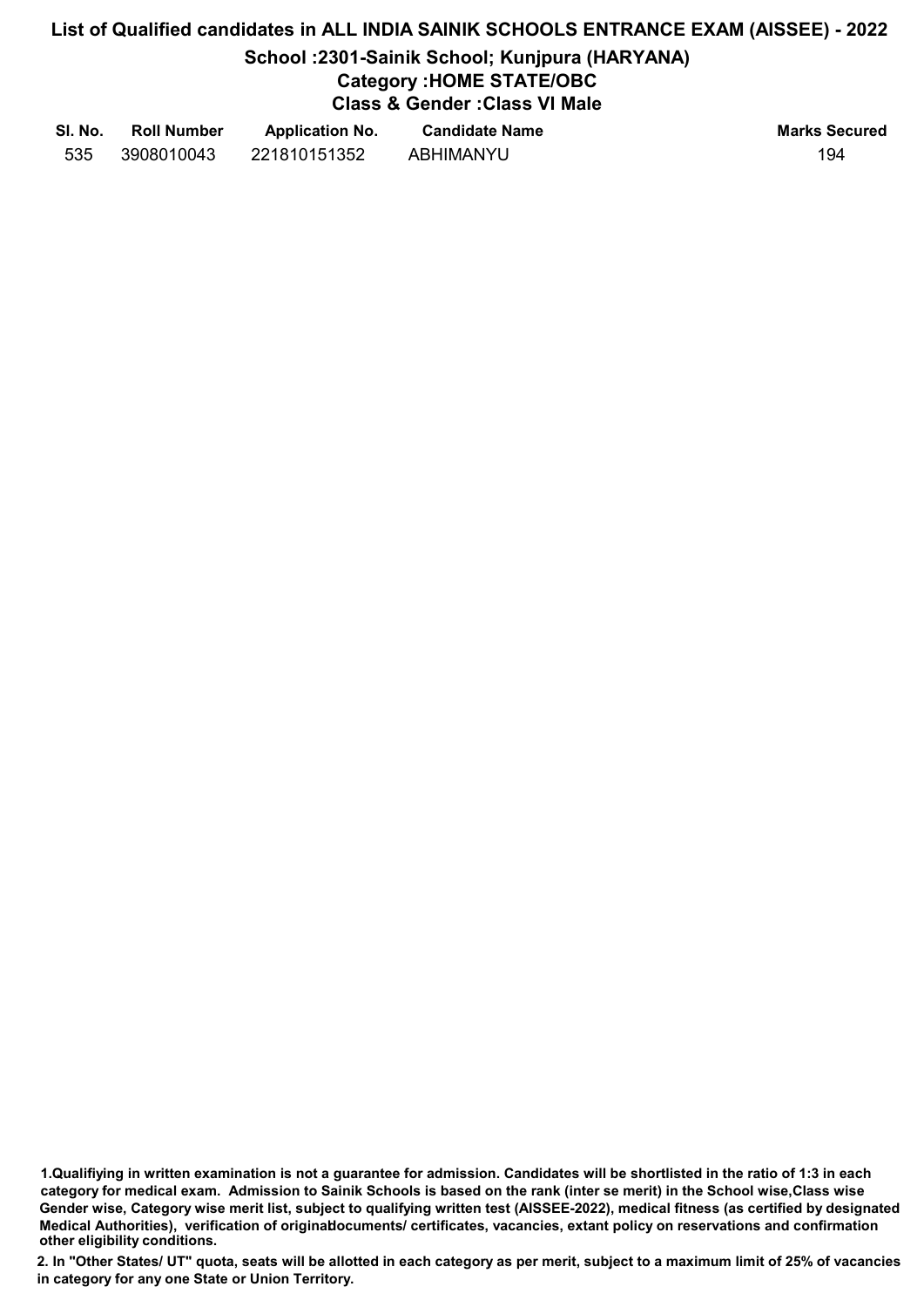## School :2301-Sainik School; Kunjpura (HARYANA)

## Category :HOME STATE/DEF

Class & Gender :Class VI Male

| SI. No. | <b>Roll Number</b> | <b>Application No.</b> | <b>Candidate Name</b>  | <b>Marks Secured</b> |
|---------|--------------------|------------------------|------------------------|----------------------|
| 536     | 1212050142         | 221810046378           | ABHINAV SHEKHAWAT      | 157                  |
| 537     | 1403010092         | 221810163951           | PRANAV SINGH           | 249                  |
| 538     | 2001030051         | 221810009610           | <b>ASHISH RATHORE</b>  | 134                  |
| 539     | 2001030135         | 221810006940           | <b>HARSH GAUTAM</b>    | 230                  |
| 540     | 2001030218         | 221810026470           | <b>VANSH</b>           | 143                  |
| 541     | 2001030286         | 221810018790           | <b>PRATEEK</b>         | 217                  |
| 542     | 2001030442         | 221810149051           | NISCHAY DAHIYA         | 131                  |
| 543     | 2001040071         | 221810041781           | <b>ANANT BHATI</b>     | 170                  |
| 544     | 2001040341         | 221810019972           | <b>JATIN</b>           | 263                  |
| 545     | 2001040355         | 221810141382           | <b>AMAN</b>            | 130                  |
| 546     | 2001050101         | 221810082653           | <b>LAVANAY</b>         | 164                  |
| 547     | 2001050274         | 221810151704           | <b>MAYANK SHEOKAND</b> | 126                  |
| 548     | 2001050309         | 221810074224           | <b>UJJAWAL SINGH</b>   | 244                  |
| 549     | 2001050438         | 221810111164           | PARAMVEER SINGH        | 131                  |
| 550     | 2001050797         | 221810045095           | <b>ABHAY LAKRA</b>     | 190                  |
| 551     | 2001050933         | 221810186136           | <b>VICKY</b>           | 187                  |
| 552     | 2001060157         | 221810036607           | <b>AASTIK SINGH</b>    | 157                  |
| 553     | 2001060807         | 221810088829           | <b>HARSH</b>           | 169                  |
| 554     | 2301010014         | 221810079410           | <b>UMANG KASHYAP</b>   | 158                  |
| 555     | 2301010048         | 221810078540           | <b>MANJOT SINGH</b>    | 142                  |
| 556     | 2301010052         | 221810059050           | AMANDEEP SINGH         | 163                  |
| 557     | 2301010054         | 221810068250           | <b>VAIBHAV</b>         | 234                  |
| 558     | 2301010116         | 221810071590           | <b>MOKASH</b>          | 125                  |
| 559     | 2301010125         | 221810068901           | <b>DHEERAJ BIJLA</b>   | 158                  |
| 560     | 2301010206         | 221810066023           | <b>HARSH</b>           | 150                  |
| 561     | 2301010232         | 221810127394           | <b>NAITIK</b>          | 160                  |
| 562     | 2301010240         | 221810025555           | <b>PRINCE</b>          | 170                  |
| 563     | 2301010253         | 221810182786           | <b>JAIVEER</b>         | 155                  |
| 564     | 2301020054         | 221810041522           | <b>KAVIN LAMBA</b>     | 232                  |
| 565     | 2301020079         | 221810113742           | <b>VIDHNESH GOD</b>    | 192                  |
| 566     | 2301020118         | 221810084682           | <b>NEEL LAMBA</b>      | 214                  |
| 567     | 2301020228         | 221810006304           | <b>EKAM SINGH</b>      | 247                  |
| 568     | 2301020285         | 221810196664           | <b>DAKSH CHHIKARA</b>  | 145                  |
| 569     | 2301020295         | 221810074774           | <b>NAITIK SHARMA</b>   | 194                  |
| 570     | 2301020297         | 221810046974           | <b>UDDISH SAINI</b>    | 165                  |
| 571     | 2301020314         | 221810094794           | <b>MADHUR SAINI</b>    | 152                  |
| 572     | 2301020325         | 221810111415           | <b>TREHAN TANWAR</b>   | 123                  |
| 573     | 2301020361         | 221810080955           | <b>ABHIMANYU</b>       | 170                  |
| 574     | 2301020369         | 221810033965           | <b>TANISH</b>          | 131                  |
| 575     | 2301020389         | 221810010895           | <b>DAKSH KUMAR</b>     | 168                  |
| 576     | 2301020483         | 221810074886           | <b>AARIT NANDAL</b>    | 222                  |
| 577     | 2301020529         | 221810046247           | <b>ARYAN</b>           | 148                  |
| 578     | 2301020580         | 221810053697           | AAYUSH SHARMA          | 227                  |

1.Qualifiying in written examination is not a guarantee for admission. Candidates will be shortlisted in the ratio of 1:3 in each category for medical exam. Admission to Sainik Schools is based on the rank (inter se merit) in the School wise,Class wise Gender wise, Category wise merit list, subject to qualifying written test (AISSEE-2022), medical fitness (as certified by designated Medical Authorities), verification of originablocuments/ certificates, vacancies, extant policy on reservations and confirmation other eligibility conditions.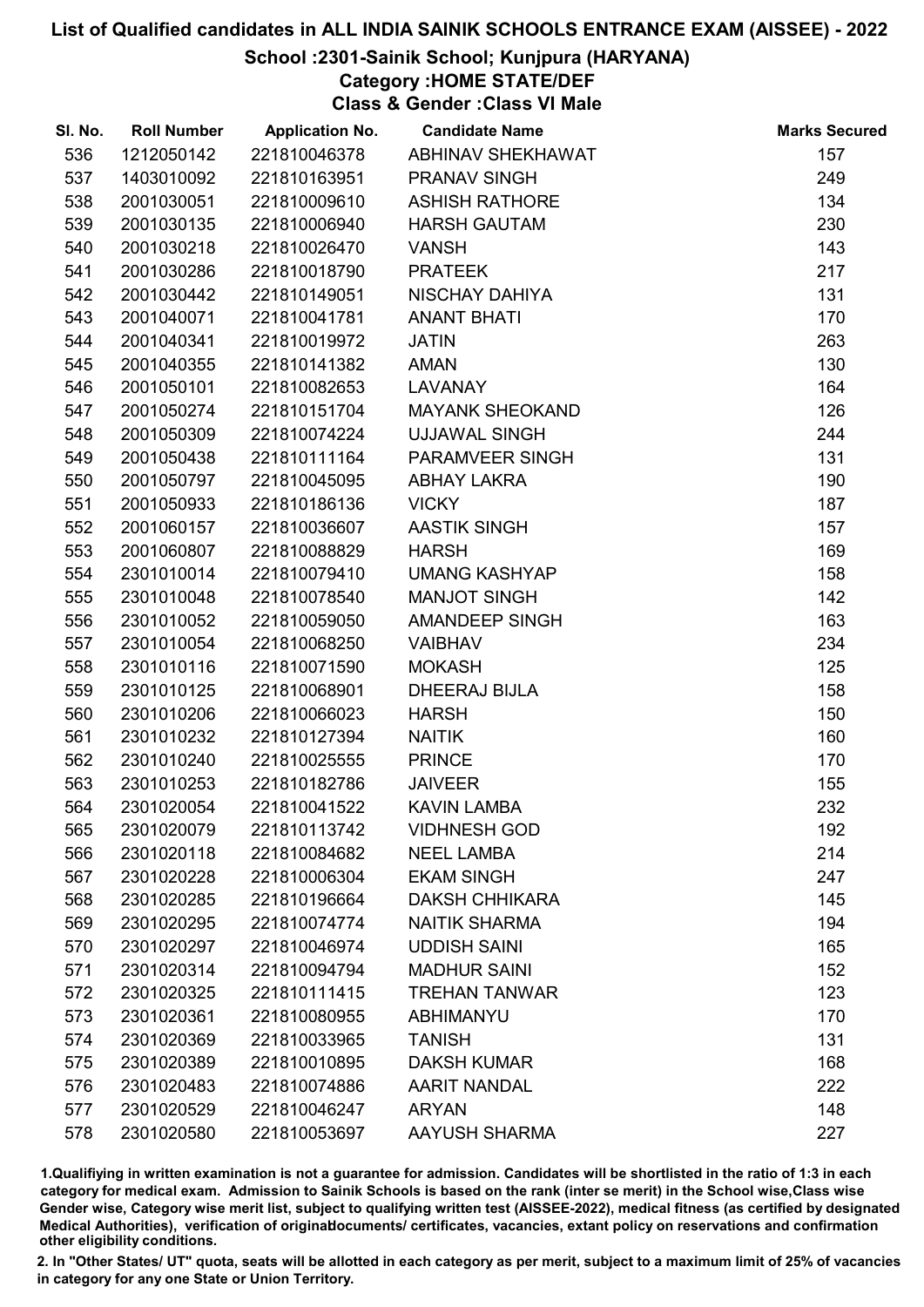## School :2301-Sainik School; Kunjpura (HARYANA)

## Category :HOME STATE/DEF

Class & Gender :Class VI Male

| SI. No. | <b>Roll Number</b> | <b>Application No.</b> | <b>Candidate Name</b>    | <b>Marks Secured</b> |
|---------|--------------------|------------------------|--------------------------|----------------------|
| 579     | 2301020585         | 221810043108           | <b>KUSH CHAHAL</b>       | 147                  |
| 580     | 2301020619         | 221810002428           | <b>NAMIT KAUSHIK</b>     | 149                  |
| 581     | 2301020630         | 221810053738           | <b>VIRAIN SAHARAN</b>    | 200                  |
| 582     | 2301020633         | 221810020248           | <b>HARMANPREET SINGH</b> | 152                  |
| 583     | 2301020702         | 221810130309           | PRIKSHIT AGNIHOTRI       | 171                  |
| 584     | 2301020740         | 221810042149           | <b>HARSIMRAT SAINI</b>   | 174                  |
| 585     | 2302020091         | 221810027101           | <b>AAYUDH</b>            | 120                  |
| 586     | 2302020400         | 221810045326           | <b>ANKUSH PILANIA</b>    | 241                  |
| 587     | 2302020427         | 221810075576           | <b>ABHINAV SHARMA</b>    | 185                  |
| 588     | 2302030013         | 221810067492           | <b>DEEP</b>              | 236                  |
| 589     | 2302030015         | 221810031892           | <b>VINIT KUNDU</b>       | 183                  |
| 590     | 2302030053         | 221810066233           | <b>RISHANT BUDHWAR</b>   | 178                  |
| 591     | 2302030070         | 221810136443           | <b>LAKSHYA RANA</b>      | 164                  |
| 592     | 2302030173         | 221810138724           | <b>KARTIK</b>            | 163                  |
| 593     | 2302030299         | 221810028045           | <b>NAITIK</b>            | 189                  |
| 594     | 2302030320         | 221810043955           | <b>ROUNAK</b>            | 136                  |
| 595     | 2302030331         | 221810026965           | PARTH SACHDEVA           | 190                  |
| 596     | 2302030391         | 221810093526           | <b>GAURAV SEHARAWAT</b>  | 159                  |
| 597     | 2302030419         | 221810153846           | <b>TEJAS BENIWAL</b>     | 130                  |
| 598     | 2302040011         | 221810136517           | <b>TANISHQ</b>           | 249                  |
| 599     | 2302040062         | 221810026357           | <b>MAYANK</b>            | 174                  |
| 600     | 2302040086         | 221810031077           | <b>MAYANK RATHI</b>      | 188                  |
| 601     | 2302040088         | 221810058077           | <b>NIKHIL SINGH</b>      | 124                  |
| 602     | 2302040115         | 221810177697           | YASH SHARMA              | 223                  |
| 603     | 2302040171         | 221810077648           | <b>NAVDEEP</b>           | 222                  |
| 604     | 2302040173         | 221810104848           | <b>VEER CHAHAL</b>       | 208                  |
| 605     | 2302040247         | 221810025119           | <b>HITESH SHEORAN</b>    | 162                  |
| 606     | 2302040329         | 221810086689           | <b>DHRUV LATHER</b>      | 134                  |
| 607     | 2303020023         | 221810011810           | PRERIT BHATI             | 187                  |
| 608     | 2303020292         | 221810120152           | <b>RUPESH KUMAR</b>      | 226                  |
| 609     | 2303030075         | 221810104263           | <b>KUNAL NEHRA</b>       | 138                  |
| 610     | 2303030321         | 221810074575           | <b>RITESH KUMAR</b>      | 177                  |
| 611     | 2303030468         | 221810012107           | <b>DEEPANSHU YADAV</b>   | 248                  |
| 612     | 2303040174         | 221810077260           | <b>KARTIK YADAV</b>      | 151                  |
| 613     | 2303050010         | 221810109411           | <b>NIKHIL SANGWAN</b>    | 140                  |
| 614     | 2303050019         | 221810097711           | <b>ADITYA KAUSHIK</b>    | 136                  |
| 615     | 2303050254         | 221810072802           | <b>VISHU</b>             | 163                  |
| 616     | 2303060160         | 221810094563           | <b>SAHIL</b>             | 264                  |
| 617     | 2303060261         | 221810107893           | <b>LAKSHAY</b>           | 155                  |
| 618     | 2303060270         | 221810054304           | YASH RAO                 | 173                  |
| 619     | 2303060289         | 221810054014           | <b>NABHAN</b>            | 229                  |
| 620     | 2303060374         | 221810037044           | <b>ABHINAV</b>           | 227                  |
| 621     | 2303060407         | 221810096354           | <b>RITIK</b>             | 175                  |

1.Qualifiying in written examination is not a guarantee for admission. Candidates will be shortlisted in the ratio of 1:3 in each category for medical exam. Admission to Sainik Schools is based on the rank (inter se merit) in the School wise,Class wise Gender wise, Category wise merit list, subject to qualifying written test (AISSEE-2022), medical fitness (as certified by designated Medical Authorities), verification of originablocuments/ certificates, vacancies, extant policy on reservations and confirmation other eligibility conditions.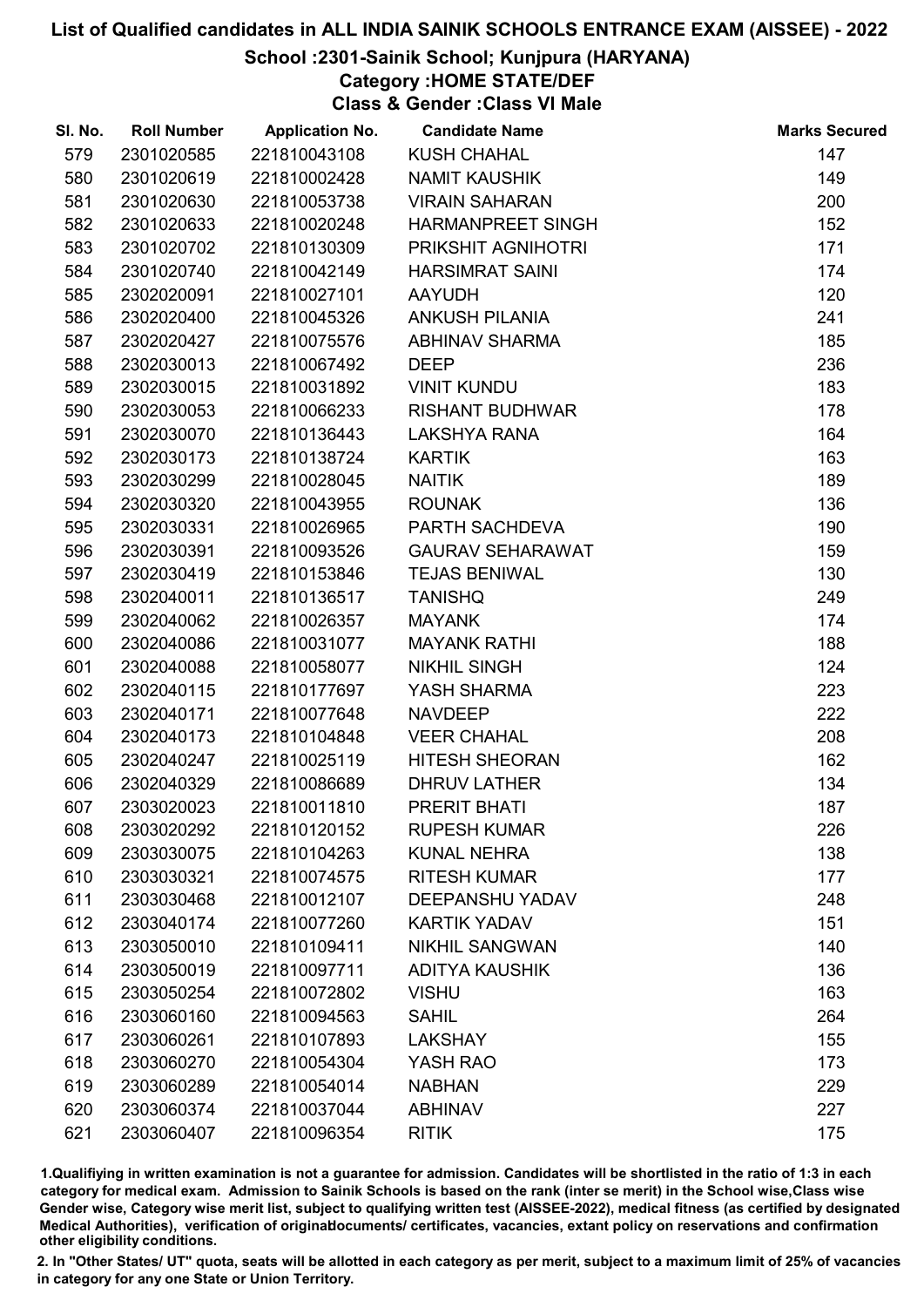## School :2301-Sainik School; Kunjpura (HARYANA)

## Category :HOME STATE/DEF

Class & Gender :Class VI Male

| SI. No. | <b>Roll Number</b> | <b>Application No.</b> | <b>Candidate Name</b>     | <b>Marks Secured</b> |
|---------|--------------------|------------------------|---------------------------|----------------------|
| 622     | 2303070008         | 221810078284           | <b>DAKSH</b>              | 188                  |
| 623     | 2303070011         | 221810122484           | <b>MISHAL SAIN</b>        | 180                  |
| 624     | 2303070204         | 221810114155           | <b>NISHAR SHEORAN</b>     | 235                  |
| 625     | 2303070380         | 221810069516           | PRINCE SINGH              | 154                  |
| 626     | 2303070409         | 221810068626           | <b>ANISH</b>              | 257                  |
| 627     | 2303080007         | 221810098036           | <b>RAJAT</b>              | 206                  |
| 628     | 2303080129         | 221810092586           | <b>PRINCE</b>             | 184                  |
| 629     | 2303080139         | 221810050986           | <b>VIREN</b>              | 130                  |
| 630     | 2303080206         | 221810116017           | <b>CHIRAG</b>             | 249                  |
| 631     | 2303080217         | 221810076317           | RANVIJAY YADAV            | 158                  |
| 632     | 2303080272         | 221810074437           | <b>KESHAV</b>             | 202                  |
| 633     | 2303080296         | 221810091347           | <b>GITESH</b>             | 146                  |
| 634     | 2303090097         | 221810073218           | <b>DEVEN PRASAD JOSHI</b> | 216                  |
| 635     | 2303090110         | 221810069518           | <b>NITIN</b>              | 179                  |
| 636     | 2303090246         | 221810075868           | <b>LAKSHYA</b>            | 248                  |
| 637     | 2303090286         | 221810089488           | <b>VICKY</b>              | 134                  |
| 638     | 2303100030         | 221810067529           | <b>CHIRAG</b>             | 227                  |
| 639     | 2303100058         | 221810056739           | <b>RUDRA THAKRAN</b>      | 247                  |
| 640     | 2303100107         | 221810166359           | <b>DAKSH</b>              | 190                  |
| 641     | 2303100121         | 221810069759           | <b>AYUSH YADAV</b>        | 228                  |
| 642     | 2303100212         | 221810098989           | <b>DHARMENDER SINGH</b>   | 154                  |
| 643     | 2304020001         | 221810039360           | <b>DEEPENDER</b>          | 256                  |
| 644     | 2304020037         | 221810019011           | <b>KARNIT SAHARAN</b>     | 232                  |
| 645     | 2304020091         | 221810077561           | <b>RAKSHIT</b>            | 188                  |
| 646     | 2304020108         | 221810062091           | <b>ABHINAV NARWAL</b>     | 139                  |
| 647     | 2304020288         | 221810146944           | <b>ANSH CHHILLAR</b>      | 128                  |
| 648     | 2304020328         | 221810039194           | <b>VANSH</b>              | 226                  |
| 649     | 2304020338         | 221810068215           | <b>SAKSHAM</b>            | 205                  |
| 650     | 2304020357         | 221810153355           | <b>DEWANSH</b>            | 184                  |
| 651     | 2304020417         | 221810055436           | <b>TANISH</b>             | 155                  |
| 652     | 2304020487         | 221810070037           | <b>JATIN</b>              | 229                  |
| 653     | 2304020554         | 221810040818           | <b>DEVVART</b>            | 152                  |
| 654     | 2304020670         | 221810063379           | <b>HIMANSHU RANGI</b>     | 193                  |
| 655     | 2304030014         | 221810066600           | <b>DEEPAK CHAHAR</b>      | 136                  |
| 656     | 2304030147         | 221810193190           | <b>ADITYA SINGH</b>       | 143                  |
| 657     | 2304030211         | 221810180831           | <b>HARDIK</b>             | 149                  |
| 658     | 2304030262         | 221810051561           | <b>MANAN</b>              | 204                  |
| 659     | 2304030367         | 221810034222           | <b>VIKRANT</b>            | 247                  |
| 660     | 2304030380         | 221810188032           | <b>ANSH CHAHAR</b>        | 149                  |
| 661     | 2304030457         | 221810032272           | <b>ASHU</b>               | 138                  |
| 662     | 2304030481         | 221810121882           | SIDDHANT SINGH PANWAR     | 143                  |
| 663     | 2304030494         | 221810059792           | <b>JATIN CHAHAL</b>       | 180                  |
| 664     | 2304030572         | 221810107633           | <b>NAMAN</b>              | 182                  |

1.Qualifiying in written examination is not a guarantee for admission. Candidates will be shortlisted in the ratio of 1:3 in each category for medical exam. Admission to Sainik Schools is based on the rank (inter se merit) in the School wise,Class wise Gender wise, Category wise merit list, subject to qualifying written test (AISSEE-2022), medical fitness (as certified by designated Medical Authorities), verification of originablocuments/ certificates, vacancies, extant policy on reservations and confirmation other eligibility conditions.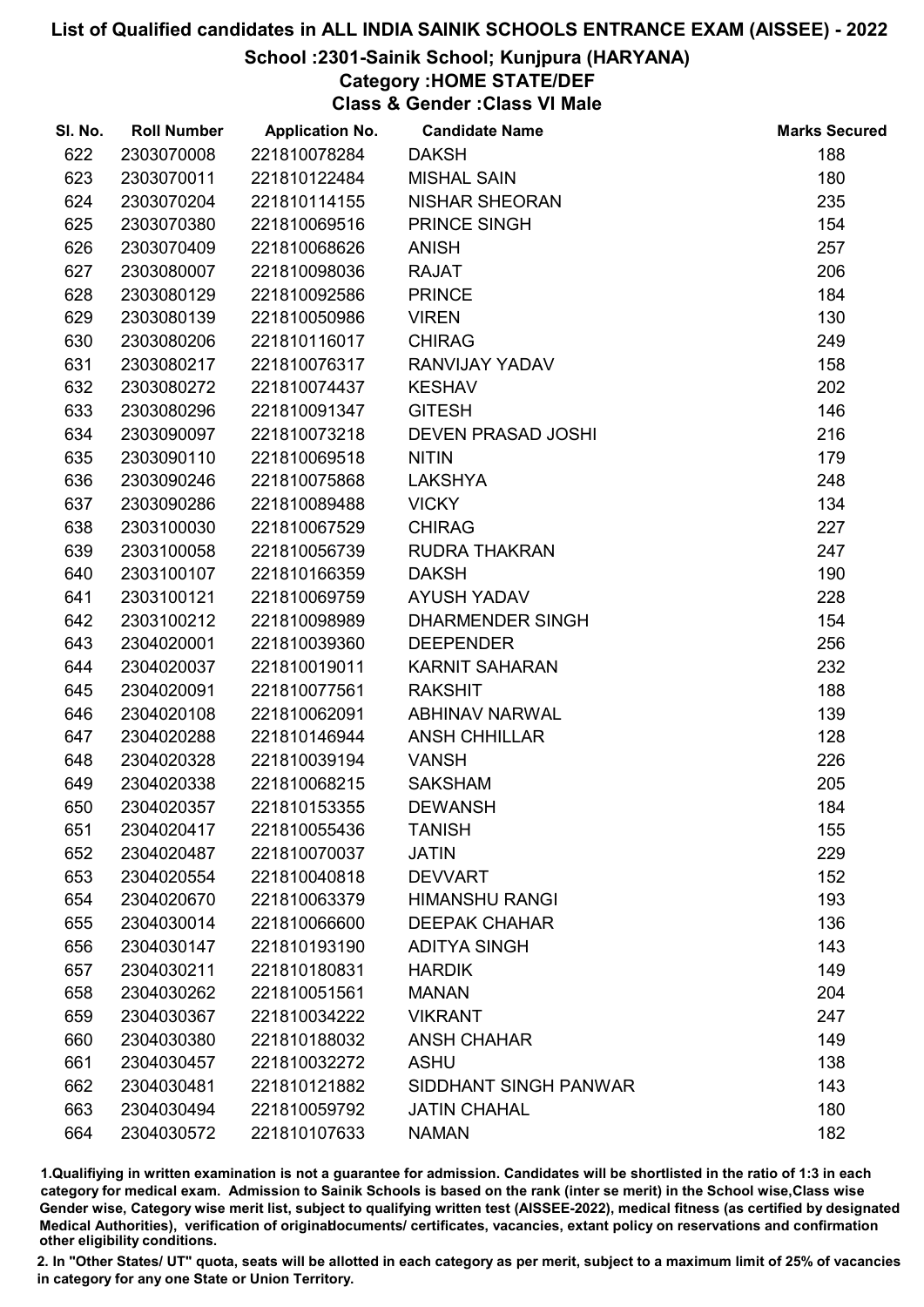## School :2301-Sainik School; Kunjpura (HARYANA)

## Category :HOME STATE/DEF

Class & Gender :Class VI Male

| SI. No. | <b>Roll Number</b> | <b>Application No.</b> | <b>Candidate Name</b>   |           | <b>Marks Secured</b> |
|---------|--------------------|------------------------|-------------------------|-----------|----------------------|
| 665     | 2304030645         | 221810006473           | <b>ARYAN KUMAR</b>      |           | 136                  |
| 666     | 2304040038         | 221810087693           | <b>SHAURYA</b>          | <b>AR</b> | 221                  |
| 667     | 2304040041         | 221810059793           | <b>ROHAN</b>            |           | 198                  |
| 668     | 2304040049         | 221810123304           | <b>NIKHIL</b>           |           | 186                  |
| 669     | 2304040059         | 221810184904           | <b>NAMAN MALIK</b>      |           | 124                  |
| 670     | 2304040103         | 221810036734           | <b>HARSH MALIK</b>      |           | 273                  |
| 671     | 2304040105         | 221810151934           | <b>ARAV KUMAR</b>       |           | 146                  |
| 672     | 2304040149         | 221810062464           | <b>DAKSH SHEKHAWAT</b>  |           | 188                  |
| 673     | 2304040222         | 221810081215           | <b>PRANKUL</b>          |           | 152                  |
| 674     | 2304040230         | 221810027125           | <b>PINTU</b>            |           | 142                  |
| 675     | 2304040232         | 221810058125           | <b>ABHI SANGAN</b>      |           | 174                  |
| 676     | 2304040234         | 221810130225           | <b>ADITYA</b>           |           | 131                  |
| 677     | 2304040249         | 221810023825           | <b>HOMAKSHAY DAHIYA</b> |           | 197                  |
| 678     | 2304040265         | 221810048735           | <b>VYOM SINGH JOON</b>  |           | 139                  |
| 679     | 2304040266         | 221810099735           | <b>UTTAM</b>            |           | 145                  |
| 680     | 2304040270         | 221810030045           | <b>ANMOL</b>            |           | 139                  |
| 681     | 2304040284         | 221810104745           | <b>VINAY KUMAR</b>      |           | 216                  |
| 682     | 2304040286         | 221810034845           | AMAN BHAMBHU            |           | 256                  |
| 683     | 2304040312         | 221810135465           | <b>MANVIK PANWAR</b>    |           | 219                  |
| 684     | 2304040344         | 221810017975           | ADITYA JANGRA           |           | 236                  |
| 685     | 2304040350         | 221810122585           | <b>ARYAN MAAN</b>       |           | 178                  |
| 686     | 2304040358         | 221810091885           | <b>ANSH</b>             |           | 216                  |
| 687     | 2304040396         | 221810076406           | NAVDEEP SINGH           |           | 186                  |
| 688     | 2304040398         | 221810039406           | <b>ANSHU</b>            |           | 240                  |
| 689     | 2304050065         | 221810065456           | <b>GAURAV SHARMA</b>    |           | 135                  |
| 690     | 2304050103         | 221810035776           | YOWAN SINGH             |           | 189                  |
| 691     | 2304050107         | 221810127976           | <b>RACHIT</b>           |           | 244                  |
| 692     | 2304050203         | 221810043037           | <b>GOURANSH YADAV</b>   |           | 214                  |
| 693     | 2304050247         | 221810026067           | <b>SANCHIT</b>          |           | 181                  |
| 694     | 2304050259         | 221810035567           | <b>PRINCE</b>           |           | 145                  |
| 695     | 2304050302         | 221810087197           | <b>VINAY NEHRA</b>      |           | 127                  |
| 696     | 2304050355         | 221810052528           | <b>BHAVISHYA</b>        |           | 188                  |
| 697     | 2304060037         | 221810031448           | <b>SACHIN</b>           |           | 221                  |
| 698     | 2304060065         | 221810071168           | <b>PURAV</b>            |           | 147                  |
| 699     | 2304060077         | 221810135868           | <b>BHUPESH KUMAR</b>    |           | 158                  |
| 700     | 2304060090         | 221810045478           | <b>NAITIK LOVERSH</b>   |           | 178                  |
| 701     | 2304060093         | 221810103778           | <b>HARSHIT</b>          |           | 160                  |
| 702     | 2304060102         | 221810027388           | <b>HARSH KUMAR</b>      |           | 139                  |
| 703     | 2304060112         | 221810036788           | <b>DHARYA SANGWAN</b>   |           | 259                  |
| 704     | 2304060123         | 221810106498           | <b>NIKHIL KUMAR</b>     |           | 128                  |
| 705     | 2304060126         | 221810033898           | <b>SONAK KUMAR</b>      |           | 227                  |
| 706     | 2304060141         | 221810094609           | <b>AKS KADIAN</b>       |           | 222                  |
| 707     | 2304060192         | 221810034339           | <b>ABHINAV BALODA</b>   |           | 274                  |

1.Qualifiying in written examination is not a guarantee for admission. Candidates will be shortlisted in the ratio of 1:3 in each category for medical exam. Admission to Sainik Schools is based on the rank (inter se merit) in the School wise,Class wise Gender wise, Category wise merit list, subject to qualifying written test (AISSEE-2022), medical fitness (as certified by designated Medical Authorities), verification of originablocuments/ certificates, vacancies, extant policy on reservations and confirmation other eligibility conditions.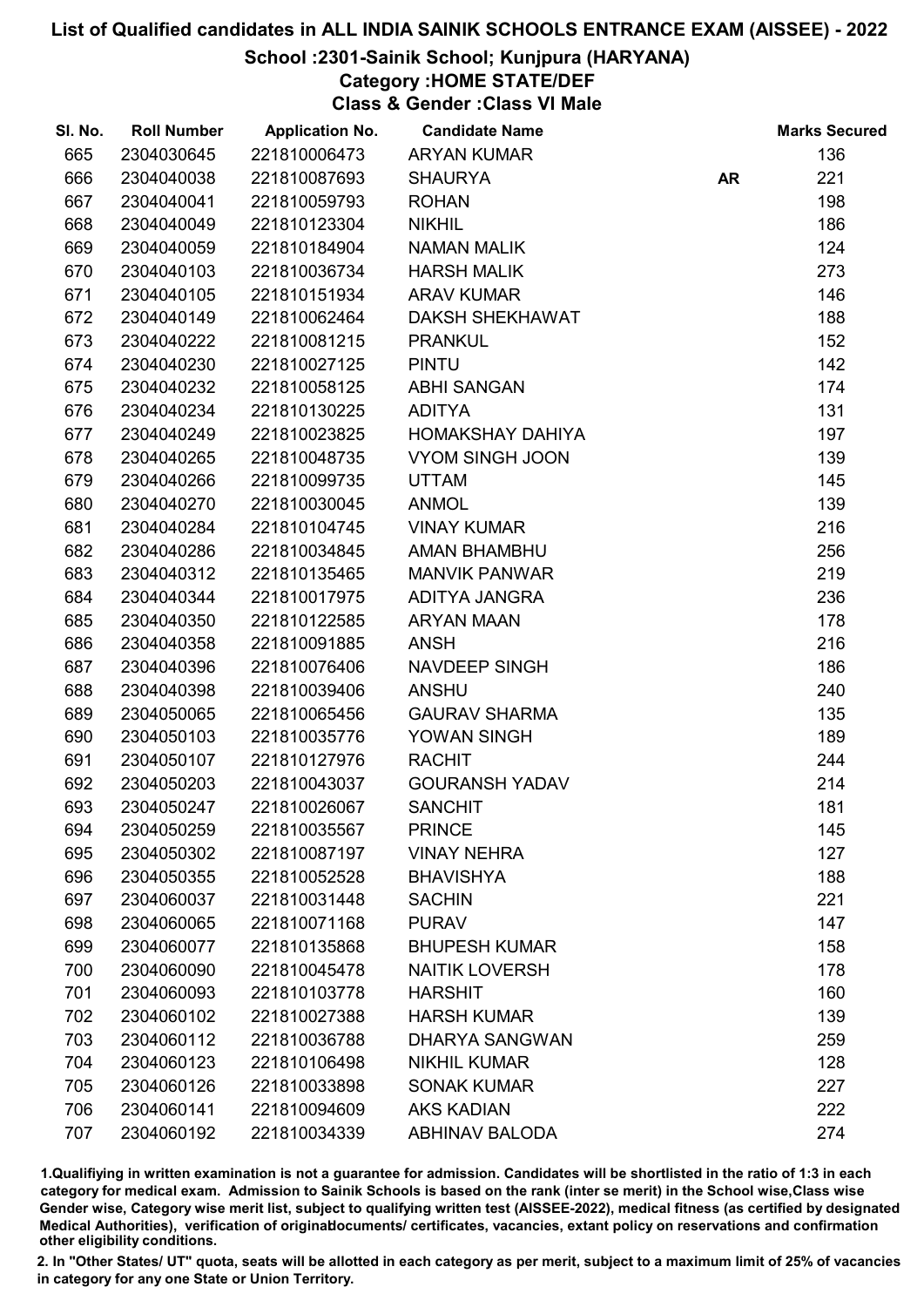## School :2301-Sainik School; Kunjpura (HARYANA)

## Category :HOME STATE/DEF

Class & Gender :Class VI Male

| SI. No. | <b>Roll Number</b> | <b>Application No.</b> | <b>Candidate Name</b>    | <b>Marks Secured</b> |
|---------|--------------------|------------------------|--------------------------|----------------------|
| 708     | 2304060204         | 221810186939           | <b>HONEY SINGH KUHAR</b> | 141                  |
| 709     | 2304060235         | 221810158559           | <b>ANSH GAINA</b>        | 194                  |
| 710     | 2304060241         | 221810074069           | <b>KUNAL NAIN</b>        | 183                  |
| 711     | 2304060297         | 221810082799           | <b>SAKSHAM MALIK</b>     | 183                  |
| 712     | 2501010036         | 221810162320           | <b>VARUN</b>             | 145                  |
| 713     | 3101010093         | 221810050606           | YASH YADAV               | 140                  |
| 714     | 3110020321         | 221810120167           | <b>HARDIK LOHAN</b>      | 165                  |
| 715     | 3111010009         | 221810033720           | PARUSH BHATIA            | 209                  |
| 716     | 3802010030         | 221810013461           | SURYAVEER SINGH          | 261                  |
| 717     | 3803010214         | 221810000575           | <b>DEVEN CHOUDHARY</b>   | 136                  |
| 718     | 3905020059         | 221810055242           | <b>SURYA</b>             | 207                  |
| 719     | 3905020164         | 221810038713           | <b>KHUSHWANSH</b>        | 218                  |
| 720     | 3905020272         | 221810085004           | <b>YASHVIR</b>           | 228                  |
| 721     | 3905030201         | 221810055628           | <b>MAYANK</b>            | 162                  |
| 722     | 3905030249         | 221810058658           | <b>GAURAV SHARMA</b>     | 207                  |
| 723     | 4102030147         | 221810001508           | <b>JAYDITYA SEHRAWAT</b> | 207                  |
| 724     | 4401020294         | 221810047584           | <b>YESH</b>              | 209                  |
| 725     | 4401030484         | 221810021869           | <b>AVI SOROUT</b>        | 177                  |
| 726     | 4408020514         | 221810018889           | <b>SHAURYA GODARA</b>    | 247                  |
| 727     | 4502020041         | 221810082530           | <b>DEV</b>               | 174                  |
| 728     | 4502020118         | 221810024690           | <b>VAIBHAV YADAV</b>     | 189                  |
| 729     | 4502020150         | 221810014121           | YAGYADEV SHARMA          | 202                  |
| 730     | 4602010467         | 221810025288           | <b>AYUSH DHANKHAR</b>    | 272                  |
| 731     | 4604010124         | 221810181213           | <b>VANSH</b>             | 200                  |
| 732     | 4604010142         | 221810041104           | SUKHPREET SINGH          | 270                  |
| 733     | 4604010194         | 221810181195           | <b>VINEET</b>            | 157                  |

<sup>1.</sup>Qualifiying in written examination is not a guarantee for admission. Candidates will be shortlisted in the ratio of 1:3 in each category for medical exam. Admission to Sainik Schools is based on the rank (inter se merit) in the School wise,Class wise Gender wise, Category wise merit list, subject to qualifying written test (AISSEE-2022), medical fitness (as certified by designated Medical Authorities), verification of originablocuments/ certificates, vacancies, extant policy on reservations and confirmation other eligibility conditions.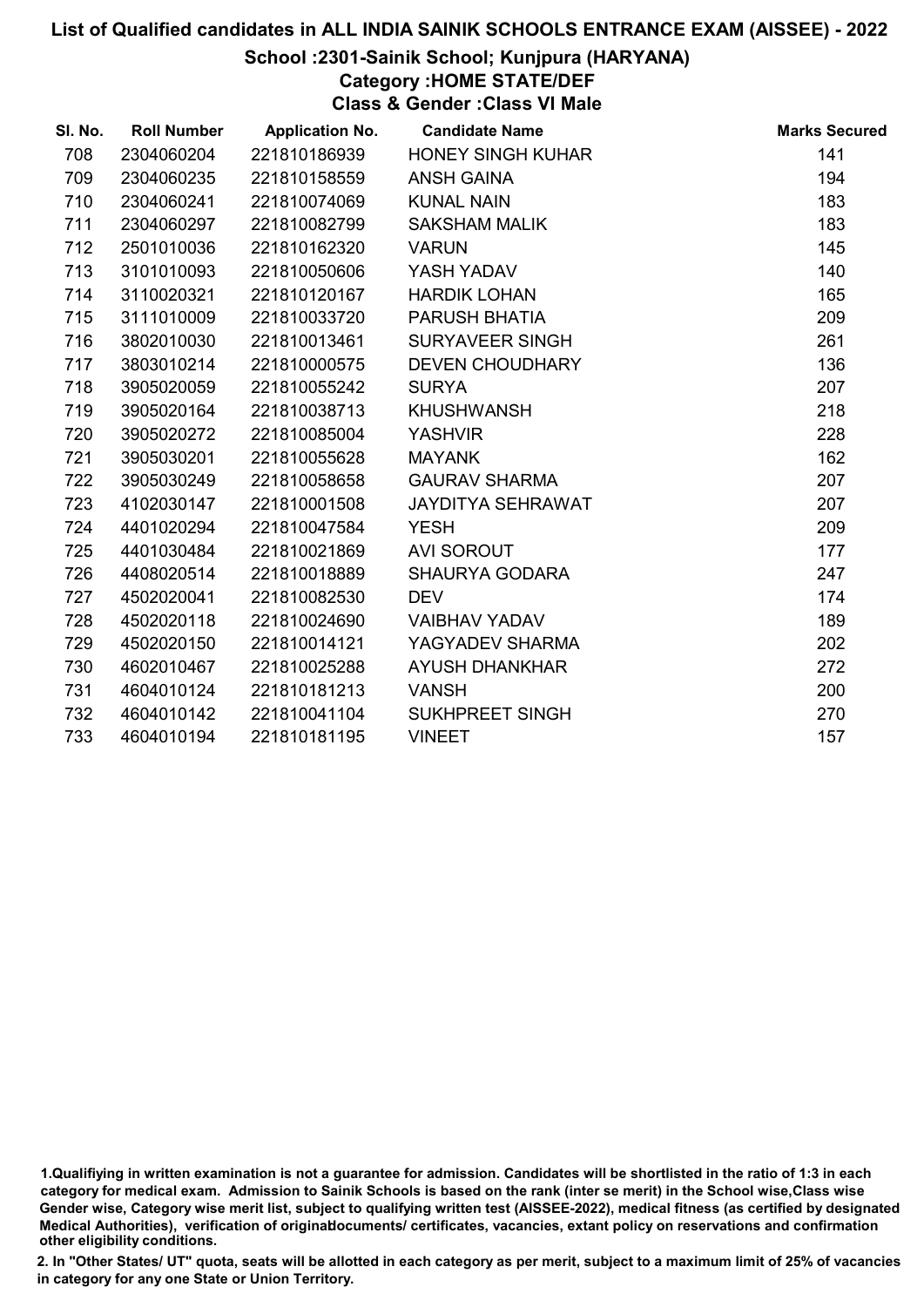## School :2301-Sainik School; Kunjpura (HARYANA)

Category :HOME STATE/GEN

Class & Gender :Class VI Male

| SI. No. | <b>Roll Number</b> | <b>Application No.</b> | <b>Candidate Name</b>       | <b>Marks Secured</b> |
|---------|--------------------|------------------------|-----------------------------|----------------------|
| 734     | 1403010346         | 221810074709           | <b>SHANTANU</b>             | 231                  |
| 735     | 1404010033         | 221810111071           | <b>AMAN MALIK</b>           | 216                  |
| 736     | 1509030180         | 221810122743           | <b>ATHARV GUPTA</b>         | 265                  |
| 737     | 1705010080         | 221810106541           | PERTEEK SINGLA              | 143                  |
| 738     | 2001020014         | 221810093920           | <b>KARTIK RALIA</b>         | 239                  |
| 739     | 2001020024         | 221810092860           | <b>JEEWAN JAIN</b>          | 124                  |
| 740     | 2001020052         | 221810133541           | <b>DEV SEHRAWAT</b>         | 263                  |
| 741     | 2001030059         | 221810049910           | YOGESH RAGHAV               | 213                  |
| 742     | 2001030092         | 221810064330           | <b>JAIVINDER</b>            | 149                  |
| 743     | 2001030098         | 221810129630           | <b>JAYANT SANKHLA</b>       | 251                  |
| 744     | 2001030112         | 221810120140           | <b>SHOURYA MISHRA</b>       | 267                  |
| 745     | 2001030180         | 221810167260           | <b>DAKSH</b>                | 198                  |
| 746     | 2001030274         | 221810088190           | <b>MANVIK</b>               | 133                  |
| 747     | 2001030294         | 221810167990           | <b>TEJASH</b>               | 178                  |
| 748     | 2001030326         | 221810180411           | YAJASH YADAV                | 139                  |
| 749     | 2001030393         | 221810058331           | <b>VIVEK DAGAR</b>          | 262                  |
| 750     | 2001030499         | 221810169453           | <b>DAKSH PANDIT</b>         | 136                  |
| 751     | 2001030533         | 221810084844           | <b>ROHAN</b>                | 231                  |
| 752     | 2001040023         | 221810044771           | <b>LAVLESH</b>              | 149                  |
| 753     | 2001040045         | 221810008281           | <b>NAITIK KADYAN</b>        | 249                  |
| 754     | 2001040053         | 221810013481           | <b>AMAN KUMAR</b>           | 266                  |
| 755     | 2001040099         | 221810069002           | <b>DIPANSHU</b>             | 206                  |
| 756     | 2001040117         | 221810120602           | <b>RAYBAAN</b>              | 139                  |
| 757     | 2001040154         | 221810037812           | <b>SHUBHAM TEWATIA</b>      | 178                  |
| 758     | 2001040185         | 221810009522           | <b>YASH</b>                 | 126                  |
| 759     | 2001040288         | 221810176162           | <b>ARJUN SHARMA</b>         | 202                  |
| 760     | 2001040298         | 221810008362           | <b>KRISHNA SINGH BHATI</b>  | 244                  |
| 761     | 2001040332         | 221810044672           | <b>VARSHIT SINGH</b>        | 167                  |
| 762     | 2001040377         | 221810013192           | <b>MAYANK MAAN</b>          | 217                  |
| 763     | 2001040386         | 221810043392           | <b>KARTIK VATS</b>          | 136                  |
| 764     | 2001040460         | 221810192713           | <b>ANSHU</b>                | 250                  |
| 765     | 2001040464         | 221810045913           | <b>ANKIT KAUSHIK</b>        | 151                  |
| 766     | 2001050003         | 221810097423           | <b>NISHANT TANWAR</b>       | 221                  |
| 767     | 2001050007         | 221810112723           | <b>ARYAN SINGH</b>          | 159                  |
| 768     | 2001050029         | 221810191433           | <b>RUPESH KAUSHIK</b>       | 226                  |
| 769     | 2001050122         | 221810045363           | <b>ARINJAY SINGH</b>        | 218                  |
| 770     | 2001050146         | 221810055173           | <b>CHARIT GARG</b>          | 228                  |
| 771     | 2001050156         | 221810040373           | <b>RACHIT PUNIA</b>         | 208                  |
| 772     | 2001050170         | 221810035673           | <b>HEMANT KUMAR TEWATIA</b> | 147                  |
| 773     | 2001050200         | 221810037783           | <b>VANSH SINGH</b>          | 234                  |
| 774     | 2001050238         | 221810039693           | <b>SAKET MALIK</b>          | 199                  |
| 775     | 2001050251         | 221810072104           | <b>TANUJ</b>                | 236                  |
| 776     | 2001050322         | 221810048524           | <b>EKLAVYA VATS</b>         | 198                  |

1.Qualifiying in written examination is not a guarantee for admission. Candidates will be shortlisted in the ratio of 1:3 in each category for medical exam. Admission to Sainik Schools is based on the rank (inter se merit) in the School wise,Class wise Gender wise, Category wise merit list, subject to qualifying written test (AISSEE-2022), medical fitness (as certified by designated Medical Authorities), verification of originablocuments/ certificates, vacancies, extant policy on reservations and confirmation other eligibility conditions.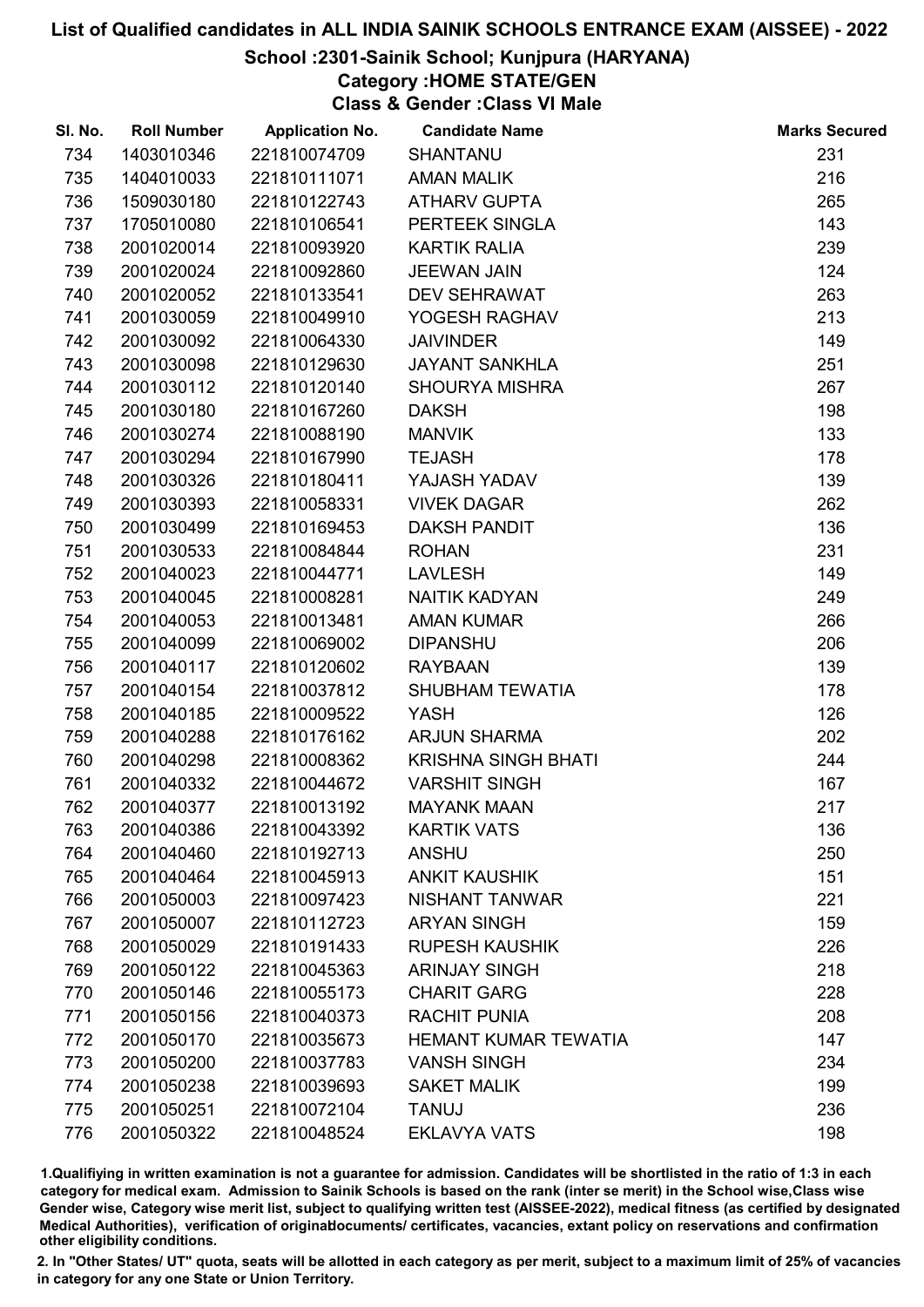## School :2301-Sainik School; Kunjpura (HARYANA)

Category :HOME STATE/GEN

Class & Gender :Class VI Male

| SI. No. | <b>Roll Number</b> | <b>Application No.</b> | <b>Candidate Name</b>       | <b>Marks Secured</b> |
|---------|--------------------|------------------------|-----------------------------|----------------------|
| 777     | 2001050335         | 221810035924           | <b>HARSH BALYAN</b>         | 182                  |
| 778     | 2001050349         | 221810147234           | <b>KAIRAV SHARMA</b>        | 222                  |
| 779     | 2001050372         | 221810051044           | <b>DIVYAJEET DAGAR</b>      | 224                  |
| 780     | 2001050388         | 221810047644           | PRINCE DAGAR                | 154                  |
| 781     | 2001050546         | 221810040594           | <b>ABHINAV</b>              | 246                  |
| 782     | 2001050572         | 221810066505           | HARSHVARDHAN SINGH          | 168                  |
| 783     | 2001050599         | 221810056615           | <b>KANAV GODARA</b>         | 228                  |
| 784     | 2001050617         | 221810148425           | <b>JAIVARDHAN DHILLON</b>   | 166                  |
| 785     | 2001050643         | 221810148235           | <b>VEER SANGWAN</b>         | 127                  |
| 786     | 2001050666         | 221810032545           | HARSHVARDHAN SINGH PARMAR   | 155                  |
| 787     | 2001050706         | 221810079855           | <b>LITESH SIROHI</b>        | 176                  |
| 788     | 2001050707         | 221810022955           | <b>ANANT JOHARI</b>         | 231                  |
| 789     | 2001050778         | 221810027485           | <b>GARVIT MALIK</b>         | 156                  |
| 790     | 2001050781         | 221810100585           | <b>DAKSH KAUSHIK</b>        | 193                  |
| 791     | 2001050815         | 221810067495           | PARV DIXIT                  | 172                  |
| 792     | 2001050909         | 221810001526           | <b>AVIRAJ TYAGI</b>         | 177                  |
| 793     | 2001060088         | 221810051586           | <b>SWASTIK JAIN</b>         | 225                  |
| 794     | 2001060166         | 221810007017           | <b>RAUNAK RANA</b>          | 168                  |
| 795     | 2001060189         | 221810105817           | <b>GORAV</b>                | 213                  |
| 796     | 2001060204         | 221810097327           | <b>VAIBHAV SHEORAN</b>      | 137                  |
| 797     | 2001060297         | 221810145167           | <b>HARSH DALAL</b>          | 163                  |
| 798     | 2001060433         | 221810094508           | <b>VAIBHAV SAHU</b>         | 122                  |
| 799     | 2001060454         | 221810063118           | <b>MADHAV TANGER</b>        | 142                  |
| 800     | 2001060466         | 221810000618           | <b>NABHITH SHARMA</b>       | 188                  |
| 801     | 2001060503         | 221810143728           | <b>LAKSHAY CHHILLAR</b>     | 135                  |
| 802     | 2001060515         | 221810180338           | <b>DIVAY</b>                | 259                  |
| 803     | 2001060601         | 221810049068           | <b>SHAURYA PRATAP SINGH</b> | 197                  |
| 804     | 2001060637         | 221810154178           | <b>DIVYANSH</b>             | 187                  |
| 805     | 2001060755         | 221810167219           | <b>DHRUV SHANWAL</b>        | 184                  |
| 806     | 2001060768         | 221810090619           | <b>INESH KUMAR DALAL</b>    | 181                  |
| 807     | 2001060800         | 221810175529           | <b>MODIT TANWAR</b>         | 127                  |
| 808     | 2001060824         | 221810064439           | <b>VAIBHAV</b>              | 175                  |
| 809     | 2001060845         | 221810030149           | <b>DIVANSH</b>              | 142                  |
| 810     | 2001060973         | 221810136289           | <b>UTKARSH SINGLA</b>       | 144                  |
| 811     | 2001060989         | 221810070889           | <b>ANSHU MITTAN</b>         | 254                  |
| 812     | 2001060992         | 221810026889           | <b>DEVANSH CHOUSALI</b>     | 202                  |
| 813     | 2001060994         | 221810054989           | <b>KANAV GARG</b>           | 174                  |
| 814     | 2301010011         | 221810153010           | <b>PRAATYUSH</b>            | 153                  |
| 815     | 2301010012         | 221810112310           | <b>VANSH SINDHU</b>         | 213                  |
| 816     | 2301010030         | 221810148230           | PIYUSH BORA                 | 205                  |
| 817     | 2301010035         | 221810009730           | <b>HARSHIT SAINI</b>        | 130                  |
| 818     | 2301010036         | 221810012830           | <b>ANKIT</b>                | 145                  |
| 819     | 2301010043         | 221810011340           | SIDDARTH RAGHAV             | 219                  |

1.Qualifiying in written examination is not a guarantee for admission. Candidates will be shortlisted in the ratio of 1:3 in each category for medical exam. Admission to Sainik Schools is based on the rank (inter se merit) in the School wise,Class wise Gender wise, Category wise merit list, subject to qualifying written test (AISSEE-2022), medical fitness (as certified by designated Medical Authorities), verification of originablocuments/ certificates, vacancies, extant policy on reservations and confirmation other eligibility conditions.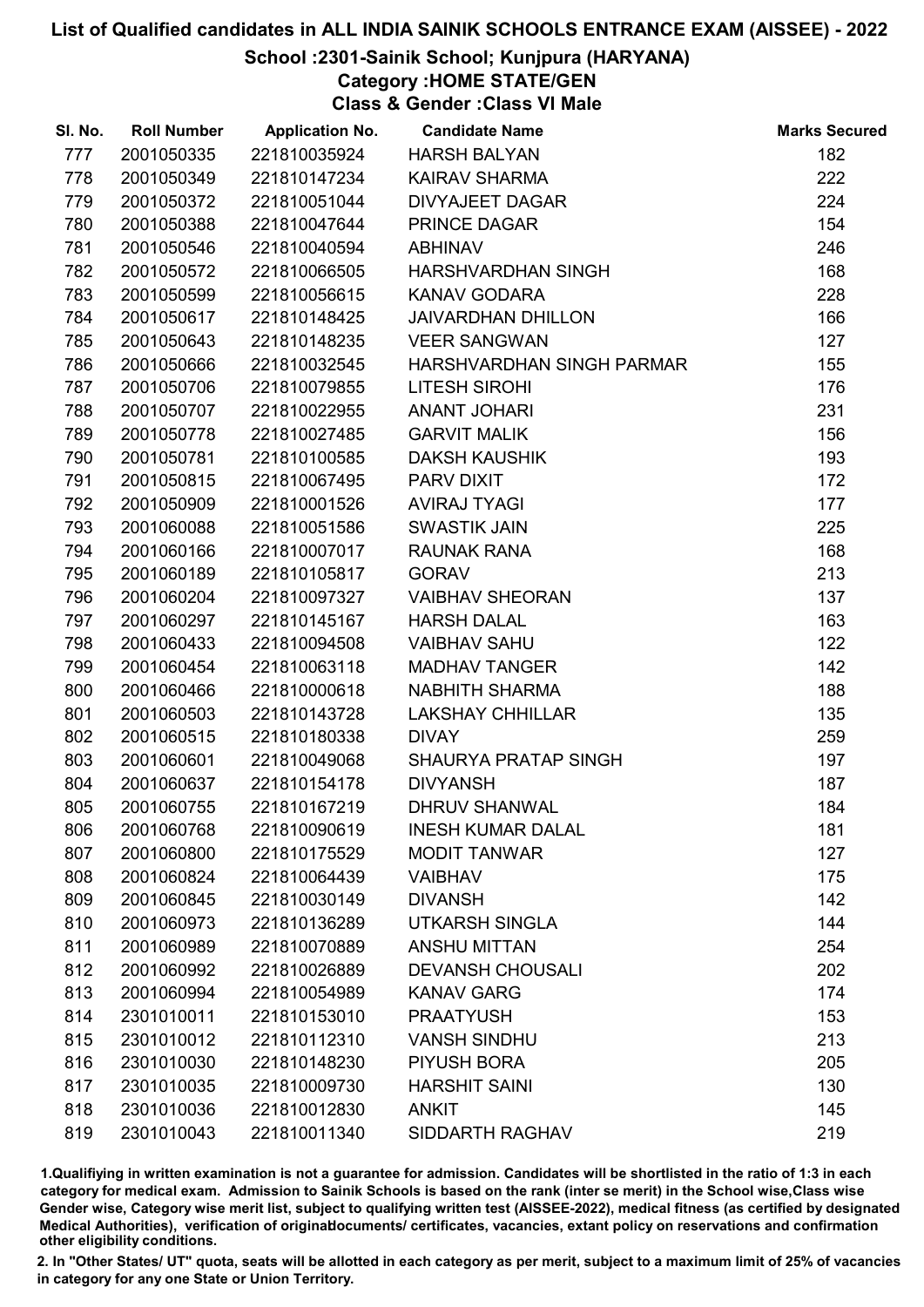## School :2301-Sainik School; Kunjpura (HARYANA)

Category :HOME STATE/GEN

Class & Gender :Class VI Male

| SI. No. | <b>Roll Number</b> | <b>Application No.</b> | <b>Candidate Name</b>    |    | <b>Marks Secured</b> |
|---------|--------------------|------------------------|--------------------------|----|----------------------|
| 820     | 2301010057         | 221810006450           | ABHAY PARTAP SINGH       |    | 127                  |
| 821     | 2301010106         | 221810034680           | <b>NIRAJ KUMAR</b>       |    | 172                  |
| 822     | 2301010107         | 221810130780           | <b>SATVIK SINGLA</b>     |    | 180                  |
| 823     | 2301010113         | 221810003290           | <b>AKSHAT POKHRIYAL</b>  |    | 157                  |
| 824     | 2301010121         | 221810022201           | <b>DHIREN NAIN</b>       |    | 250                  |
| 825     | 2301010129         | 221810065611           | YUVRAJ SINGH             |    | 144                  |
| 826     | 2301010163         | 221810035351           | AADITYA BANSAL           |    | 179                  |
| 827     | 2301010178         | 221810147561           | <b>ARJUN</b>             |    | 183                  |
| 828     | 2301010179         | 221810021761           | <b>ANIKET</b>            |    | 124                  |
| 829     | 2301010183         | 221810022100           | <b>MANJEET</b>           |    | 128                  |
| 830     | 2301010185         | 221810011410           | AMAN HUDDA               |    | 203                  |
| 831     | 2301010186         | 221810016430           | <b>SHUBHAM</b>           |    | 182                  |
| 832     | 2301010189         | 221810051650           | <b>VEER PARTAP</b>       |    | 123                  |
| 833     | 2301010209         | 221810158843           | <b>AKSHAY</b>            |    | 129                  |
| 834     | 2301010213         | 221810086763           | <b>MANSHI</b>            |    | 133                  |
| 835     | 2301010237         | 221810091245           | <b>ASHVIN</b>            | CG | 167                  |
| 836     | 2301010258         | 221810177807           | <b>PARTEEK KUMAR</b>     |    | 199                  |
| 837     | 2301010264         | 221810127567           | <b>ARYAN</b>             |    | 137                  |
| 838     | 2301010265         | 221810152767           | DEEPANSHU SHEHRAWAT      |    | 175                  |
| 839     | 2301010295         | 221810196289           | ABHIMANYU                |    | 150                  |
| 840     | 2301020020         | 221810036781           | <b>TEJUS SANDHU</b>      |    | 134                  |
| 841     | 2301020027         | 221810131591           | <b>DEV PARTAP</b>        |    | 218                  |
| 842     | 2301020028         | 221810035691           | <b>NISHANT</b>           |    | 150                  |
| 843     | 2301020038         | 221810180212           | AARAV SARDANA            |    | 186                  |
| 844     | 2301020060         | 221810071332           | <b>ANIRUDH</b>           |    | 223                  |
| 845     | 2301020077         | 221810049342           | <b>HARDIK</b>            |    | 157                  |
| 846     | 2301020098         | 221810147862           | <b>MOKSH VIR BATRA</b>   |    | 137                  |
| 847     | 2301020101         | 221810080072           | <b>LAVISH MOR</b>        |    | 125                  |
| 848     | 2301020126         | 221810164192           | <b>VANSH</b>             |    | 125                  |
| 849     | 2301020152         | 221810060423           | <b>SUSHAIN</b>           |    | 177                  |
| 850     | 2301020166         | 221810051243           | <b>AARAV GAUR</b>        |    | 167                  |
| 851     | 2301020179         | 221810095753           | <b>ISHAAN BISWAS</b>     |    | 229                  |
| 852     | 2301020198         | 221810002873           | <b>DAIWIK GARG</b>       |    | 256                  |
| 853     | 2301020207         | 221810006583           | <b>AYAAN</b>             |    | 242                  |
| 854     | 2301020236         | 221810037014           | <b>TEJAS NARVAN</b>      |    | 196                  |
| 855     | 2301020243         | 221810091714           | <b>SAKAR KUMAR DUTTA</b> |    | 140                  |
| 856     | 2301020245         | 221810066814           | <b>AKSHAJ RANA</b>       |    | 235                  |
| 857     | 2301020280         | 221810102564           | <b>AYUSH TIWARI</b>      |    | 141                  |
| 858     | 2301020303         | 221810039984           | <b>DILVANSH</b>          |    | 161                  |
| 859     | 2301020322         | 221810000705           | <b>MAHIR CHAUDHARY</b>   |    | 264                  |
| 860     | 2301020327         | 221810023815           | <b>ADITYA SHARMA</b>     |    | 155                  |
| 861     | 2301020332         | 221810148825           | <b>KANISHK GOYAT</b>     |    | 214                  |
| 862     | 2301020336         | 221810165335           | <b>AKSHIT RAGHAV</b>     |    | 144                  |

1.Qualifiying in written examination is not a guarantee for admission. Candidates will be shortlisted in the ratio of 1:3 in each category for medical exam. Admission to Sainik Schools is based on the rank (inter se merit) in the School wise,Class wise Gender wise, Category wise merit list, subject to qualifying written test (AISSEE-2022), medical fitness (as certified by designated Medical Authorities), verification of originablocuments/ certificates, vacancies, extant policy on reservations and confirmation other eligibility conditions.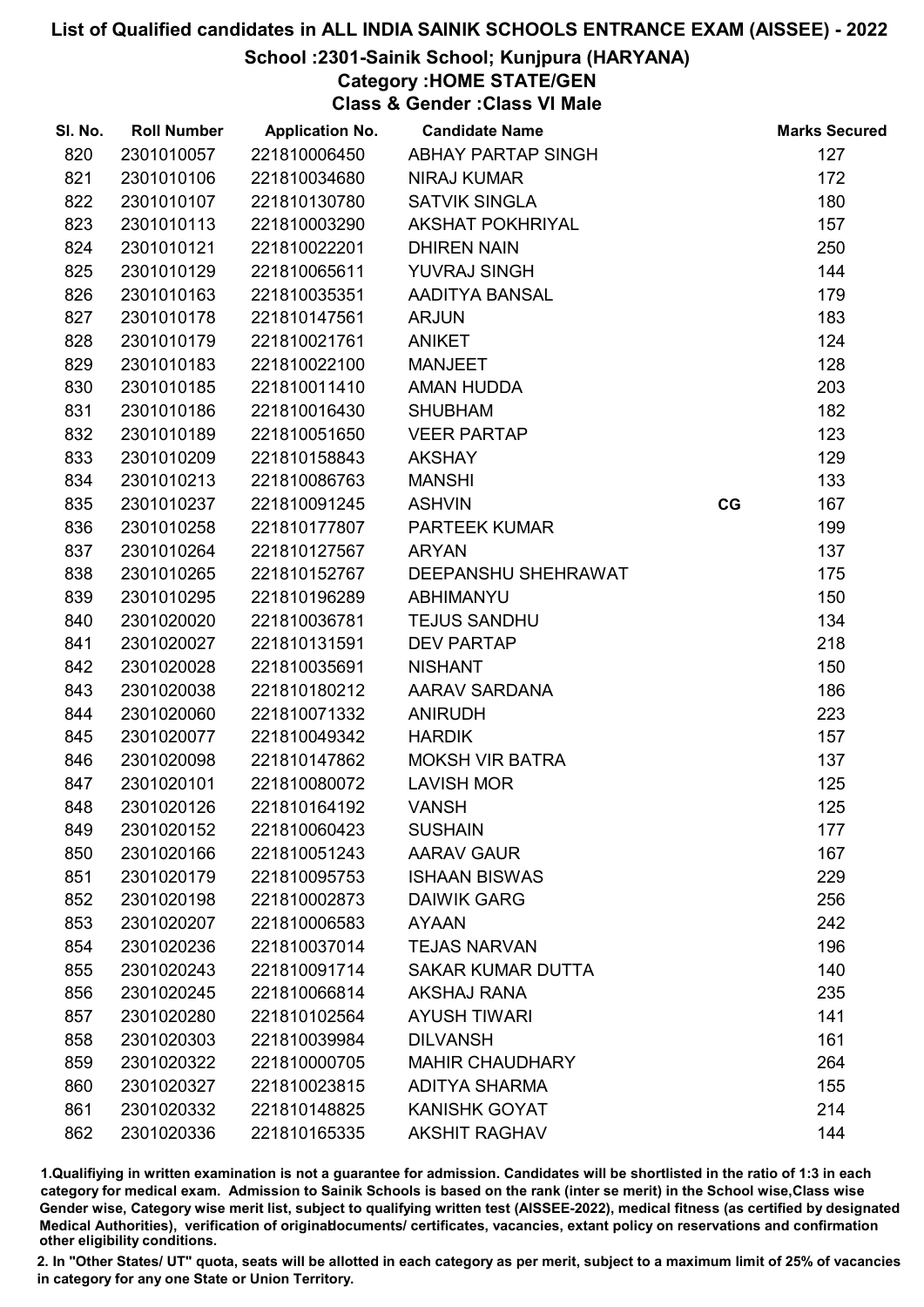## School :2301-Sainik School; Kunjpura (HARYANA)

## Category :HOME STATE/GEN

Class & Gender :Class VI Male

| SI. No. | <b>Roll Number</b> | <b>Application No.</b> | <b>Candidate Name</b>       | <b>Marks Secured</b> |
|---------|--------------------|------------------------|-----------------------------|----------------------|
| 863     | 2301020353         | 221810069155           | <b>ADITYA</b>               | 194                  |
| 864     | 2301020379         | 221810133885           | <b>AYUSHMAN</b>             | 174                  |
| 865     | 2301020385         | 221810064395           | PRABHKEERAT SINGH           | 262                  |
| 866     | 2301020388         | 221810143695           | <b>RISHABH</b>              | 202                  |
| 867     | 2301020392         | 221810058006           | <b>MAYANK</b>               | 138                  |
| 868     | 2301020403         | 221810149906           | <b>AADIT JAIN</b>           | 179                  |
| 869     | 2301020405         | 221810014016           | <b>DAKSH</b>                | 127                  |
| 870     | 2301020418         | 221810144916           | <b>VAIBHAV</b>              | 168                  |
| 871     | 2301020420         | 221810077326           | ADITYA                      | 214                  |
| 872     | 2301020429         | 221810014336           | <b>CHAITANYA</b>            | 177                  |
| 873     | 2301020434         | 221810035936           | ABHIMANYU                   | 131                  |
| 874     | 2301020456         | 221810081856           | <b>RAJAT SHARMA</b>         | 163                  |
| 875     | 2301020460         | 221810015166           | PARTH BHARDWAJ              | 264                  |
| 876     | 2301020477         | 221810047486           | PRIKSHIT BHARDWAJ           | 242                  |
| 877     | 2301020491         | 221810046296           | SIDDHARTH SINGH RAWAT       | 159                  |
| 878     | 2301020495         | 221810036896           | <b>JAY VARDHAN JAITELY</b>  | 123                  |
| 879     | 2301020496         | 221810151996           | <b>MANAV</b>                | 223                  |
| 880     | 2301020513         | 221810006327           | <b>SUSHRUT KAUSHAL</b>      | 147                  |
| 881     | 2301020516         | 221810107427           | <b>ABHIMANU</b>             | 140                  |
| 882     | 2301020538         | 221810143257           | <b>DHRUV SHARMA</b>         | 165                  |
| 883     | 2301020543         | 221810098657           | <b>YUVRAJ SINGH</b>         | 161                  |
| 884     | 2301020546         | 221810027857           | <b>AARAV</b>                | 249                  |
| 885     | 2301020549         | 221810143957           | AARADHEY KAUSHIK            | 150                  |
| 886     | 2301020551         | 221810052267           | RAGHAV BATRA                | 153                  |
| 887     | 2301020560         | 221810118877           | <b>TEJAS SHARMA</b>         | 143                  |
| 888     | 2301020567         | 221810061387           | <b>NAVNEET GILL</b>         | 150                  |
| 889     | 2301020582         | 221810121897           | <b>DEEPAK</b>               | 127                  |
| 890     | 2301020598         | 221810132808           | RIDHAV JAWA                 | 172                  |
| 891     | 2301020599         | 221810066908           | <b>SANGRAM SINGH</b>        | 168                  |
| 892     | 2301020603         | 221810170218           | <b>ARNAV CHAHAL</b>         | 132                  |
| 893     | 2301020611         | 221810033718           | <b>KARTIKEY</b>             | 178                  |
| 894     | 2301020621         | 221810101628           | <b>JASHAN SINGH CHAHAL</b>  | 149                  |
| 895     | 2301020624         | 221810054728           | <b>HARSHIT TAYA</b>         | 173                  |
| 896     | 2301020625         | 221810128828           | <b>DHAIRYA AGNI CHAUHAN</b> | 140                  |
| 897     | 2301020628         | 221810131438           | <b>ABHAY SHARMA</b>         | 162                  |
| 898     | 2301020639         | 221810051058           | <b>AKSHAT SINGH</b>         | 234                  |
| 899     | 2301020648         | 221810001858           | <b>AARUSH BENIWAL</b>       | 238                  |
| 900     | 2301020670         | 221810072578           | <b>SHABD SANGWAN</b>        | 149                  |
| 901     | 2301020712         | 221810016419           | <b>ARNAV SHARMA</b>         | 155                  |
| 902     | 2301020733         | 221810100639           | <b>MOHIT BENIWAL</b>        | 126                  |
| 903     | 2301020739         | 221810056049           | <b>ARATRIK CHAUDHARY</b>    | 230                  |
| 904     | 2301020743         | 221810020649           | <b>DHIRENDER TIWARI</b>     | 197                  |
| 905     | 2301020775         | 221810161779           | <b>KUSHAGRA GAUTAM</b>      | 134                  |

1.Qualifiying in written examination is not a guarantee for admission. Candidates will be shortlisted in the ratio of 1:3 in each category for medical exam. Admission to Sainik Schools is based on the rank (inter se merit) in the School wise,Class wise Gender wise, Category wise merit list, subject to qualifying written test (AISSEE-2022), medical fitness (as certified by designated Medical Authorities), verification of originablocuments/ certificates, vacancies, extant policy on reservations and confirmation other eligibility conditions.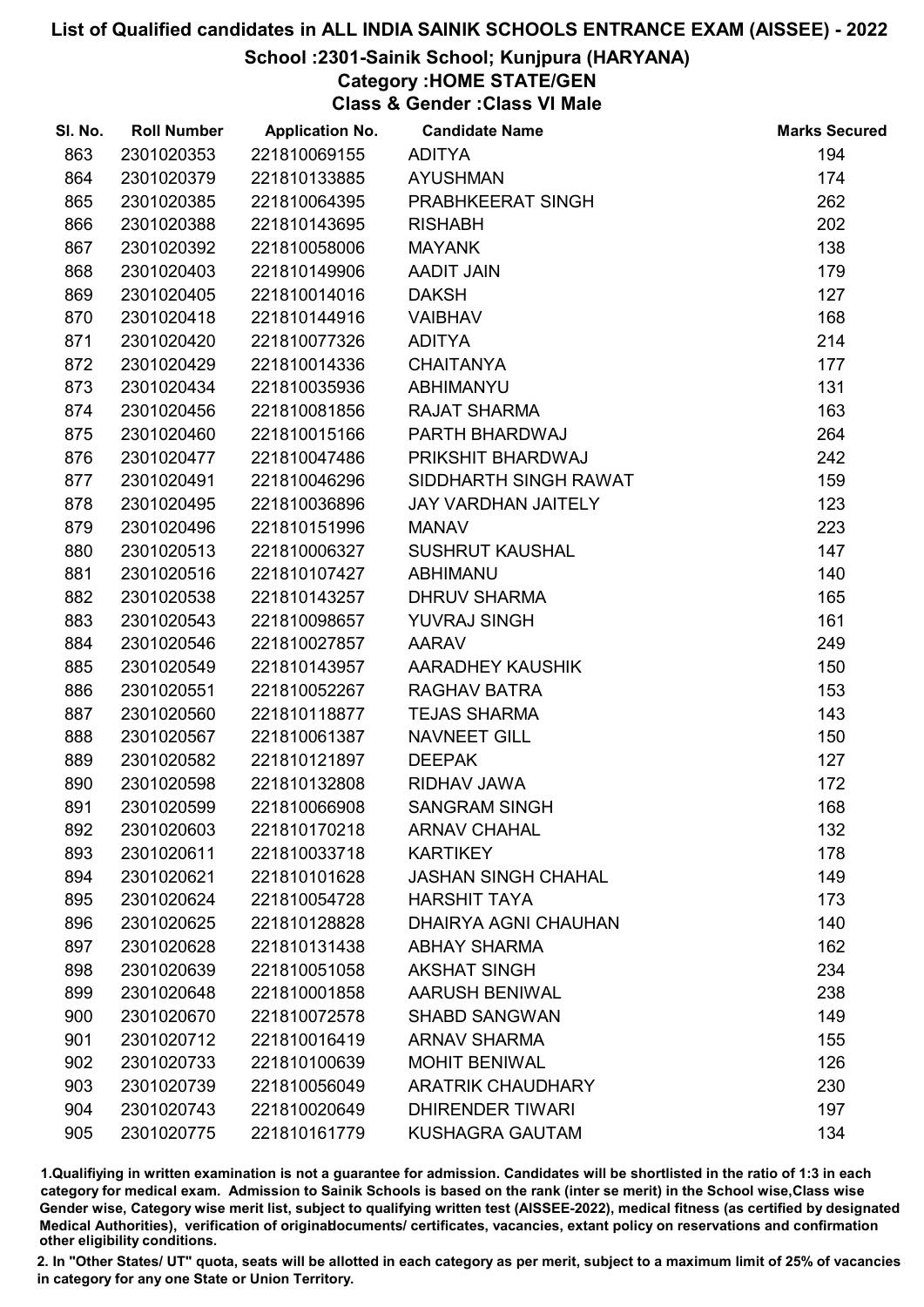### School :2301-Sainik School; Kunjpura (HARYANA)

Category :HOME STATE/GEN

Class & Gender :Class VI Male

| SI. No. | <b>Roll Number</b> | <b>Application No.</b> | <b>Candidate Name</b>     | <b>Marks Secured</b> |
|---------|--------------------|------------------------|---------------------------|----------------------|
| 906     | 2302010007         | 221810082110           | <b>AAYUSH</b>             | 138                  |
| 907     | 2302010008         | 221810034120           | <b>GOVIND</b>             | 164                  |
| 908     | 2302010011         | 221810027520           | <b>NAMAN</b>              | 159                  |
| 909     | 2302010012         | 221810147520           | <b>NITIN</b>              | 139                  |
| 910     | 2302010016         | 221810175240           | <b>VINAY</b>              | 205                  |
| 911     | 2302010033         | 221810051501           | <b>KARTHIK BENIWAL</b>    | 153                  |
| 912     | 2302010056         | 221810041971           | <b>SAGAR</b>              | 166                  |
| 913     | 2302010062         | 221810127491           | <b>VIRAT SHARMA</b>       | 202                  |
| 914     | 2302020003         | 221810002100           | <b>KANAV CHHOKRA</b>      | 265                  |
| 915     | 2302020004         | 221810033200           | <b>VINAY SHARMA</b>       | 185                  |
| 916     | 2302020007         | 221810091700           | <b>NISHANT</b>            | 267                  |
| 917     | 2302020009         | 221810143800           | <b>MANDEEP SEHGAL</b>     | 131                  |
| 918     | 2302020010         | 221810061900           | <b>VIZUL SINGRIA</b>      | 160                  |
| 919     | 2302020014         | 221810069010           | <b>MUKUL SHARMA</b>       | 212                  |
| 920     | 2302020015         | 221810091210           | <b>ARAV KUMAR</b>         | 219                  |
| 921     | 2302020023         | 221810035520           | <b>DAKSH NAVET</b>        | 143                  |
| 922     | 2302020026         | 221810078620           | NEERAJ AHUJA              | 221                  |
| 923     | 2302020028         | 221810043720           | <b>RAVI</b>               | 169                  |
| 924     | 2302020034         | 221810081830           | <b>NAMAN</b>              | 165                  |
| 925     | 2302020040         | 221810053240           | <b>HARIOM SHARMA</b>      | 132                  |
| 926     | 2302020043         | 221810061640           | <b>LALIT</b>              | 230                  |
| 927     | 2302020047         | 221810006250           | ABHINANDAN CHOUDHARY      | 149                  |
| 928     | 2302020056         | 221810071460           | <b>SUNNY RATHEE</b>       | 152                  |
| 929     | 2302020073         | 221810020680           | <b>KARTIKEY SINGHROHA</b> | 151                  |
| 930     | 2302020078         | 221810098090           | <b>VIVEK NARWAL</b>       | 192                  |
| 931     | 2302020093         | 221810036201           | <b>SAKSHAM</b>            | 175                  |
| 932     | 2302020095         | 221810010401           | <b>ARNAV SAMRA</b>        | 162                  |
| 933     | 2302020098         | 221810048501           | KUNWARJEET SINGH SANDHU   | 136                  |
| 934     | 2302020099         | 221810058501           | <b>MOKSH</b>              | 130                  |
| 935     | 2302020100         | 221810097801           | <b>AARUSH SHARMA</b>      | 200                  |
| 936     | 2302020105         | 221810012511           | <b>BHAVIK SHARMA</b>      | 128                  |
| 937     | 2302020114         | 221810196021           | <b>DAKSH</b>              | 233                  |
| 938     | 2302020119         | 221810003521           | <b>KUVAM SOLANKI</b>      | 169                  |
| 939     | 2302020120         | 221810188521           | <b>LOVISH MITTAL</b>      | 229                  |
| 940     | 2302020124         | 221810168031           | <b>PARMEET SINGH</b>      | 208                  |
| 941     | 2302020129         | 221810132431           | <b>ANUJ SAHARAN</b>       | 230                  |
| 942     | 2302020130         | 221810008431           | <b>SATENDER</b>           | 170                  |
| 943     | 2302020135         | 221810044931           | <b>MAYANK</b>             | 252                  |
| 944     | 2302020136         | 221810104141           | AARNAV SHARMA             | 160                  |
| 945     | 2302020137         | 221810024141           | <b>VIHAAN</b>             | 232                  |
| 946     | 2302020144         | 221810154641           | <b>VISHAL CHAUDHARY</b>   | 216                  |
| 947     | 2302020147         | 221810073051           | <b>ROJEET</b>             | 263                  |
| 948     | 2302020149         | 221810071451           | <b>JIGAR HOODA</b>        | 248                  |

1.Qualifiying in written examination is not a guarantee for admission. Candidates will be shortlisted in the ratio of 1:3 in each category for medical exam. Admission to Sainik Schools is based on the rank (inter se merit) in the School wise,Class wise Gender wise, Category wise merit list, subject to qualifying written test (AISSEE-2022), medical fitness (as certified by designated Medical Authorities), verification of originablocuments/ certificates, vacancies, extant policy on reservations and confirmation other eligibility conditions.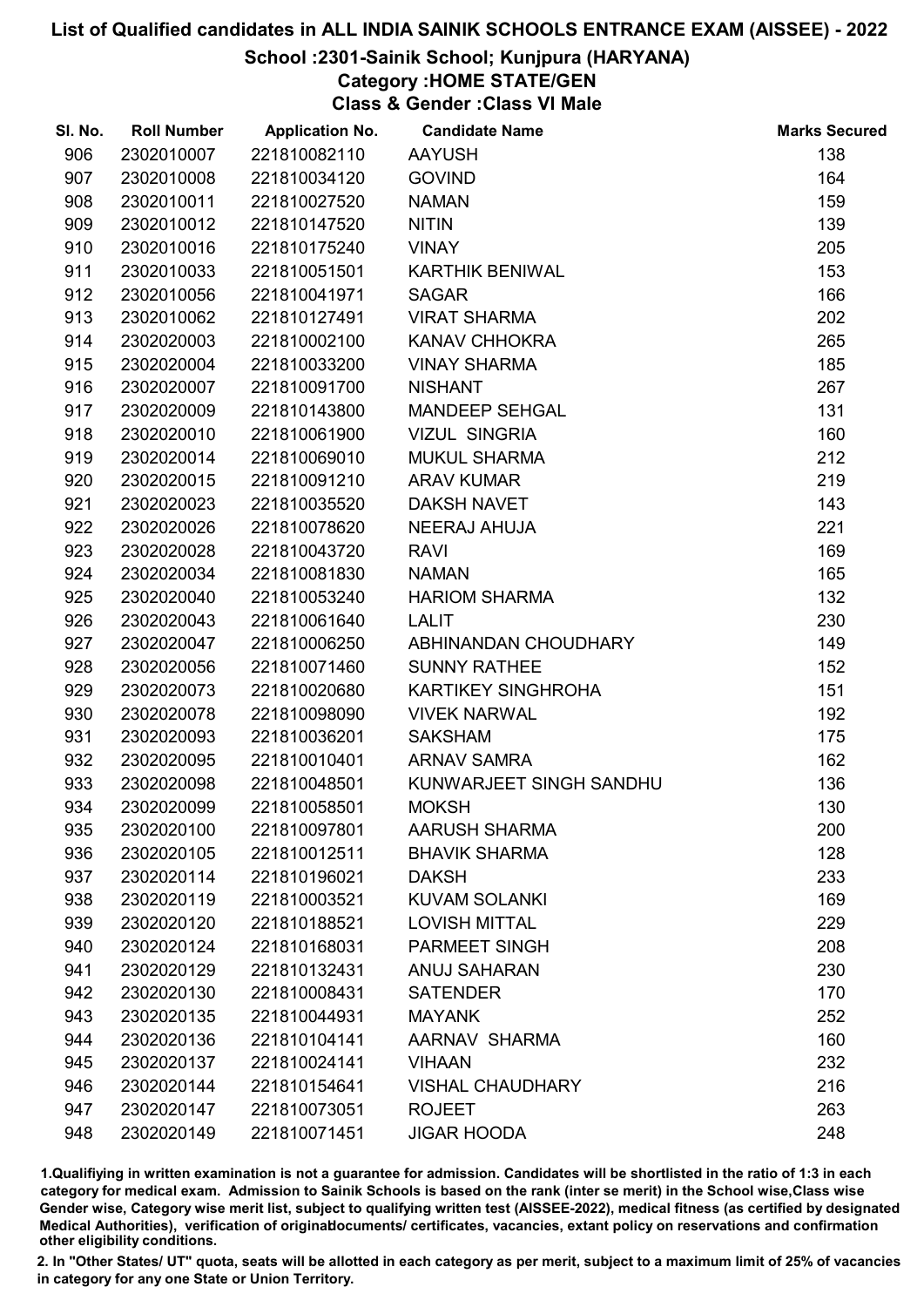## School :2301-Sainik School; Kunjpura (HARYANA)

Category :HOME STATE/GEN

Class & Gender :Class VI Male

| SI. No. | <b>Roll Number</b> | <b>Application No.</b> | <b>Candidate Name</b>       | <b>Marks Secured</b> |
|---------|--------------------|------------------------|-----------------------------|----------------------|
| 949     | 2302020150         | 221810130551           | <b>LAVISH</b>               | 160                  |
| 950     | 2302020153         | 221810152061           | <b>SHIV AGGARWAL</b>        | 194                  |
| 951     | 2302020173         | 221810084081           | <b>AYAAN GUMBER</b>         | 172                  |
| 952     | 2302020182         | 221810015881           | <b>YASHASVI</b>             | 143                  |
| 953     | 2302020183         | 221810103091           | <b>DAKSH TANWAR</b>         | 187                  |
| 954     | 2302020193         | 221810041791           | <b>RAKSHIT</b>              | 235                  |
| 955     | 2302020194         | 221810145791           | <b>LAVAN DHANKHER</b>       | 154                  |
| 956     | 2302020200         | 221810131202           | <b>DIWANSH THAKUR</b>       | 181                  |
| 957     | 2302020203         | 221810004502           | <b>RAHUL</b>                | 210                  |
| 958     | 2302020214         | 221810138312           | <b>SURYANSHU</b>            | 144                  |
| 959     | 2302020229         | 221810011522           | <b>KARTIK</b>               | 243                  |
| 960     | 2302020232         | 221810047722           | <b>AARYADEEP</b>            | 240                  |
| 961     | 2302020238         | 221810182032           | <b>DIPESH</b>               | 121                  |
| 962     | 2302020242         | 221810012532           | <b>RUDRA</b>                | 174                  |
| 963     | 2302020248         | 221810031242           | AYAN KHARANGAR              | 237                  |
| 964     | 2302020254         | 221810113152           | <b>SUNNY</b>                | 180                  |
| 965     | 2302020259         | 221810069552           | <b>KAUSHAL</b>              | 152                  |
| 966     | 2302020260         | 221810146752           | <b>GITESH</b>               | 174                  |
| 967     | 2302020265         | 221810046862           | <b>ANSHUMAN</b>             | 192                  |
| 968     | 2302020271         | 221810080372           | <b>KRISHNA</b>              | 136                  |
| 969     | 2302020275         | 221810091472           | <b>ABHINAV SINGH PUNDIR</b> | 270                  |
| 970     | 2302020279         | 221810060772           | <b>PRINCE KUMAR</b>         | 192                  |
| 971     | 2302020282         | 221810079972           | <b>NAITIK BENIWAL</b>       | 246                  |
| 972     | 2302020285         | 221810021282           | <b>DEVANSH</b>              | 192                  |
| 973     | 2302020299         | 221810070952           | <b>DEV</b>                  | 235                  |
| 974     | 2302020322         | 221810088823           | <b>ANSHUMAN</b>             | 136                  |
| 975     | 2302020338         | 221810138093           | <b>VIRAJ</b>                | 198                  |
| 976     | 2302020349         | 221810064334           | <b>HIMANSHU</b>             | 212                  |
| 977     | 2302020353         | 221810054654           | <b>NAINPAL</b>              | 146                  |
| 978     | 2302020362         | 221810070784           | <b>ADITYA SEHRAWAT</b>      | 126                  |
| 979     | 2302020363         | 221810038984           | <b>ARYAN</b>                | 139                  |
| 980     | 2302020367         | 221810063505           | <b>SHAURYA</b>              | 135                  |
| 981     | 2302020371         | 221810126815           | <b>PARV SHARMA</b>          | 122                  |
| 982     | 2302020393         | 221810115495           | <b>BHAVISHYA</b>            | 178                  |
| 983     | 2302020406         | 221810060136           | <b>RAKSHIT KADIAN</b>       | 152                  |
| 984     | 2302020407         | 221810170136           | <b>SWASTIK</b>              | 166                  |
| 985     | 2302020411         | 221810113736           | <b>NAITIK</b>               | 123                  |
| 986     | 2302020415         | 221810119936           | <b>LOVEY</b>                | 264                  |
| 987     | 2302020434         | 221810116396           | <b>LAVISH</b>               | 192                  |
| 988     | 2302020439         | 221810185707           | <b>HARSH KHATRI</b>         | 192                  |
| 989     | 2302020469         | 221810167667           | <b>ANKIT</b>                | 129                  |
| 990     | 2302020470         | 221810078767           | <b>ARAV BIDHAN</b>          | 169                  |
| 991     | 2302020482         | 221810112818           | <b>MAYANK</b>               | 169                  |

1.Qualifiying in written examination is not a guarantee for admission. Candidates will be shortlisted in the ratio of 1:3 in each category for medical exam. Admission to Sainik Schools is based on the rank (inter se merit) in the School wise,Class wise Gender wise, Category wise merit list, subject to qualifying written test (AISSEE-2022), medical fitness (as certified by designated Medical Authorities), verification of originablocuments/ certificates, vacancies, extant policy on reservations and confirmation other eligibility conditions.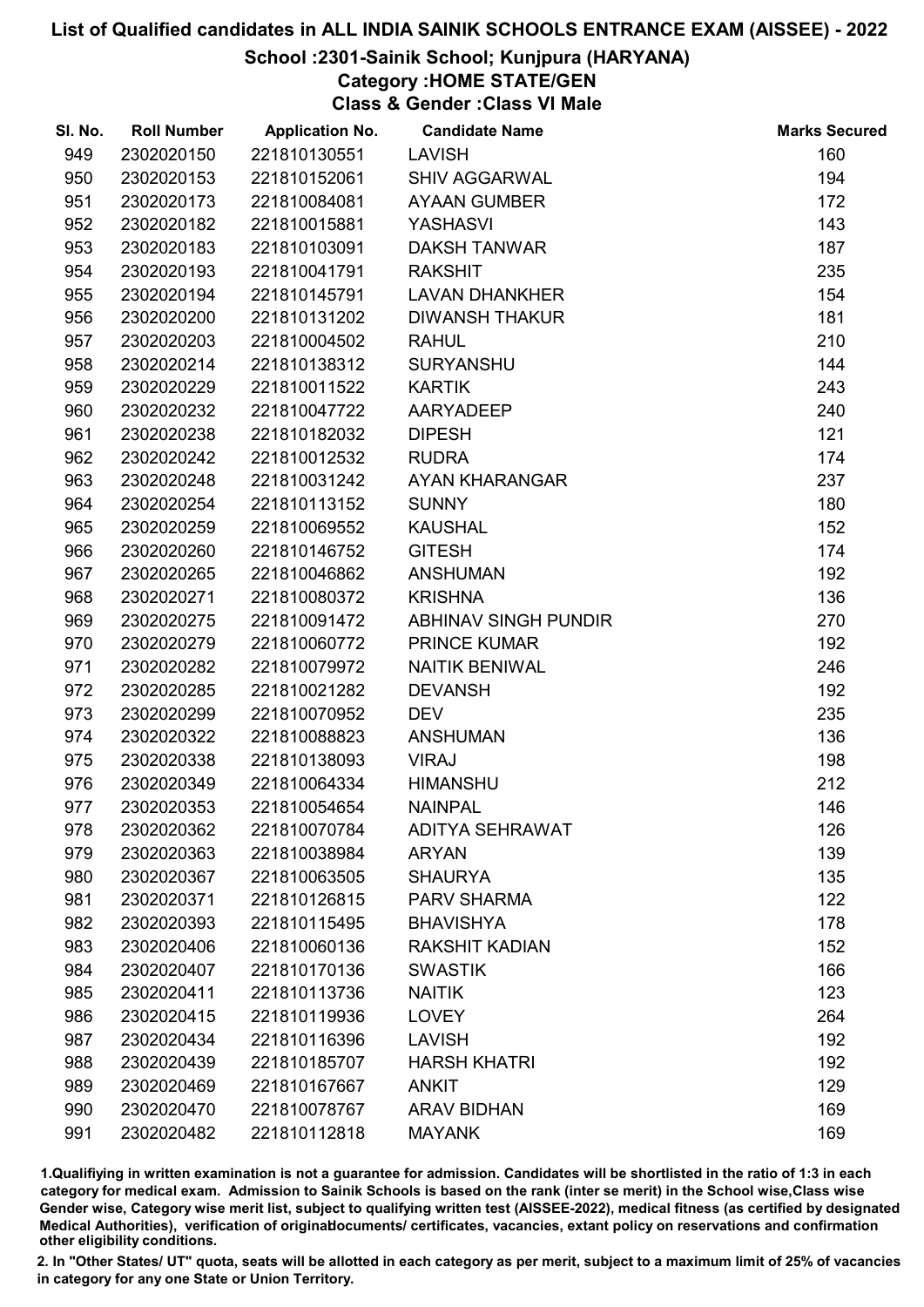## School :2301-Sainik School; Kunjpura (HARYANA)

Category :HOME STATE/GEN

Class & Gender :Class VI Male

| SI. No. | <b>Roll Number</b> | <b>Application No.</b> | <b>Candidate Name</b>    | <b>Marks Secured</b> |
|---------|--------------------|------------------------|--------------------------|----------------------|
| 992     | 2302020483         | 221810068828           | <b>AVINEET CHAUHAN</b>   | 136                  |
| 993     | 2302020488         | 221810195838           | UTSAV DHANKHER           | 129                  |
| 994     | 2302020501         | 221810083768           | <b>JASHAN</b>            | 141                  |
| 995     | 2302020509         | 221810118409           | <b>BHUPESH</b>           | 130                  |
| 996     | 2302020537         | 221810040589           | <b>HARSH</b>             | 158                  |
| 997     | 2302020540         | 221810170699           | <b>PARDUMAN SINGH</b>    | 120                  |
| 998     | 2302030002         | 221810164682           | PARTH SHARMA             | 130                  |
| 999     | 2302030004         | 221810147782           | <b>KESHAV MANDHAN</b>    | 144                  |
| 1000    | 2302030006         | 221810022092           | <b>SHUBHAM</b>           | 139                  |
| 1001    | 2302030009         | 221810169292           | <b>PARIKSHIT KHARB</b>   | 162                  |
| 1002    | 2302030010         | 221810070392           | <b>DAKSH</b>             | 223                  |
| 1003    | 2302030011         | 221810072392           | <b>NIKHIL KADYAN</b>     | 230                  |
| 1004    | 2302030016         | 221810110992           | <b>ARMAN</b>             | 196                  |
| 1005    | 2302030018         | 221810188992           | <b>DIXIT BHARDWAJ</b>    | 125                  |
| 1006    | 2302030019         | 221810020003           | <b>KARAN DAHIYA</b>      | 120                  |
| 1007    | 2302030026         | 221810047503           | <b>HIMANSHU</b>          | 216                  |
| 1008    | 2302030034         | 221810030413           | <b>LAKSHIT</b>           | 176                  |
| 1009    | 2302030047         | 221810084923           | <b>TEJAS TANWAR</b>      | 201                  |
| 1010    | 2302030056         | 221810063533           | PRITHVI RAJ SINGH        | 135                  |
| 1011    | 2302030057         | 221810170633           | <b>VASANT</b>            | 202                  |
| 1012    | 2302030058         | 221810153633           | <b>VIREN DHULL</b>       | 171                  |
| 1013    | 2302030062         | 221810116043           | <b>VEER TANWER</b>       | 127                  |
| 1014    | 2302030065         | 221810069143           | <b>SAKSHAM BATRA</b>     | 132                  |
| 1015    | 2302030075         | 221810195843           | <b>YUVRAJ</b>            | 147                  |
| 1016    | 2302030084         | 221810040753           | <b>ANUBHAV</b>           | 141                  |
| 1017    | 2302030088         | 221810072163           | <b>KARTIK</b>            | 120                  |
| 1018    | 2302030096         | 221810175173           | <b>JAIPRATAP</b>         | 186                  |
| 1019    | 2302030102         | 221810128473           | <b>NAMIT JAIN</b>        | 153                  |
| 1020    | 2302030103         | 221810161673           | <b>GAGAN</b>             | 120                  |
| 1021    | 2302030107         | 221810001973           | <b>KANUJ KADIYAN</b>     | 265                  |
| 1022    | 2302030125         | 221810145393           | RANA SHRI RAM SHOURYA    | 212                  |
| 1023    | 2302030127         | 221810094493           | <b>SAMARTH</b>           | 138                  |
| 1024    | 2302030131         | 221810082893           | UJJWAL PARTAP SINGH      | 182                  |
| 1025    | 2302030134         | 221810153204           | <b>RONIT SINGH</b>       | 251                  |
| 1026    | 2302030135         | 221810044204           | <b>RAJNEESH</b>          | 141                  |
| 1027    | 2302030136         | 221810030304           | <b>SHASIKANT PAYAL</b>   | 207                  |
| 1028    | 2302030148         | 221810123214           | <b>AKSHIT SINGHAL</b>    | 197                  |
| 1029    | 2302030150         | 221810041314           | <b>KARTIK BHARDWAJ</b>   | 141                  |
| 1030    | 2302030157         | 221810144714           | <b>DAKSH</b>             | 143                  |
| 1031    | 2302030164         | 221810162224           | <b>AVIRAL BHAN SINGH</b> | 157                  |
| 1032    | 2302030166         | 221810178224           | <b>NAVNIT</b>            | 142                  |
| 1033    | 2302030169         | 221810156424           | <b>HITEN</b>             | 148                  |
| 1034    | 2302030178         | 221810018824           | AANTRIK BHARDWAJ         | 180                  |

1.Qualifiying in written examination is not a guarantee for admission. Candidates will be shortlisted in the ratio of 1:3 in each category for medical exam. Admission to Sainik Schools is based on the rank (inter se merit) in the School wise,Class wise Gender wise, Category wise merit list, subject to qualifying written test (AISSEE-2022), medical fitness (as certified by designated Medical Authorities), verification of originablocuments/ certificates, vacancies, extant policy on reservations and confirmation other eligibility conditions.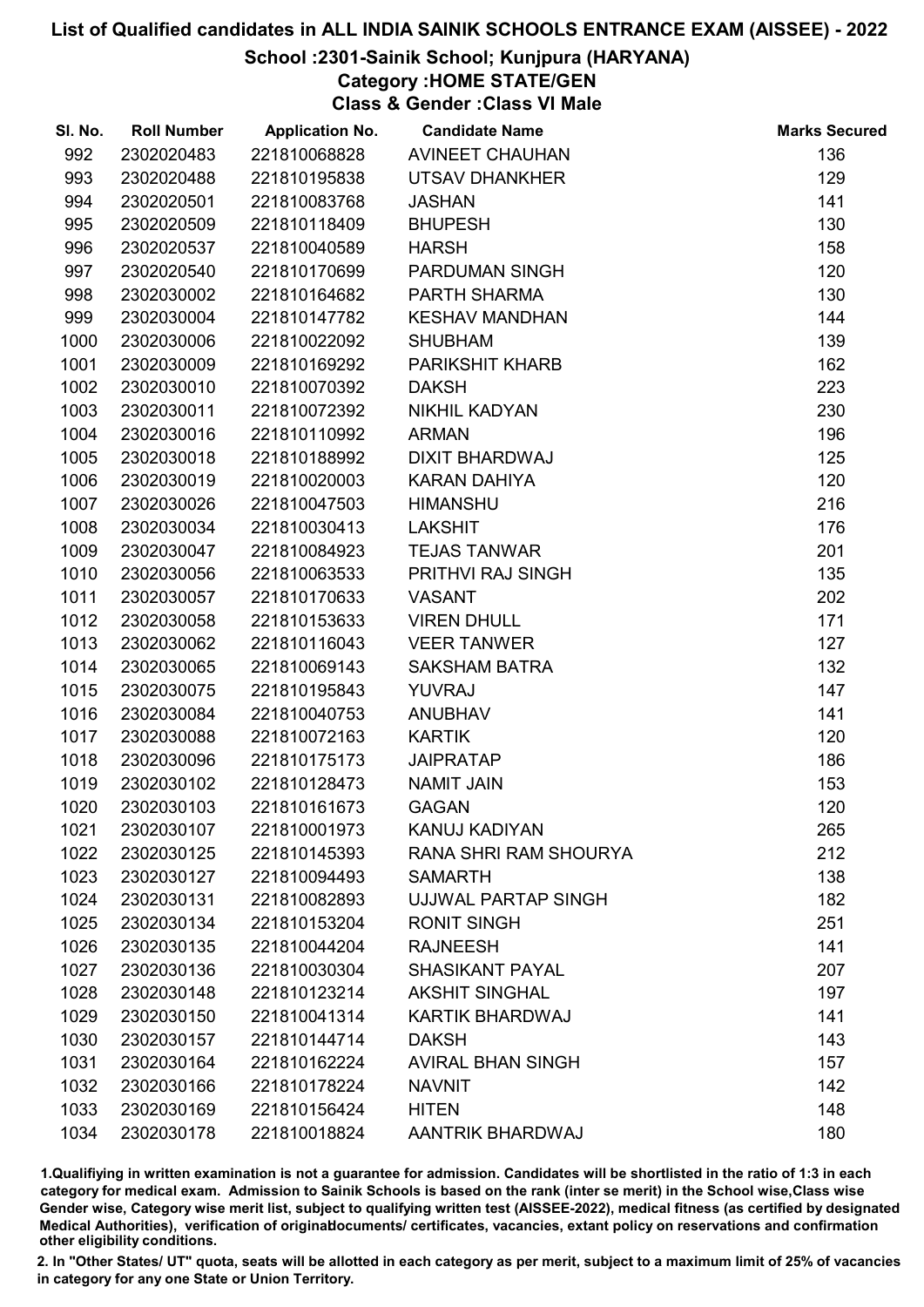### School :2301-Sainik School; Kunjpura (HARYANA)

## Category :HOME STATE/GEN

Class & Gender :Class VI Male

| SI. No. | <b>Roll Number</b> | <b>Application No.</b> | <b>Candidate Name</b>         | <b>Marks Secured</b> |
|---------|--------------------|------------------------|-------------------------------|----------------------|
| 1035    | 2302030184         | 221810079534           | NAITIK ROZERA                 | 253                  |
| 1036    | 2302030192         | 221810105244           | <b>MANAV</b>                  | 143                  |
| 1037    | 2302030196         | 221810068644           | <b>ARNAV SEHRAWAT</b>         | 167                  |
| 1038    | 2302030200         | 221810099154           | <b>VISHAL</b>                 | 161                  |
| 1039    | 2302030204         | 221810182654           | <b>HARDIK PAREEK</b>          | 152                  |
| 1040    | 2302030207         | 221810058954           | <b>HITESH</b>                 | 175                  |
| 1041    | 2302030211         | 221810095264           | <b>AKSHIT SHARMA</b>          | 213                  |
| 1042    | 2302030215         | 221810177564           | <b>YAKSH</b>                  | 140                  |
| 1043    | 2302030216         | 221810058564           | <b>ANMOL</b>                  | 132                  |
| 1044    | 2302030217         | 221810090664           | <b>KABIR NARWAL</b>           | 186                  |
| 1045    | 2302030218         | 221810049664           | <b>NAMITH VATS</b>            | 171                  |
| 1046    | 2302030223         | 221810119864           | <b>JAI VARDHAN PUNIA</b>      | 212                  |
| 1047    | 2302030224         | 221810121964           | PARTH CHOUDHARY               | 162                  |
| 1048    | 2302030236         | 221810008974           | <b>SATVIK PUNDIR</b>          | 241                  |
| 1049    | 2302030241         | 221810069384           | <b>MITUL</b>                  | 126                  |
| 1050    | 2302030253         | 221810081994           | <b>ABHIMN DUHAN</b>           | 180                  |
| 1051    | 2302030255         | 221810029205           | <b>SARTHAK BADHRAN</b>        | 163                  |
| 1052    | 2302030258         | 221810099405           | <b>SATYAM PUNDIR</b>          | 184                  |
| 1053    | 2302030265         | 221810159905           | <b>KUSHAL</b>                 | 149                  |
| 1054    | 2302030267         | 221810161215           | <b>HAPPY</b>                  | 135                  |
| 1055    | 2302030268         | 221810182215           | <b>DAKSH NAIN</b>             | 125                  |
| 1056    | 2302030269         | 221810004215           | <b>DAKSH</b>                  | 234                  |
| 1057    | 2302030280         | 221810128225           | <b>SAMAR DEEP SINGH DHULL</b> | 138                  |
| 1058    | 2302030287         | 221810190825           | <b>MANAN</b>                  | 121                  |
| 1059    | 2302030289         | 221810086825           | <b>ARJUN</b>                  | 129                  |
| 1060    | 2302030292         | 221810003135           | <b>MEDHANSH</b>               | 265                  |
| 1061    | 2302030294         | 221810095335           | <b>VIREN CHHIKARA</b>         | 228                  |
| 1062    | 2302030295         | 221810041435           | <b>MOHIT KUMAR</b>            | 144                  |
| 1063    | 2302030300         | 221810107245           | <b>DHRUV TAYA</b>             | 140                  |
| 1064    | 2302030302         | 221810050545           | <b>ANIKET REDHU</b>           | 136                  |
| 1065    | 2302030305         | 221810054645           | <b>NAMAN</b>                  | 160                  |
| 1066    | 2302030308         | 221810020945           | <b>AADIT GOEL</b>             | 263                  |
| 1067    | 2302030315         | 221810055355           | <b>AKHIL PRATAP SINGH</b>     | 220                  |
| 1068    | 2302030316         | 221810009455           | <b>VISHESH SHARMA</b>         | 213                  |
| 1069    | 2302030321         | 221810167955           | <b>DUSHYANT PATLAN</b>        | 175                  |
| 1070    | 2302030327         | 221810096665           | JAI                           | 226                  |
| 1071    | 2302030328         | 221810195765           | <b>OCEAN</b>                  | 128                  |
| 1072    | 2302030341         | 221810132975           | <b>HARDIK DHINGRA</b>         | 132                  |
| 1073    | 2302030344         | 221810040185           | <b>MOHIT</b>                  | 207                  |
| 1074    | 2302030347         | 221810105385           | <b>PRINCE BANGER</b>          | 153                  |
| 1075    | 2302030352         | 221810088585           | <b>KOVID</b>                  | 203                  |
| 1076    | 2302030353         | 221810095685           | <b>VIRAJ KADYAN</b>           | 130                  |
| 1077    | 2302030355         | 221810121195           | <b>DAKSH</b>                  | 232                  |

1.Qualifiying in written examination is not a guarantee for admission. Candidates will be shortlisted in the ratio of 1:3 in each category for medical exam. Admission to Sainik Schools is based on the rank (inter se merit) in the School wise,Class wise Gender wise, Category wise merit list, subject to qualifying written test (AISSEE-2022), medical fitness (as certified by designated Medical Authorities), verification of originablocuments/ certificates, vacancies, extant policy on reservations and confirmation other eligibility conditions.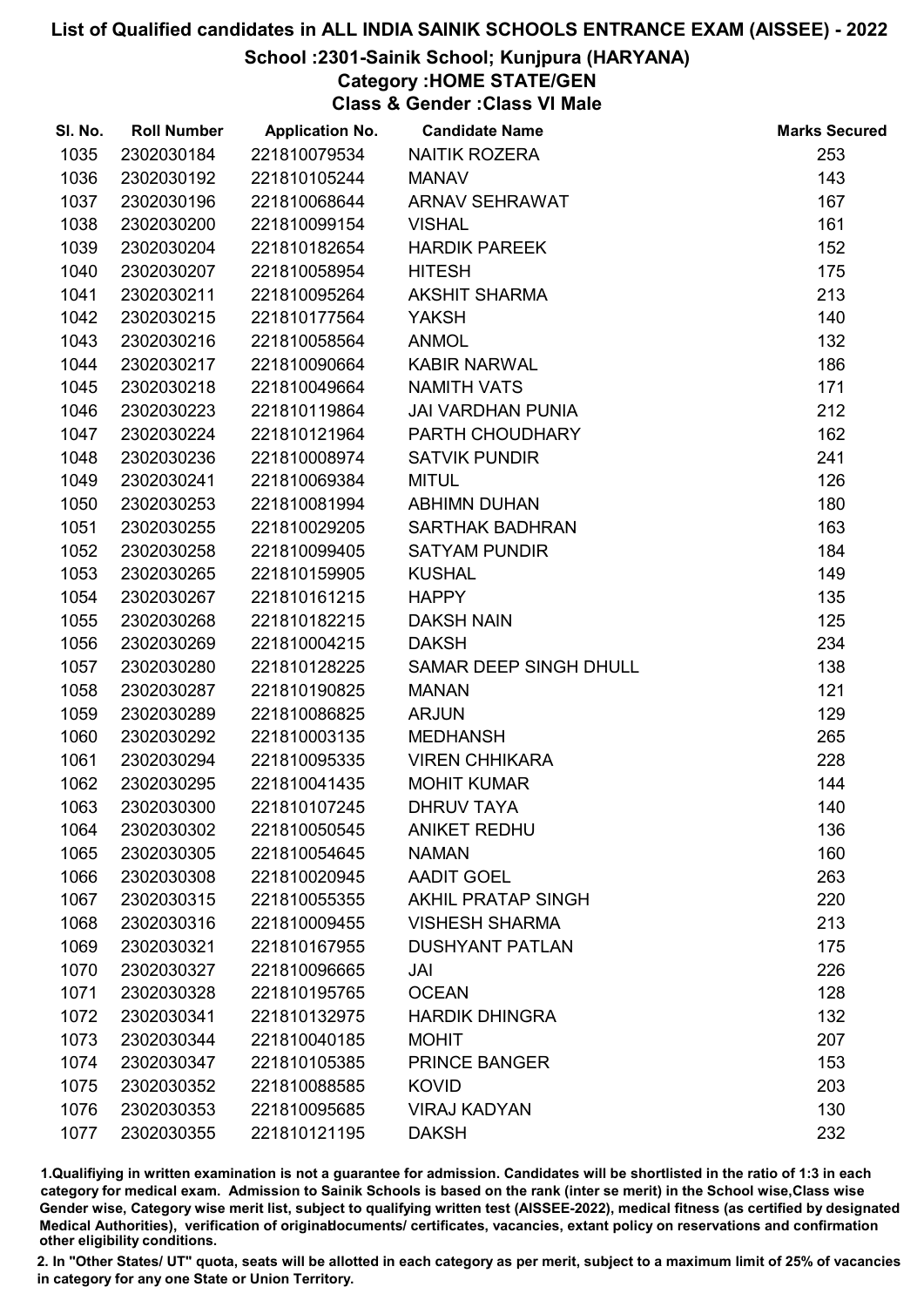## School :2301-Sainik School; Kunjpura (HARYANA)

Category :HOME STATE/GEN

Class & Gender :Class VI Male

| SI. No. | <b>Roll Number</b> | <b>Application No.</b> | <b>Candidate Name</b>       | <b>Marks Secured</b> |
|---------|--------------------|------------------------|-----------------------------|----------------------|
| 1078    | 2302030358         | 221810060395           | <b>DEVEN SARAIN</b>         | 175                  |
| 1079    | 2302030361         | 221810047495           | AARAV CHAUDHARY             | 201                  |
| 1080    | 2302030365         | 221810122306           | <b>KANISHK ATTRY</b>        | 178                  |
| 1081    | 2302030367         | 221810046406           | <b>AKHAND</b>               | 196                  |
| 1082    | 2302030368         | 221810027406           | <b>VANSHVEER CHOPRA</b>     | 187                  |
| 1083    | 2302030369         | 221810070506           | <b>NAMAN</b>                | 179                  |
| 1084    | 2302030370         | 221810115706           | <b>PRANJAL</b>              | 174                  |
| 1085    | 2302030376         | 221810087116           | <b>TARUN</b>                | 172                  |
| 1086    | 2302030379         | 221810004416           | <b>VANSH</b>                | 250                  |
| 1087    | 2302030393         | 221810091036           | <b>SARANSH DHANDA</b>       | 244                  |
| 1088    | 2302030394         | 221810092036           | <b>NAMAN RAHEJA</b>         | 190                  |
| 1089    | 2302030401         | 221810025436           | <b>SAMARTH JOHAR</b>        | 198                  |
| 1090    | 2302030404         | 221810008636           | <b>MUKUL</b>                | 223                  |
| 1091    | 2302030407         | 221810070936           | <b>ARPIT</b>                | 255                  |
| 1092    | 2302030408         | 221810098146           | <b>AYAAN SANGWAN</b>        | 211                  |
| 1093    | 2302030414         | 221810153446           | <b>DAIWIK MUTREJA</b>       | 248                  |
| 1094    | 2302030417         | 221810164746           | <b>AVIRAL</b>               | 139                  |
| 1095    | 2302030426         | 221810186656           | <b>AKSHIT</b>               | 230                  |
| 1096    | 2302030433         | 221810050366           | <b>AVAY SHARMA</b>          | 131                  |
| 1097    | 2302030435         | 221810024366           | PRIYANSHU RANA              | 122                  |
| 1098    | 2302030442         | 221810191076           | <b>NAMAN</b>                | 139                  |
| 1099    | 2302030446         | 221810197476           | <b>MANIT</b>                | 238                  |
| 1100    | 2302030448         | 221810093676           | YASHVEER THAKUR             | 155                  |
| 1101    | 2302030450         | 221810061776           | <b>ISHIT</b>                | 258                  |
| 1102    | 2302030453         | 221810056976           | <b>PRANAV</b>               | 157                  |
| 1103    | 2302030457         | 221810174386           | <b>BHAVIK JANGRA</b>        | 157                  |
| 1104    | 2302030464         | 221810006986           | <b>RIZUL BHARGAV</b>        | 178                  |
| 1105    | 2302030467         | 221810039096           | <b>VIRAT</b>                | 149                  |
| 1106    | 2302030468         | 221810092196           | <b>VAIBHAV RANA</b>         | 177                  |
| 1107    | 2302030471         | 221810178496           | <b>HARSH</b>                | 133                  |
| 1108    | 2302040004         | 221810043017           | <b>MILAN</b>                | 220                  |
| 1109    | 2302040007         | 221810028317           | <b>CHETAN SINGH KADIYAN</b> | 123                  |
| 1110    | 2302040030         | 221810059627           | <b>HARSHIT</b>              | 167                  |
| 1111    | 2302040037         | 221810074537           | <b>ARYAN CHOUDHARY</b>      | 216                  |
| 1112    | 2302040046         | 221810071347           | <b>ABHISHEK</b>             | 247                  |
| 1113    | 2302040052         | 221810195547           | <b>AARUSH SHARMA</b>        | 134                  |
| 1114    | 2302040064         | 221810009457           | <b>ROBIN</b>                | 240                  |
| 1115    | 2302040070         | 221810015757           | <b>PRIKSHIT</b>             | 144                  |
| 1116    | 2302040074         | 221810048067           | <b>ANSH MOR</b>             | 132                  |
| 1117    | 2302040075         | 221810121167           | <b>RUJAL</b>                | 205                  |
| 1118    | 2302040076         | 221810076167           | <b>ANSHU</b>                | 157                  |
| 1119    | 2302040077         | 221810034367           | <b>JASHAN NAIN</b>          | 221                  |
| 1120    | 2302040078         | 221810125367           | <b>SUJAL BHARDWAJ</b>       | 164                  |

1.Qualifiying in written examination is not a guarantee for admission. Candidates will be shortlisted in the ratio of 1:3 in each category for medical exam. Admission to Sainik Schools is based on the rank (inter se merit) in the School wise,Class wise Gender wise, Category wise merit list, subject to qualifying written test (AISSEE-2022), medical fitness (as certified by designated Medical Authorities), verification of originablocuments/ certificates, vacancies, extant policy on reservations and confirmation other eligibility conditions.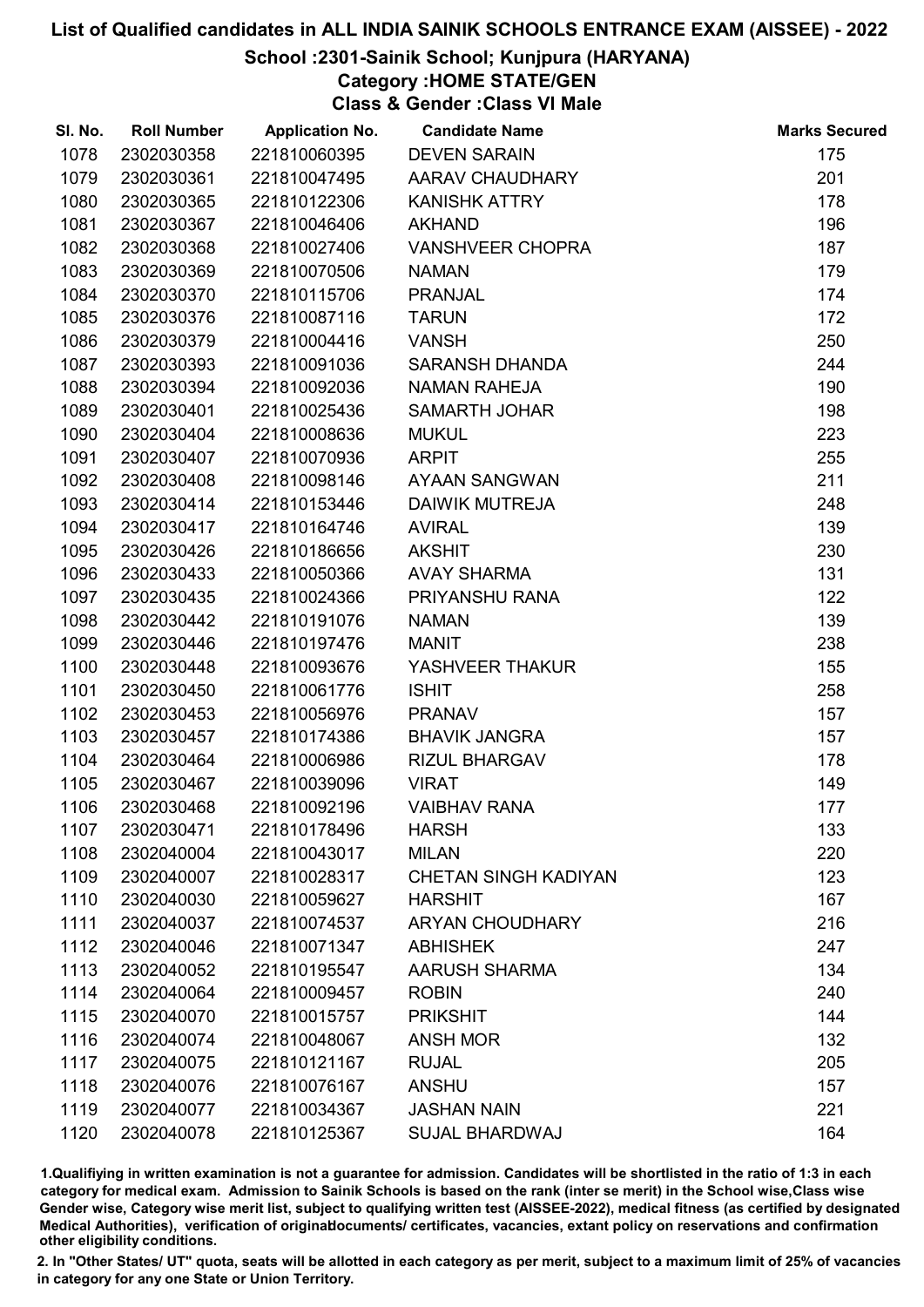### School :2301-Sainik School; Kunjpura (HARYANA)

Category :HOME STATE/GEN

Class & Gender :Class VI Male

| SI. No. | <b>Roll Number</b> | <b>Application No.</b> | <b>Candidate Name</b>  | <b>Marks Secured</b> |
|---------|--------------------|------------------------|------------------------|----------------------|
| 1121    | 2302040080         | 221810109467           | <b>AAYUSH</b>          | 137                  |
| 1122    | 2302040082         | 221810091667           | <b>AARUSH NARWAL</b>   | 258                  |
| 1123    | 2302040084         | 221810012767           | <b>VANSH TYAGI</b>     | 232                  |
| 1124    | 2302040096         | 221810073187           | <b>HIMANSHU</b>        | 249                  |
| 1125    | 2302040107         | 221810030297           | <b>VIHAAN</b>          | 139                  |
| 1126    | 2302040109         | 221810038397           | <b>SAMARJEET</b>       | 176                  |
| 1127    | 2302040110         | 221810032497           | YASH KUMAR             | 203                  |
| 1128    | 2302040118         | 221810023108           | <b>SHUBHAM</b>         | 199                  |
| 1129    | 2302040119         | 221810052208           | <b>YUVANSH</b>         | 159                  |
| 1130    | 2302040145         | 221810093628           | SAHIL HOODA            | 142                  |
| 1131    | 2302040150         | 221810000038           | <b>DHIREN MANGLA</b>   | 257                  |
| 1132    | 2302040151         | 221810062038           | <b>SHEHMAN</b>         | 224                  |
| 1133    | 2302040163         | 221810134738           | ADITYA RANA            | 200                  |
| 1134    | 2302040164         | 221810189838           | <b>HARSHIT DUHAN</b>   | 141                  |
| 1135    | 2302040170         | 221810078548           | <b>MUDIT</b>           | 176                  |
| 1136    | 2302040178         | 221810154358           | YASHASWI SINGH JOOD    | 196                  |
| 1137    | 2302040183         | 221810114658           | <b>BHARGAV KAUSHIK</b> | 139                  |
| 1138    | 2302040186         | 221810191068           | <b>ARYAMAN</b>         | 121                  |
| 1139    | 2302040187         | 221810110268           | <b>ADITYA</b>          | 215                  |
| 1140    | 2302040191         | 221810028568           | <b>TEJUS BHAR</b>      | 211                  |
| 1141    | 2302040205         | 221810121478           | <b>HARSHIT CHECHI</b>  | 182                  |
| 1142    | 2302040206         | 221810153678           | <b>ARNAV GHANGHAS</b>  | 178                  |
| 1143    | 2302040207         | 221810126778           | PAARTH RANJAN          | 136                  |
| 1144    | 2302040210         | 221810145978           | <b>GATIK SHARMA</b>    | 176                  |
| 1145    | 2302040214         | 221810070588           | <b>NAITIK KUMAR</b>    | 227                  |
| 1146    | 2302040223         | 221810072498           | <b>SHIVANSH SHARMA</b> | 215                  |
| 1147    | 2302040226         | 221810035598           | <b>SANYAM</b>          | 234                  |
| 1148    | 2302040232         | 221810195998           | <b>KUNAL</b>           | 150                  |
| 1149    | 2302040233         | 221810041009           | <b>SARTAJ GUPTA</b>    | 168                  |
| 1150    | 2302040237         | 221810073309           | <b>YASH</b>            | 246                  |
| 1151    | 2302040239         | 221810165609           | <b>TANIKSH</b>         | 142                  |
| 1152    | 2302040244         | 221810135909           | <b>LAKSHIT DUA</b>     | 277                  |
| 1153    | 2302040246         | 221810193019           | <b>GURPREET SINGH</b>  | 133                  |
| 1154    | 2302040259         | 221810155129           | <b>DAKSH</b>           | 135                  |
| 1155    | 2302040271         | 221810194539           | <b>VANSH</b>           | 212                  |
| 1156    | 2302040273         | 221810042639           | <b>BHUVNESH</b>        | 137                  |
| 1157    | 2302040278         | 221810044049           | <b>RITANSHU</b>        | 139                  |
| 1158    | 2302040286         | 221810087649           | <b>UDIT</b>            | 135                  |
| 1159    | 2302040287         | 221810091749           | <b>YASH</b>            | 159                  |
| 1160    | 2302040290         | 221810150849           | PARTH GAHLAN           | 198                  |
| 1161    | 2302040292         | 221810154849           | <b>VINAY</b>           | 153                  |
| 1162    | 2302040295         | 221810184949           | <b>GAJRAJ PANNU</b>    | 150                  |
| 1163    | 2302040304         | 221810031069           | YASHVEER BALHARA       | 247                  |

1.Qualifiying in written examination is not a guarantee for admission. Candidates will be shortlisted in the ratio of 1:3 in each category for medical exam. Admission to Sainik Schools is based on the rank (inter se merit) in the School wise,Class wise Gender wise, Category wise merit list, subject to qualifying written test (AISSEE-2022), medical fitness (as certified by designated Medical Authorities), verification of originablocuments/ certificates, vacancies, extant policy on reservations and confirmation other eligibility conditions.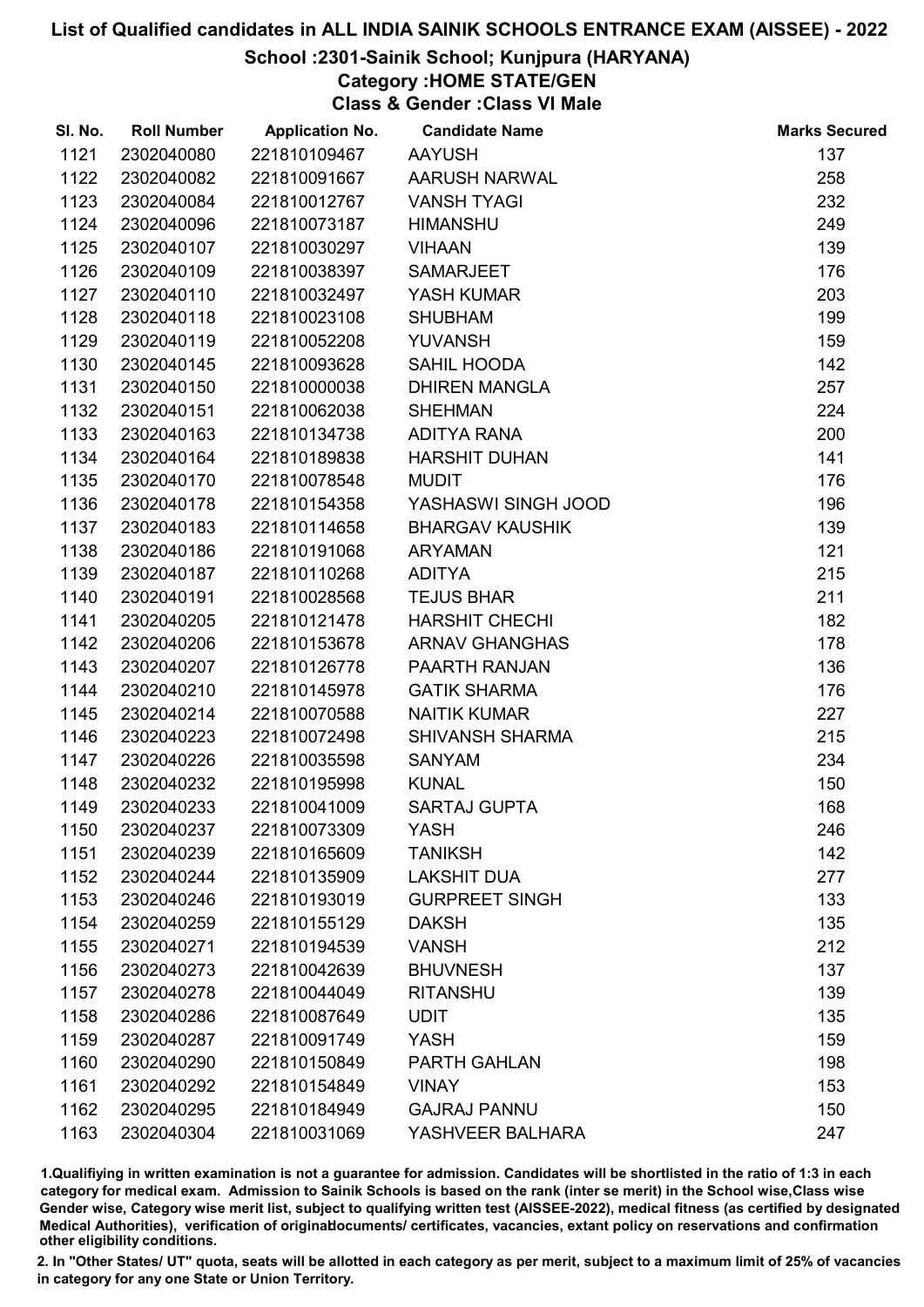## School :2301-Sainik School; Kunjpura (HARYANA)

Category :HOME STATE/GEN

Class & Gender :Class VI Male

| SI. No. | <b>Roll Number</b> | <b>Application No.</b> | <b>Candidate Name</b>         | <b>Marks Secured</b> |
|---------|--------------------|------------------------|-------------------------------|----------------------|
| 1164    | 2302040308         | 221810056469           | <b>AARAV SINGLA</b>           | 213                  |
| 1165    | 2302040309         | 221810090669           | <b>VIDHAN RANA</b>            | 159                  |
| 1166    | 2302040310         | 221810041669           | <b>BHAVIN SINGH DHULL</b>     | 142                  |
| 1167    | 2302040314         | 221810121179           | <b>KARTIK DHULL</b>           | 147                  |
| 1168    | 2302040318         | 221810155479           | <b>KARTIK SINGH</b>           | 173                  |
| 1169    | 2302040319         | 221810076679           | <b>DAKSH KHOD</b>             | 232                  |
| 1170    | 2302040321         | 221810102879           | <b>ANGAD WARAICH</b>          | 232                  |
| 1171    | 2302040322         | 221810154979           | <b>SHIVANSH</b>               | 161                  |
| 1172    | 2302040331         | 221810034789           | <b>VIPLAV CHAUDHARY</b>       | 208                  |
| 1173    | 2302040336         | 221810096599           | <b>JATIN DALAL</b>            | 143                  |
| 1174    | 2302040339         | 221810007999           | <b>GAURAANG GARG</b>          | 210                  |
| 1175    | 2303020055         | 221810160540           | <b>PRIYANSHU</b>              | 150                  |
| 1176    | 2303020197         | 221810087851           | <b>DEEPANSHU</b>              | 219                  |
| 1177    | 2303030105         | 221810042583           | <b>SHUBHAM</b>                | 245                  |
| 1178    | 2303030119         | 221810089004           | <b>REYAN</b>                  | 192                  |
| 1179    | 2303030367         | 221810150016           | <b>VEDANT</b>                 | 152                  |
| 1180    | 2303030457         | 221810056096           | <b>BHARAT</b>                 | 129                  |
| 1181    | 2303040101         | 221810117230           | <b>BHAVYA</b>                 | 127                  |
| 1182    | 2303040226         | 221810148190           | <b>VANSH BHARDWAJ</b>         | 125                  |
| 1183    | 2303040235         | 221810050590           | <b>UTKARSH GORA</b>           | 235                  |
| 1184    | 2303040237         | 221810054590           | <b>PRIYANSHU</b>              | 186                  |
| 1185    | 2303040241         | 221810033790           | <b>YATHARTHA</b>              | 174                  |
| 1186    | 2303040528         | 221810078989           | <b>SHAURYA PRATAP SINGH</b>   | 123                  |
| 1187    | 2303050145         | 221810196951           | <b>VEDANT SHARMA</b>          | 189                  |
| 1188    | 2303050185         | 221810038371           | <b>HARSIMRAT SINGH MEHROK</b> | 153                  |
| 1189    | 2303050192         | 221810101771           | PRASHANT CHOUDHARY            | 236                  |
| 1190    | 2303050234         | 221810141991           | <b>RETESH</b>                 | 123                  |
| 1191    | 2303050247         | 221810074402           | <b>AKSHAY</b>                 | 133                  |
| 1192    | 2303050267         | 221810128512           | <b>PRTEEK</b>                 | 161                  |
| 1193    | 2303050295         | 221810060722           | <b>PRATEEK</b>                | 247                  |
| 1194    | 2303050350         | 221810063842           | <b>NITIN DALAL</b>            | 176                  |
| 1195    | 2303050387         | 221810196362           | <b>JANITH GULATI</b>          | 192                  |
| 1196    | 2303050391         | 221810094562           | <b>SAGAR</b>                  | 223                  |
| 1197    | 2303050404         | 221810149272           | <b>ANIRUDH</b>                | 214                  |
| 1198    | 2303060056         | 221810131923           | <b>VANSH</b>                  | 192                  |
| 1199    | 2303060063         | 221810168033           | <b>MUKUL YADAV</b>            | 196                  |
| 1200    | 2303060130         | 221810038353           | <b>SANGAM PANNU</b>           | 241                  |
| 1201    | 2303060140         | 221810081853           | <b>YUVRAJ SINGH TANWAR</b>    | 260                  |
| 1202    | 2303060141         | 221810054853           | NIKHIL BAHADURPURIA           | 157                  |
| 1203    | 2303060238         | 221810044193           | PREET SINGH                   | 184                  |
| 1204    | 2303060257         | 221810038793           | <b>VIJAY PANWAR</b>           | 182                  |
| 1205    | 2303060268         | 221810038204           | <b>SAATVIK SHARMA</b>         | 166                  |
| 1206    | 2303060362         | 221810119534           | <b>SAMARTH SHARMA</b>         | 134                  |

1.Qualifiying in written examination is not a guarantee for admission. Candidates will be shortlisted in the ratio of 1:3 in each category for medical exam. Admission to Sainik Schools is based on the rank (inter se merit) in the School wise,Class wise Gender wise, Category wise merit list, subject to qualifying written test (AISSEE-2022), medical fitness (as certified by designated Medical Authorities), verification of originablocuments/ certificates, vacancies, extant policy on reservations and confirmation other eligibility conditions.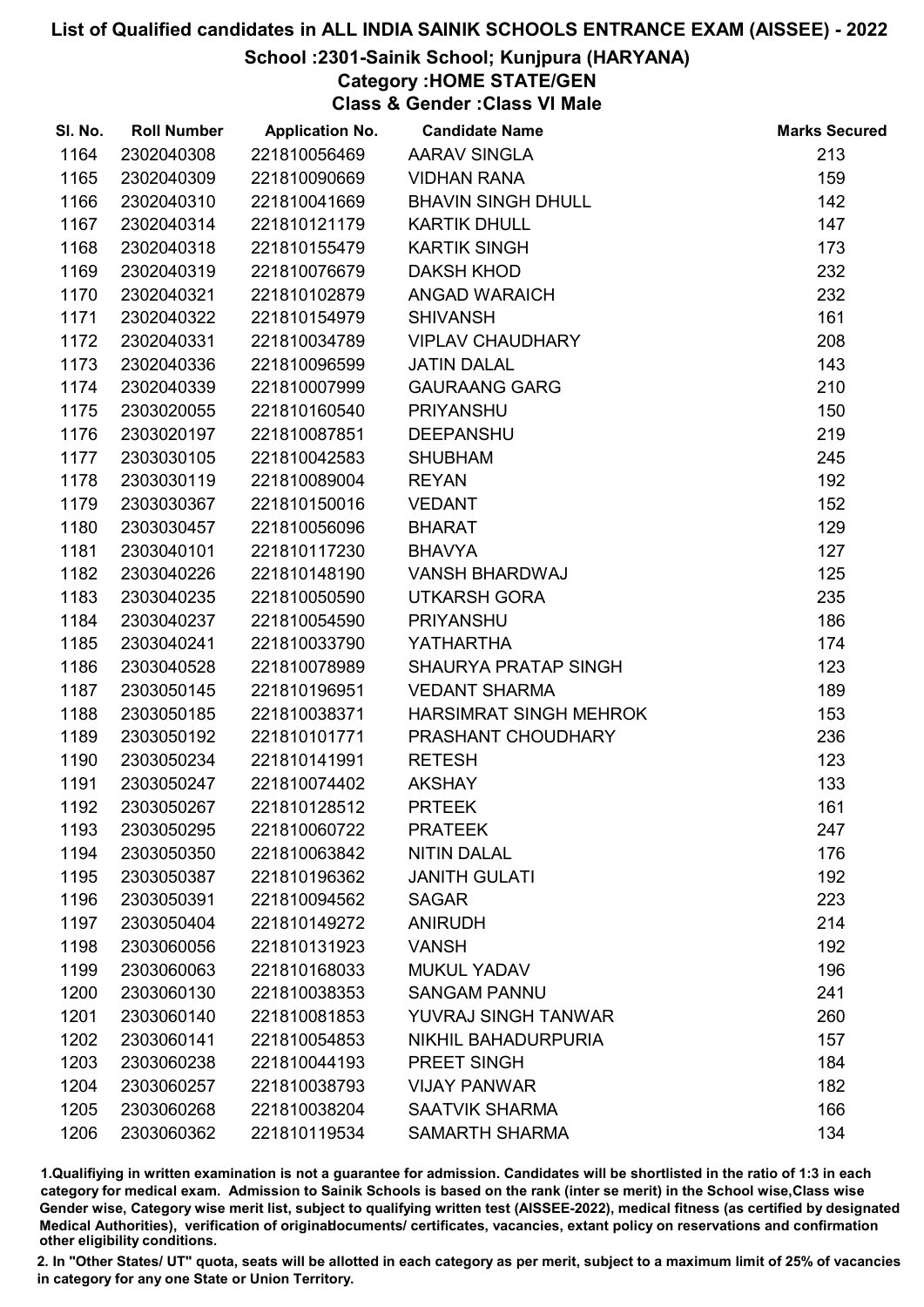## School :2301-Sainik School; Kunjpura (HARYANA)

## Category :HOME STATE/GEN

Class & Gender :Class VI Male

| SI. No. | <b>Roll Number</b> | <b>Application No.</b> | <b>Candidate Name</b> |           | <b>Marks Secured</b> |
|---------|--------------------|------------------------|-----------------------|-----------|----------------------|
| 1207    | 2303060445         | 221810087564           | NAMAN MAHLAWAT        |           | 129                  |
| 1208    | 2303060472         | 221810165674           | <b>SUMIT</b>          |           | 160                  |
| 1209    | 2303070028         | 221810011194           | <b>VAIBHAV</b>        |           | 250                  |
| 1210    | 2303070058         | 221810099105           | <b>RAJIT</b>          |           | 147                  |
| 1211    | 2303070134         | 221810115725           | <b>ADARSH SINGH</b>   |           | 198                  |
| 1212    | 2303070172         | 221810101145           | <b>PRINCE</b>         |           | 176                  |
| 1213    | 2303070281         | 221810120185           | <b>LAKSHYA PHOGAT</b> |           | 205                  |
| 1214    | 2303070289         | 221810142385           | <b>DHRUV</b>          |           | 163                  |
| 1215    | 2303070297         | 221810092585           | <b>DHRUV</b>          |           | 207                  |
| 1216    | 2303070313         | 221810103195           | <b>AASHISH</b>        |           | 181                  |
| 1217    | 2303070402         | 221810125526           | <b>LAVISH</b>         |           | 179                  |
| 1218    | 2303080041         | 221810054846           | NISHANT BAHADURPURIA  |           | 171                  |
| 1219    | 2303080044         | 221810162946           | <b>DIPANSHU</b>       |           | 144                  |
| 1220    | 2303080094         | 221810060966           | <b>VEDANT KATARIA</b> |           | 139                  |
| 1221    | 2303080130         | 221810192586           | PRATEEK SHARMA        |           | 188                  |
| 1222    | 2303080207         | 221810058017           | <b>VIHAN DHILLON</b>  |           | 148                  |
| 1223    | 2303080211         | 221810196117           | <b>DAKSH THAKUR</b>   |           | 174                  |
| 1224    | 2303080233         | 221810074227           | <b>AKSHIT</b>         | CG        | 235                  |
| 1225    | 2303080284         | 221810082837           | <b>SASHANT</b>        |           | 178                  |
| 1226    | 2303080350         | 221810067567           | <b>LOVISH</b>         |           | 231                  |
| 1227    | 2303090002         | 221810077177           | <b>AYAAN</b>          |           | 191                  |
| 1228    | 2303090012         | 221810113677           | <b>MOHIT BUDHWAR</b>  |           | 121                  |
| 1229    | 2303090021         | 221810060087           | <b>MAYANK JANGIR</b>  |           | 136                  |
| 1230    | 2303090055         | 221810193497           | <b>HEMANT KUMAR</b>   |           | 127                  |
| 1231    | 2303090121         | 221810081028           | <b>RIHAN</b>          |           | 206                  |
| 1232    | 2303090124         | 221810196028           | <b>JANYA GULATI</b>   |           | 198                  |
| 1233    | 2303090158         | 221810073238           | <b>FALIT</b>          |           | 126                  |
| 1234    | 2303090195         | 221810172648           | <b>MANAV SHARMA</b>   |           | 192                  |
| 1235    | 2303090227         | 221810078758           | <b>DIPENDER</b>       |           | 249                  |
| 1236    | 2303090265         | 221810056578           | <b>DHRUV</b>          |           | 188                  |
| 1237    | 2303090270         | 221810075678           | <b>KARTIK SHARMA</b>  |           | 144                  |
| 1238    | 2303090310         | 221810102598           | <b>MANAV</b>          |           | 135                  |
| 1239    | 2303090316         | 221810055698           | <b>NIKHIL</b>         |           | 161                  |
| 1240    | 2303100005         | 221810033819           | <b>KANISHAK DAGAR</b> |           | 127                  |
| 1241    | 2303100166         | 221810041479           | <b>DHRUV NAIN</b>     |           | 167                  |
| 1242    | 2303100216         | 221810085099           | <b>OJAS CHAUDHRAY</b> |           | 200                  |
| 1243    | 2303100240         | 221810096999           | <b>LAKSHAY</b>        |           | 259                  |
| 1244    | 2304010016         | 221810062130           | PRINCE GODARA         |           | 202                  |
| 1245    | 2304010022         | 221810033830           | <b>RAVI</b>           |           | 199                  |
| 1246    | 2304010037         | 221810052260           | <b>VIPUL</b>          | <b>AR</b> | 125                  |
| 1247    | 2304020004         | 221810144560           | <b>ANKUSH</b>         |           | 131                  |
| 1248    | 2304020007         | 221810039760           | <b>YASH</b>           |           | 176                  |
| 1249    | 2304020009         | 221810042370           | <b>NISHANT MOR</b>    |           | 253                  |

1.Qualifiying in written examination is not a guarantee for admission. Candidates will be shortlisted in the ratio of 1:3 in each category for medical exam. Admission to Sainik Schools is based on the rank (inter se merit) in the School wise,Class wise Gender wise, Category wise merit list, subject to qualifying written test (AISSEE-2022), medical fitness (as certified by designated Medical Authorities), verification of originablocuments/ certificates, vacancies, extant policy on reservations and confirmation other eligibility conditions.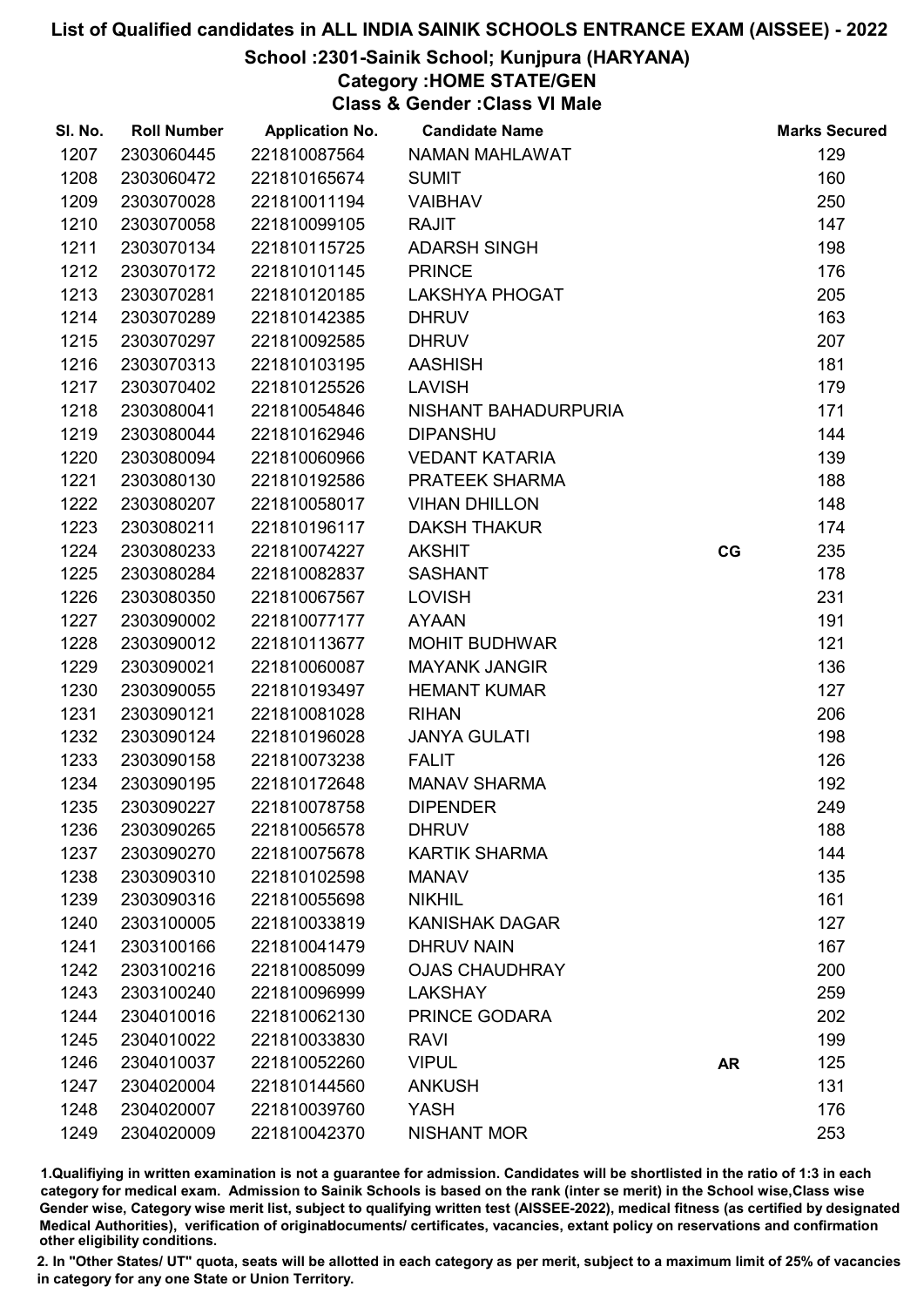#### School :2301-Sainik School; Kunjpura (HARYANA)

Category :HOME STATE/GEN

Class & Gender :Class VI Male

| SI. No. | <b>Roll Number</b> | <b>Application No.</b> | <b>Candidate Name</b>    | <b>Marks Secured</b> |
|---------|--------------------|------------------------|--------------------------|----------------------|
| 1250    | 2304020014         | 221810025280           | <b>AMAN</b>              | 254                  |
| 1251    | 2304020021         | 221810159980           | <b>MANAV</b>             | 134                  |
| 1252    | 2304020025         | 221810015590           | <b>DEEPENDER</b>         | 193                  |
| 1253    | 2304020033         | 221810125801           | <b>KARTIK</b>            | 164                  |
| 1254    | 2304020036         | 221810005011           | <b>ANANT</b>             | 141                  |
| 1255    | 2304020039         | 221810016211           | <b>HITESH KUMAR</b>      | 227                  |
| 1256    | 2304020044         | 221810011021           | <b>JATIN</b>             | 223                  |
| 1257    | 2304020064         | 221810152431           | <b>VIVEK KUMAR</b>       | 168                  |
| 1258    | 2304020078         | 221810159941           | <b>DEV</b>               | 127                  |
| 1259    | 2304020089         | 221810016061           | ANUJ DHANDA              | 149                  |
| 1260    | 2304020097         | 221810035371           | <b>ARYAN</b>             | 191                  |
| 1261    | 2304020115         | 221810015991           | <b>CHIRAG</b>            | 188                  |
| 1262    | 2304020116         | 221810039002           | <b>CHIRAYU</b>           | 240                  |
| 1263    | 2304020117         | 221810052302           | <b>CHIRAG</b>            | 149                  |
| 1264    | 2304020122         | 221810080212           | YASHVIR DHAKA            | 152                  |
| 1265    | 2304020124         | 221810185312           | <b>PURAV</b>             | 157                  |
| 1266    | 2304020139         | 221810042532           | <b>SHAURAY SANGWAN</b>   | 252                  |
| 1267    | 2304020147         | 221810041642           | <b>DIPANSHU</b>          | 190                  |
| 1268    | 2304020150         | 221810162352           | <b>SHOBIT</b>            | 243                  |
| 1269    | 2304020151         | 221810020452           | <b>KARTIK</b>            | 168                  |
| 1270    | 2304020154         | 221810061952           | <b>BHUPESH SHARMA</b>    | 139                  |
| 1271    | 2304020164         | 221810052972           | <b>ISHAAN</b>            | 219                  |
| 1272    | 2304020169         | 221810045582           | YASH NIRBHAY             | 180                  |
| 1273    | 2304020173         | 221810117092           | <b>RITESH</b>            | 172                  |
| 1274    | 2304020174         | 221810106192           | <b>DUSHYANT SINGH</b>    | 158                  |
| 1275    | 2304020186         | 221810161513           | <b>MANAV</b>             | 250                  |
| 1276    | 2304020197         | 221810083223           | <b>AKSHAT PARMAR</b>     | 271                  |
| 1277    | 2304020198         | 221810038723           | <b>ANKIT</b>             | 200                  |
| 1278    | 2304020200         | 221810100233           | <b>ANSH</b>              | 193                  |
| 1279    | 2304020204         | 221810181433           | <b>SHIV</b>              | 131                  |
| 1280    | 2304020212         | 221810034143           | <b>VISHVANK CHHIKARA</b> | 215                  |
| 1281    | 2304020221         | 221810018453           | <b>PUNIT</b>             | 191                  |
| 1282    | 2304020241         | 221810120683           | <b>SANJU</b>             | 141                  |
| 1283    | 2304020249         | 221810084504           | <b>VANSH</b>             | 246                  |
| 1284    | 2304020253         | 221810114904           | <b>ARMAN</b>             | 134                  |
| 1285    | 2304020266         | 221810015524           | <b>ANIKET</b>            | 218                  |
| 1286    | 2304020270         | 221810018924           | <b>KARTIK DHANDA</b>     | 236                  |
| 1287    | 2304020292         | 221810035454           | <b>KHUSHAL</b>           | 227                  |
| 1288    | 2304020300         | 221810088364           | <b>SHIVAM</b>            | 192                  |
| 1289    | 2304020332         | 221810100794           | <b>ASHWIN</b>            | 162                  |
| 1290    | 2304020340         | 221810099615           | <b>PEINCE</b>            | 121                  |
| 1291    | 2304020356         | 221810016845           | <b>NITESH LOHAN</b>      | 225                  |
| 1292    | 2304020361         | 221810161955           | <b>RAHUL</b>             | 139                  |

1.Qualifiying in written examination is not a guarantee for admission. Candidates will be shortlisted in the ratio of 1:3 in each category for medical exam. Admission to Sainik Schools is based on the rank (inter se merit) in the School wise,Class wise Gender wise, Category wise merit list, subject to qualifying written test (AISSEE-2022), medical fitness (as certified by designated Medical Authorities), verification of originablocuments/ certificates, vacancies, extant policy on reservations and confirmation other eligibility conditions.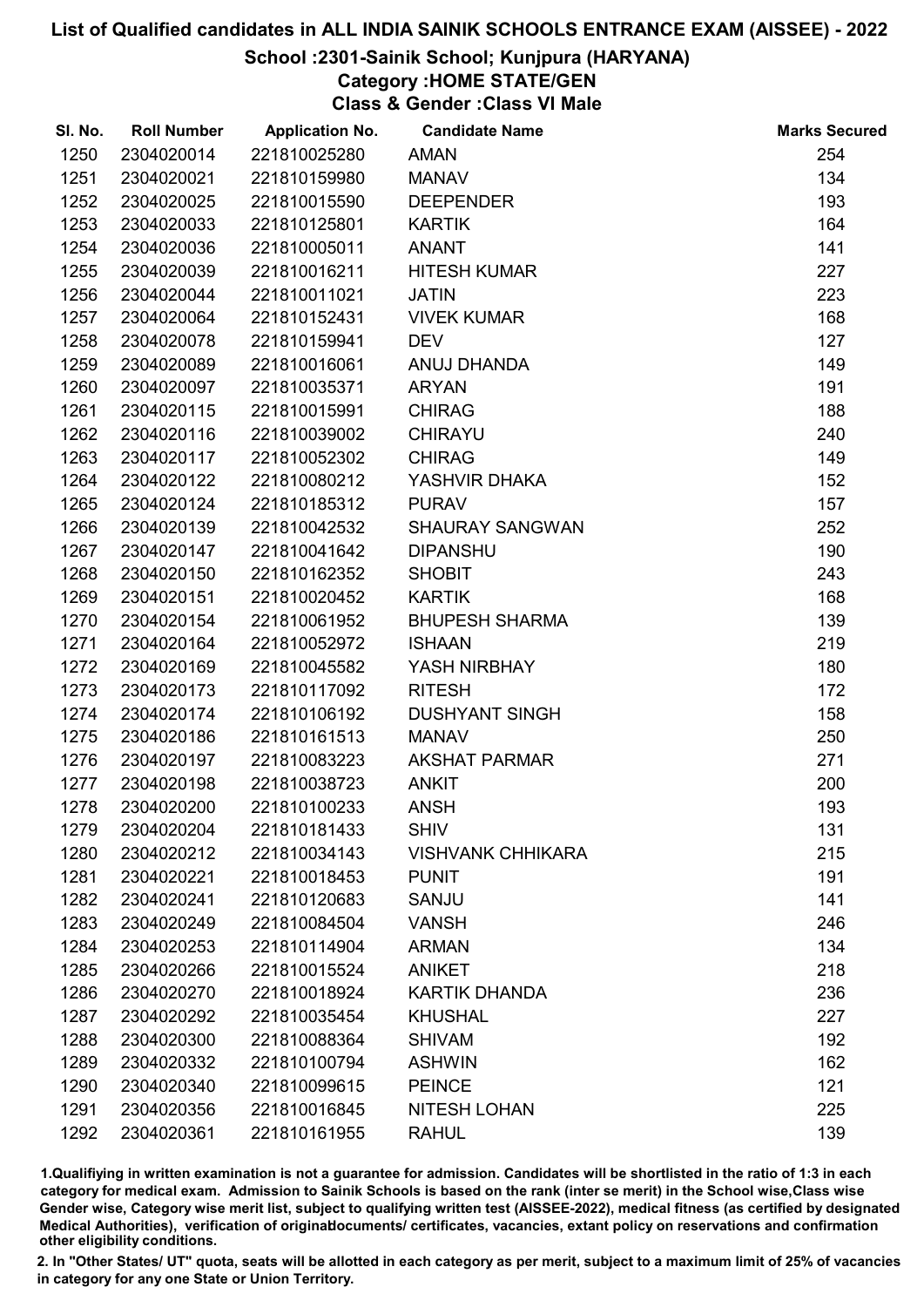## School :2301-Sainik School; Kunjpura (HARYANA)

## Category :HOME STATE/GEN

Class & Gender :Class VI Male

| SI. No. | <b>Roll Number</b> | <b>Application No.</b> | <b>Candidate Name</b>    | <b>Marks Secured</b> |
|---------|--------------------|------------------------|--------------------------|----------------------|
| 1293    | 2304020363         | 221810090365           | <b>DHARMENDER</b>        | 208                  |
| 1294    | 2304020366         | 221810063365           | <b>VANSH</b>             | 215                  |
| 1295    | 2304020369         | 221810000565           | <b>DIVANSHU</b>          | 140                  |
| 1296    | 2304020371         | 221810119765           | <b>PANKAJ</b>            | 143                  |
| 1297    | 2304020378         | 221810042085           | <b>HARDIK KHATKAR</b>    | 238                  |
| 1298    | 2304020384         | 221810189785           | <b>LAKSHIT</b>           | 120                  |
| 1299    | 2304020389         | 221810015495           | <b>ABHINAV</b>           | 207                  |
| 1300    | 2304020393         | 221810129895           | <b>PANKAJ</b>            | 216                  |
| 1301    | 2304020404         | 221810042326           | <b>RAMAN</b>             | 211                  |
| 1302    | 2304020412         | 221810138926           | <b>HARSH</b>             | 167                  |
| 1303    | 2304020419         | 221810061636           | ANUJ                     | 148                  |
| 1304    | 2304020430         | 221810164356           | <b>KRISH</b>             | 235                  |
| 1305    | 2304020454         | 221810136196           | <b>NAKSH</b>             | 138                  |
| 1306    | 2304020462         | 221810110307           | <b>VIPIN BALHARA</b>     | 122                  |
| 1307    | 2304020491         | 221810018537           | YASH KUMAR               | 237                  |
| 1308    | 2304020494         | 221810009737           | <b>SANYAM REDHU</b>      | 189                  |
| 1309    | 2304020498         | 221810042747           | <b>MAYANK</b>            | 205                  |
| 1310    | 2304020517         | 221810018867           | <b>KUSHAL</b>            | 154                  |
| 1311    | 2304020526         | 221810040777           | <b>HARSH</b>             | 211                  |
| 1312    | 2304020544         | 221810141208           | <b>SHUBHAM</b>           | 128                  |
| 1313    | 2304020545         | 221810035208           | <b>NAKSH SAHRAN</b>      | 169                  |
| 1314    | 2304020552         | 221810166018           | AAKASH SHARMA            | 157                  |
| 1315    | 2304020586         | 221810136258           | <b>HARPIT</b>            | 140                  |
| 1316    | 2304020597         | 221810104668           | <b>TANUJ</b>             | 177                  |
| 1317    | 2304020603         | 221810038188           | <b>KUNAL DHILLON</b>     | 145                  |
| 1318    | 2304020607         | 221810040598           | <b>AARUSH</b>            | 234                  |
| 1319    | 2304020611         | 221810139898           | <b>SIDDHARTH</b>         | 181                  |
| 1320    | 2304020616         | 221810006309           | <b>DAKSHAY</b>           | 163                  |
| 1321    | 2304020620         | 221810188609           | <b>MOHIT</b>             | 172                  |
| 1322    | 2304020624         | 221810046019           | <b>SANKET</b>            | 244                  |
| 1323    | 2304020631         | 221810070029           | <b>RITISH</b>            | 215                  |
| 1324    | 2304020635         | 221810000429           | <b>RUPENDER GEHLAWAT</b> | 166                  |
| 1325    | 2304020643         | 221810117039           | <b>NAMAN</b>             | 216                  |
| 1326    | 2304020647         | 221810065149           | <b>DEEPANSHU DUHAN</b>   | 213                  |
| 1327    | 2304020658         | 221810042259           | <b>YOGESH</b>            | 241                  |
| 1328    | 2304020659         | 221810045259           | <b>HIMANSHU LAKHLAN</b>  | 159                  |
| 1329    | 2304020680         | 221810050589           | <b>PRIYANSHU</b>         | 133                  |
| 1330    | 2304020683         | 221810144689           | <b>SATVIK</b>            | 136                  |
| 1331    | 2304020687         | 221810039399           | <b>BHAVESH</b>           | 193                  |
| 1332    | 2304030009         | 221810034300           | <b>HITESH</b>            | 224                  |
| 1333    | 2304030013         | 221810158500           | <b>MUDIT REDHU</b>       | 209                  |
| 1334    | 2304030019         | 221810043800           | <b>UMESH</b>             | 252                  |
| 1335    | 2304030034         | 221810139310           | <b>ARMAN</b>             | 190                  |

1.Qualifiying in written examination is not a guarantee for admission. Candidates will be shortlisted in the ratio of 1:3 in each category for medical exam. Admission to Sainik Schools is based on the rank (inter se merit) in the School wise,Class wise Gender wise, Category wise merit list, subject to qualifying written test (AISSEE-2022), medical fitness (as certified by designated Medical Authorities), verification of originablocuments/ certificates, vacancies, extant policy on reservations and confirmation other eligibility conditions.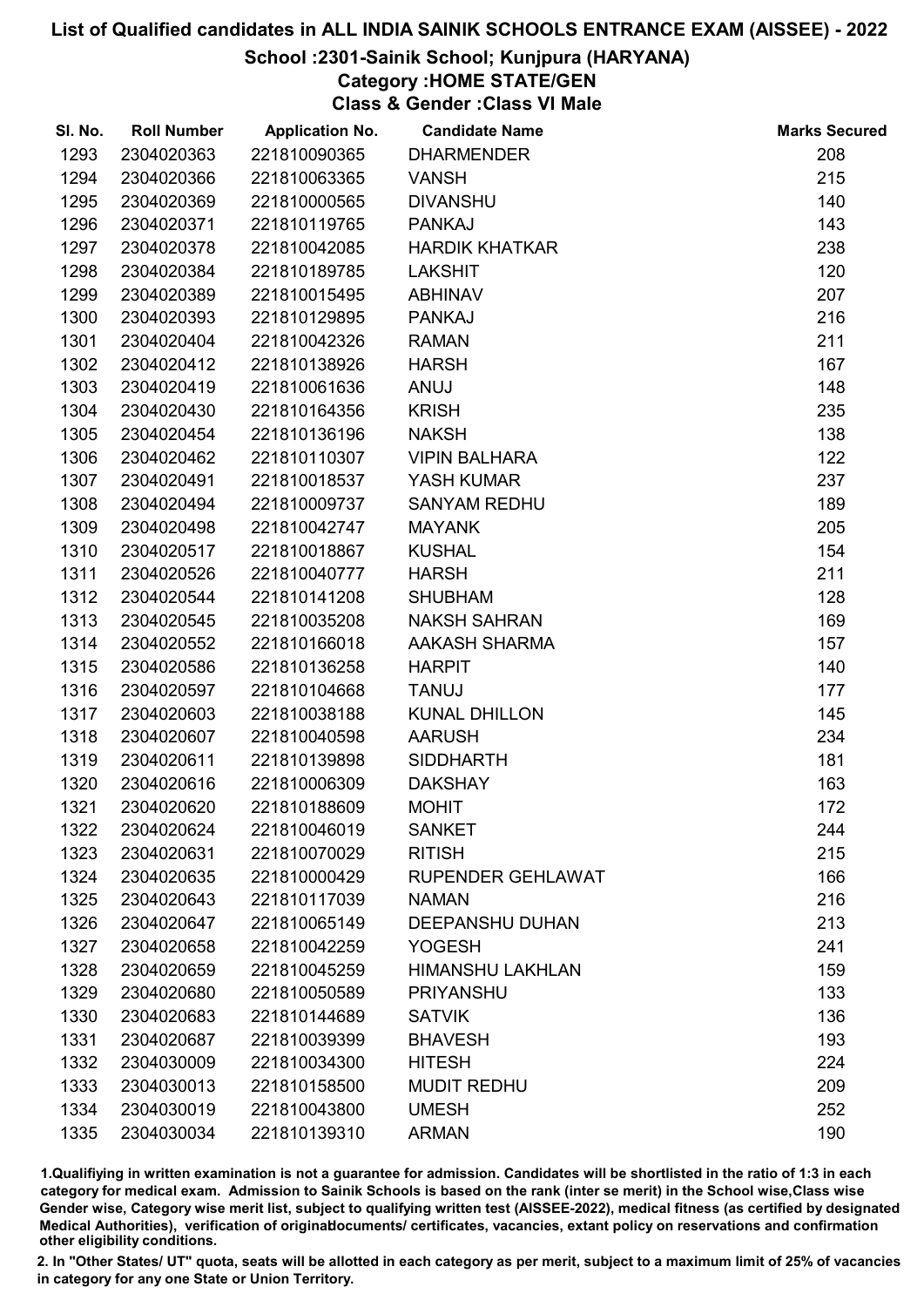## School :2301-Sainik School; Kunjpura (HARYANA)

# Category :HOME STATE/GEN

Class & Gender :Class VI Male

| SI. No. | <b>Roll Number</b> | <b>Application No.</b> | <b>Candidate Name</b> | <b>Marks Secured</b> |
|---------|--------------------|------------------------|-----------------------|----------------------|
| 1336    | 2304030039         | 221810067510           | <b>AKSHIT KHATRI</b>  | 207                  |
| 1337    | 2304030047         | 221810140810           | <b>RAGHAV</b>         | 201                  |
| 1338    | 2304030053         | 221810027120           | <b>GARV KUMAR</b>     | 130                  |
| 1339    | 2304030054         | 221810146220           | <b>ADITYA</b>         | 134                  |
| 1340    | 2304030060         | 221810048530           | YASHDEEP KHATKAR      | 231                  |
| 1341    | 2304030069         | 221810093930           | <b>VINAY</b>          | 167                  |
| 1342    | 2304030070         | 221810079930           | <b>GAURAV</b>         | 222                  |
| 1343    | 2304030071         | 221810072040           | <b>HIMESH</b>         | 229                  |
| 1344    | 2304030078         | 221810042840           | <b>DRONN KUMAR</b>    | 158                  |
| 1345    | 2304030088         | 221810141350           | <b>ARMAAN</b>         | 230                  |
| 1346    | 2304030094         | 221810041650           | <b>RONIT DALAL</b>    | 128                  |
| 1347    | 2304030101         | 221810119950           | <b>ARMAN SHARMA</b>   | 131                  |
| 1348    | 2304030104         | 221810070160           | <b>MAYANK KADYAN</b>  | 148                  |
| 1349    | 2304030112         | 221810136860           | SHIVKESH VATS         | 140                  |
| 1350    | 2304030117         | 221810134370           | <b>SHUBHAM</b>        | 154                  |
| 1351    | 2304030118         | 221810035370           | <b>ISHANT</b>         | 209                  |
| 1352    | 2304030119         | 221810127370           | <b>KARTIK</b>         | 153                  |
| 1353    | 2304030150         | 221810070390           | <b>UMANG</b>          | 128                  |
| 1354    | 2304030157         | 221810168890           | <b>AYUSH</b>          | 180                  |
| 1355    | 2304030161         | 221810104001           | <b>GAURAV</b>         | 173                  |
| 1356    | 2304030171         | 221810051701           | PRATYAKSH SANGWAN     | 169                  |
| 1357    | 2304030188         | 221810083911           | <b>DEVEN NAIN</b>     | 235                  |
| 1358    | 2304030195         | 221810179421           | <b>NAKUL</b>          | 129                  |
| 1359    | 2304030201         | 221810153821           | <b>PRIYANSHU</b>      | 169                  |
| 1360    | 2304030206         | 221810136131           | <b>SAHIL</b>          | 180                  |
| 1361    | 2304030224         | 221810047241           | <b>MOHIT</b>          | 257                  |
| 1362    | 2304030226         | 221810010341           | AADITYA CHHABA        | 147                  |
| 1363    | 2304030230         | 221810058541           | <b>ALOK</b>           | 216                  |
| 1364    | 2304030238         | 221810046251           | <b>RIDHAM SIWACH</b>  | 125                  |
| 1365    | 2304030243         | 221810162751           | <b>MOKSH</b>          | 177                  |
| 1366    | 2304030244         | 221810029751           | <b>SORABH</b>         | 146                  |
| 1367    | 2304030245         | 221810151851           | <b>VIRAAJ NANDAL</b>  | 165                  |
| 1368    | 2304030248         | 221810089851           | <b>AAYUSH MALIK</b>   | 217                  |
| 1369    | 2304030249         | 221810003951           | <b>ISHANT</b>         | 147                  |
| 1370    | 2304030251         | 221810040061           | <b>NAYAN LATHER</b>   | 192                  |
| 1371    | 2304030253         | 221810091161           | <b>ARPIT</b>          | 191                  |
| 1372    | 2304030254         | 221810075161           | <b>DAKSH BHAMBHU</b>  | 151                  |
| 1373    | 2304030264         | 221810098661           | <b>ARMAN SAHRAI</b>   | 157                  |
| 1374    | 2304030270         | 221810092071           | <b>HARSHIT</b>        | 183                  |
| 1375    | 2304030271         | 221810067071           | <b>RAAHAT</b>         | 122                  |
| 1376    | 2304030273         | 221810021171           | <b>GAURAV</b>         | 176                  |
| 1377    | 2304030278         | 221810184271           | <b>MAYANK</b>         | 136                  |
| 1378    | 2304030283         | 221810084571           | RUDRAVEER RATHI       | 140                  |

1.Qualifiying in written examination is not a guarantee for admission. Candidates will be shortlisted in the ratio of 1:3 in each category for medical exam. Admission to Sainik Schools is based on the rank (inter se merit) in the School wise,Class wise Gender wise, Category wise merit list, subject to qualifying written test (AISSEE-2022), medical fitness (as certified by designated Medical Authorities), verification of originablocuments/ certificates, vacancies, extant policy on reservations and confirmation other eligibility conditions.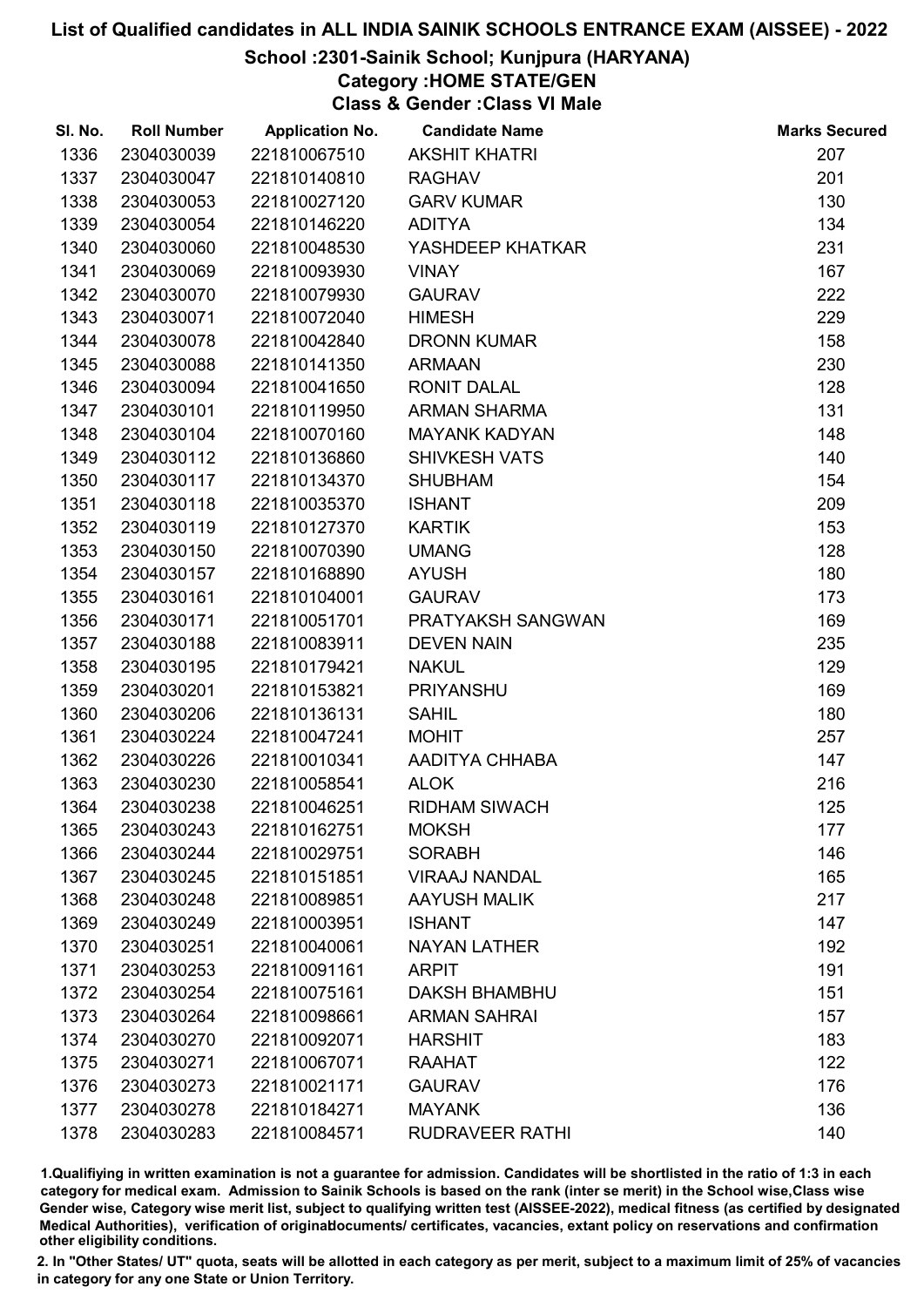## School :2301-Sainik School; Kunjpura (HARYANA)

# Category :HOME STATE/GEN

Class & Gender :Class VI Male

| SI. No. | <b>Roll Number</b> | <b>Application No.</b> | <b>Candidate Name</b>     | <b>Marks Secured</b> |
|---------|--------------------|------------------------|---------------------------|----------------------|
| 1379    | 2304030289         | 221810032081           | <b>GARVIT SINGH</b>       | 233                  |
| 1380    | 2304030293         | 221810065181           | <b>ROHIN SIWACH</b>       | 224                  |
| 1381    | 2304030296         | 221810112381           | <b>JATIN MALIK</b>        | 215                  |
| 1382    | 2304030297         | 221810034381           | <b>BHAVISHYA GAAT</b>     | 204                  |
| 1383    | 2304030302         | 221810080681           | <b>KESHAV LOHAN</b>       | 130                  |
| 1384    | 2304030312         | 221810136191           | <b>ANIRUDH</b>            | 172                  |
| 1385    | 2304030319         | 221810050691           | <b>AYUSH</b>              | 146                  |
| 1386    | 2304030320         | 221810034991           | <b>SAWAN</b>              | 137                  |
| 1387    | 2304030323         | 221810035102           | <b>DIPANSHU</b>           | 167                  |
| 1388    | 2304030329         | 221810175302           | <b>JAIDEEP</b>            | 185                  |
| 1389    | 2304030331         | 221810159402           | <b>VAIBHAV</b>            | 126                  |
| 1390    | 2304030332         | 221810060502           | <b>DAKSH</b>              | 155                  |
| 1391    | 2304030339         | 221810044902           | <b>MAYANK</b>             | 195                  |
| 1392    | 2304030345         | 221810021112           | <b>SUJAL</b>              | 163                  |
| 1393    | 2304030347         | 221810032112           | <b>AKHIL</b>              | 205                  |
| 1394    | 2304030361         | 221810042812           | <b>PRATYAKSH MALIK</b>    | 220                  |
| 1395    | 2304030364         | 221810054122           | <b>TEJAS SANGWAN</b>      | 273                  |
| 1396    | 2304030365         | 221810081222           | <b>MAHESH</b>             | 155                  |
| 1397    | 2304030366         | 221810052222           | <b>DEEPANSHU</b>          | 176                  |
| 1398    | 2304030374         | 221810050622           | <b>ADITYA</b>             | 175                  |
| 1399    | 2304030390         | 221810094732           | <b>PRIKSHIT</b>           | 137                  |
| 1400    | 2304030397         | 221810096042           | NAITIK DHATTERWAL         | 218                  |
| 1401    | 2304030400         | 221810011142           | <b>SHIVAM SHARMA</b>      | 156                  |
| 1402    | 2304030401         | 221810051142           | <b>KUSH ANEJA</b>         | 250                  |
| 1403    | 2304030408         | 221810034442           | <b>SAMARTH DHAKA</b>      | 213                  |
| 1404    | 2304030411         | 221810169542           | <b>SAKSHAM</b>            | 192                  |
| 1405    | 2304030413         | 221810176742           | <b>BHUMIT</b>             | 143                  |
| 1406    | 2304030415         | 221810045842           | <b>NOMIT KADIAN</b>       | 212                  |
| 1407    | 2304030439         | 221810027062           | <b>DEV KUMAR</b>          | 245                  |
| 1408    | 2304030450         | 221810075962           | <b>LAKSHAY PARASHER</b>   | 124                  |
| 1409    | 2304030451         | 221810050072           | <b>KANAV DAHIYA</b>       | 180                  |
| 1410    | 2304030468         | 221810136182           | <b>SAHIL MALIK</b>        | 171                  |
| 1411    | 2304030487         | 221810006392           | <b>DAKSH</b>              | 214                  |
| 1412    | 2304030499         | 221810089892           | <b>SAMAR KHARB</b>        | 171                  |
| 1413    | 2304030501         | 221810150003           | <b>SAKSHAM</b>            | 161                  |
| 1414    | 2304030505         | 221810171203           | <b>ARPAN</b>              | 213                  |
| 1415    | 2304030510         | 221810035403           | <b>HARI KISHAN</b>        | 248                  |
| 1416    | 2304030520         | 221810066013           | <b>PARIKSHIT</b>          | 218                  |
| 1417    | 2304030521         | 221810067113           | <b>TANUJ HOODA</b>        | 177                  |
| 1418    | 2304030522         | 221810071213           | <b>DEV</b>                | 162                  |
| 1419    | 2304030523         | 221810172213           | <b>AASHISH</b>            | 135                  |
| 1420    | 2304030525         | 221810056313           | <b>CHETESHWAR AHLAWAT</b> | 234                  |
| 1421    | 2304030540         | 221810053023           | <b>HARSHIT</b>            | 121                  |

1.Qualifiying in written examination is not a guarantee for admission. Candidates will be shortlisted in the ratio of 1:3 in each category for medical exam. Admission to Sainik Schools is based on the rank (inter se merit) in the School wise,Class wise Gender wise, Category wise merit list, subject to qualifying written test (AISSEE-2022), medical fitness (as certified by designated Medical Authorities), verification of originablocuments/ certificates, vacancies, extant policy on reservations and confirmation other eligibility conditions.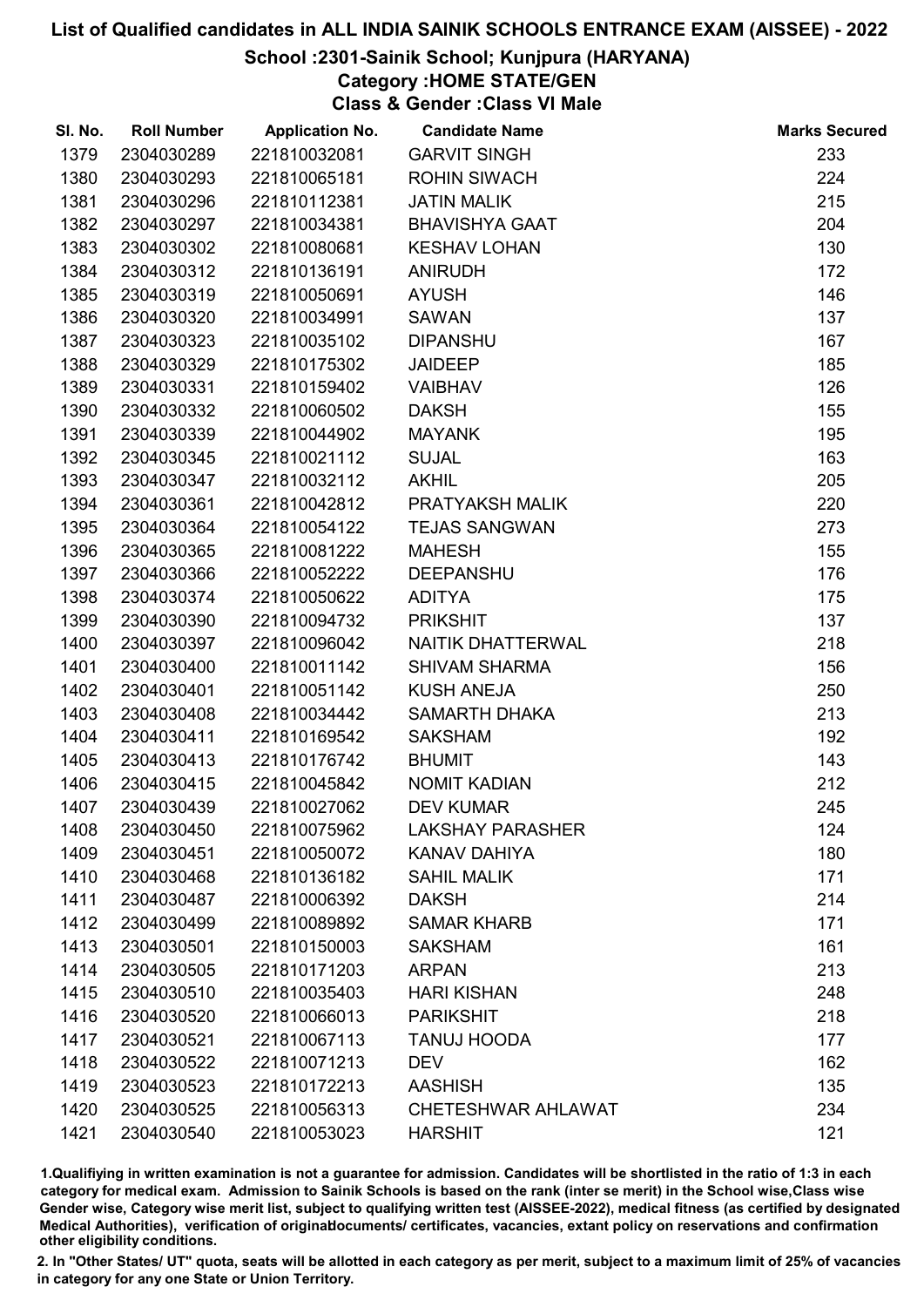### School :2301-Sainik School; Kunjpura (HARYANA)

## Category :HOME STATE/GEN

Class & Gender :Class VI Male

| SI. No. | <b>Roll Number</b> | <b>Application No.</b> | <b>Candidate Name</b>      | <b>Marks Secured</b> |
|---------|--------------------|------------------------|----------------------------|----------------------|
| 1422    | 2304030545         | 221810027323           | <b>SHREY KHOKHAR</b>       | 171                  |
| 1423    | 2304030547         | 221810036423           | <b>ISHU</b>                | 266                  |
| 1424    | 2304030568         | 221810005533           | <b>MUKUL SHARMA</b>        | 172                  |
| 1425    | 2304030574         | 221810102733           | <b>BHAVYA GILL</b>         | 243                  |
| 1426    | 2304030588         | 221810075543           | <b>VANSH DHANDA</b>        | 170                  |
| 1427    | 2304030592         | 221810045743           | <b>RONAK LAMBA</b>         | 128                  |
| 1428    | 2304030597         | 221810065053           | <b>JATIN SHARMA</b>        | 135                  |
| 1429    | 2304030607         | 221810122753           | <b>SHUBHAM NAIN</b>        | 164                  |
| 1430    | 2304030608         | 221810034753           | <b>MANUJ MALIK</b>         | 154                  |
| 1431    | 2304030614         | 221810075853           | <b>HARMANN SINGH ANEJA</b> | 128                  |
| 1432    | 2304030619         | 221810035063           | <b>HARDIK</b>              | 169                  |
| 1433    | 2304030620         | 221810038063           | <b>AKSH SHARMA</b>         | 206                  |
| 1434    | 2304030626         | 221810125363           | <b>RANVEER SINGH ANTIL</b> | 152                  |
| 1435    | 2304030628         | 221810110463           | <b>AKSHIT</b>              | 179                  |
| 1436    | 2304030652         | 221810133973           | <b>MAYANK</b>              | 143                  |
| 1437    | 2304030655         | 221810085283           | <b>MANNU</b>               | 126                  |
| 1438    | 2304040004         | 221810026383           | <b>AAKANSH DHULL</b>       | 230                  |
| 1439    | 2304040019         | 221810052093           | <b>TANISH KUMAR</b>        | 165                  |
| 1440    | 2304040025         | 221810164293           | <b>TARUN</b>               | 220                  |
| 1441    | 2304040027         | 221810035393           | <b>VISHESH JAKHAR</b>      | 225                  |
| 1442    | 2304040042         | 221810043893           | VANSH HOODA                | 190                  |
| 1443    | 2304040053         | 221810035604           | <b>ABHISHEK GAAT</b>       | 187                  |
| 1444    | 2304040054         | 221810119604           | <b>MONEY</b>               | 247                  |
| 1445    | 2304040055         | 221810146704           | <b>HARDIK</b>              | 216                  |
| 1446    | 2304040057         | 221810131904           | <b>ISHAN BERWAL</b>        | 226                  |
| 1447    | 2304040060         | 221810035014           | <b>NAVISH MANDERNA</b>     | 208                  |
| 1448    | 2304040069         | 221810026714           | <b>AARAV</b>               | 232                  |
| 1449    | 2304040070         | 221810077714           | <b>TANISHK</b>             | 125                  |
| 1450    | 2304040072         | 221810124914           | <b>JATIN</b>               | 151                  |
| 1451    | 2304040075         | 221810183224           | <b>SARTHAK</b>             | 157                  |
| 1452    | 2304040076         | 221810136224           | <b>KARTIK</b>              | 173                  |
| 1453    | 2304040081         | 221810168324           | <b>DIGVIJAY SINGHMAR</b>   | 132                  |
| 1454    | 2304040087         | 221810150924           | <b>ANMOL VASHISTH</b>      | 125                  |
| 1455    | 2304040089         | 221810068924           | <b>DISHANT KUNDU</b>       | 137                  |
| 1456    | 2304040095         | 221810067334           | <b>DAKSH</b>               | 187                  |
| 1457    | 2304040100         | 221810182534           | <b>DAKSH</b>               | 174                  |
| 1458    | 2304040107         | 221810176044           | <b>ANKUSH</b>              | 211                  |
| 1459    | 2304040111         | 221810141344           | <b>AKSHAY</b>              | 197                  |
| 1460    | 2304040112         | 221810043344           | <b>NAVNEET KUMAR</b>       | 135                  |
| 1461    | 2304040118         | 221810130644           | <b>SAMEER NAIN</b>         | 180                  |
| 1462    | 2304040119         | 221810041644           | <b>GEETANSH</b>            | 237                  |
| 1463    | 2304040123         | 221810186154           | <b>VAIBHAV</b>             | 212                  |
| 1464    | 2304040135         | 221810032654           | <b>SAUMY</b>               | 186                  |

1.Qualifiying in written examination is not a guarantee for admission. Candidates will be shortlisted in the ratio of 1:3 in each category for medical exam. Admission to Sainik Schools is based on the rank (inter se merit) in the School wise,Class wise Gender wise, Category wise merit list, subject to qualifying written test (AISSEE-2022), medical fitness (as certified by designated Medical Authorities), verification of originablocuments/ certificates, vacancies, extant policy on reservations and confirmation other eligibility conditions.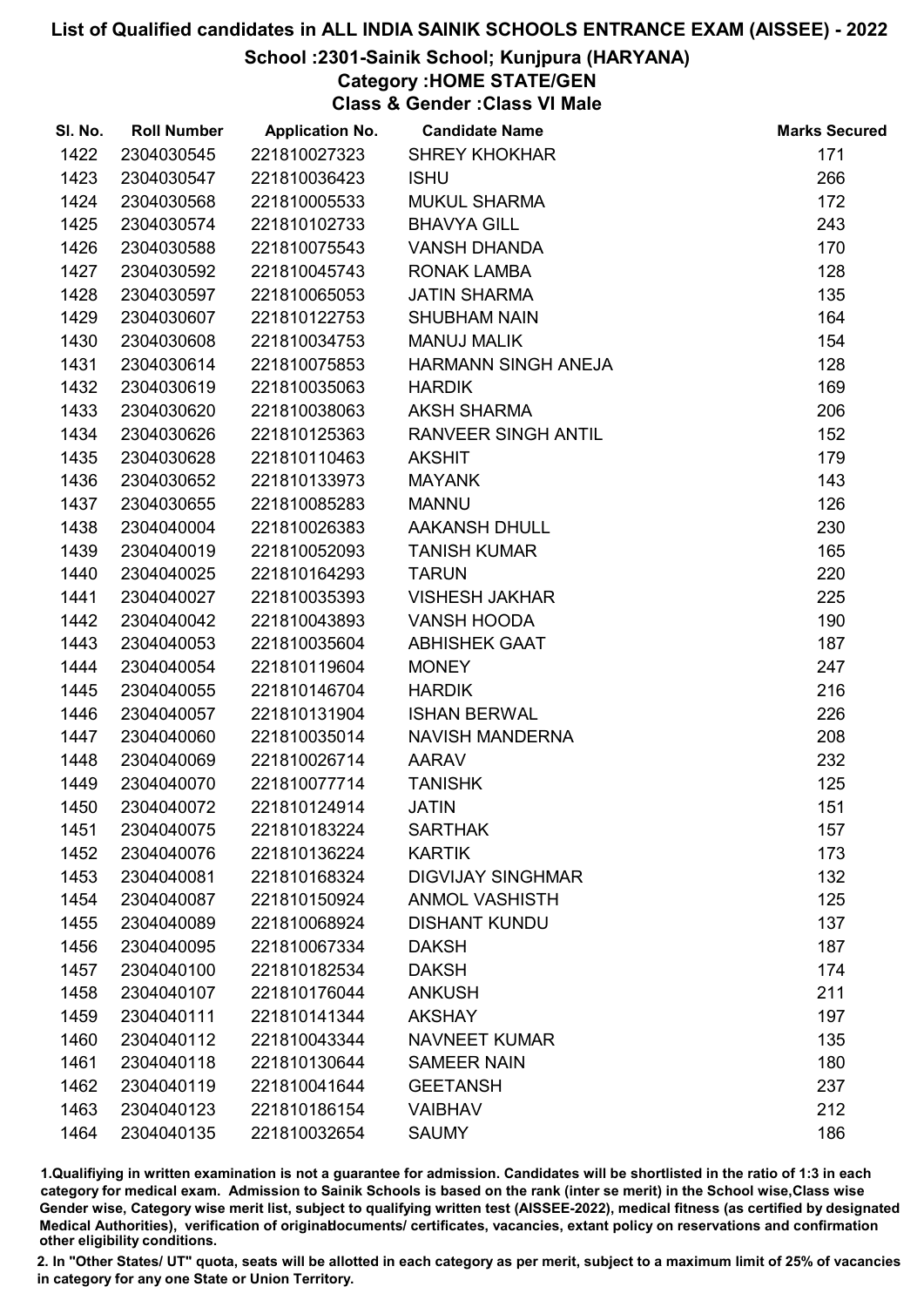## School :2301-Sainik School; Kunjpura (HARYANA)

## Category :HOME STATE/GEN

Class & Gender :Class VI Male

| SI. No. | <b>Roll Number</b> | <b>Application No.</b> | <b>Candidate Name</b>     | <b>Marks Secured</b> |
|---------|--------------------|------------------------|---------------------------|----------------------|
| 1465    | 2304040143         | 221810074164           | <b>HITESH SHARMA</b>      | 150                  |
| 1466    | 2304040154         | 221810048664           | <b>NAMAN</b>              | 220                  |
| 1467    | 2304040158         | 221810144864           | <b>HARSHIT</b>            | 121                  |
| 1468    | 2304040161         | 221810093964           | <b>RUDER</b>              | 123                  |
| 1469    | 2304040165         | 221810004174           | <b>JATIN</b>              | 158                  |
| 1470    | 2304040178         | 221810166774           | <b>SAMEER</b>             | 141                  |
| 1471    | 2304040180         | 221810065874           | <b>MUKUL</b>              | 154                  |
| 1472    | 2304040181         | 221810189874           | <b>DAKSH RAJPUT</b>       | 149                  |
| 1473    | 2304040182         | 221810034974           | NIKHIL LATHWAL            | 171                  |
| 1474    | 2304040183         | 221810086974           | <b>PUNIT</b>              | 123                  |
| 1475    | 2304040184         | 221810000084           | <b>MANWANDER DAHIYA</b>   | 214                  |
| 1476    | 2304040191         | 221810150094           | <b>KAVINDER</b>           | 136                  |
| 1477    | 2304040192         | 221810041094           | <b>ANSH DHANKHAR</b>      | 137                  |
| 1478    | 2304040196         | 221810191194           | <b>ADITYA DHANKHAR</b>    | 155                  |
| 1479    | 2304040208         | 221810060105           | SONU                      | 144                  |
| 1480    | 2304040227         | 221810034715           | <b>PINKU</b>              | 163                  |
| 1481    | 2304040252         | 221810034925           | <b>RAMIT SINGH</b>        | 208                  |
| 1482    | 2304040255         | 221810085035           | <b>KULJESH</b>            | 151                  |
| 1483    | 2304040256         | 221810066135           | <b>RAKSHIT KUMAR</b>      | 200                  |
| 1484    | 2304040261         | 221810126435           | <b>SHIVAM KUMAR</b>       | 146                  |
| 1485    | 2304040267         | 221810041935           | <b>KARTIK DUDI</b>        | 209                  |
| 1486    | 2304040268         | 221810048935           | <b>DEV RATHI</b>          | 198                  |
| 1487    | 2304040276         | 221810089345           | <b>AJAY</b>               | 222                  |
| 1488    | 2304040282         | 221810098645           | <b>CHIRAG</b>             | 227                  |
| 1489    | 2304040314         | 221810066565           | <b>VINIT</b>              | 144                  |
| 1490    | 2304040321         | 221810197865           | <b>NAMAN</b>              | 167                  |
| 1491    | 2304040324         | 221810075965           | <b>LAKSHAY SINGH RANA</b> | 163                  |
| 1492    | 2304040325         | 221810190075           | <b>MOUSAM</b>             | 134                  |
| 1493    | 2304040329         | 221810041175           | <b>RAJAT NEHRA</b>        | 211                  |
| 1494    | 2304040335         | 221810156475           | <b>PRANJAL</b>            | 198                  |
| 1495    | 2304040337         | 221810102675           | <b>APOORV SIWACH</b>      | 255                  |
| 1496    | 2304040338         | 221810082875           | <b>BHAVESH KUMAR</b>      | 152                  |
| 1497    | 2304040348         | 221810094385           | <b>PRIYANSHU</b>          | 193                  |
| 1498    | 2304040351         | 221810083585           | <b>AADI KADIAN</b>        | 131                  |
| 1499    | 2304040354         | 221810032685           | <b>PUNEET</b>             | 187                  |
| 1500    | 2304040356         | 221810082785           | <b>REHAN MALIK</b>        | 231                  |
| 1501    | 2304040359         | 221810046885           | DAKSH HOODA               | 126                  |
| 1502    | 2304040370         | 221810118395           | <b>HARSHIT KUNDU</b>      | 123                  |
| 1503    | 2304040374         | 221810152495           | <b>VANSH</b>              | 120                  |
| 1504    | 2304040377         | 221810017695           | <b>LOVISH</b>             | 124                  |
| 1505    | 2304040385         | 221810127006           | YASH RAAJ MALIK           | 180                  |
| 1506    | 2304040390         | 221810146106           | <b>RAUNAK</b>             | 221                  |
| 1507    | 2304040391         | 221810098106           | <b>TANISH KUMAR RANA</b>  | 167                  |

1.Qualifiying in written examination is not a guarantee for admission. Candidates will be shortlisted in the ratio of 1:3 in each category for medical exam. Admission to Sainik Schools is based on the rank (inter se merit) in the School wise,Class wise Gender wise, Category wise merit list, subject to qualifying written test (AISSEE-2022), medical fitness (as certified by designated Medical Authorities), verification of originablocuments/ certificates, vacancies, extant policy on reservations and confirmation other eligibility conditions.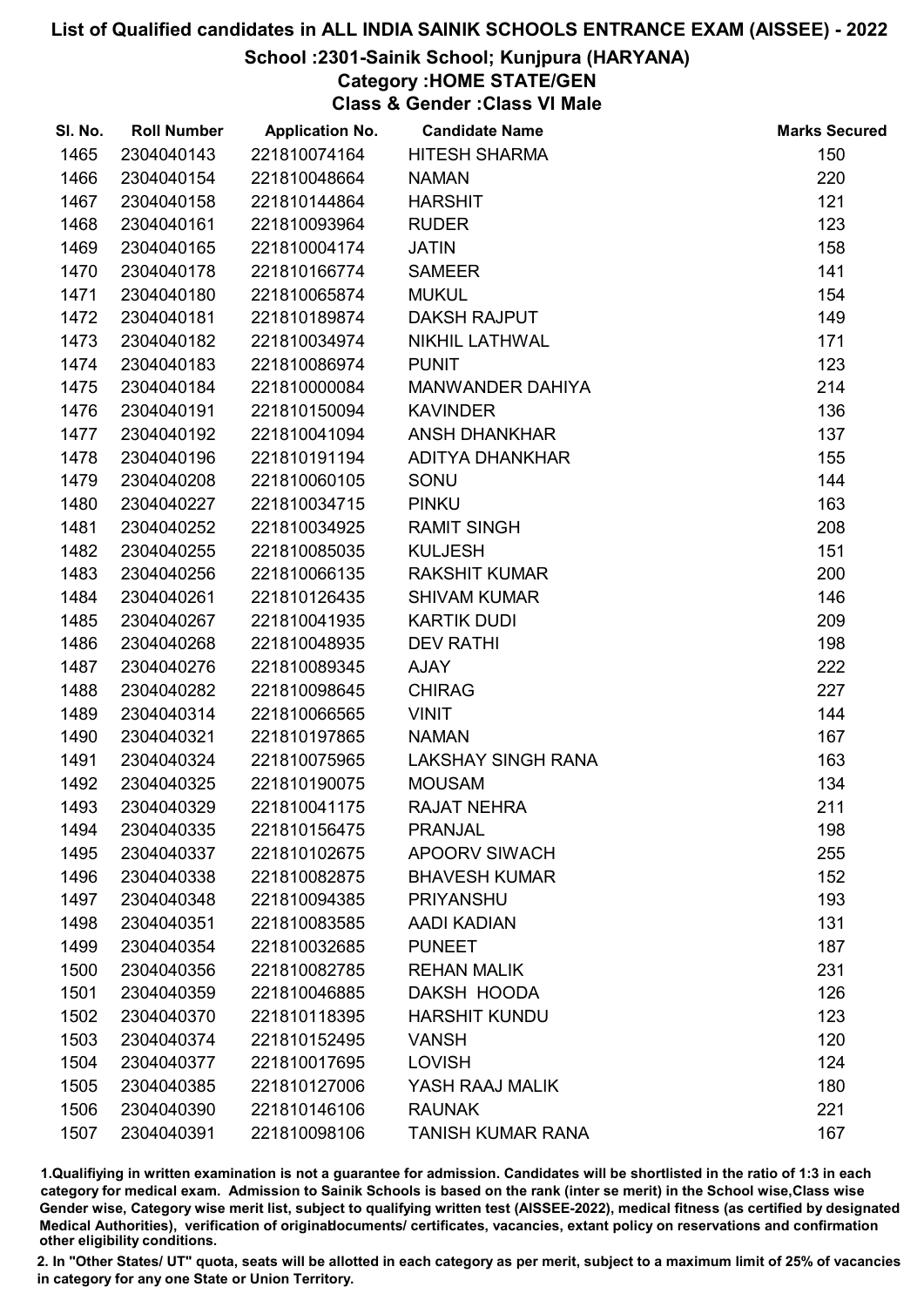#### School :2301-Sainik School; Kunjpura (HARYANA)

Category :HOME STATE/GEN

Class & Gender :Class VI Male

| SI. No. | <b>Roll Number</b> | <b>Application No.</b> | <b>Candidate Name</b>     | <b>Marks Secured</b> |
|---------|--------------------|------------------------|---------------------------|----------------------|
| 1508    | 2304040392         | 221810102206           | AXAR HOODA                | 209                  |
| 1509    | 2304040404         | 221810045806           | <b>DHIRAJ</b>             | 217                  |
| 1510    | 2304040405         | 221810106806           | <b>DEVANSH</b>            | 139                  |
| 1511    | 2304040409         | 221810049906           | <b>SHABD</b>              | 169                  |
| 1512    | 2304040413         | 221810035216           | <b>TANUSH</b>             | 206                  |
| 1513    | 2304040414         | 221810126216           | PRINCE SIWACH             | 125                  |
| 1514    | 2304040416         | 221810034316           | <b>MANISH</b>             | 172                  |
| 1515    | 2304050004         | 221810036616           | <b>NAVNEET GULIA</b>      | 224                  |
| 1516    | 2304050005         | 221810175716           | <b>PRIKSHIT</b>           | 136                  |
| 1517    | 2304050006         | 221810158716           | <b>SWANIT</b>             | 144                  |
| 1518    | 2304050012         | 221810032326           | <b>MAK ISHWAR BENIWAL</b> | 140                  |
| 1519    | 2304050025         | 221810029726           | <b>SHIVAM</b>             | 141                  |
| 1520    | 2304050032         | 221810028036           | SAMAR HOODA               | 264                  |
| 1521    | 2304050037         | 221810052336           | <b>JAI KUMAR</b>          | 120                  |
| 1522    | 2304050042         | 221810054436           | <b>VANSH DHANKAR</b>      | 201                  |
| 1523    | 2304050046         | 221810120836           | <b>HARSHIT</b>            | 142                  |
| 1524    | 2304050048         | 221810137936           | <b>SAWAN</b>              | 134                  |
| 1525    | 2304050055         | 221810190446           | <b>ANANT SIWACH</b>       | 211                  |
| 1526    | 2304050066         | 221810079456           | <b>MAYANK</b>             | 163                  |
| 1527    | 2304050068         | 221810081556           | <b>MOHIT KUMAR</b>        | 221                  |
| 1528    | 2304050073         | 221810064756           | <b>ANSH</b>               | 166                  |
| 1529    | 2304050074         | 221810035756           | <b>YASHODEV</b>           | 261                  |
| 1530    | 2304050076         | 221810020066           | <b>ADITYA</b>             | 178                  |
| 1531    | 2304050079         | 221810027066           | <b>TARUN</b>              | 154                  |
| 1532    | 2304050082         | 221810016166           | PRABHAV HARITASH          | 130                  |
| 1533    | 2304050085         | 221810035366           | <b>NAITIK</b>             | 121                  |
| 1534    | 2304050087         | 221810144466           | <b>MUKUL KUMAR</b>        | 232                  |
| 1535    | 2304050091         | 221810121766           | YASH KUMAR                | 132                  |
| 1536    | 2304050095         | 221810003076           | <b>GARVIT DHULL</b>       | 217                  |
| 1537    | 2304050099         | 221810164476           | <b>ROHAN</b>              | 136                  |
| 1538    | 2304050108         | 221810029976           | <b>YASH</b>               | 250                  |
| 1539    | 2304050129         | 221810024096           | <b>VARUN</b>              | 126                  |
| 1540    | 2304050130         | 221810158096           | <b>SWARIT</b>             | 190                  |
| 1541    | 2304050134         | 221810035296           | <b>DHRUV MALIK</b>        | 132                  |
| 1542    | 2304050141         | 221810042796           | <b>AARAV SANGWAN</b>      | 187                  |
| 1543    | 2304050142         | 221810020996           | <b>ISHANT</b>             | 237                  |
| 1544    | 2304050146         | 221810054107           | <b>RONIT</b>              | 195                  |
| 1545    | 2304050158         | 221810045607           | <b>DIVYANSH</b>           | 261                  |
| 1546    | 2304050172         | 221810004517           | <b>NISHANT</b>            | 148                  |
| 1547    | 2304050175         | 221810165617           | <b>BHOMIK</b>             | 139                  |
| 1548    | 2304050179         | 221810048817           | <b>VINAY KUMAR</b>        | 154                  |
| 1549    | 2304050180         | 221810042917           | <b>SHOURYA MOR</b>        | 157                  |
| 1550    | 2304050190         | 221810106327           | NAVNEET DHULL             | 120                  |

1.Qualifiying in written examination is not a guarantee for admission. Candidates will be shortlisted in the ratio of 1:3 in each category for medical exam. Admission to Sainik Schools is based on the rank (inter se merit) in the School wise,Class wise Gender wise, Category wise merit list, subject to qualifying written test (AISSEE-2022), medical fitness (as certified by designated Medical Authorities), verification of originablocuments/ certificates, vacancies, extant policy on reservations and confirmation other eligibility conditions.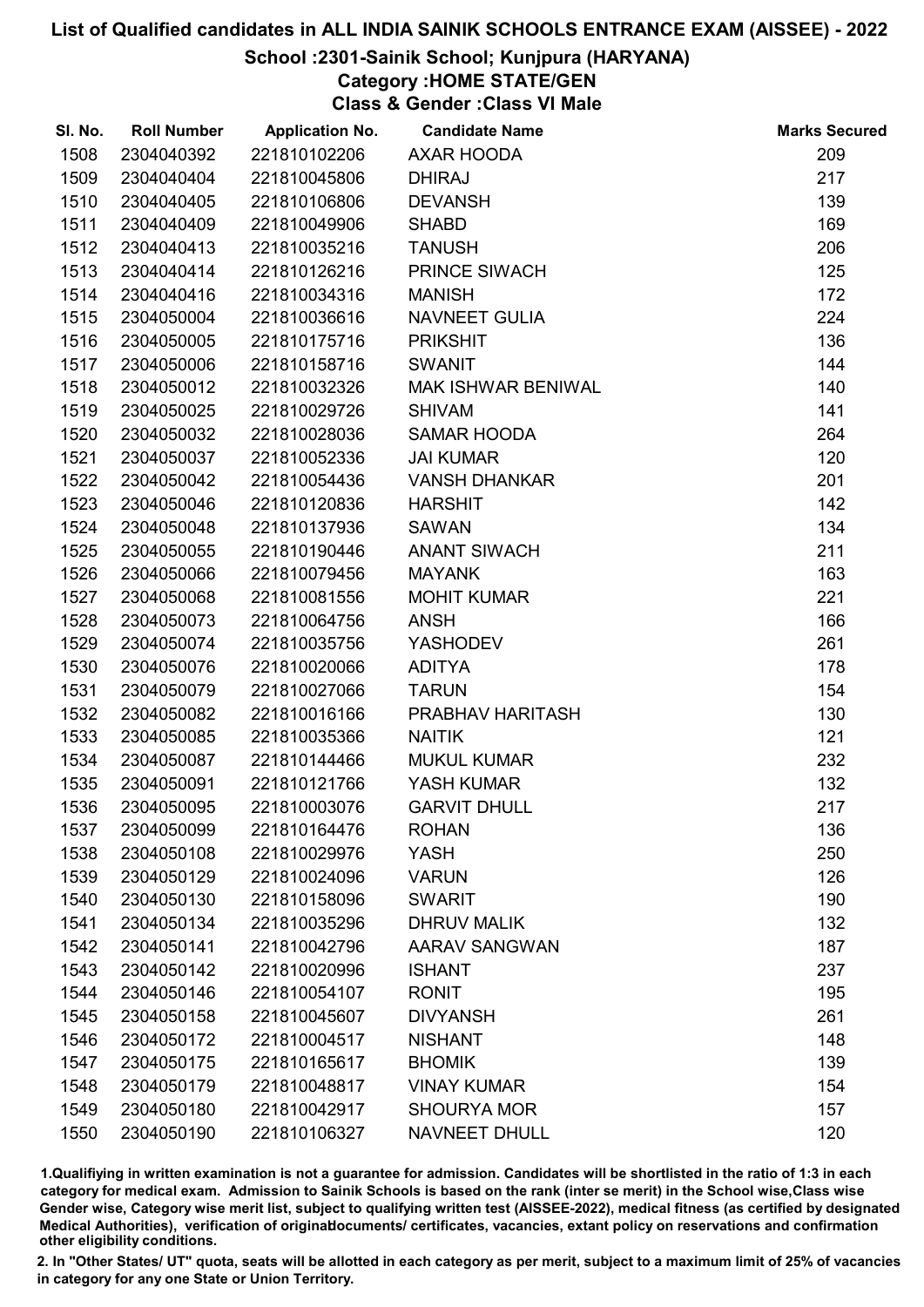## School :2301-Sainik School; Kunjpura (HARYANA)

## Category :HOME STATE/GEN

Class & Gender :Class VI Male

| SI. No. | <b>Roll Number</b> | <b>Application No.</b> | <b>Candidate Name</b>  | <b>Marks Secured</b> |
|---------|--------------------|------------------------|------------------------|----------------------|
| 1551    | 2304050200         | 221810095927           | <b>DIPANSHU PHOGAT</b> | 197                  |
| 1552    | 2304050207         | 221810035337           | <b>SHAURYA MALIK</b>   | 132                  |
| 1553    | 2304050208         | 221810127337           | <b>DAKSH</b>           | 139                  |
| 1554    | 2304050215         | 221810124047           | PARAM DAHIYA           | 154                  |
| 1555    | 2304050224         | 221810086947           | <b>RONAK</b>           | 148                  |
| 1556    | 2304050226         | 221810029947           | <b>SAKSHAM</b>         | 224                  |
| 1557    | 2304050228         | 221810040157           | <b>ARYAN</b>           | 268                  |
| 1558    | 2304050229         | 221810088157           | <b>MILAN</b>           | 226                  |
| 1559    | 2304050242         | 221810186757           | <b>KSHITIJ CHAUHAN</b> | 126                  |
| 1560    | 2304050246         | 221810132957           | <b>MAULIK SHARMA</b>   | 133                  |
| 1561    | 2304050250         | 221810197167           | <b>ANISH</b>           | 188                  |
| 1562    | 2304050251         | 221810099167           | <b>VANSH</b>           | 200                  |
| 1563    | 2304050256         | 221810096467           | <b>ROMIT</b>           | 225                  |
| 1564    | 2304050257         | 221810067467           | ANGAD SINGH DHANKHAR   | 171                  |
| 1565    | 2304050262         | 221810091767           | <b>TEJAS BUDHWAR</b>   | 127                  |
| 1566    | 2304050276         | 221810038677           | <b>AKSHIT</b>          | 128                  |
| 1567    | 2304050278         | 221810157877           | <b>YOGESH</b>          | 187                  |
| 1568    | 2304050280         | 221810063977           | <b>DIPANSHU</b>        | 130                  |
| 1569    | 2304050282         | 221810138087           | <b>TISHAY</b>          | 129                  |
| 1570    | 2304050283         | 221810114187           | NISHANT MANDERNA       | 157                  |
| 1571    | 2304050287         | 221810038387           | <b>LAKSHIT SANGWAN</b> | 159                  |
| 1572    | 2304050299         | 221810160197           | <b>NITIN</b>           | 154                  |
| 1573    | 2304050304         | 221810193297           | <b>LAKSHAY</b>         | 153                  |
| 1574    | 2304050305         | 221810051397           | <b>JIGYANSHU</b>       | 141                  |
| 1575    | 2304050313         | 221810075997           | <b>MAYANK</b>          | 153                  |
| 1576    | 2304050315         | 221810092208           | <b>MAHIR PAWARIA</b>   | 184                  |
| 1577    | 2304050327         | 221810054118           | <b>SHUBHAM</b>         | 120                  |
| 1578    | 2304050329         | 221810021318           | <b>KARTIKAY JHA</b>    | 250                  |
| 1579    | 2304050337         | 221810076718           | <b>VRISH VASHIST</b>   | 238                  |
| 1580    | 2304050343         | 221810035028           | <b>HARSHIT</b>         | 148                  |
| 1581    | 2304050348         | 221810104228           | <b>SAGAR</b>           | 167                  |
| 1582    | 2304050353         | 221810025328           | YASHWINDER WALIA       | 156                  |
| 1583    | 2304050356         | 221810041628           | <b>RUDRA DALAL</b>     | 158                  |
| 1584    | 2304050358         | 221810045628           | <b>VANSH KHATRI</b>    | 208                  |
| 1585    | 2304060004         | 221810042728           | <b>NISHANT</b>         | 240                  |
| 1586    | 2304060019         | 221810030738           | <b>ADITYA</b>          | 162                  |
| 1587    | 2304060020         | 221810048738           | <b>MANISH</b>          | 218                  |
| 1588    | 2304060022         | 221810099738           | <b>NITIN</b>           | 173                  |
| 1589    | 2304060025         | 221810056838           | <b>SAURABH</b>         | 163                  |
| 1590    | 2304060027         | 221810024048           | <b>MAYANK</b>          | 150                  |
| 1591    | 2304060028         | 221810084048           | <b>SARVESH</b>         | 240                  |
| 1592    | 2304060031         | 221810081248           | <b>ISHANT</b>          | 122                  |
| 1593    | 2304060036         | 221810050348           | <b>DIVYANSH PARMAR</b> | 167                  |

1.Qualifiying in written examination is not a guarantee for admission. Candidates will be shortlisted in the ratio of 1:3 in each category for medical exam. Admission to Sainik Schools is based on the rank (inter se merit) in the School wise,Class wise Gender wise, Category wise merit list, subject to qualifying written test (AISSEE-2022), medical fitness (as certified by designated Medical Authorities), verification of originablocuments/ certificates, vacancies, extant policy on reservations and confirmation other eligibility conditions.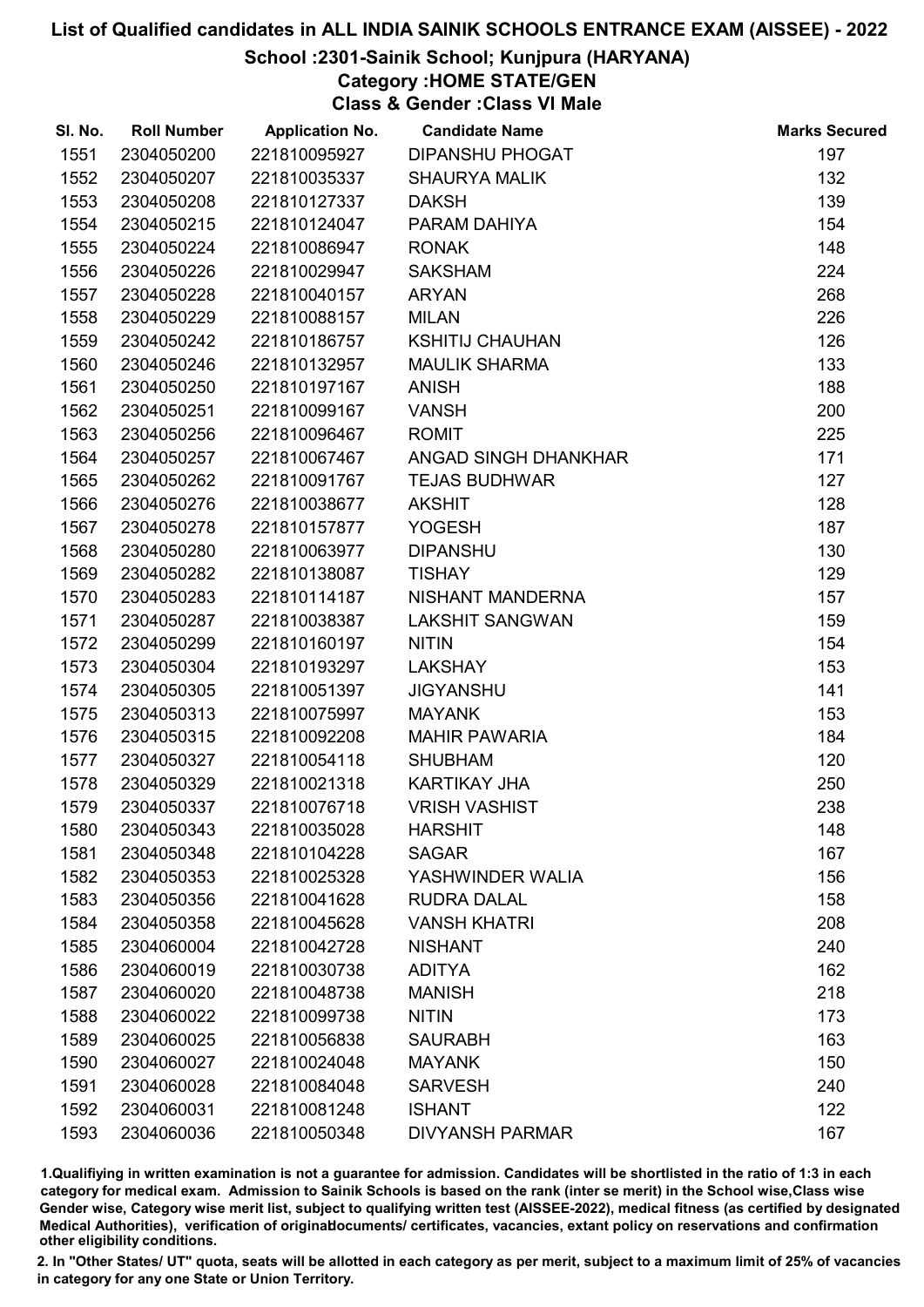#### School :2301-Sainik School; Kunjpura (HARYANA)

Category :HOME STATE/GEN

Class & Gender :Class VI Male

| SI. No. | <b>Roll Number</b> | <b>Application No.</b> | <b>Candidate Name</b>        |           | <b>Marks Secured</b> |
|---------|--------------------|------------------------|------------------------------|-----------|----------------------|
| 1594    | 2304060041         | 221810007548           | <b>SURYA</b>                 |           | 126                  |
| 1595    | 2304060046         | 221810094058           | <b>PRINCE</b>                |           | 137                  |
| 1596    | 2304060047         | 221810035058           | <b>SHIVAM</b>                |           | 201                  |
| 1597    | 2304060054         | 221810092458           | <b>KHUSHMIT</b>              |           | 167                  |
| 1598    | 2304060055         | 221810038458           | <b>HARSHIT</b>               |           | 145                  |
| 1599    | 2304060060         | 221810083758           | <b>AYUSH BOORA</b>           |           | 133                  |
| 1600    | 2304060061         | 221810148858           | <b>PRATIK</b>                |           | 140                  |
| 1601    | 2304060079         | 221810136078           | SHOURYAVEER SINGH            |           | 122                  |
| 1602    | 2304060081         | 221810039078           | <b>PRINCE</b>                | <b>AR</b> | 229                  |
| 1603    | 2304060083         | 221810093178           | YAADVENDER SEHRAWAT          |           | 195                  |
| 1604    | 2304060084         | 221810038178           | <b>OM NAITHANI</b>           |           | 156                  |
| 1605    | 2304060085         | 221810054278           | <b>JAI BALODA</b>            |           | 183                  |
| 1606    | 2304060094         | 221810111878           | <b>BHAVESH</b>               |           | 150                  |
| 1607    | 2304060098         | 221810144188           | <b>DHRUV</b>                 |           | 220                  |
| 1608    | 2304060100         | 221810161288           | <b>SAKSHAM</b>               |           | 129                  |
| 1609    | 2304060101         | 221810041388           | <b>KHUSH SINGH</b>           |           | 199                  |
| 1610    | 2304060114         | 221810070888           | <b>AYUSH</b>                 |           | 144                  |
| 1611    | 2304060120         | 221810118298           | <b>KIAAN MITTAL</b>          |           | 214                  |
| 1612    | 2304060124         | 221810139798           | <b>MAYANK</b>                |           | 189                  |
| 1613    | 2304060139         | 221810034409           | <b>GARV SIHAG</b>            |           | 175                  |
| 1614    | 2304060159         | 221810135419           | <b>ANIRUDH SINGH</b>         |           | 221                  |
| 1615    | 2304060166         | 221810086719           | <b>ABHAY KUMAR</b>           |           | 142                  |
| 1616    | 2304060172         | 221810157919           | <b>HITESH</b>                |           | 147                  |
| 1617    | 2304060173         | 221810119919           | <b>SHAURYA</b>               |           | 123                  |
| 1618    | 2304060178         | 221810006229           | <b>LOKESH</b>                |           | 242                  |
| 1619    | 2304060179         | 221810036529           | <b>RAKSHIT</b>               |           | 266                  |
| 1620    | 2304060182         | 221810048629           | SIDDHANT PHOGAT              |           | 188                  |
| 1621    | 2304060191         | 221810094239           | <b>SAKSHAM</b>               |           | 137                  |
| 1622    | 2304060197         | 221810035439           | <b>TUSHAR</b>                |           | 218                  |
| 1623    | 2304060200         | 221810179739           | <b>HIMANK</b>                |           | 191                  |
| 1624    | 2304060201         | 221810043839           | <b>ANSHUL</b>                |           | 225                  |
| 1625    | 2304060206         | 221810024049           | <b>SARTHAK</b>               |           | 141                  |
| 1626    | 2304060212         | 221810036249           | <b>ANSHUMAN</b>              |           | 241                  |
| 1627    | 2304060231         | 221810104459           | <b>AYUSH HOODA</b>           |           | 225                  |
| 1628    | 2304060234         | 221810035559           | <b>ROHAN KUMAR</b>           |           | 226                  |
| 1629    | 2304060238         | 221810032759           | <b>SHOURYA SINGH GHANGAS</b> |           | 127                  |
| 1630    | 2304060242         | 221810094169           | <b>RIYANSH SANDHU</b>        |           | 125                  |
| 1631    | 2304060256         | 221810096969           | <b>EKLAVYA JHORAR</b>        |           | 230                  |
| 1632    | 2304060261         | 221810035479           | <b>AKSHIT CHAHAR</b>         |           | 126                  |
| 1633    | 2304060273         | 221810034979           | RAJAT BHALOTHIYA             |           | 163                  |
| 1634    | 2304060275         | 221810077089           | <b>SHIVANSH</b>              |           | 127                  |
| 1635    | 2304060280         | 221810085489           | <b>NAITIK</b>                |           | 170                  |
| 1636    | 2304060281         | 221810152689           | <b>JINESH</b>                |           | 139                  |
|         |                    |                        |                              |           |                      |

1.Qualifiying in written examination is not a guarantee for admission. Candidates will be shortlisted in the ratio of 1:3 in each category for medical exam. Admission to Sainik Schools is based on the rank (inter se merit) in the School wise,Class wise Gender wise, Category wise merit list, subject to qualifying written test (AISSEE-2022), medical fitness (as certified by designated Medical Authorities), verification of originablocuments/ certificates, vacancies, extant policy on reservations and confirmation other eligibility conditions.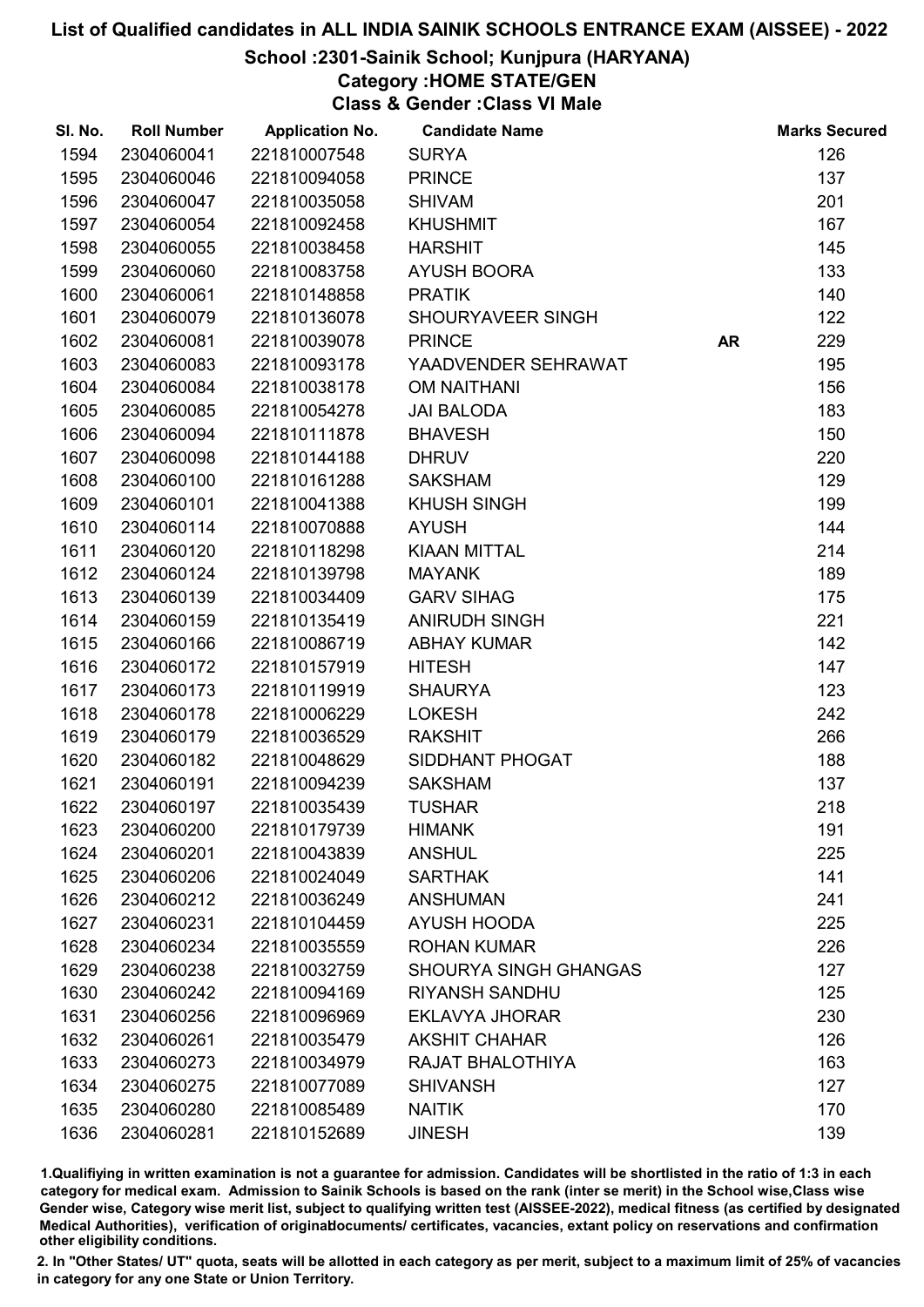#### School :2301-Sainik School; Kunjpura (HARYANA)

Category :HOME STATE/GEN

Class & Gender :Class VI Male

| SI. No. | <b>Roll Number</b> | <b>Application No.</b> | <b>Candidate Name</b>      |           | <b>Marks Secured</b> |
|---------|--------------------|------------------------|----------------------------|-----------|----------------------|
| 1637    | 2304060289         | 221810046199           | <b>DEEPANSHU</b>           |           | 157                  |
| 1638    | 2304060292         | 221810025399           | <b>KUNAL</b>               |           | 126                  |
| 1639    | 2304060294         | 221810172499           | <b>DEV</b>                 |           | 139                  |
| 1640    | 2405010100         | 221810033069           | <b>ANKUSH SAHARAN</b>      |           | 192                  |
| 1641    | 2501040123         | 221810134436           | AARAV YADAV                |           | 178                  |
| 1642    | 2612010246         | 221810050476           | <b>JASHAN DUTT</b>         |           | 138                  |
| 1643    | 2701010024         | 221810124910           | <b>AVNISH RANA</b>         |           | 144                  |
| 1644    | 2701020366         | 221810194134           | <b>SOURAV DHULL</b>        |           | 144                  |
| 1645    | 2701030073         | 221810097075           | <b>SHIVAM ROHILLA</b>      |           | 157                  |
| 1646    | 3101010061         | 221810008304           | <b>SUKHRAJ SINGH</b>       |           | 155                  |
| 1647    | 3114030137         | 221810037295           | <b>MANISH KUMAR GREWAL</b> |           | 156                  |
| 1648    | 3201020026         | 221810165947           | <b>JAYANT MALIK</b>        | <b>AR</b> | 161                  |
| 1649    | 3802010087         | 221810018435           | <b>ASHISH</b>              |           | 233                  |
| 1650    | 3803010372         | 221810133659           | <b>AKSHAT GOYAL</b>        |           | 202                  |
| 1651    | 3805010078         | 221810168772           | SIFTVEER SINGH             |           | 185                  |
| 1652    | 3805010152         | 221810104765           | <b>BHAVYA</b>              |           | 221                  |
| 1653    | 3901010231         | 221810148764           | <b>GITESH PANGHAL</b>      |           | 155                  |
| 1654    | 3905010131         | 221810095001           | <b>ANSH SHARMA</b>         |           | 266                  |
| 1655    | 3905010199         | 221810029941           | <b>ANUJ PUNIA</b>          |           | 240                  |
| 1656    | 3905030340         | 221810021039           | <b>NIKHIL DHANKER</b>      |           | 218                  |
| 1657    | 3905040032         | 221810046030           | <b>KAVAY KAUSHIK</b>       |           | 147                  |
| 1658    | 3905050115         | 221810100045           | <b>PUNIT</b>               |           | 140                  |
| 1659    | 3908010124         | 221810091976           | <b>KARTIK SHARMA</b>       |           | 157                  |
| 1660    | 4401010145         | 221810047741           | <b>UMESH SOROUT</b>        |           | 223                  |
| 1661    | 4401020051         | 221810019832           | <b>JAGMIDER DAGAR</b>      |           | 269                  |
| 1662    | 4401020666         | 221810129309           | <b>AMIT KUMAR</b>          |           | 219                  |
| 1663    | 4502020146         | 221810154311           | DHRUV DAHIYA               |           | 122                  |
| 1664    | 4508020107         | 221810026445           | <b>LAKSHYA SINGH</b>       |           | 141                  |
| 1665    | 4602010214         | 221810004243           | <b>NILAY RAGHAV</b>        |           | 186                  |

<sup>1.</sup>Qualifiying in written examination is not a guarantee for admission. Candidates will be shortlisted in the ratio of 1:3 in each category for medical exam. Admission to Sainik Schools is based on the rank (inter se merit) in the School wise,Class wise Gender wise, Category wise merit list, subject to qualifying written test (AISSEE-2022), medical fitness (as certified by designated Medical Authorities), verification of originablocuments/ certificates, vacancies, extant policy on reservations and confirmation other eligibility conditions.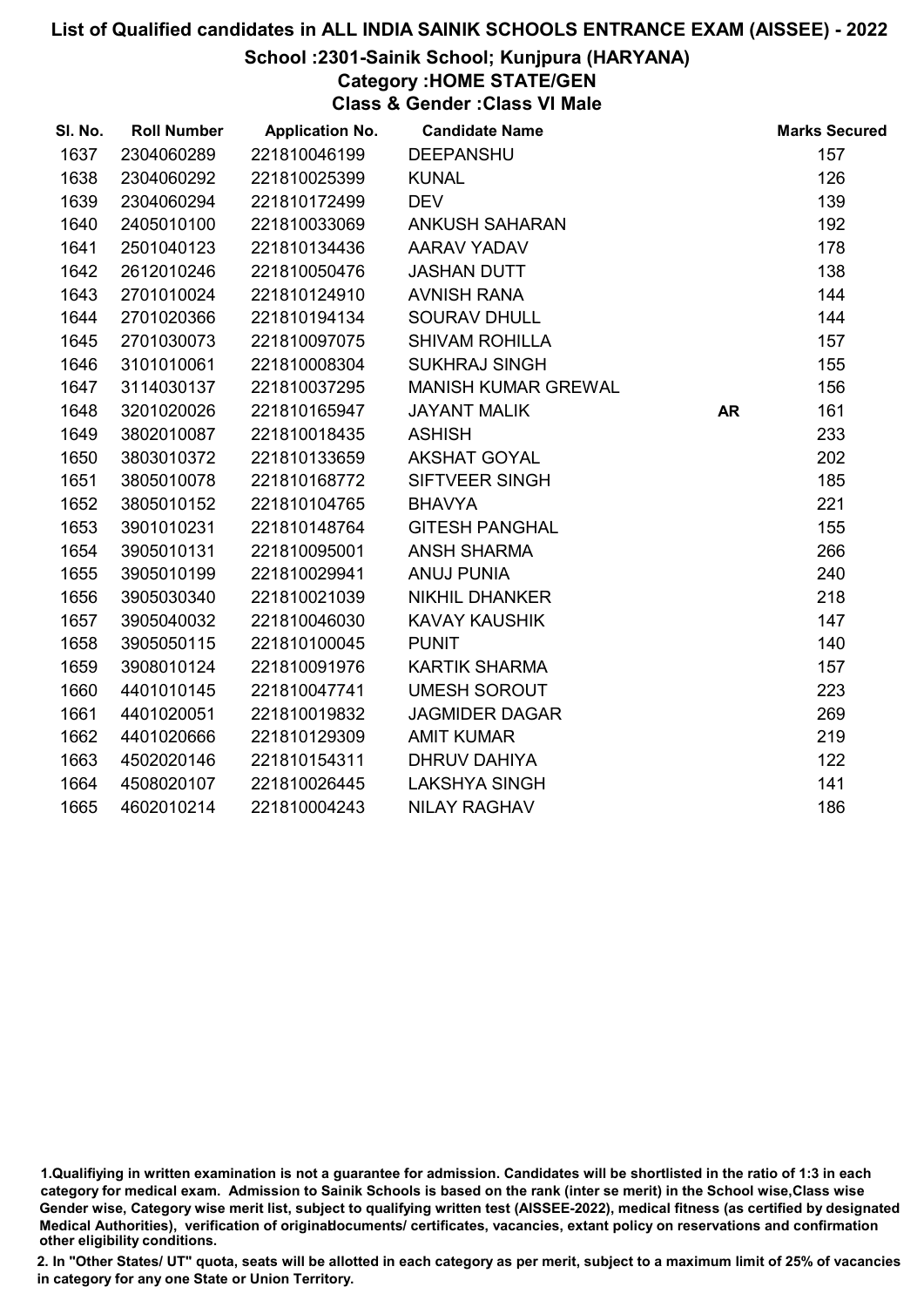## School :2301-Sainik School; Kunjpura (HARYANA)

Category :OTHER STATE/SC

Class & Gender :Class VI Male

| SI. No. | <b>Roll Number</b> | <b>Application No.</b> | <b>Candidate Name</b>           |           | <b>Marks Secured</b> |
|---------|--------------------|------------------------|---------------------------------|-----------|----------------------|
| 1666    | 1503010080         | 221810149931           | <b>VIKASH KUMAR</b>             |           | 136                  |
| 1667    | 1503010208         | 221810085875           | <b>RUPAK KUMAR</b>              |           | 206                  |
| 1668    | 1505010810         | 221810022925           | PRIYRANJAN KUMAR                |           | 242                  |
| 1669    | 1506010087         | 221810145591           | <b>AYUSH KUMAR</b>              |           | 125                  |
| 1670    | 1508010660         | 221810180038           | <b>SHASHI BHUSHAN KUMAR</b>     |           | 201                  |
| 1671    | 1508010691         | 221810159298           | <b>SHIVAM KUMAR</b>             |           | 159                  |
| 1672    | 1508010717         | 221810177269           | <b>MANIBHUSHAN KUMAR RANJAN</b> |           | 212                  |
| 1673    | 1509020248         | 221810077291           | <b>KRISHNA PRAKASH</b>          |           | 217                  |
| 1674    | 1510020079         | 221810086041           | <b>ANUBHAV KUMAR</b>            |           | 217                  |
| 1675    | 1510030025         | 221810175253           | <b>RAJVEER LP</b>               |           | 249                  |
| 1676    | 1514010247         | 221810056905           | PRASHANT KUMAR GAURAV           |           | 112                  |
| 1677    | 2001030124         | 221810039340           | <b>PRATIK KUMAR</b>             |           | 143                  |
| 1678    | 2001040096         | 221810188991           | <b>JATIN KUMAR SAGAR</b>        |           | 233                  |
| 1679    | 2001040167         | 221810064122           | <b>ANUBHAV KUMAR</b>            |           | 228                  |
| 1680    | 2001040178         | 221810013422           | <b>KUSHAGRA KUMAR</b>           |           | 166                  |
| 1681    | 2001040263         | 221810001452           | <b>TANISH KUCHALA</b>           |           | 125                  |
| 1682    | 2001050234         | 221810075693           | <b>YUGANSHU SINGH</b>           |           | 125                  |
| 1683    | 2001050521         | 221810011884           | <b>ALVIN BASAN</b>              |           | 225                  |
| 1684    | 2001050612         | 221810030325           | NAVNEET SAGAR                   |           | 74                   |
| 1685    | 2001050737         | 221810104965           | <b>ANKIT</b>                    |           | 173                  |
| 1686    | 2001060017         | 221810138466           | <b>VANSH KUMAR</b>              |           | 190                  |
| 1687    | 2001060254         | 221810179747           | <b>DAKSH</b>                    |           | 120                  |
| 1688    | 2001060333         | 221810149077           | <b>YUVRAJ</b>                   |           | 104                  |
| 1689    | 2001060674         | 221810175388           | DAKSH LODWAL                    |           | 144                  |
| 1690    | 2001060675         | 221810031488           | <b>SHAURYA SULEKH</b>           |           | 106                  |
| 1691    | 2001060715         | 221810156898           | <b>KUSHAGRA SINGH</b>           |           | 177                  |
| 1692    | 2001060775         | 221810069819           | <b>MRINAL</b>                   |           | 82                   |
| 1693    | 2201020379         | 221810059168           | <b>AARAV SHINDE</b>             |           | 231                  |
| 1694    | 2301010139         | 221810003331           | <b>ASHMIT PANWAR</b>            |           | 116                  |
| 1695    | 2301020547         | 221810067857           | PARVINDER SINGH                 |           | 114                  |
| 1696    | 2301020550         | 221810138167           | <b>AARAV</b>                    |           | 105                  |
| 1697    | 2302030252         | 221810046894           | <b>SAHIL</b>                    |           | 62                   |
| 1698    | 2302030338         | 221810076575           | <b>CHIRAG KAPOOR</b>            |           | 97                   |
| 1699    | 2303030036         | 221810013823           | <b>JYOTISH SARKAR</b>           | <b>AR</b> | 192                  |
| 1700    | 2304020553         | 221810029618           | <b>CHIRAG KUMAR</b>             |           | 183                  |
| 1701    | 2304060050         | 221810133258           | <b>NAITIK</b>                   |           | 109                  |
| 1702    | 3003030333         | 221810166678           | <b>ATHARV CHOUDHARY</b>         |           | 88                   |
| 1703    | 3114020012         | 221810117800           | <b>PRAYAG</b>                   |           | 137                  |
| 1704    | 3805010117         | 221810010314           | <b>ANANTVEER SINGH</b>          |           | 72                   |
| 1705    | 3904040185         | 221810196152           | <b>VANSH KUMAR</b>              |           | 204                  |
| 1706    | 4401030404         | 221810091044           | <b>SATYAM DAGUR</b>             | <b>AR</b> | 264                  |
| 1707    | 4410010044         | 221810139041           | <b>PUNEET KUMAR</b>             |           | 70                   |
| 1708    | 4410010069         | 221810139042           | <b>KARTIKEY</b>                 |           | 187                  |

1.Qualifiying in written examination is not a guarantee for admission. Candidates will be shortlisted in the ratio of 1:3 in each category for medical exam. Admission to Sainik Schools is based on the rank (inter se merit) in the School wise,Class wise Gender wise, Category wise merit list, subject to qualifying written test (AISSEE-2022), medical fitness (as certified by designated Medical Authorities), verification of originablocuments/ certificates, vacancies, extant policy on reservations and confirmation other eligibility conditions.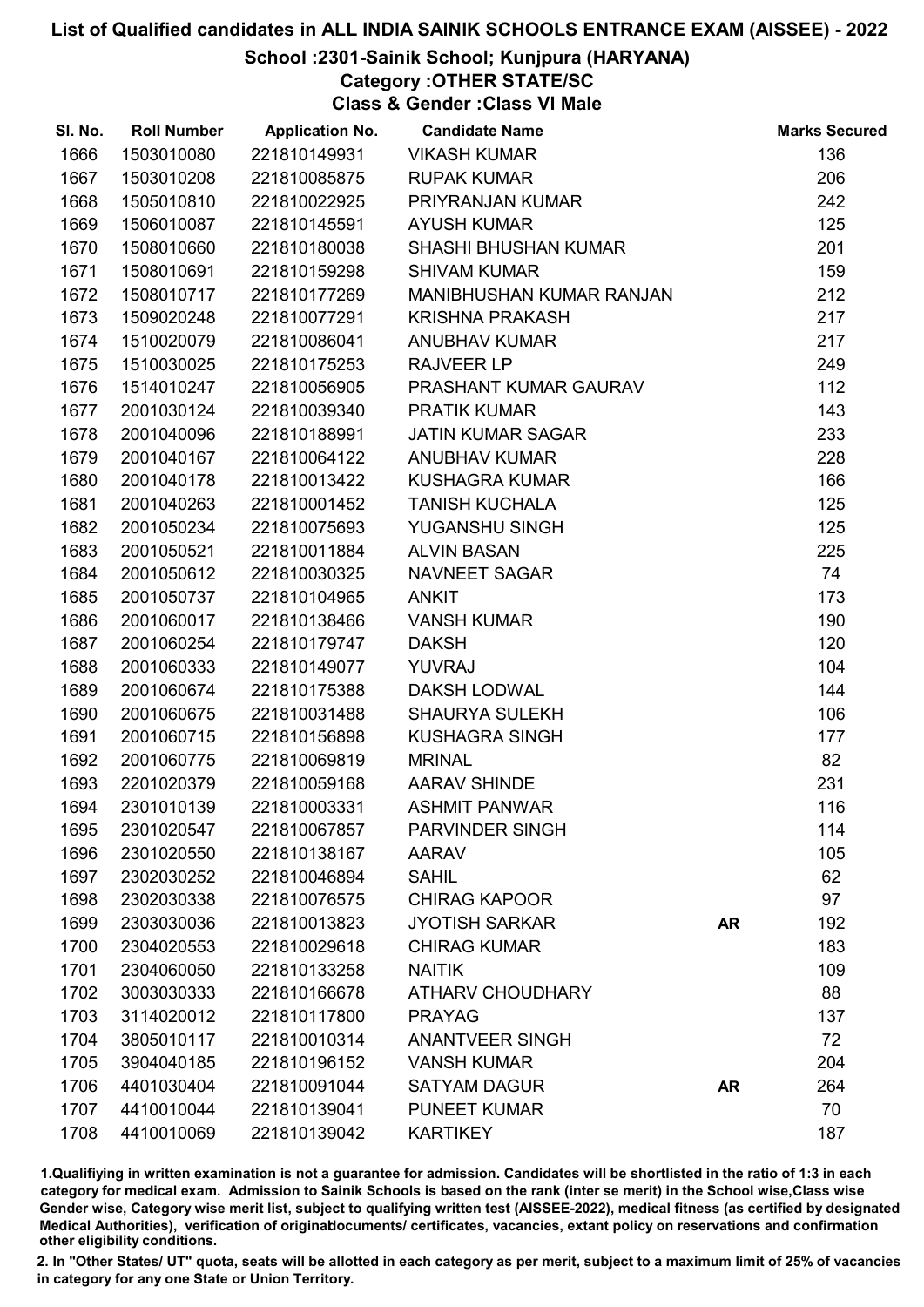# List of Qualified candidates in ALL INDIA SAINIK SCHOOLS ENTRANCE EXAM (AISSEE) - 2022 School :2301-Sainik School; Kunjpura (HARYANA) Category :OTHER STATE/SC Class & Gender :Class VI Male

| SI. No. | <b>Roll Number</b> | <b>Application No.</b> | Candidate Name        | Marks Secured |
|---------|--------------------|------------------------|-----------------------|---------------|
| 1709    | 4502020960         | 221810160768           | ISHAAN KUMAR BHARDWAJ | 195           |
| 1710.   | 4507010520         | 221810147524           | <b>SHAURY</b>         | 120           |
| 1711    | 4601010078         | 221810005753           | UTKARSH ANAND         | 207           |

1.Qualifiying in written examination is not a guarantee for admission. Candidates will be shortlisted in the ratio of 1:3 in each category for medical exam. Admission to Sainik Schools is based on the rank (inter se merit) in the School wise,Class wise Gender wise, Category wise merit list, subject to qualifying written test (AISSEE-2022), medical fitness (as certified by designated Medical Authorities), verification of originablocuments/ certificates, vacancies, extant policy on reservations and confirmation other eligibility conditions.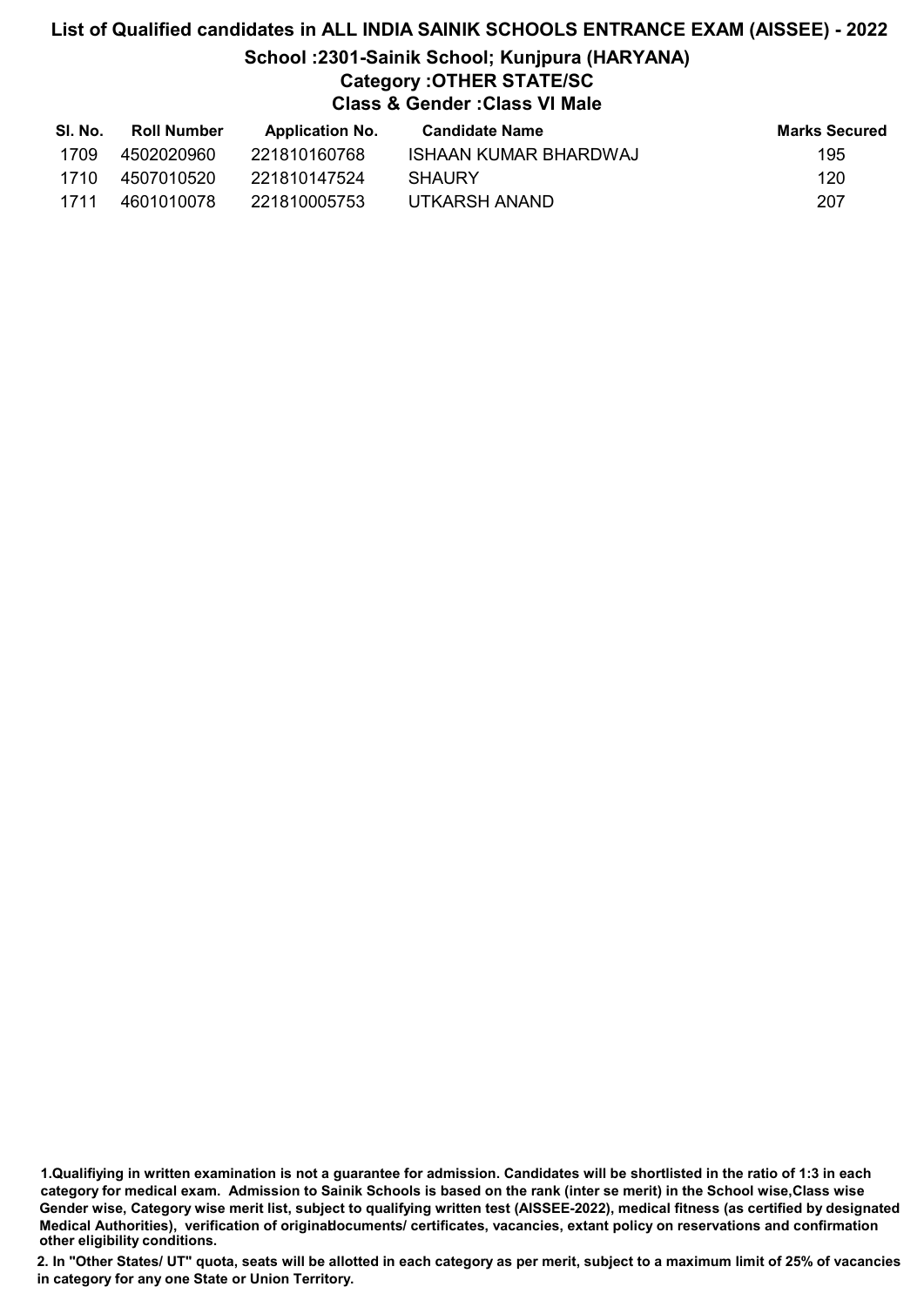## School :2301-Sainik School; Kunjpura (HARYANA)

Category :OTHER STATE/ST Class & Gender :Class VI Male

| SI. No. | <b>Roll Number</b> | <b>Application No.</b> | <b>Candidate Name</b>        | <b>Marks Secured</b> |
|---------|--------------------|------------------------|------------------------------|----------------------|
| 1712    | 1508010340         | 221810055341           | <b>BITU KUMAR</b>            | 180                  |
| 1713    | 1508010606         | 221810073817           | <b>AJIT KUMAR</b>            | 146                  |
| 1714    | 1508010678         | 221810074078           | <b>AMIT KUMAR</b>            | 234                  |
| 1715    | 2001050353         | 221810053334           | <b>STANZIN ODAN</b>          | 95                   |
| 1716    | 2301020206         | 221810098383           | NAWANG STOBGYES              | 204                  |
| 1717    | 2301020731         | 221810087239           | <b>SKARMA TSULTIM DORJAY</b> | 138                  |
| 1718    | 2302020503         | 221810148188           | SONAKSH SINGH CHAUHAN        | 124                  |
| 1719    | 3904030281         | 221810081747           | YASH BAGRI                   | 172                  |
| 1720    | 3905010074         | 221810019950           | ASHISH MEENA                 | 203                  |
| 1721    | 4407010037         | 221810019170           | <b>SUJIT KUMAR</b>           | 207                  |
| 1722    | 4502020719         | 221810056826           | ARNAV NEGI                   | 152                  |
| 1723    | 4502020893         | 221810064708           | PARTH CHAUHAN                | 123                  |
| 1724    | 4502020915         | 221810023628           | <b>MEHUL SHARMA</b>          | 92                   |
| 1725    | 4701010126         | 221810196709           | <b>TSEWANG RIGZEN</b>        | 149                  |

1.Qualifiying in written examination is not a guarantee for admission. Candidates will be shortlisted in the ratio of 1:3 in each category for medical exam. Admission to Sainik Schools is based on the rank (inter se merit) in the School wise,Class wise Gender wise, Category wise merit list, subject to qualifying written test (AISSEE-2022), medical fitness (as certified by designated Medical Authorities), verification of originablocuments/ certificates, vacancies, extant policy on reservations and confirmation other eligibility conditions.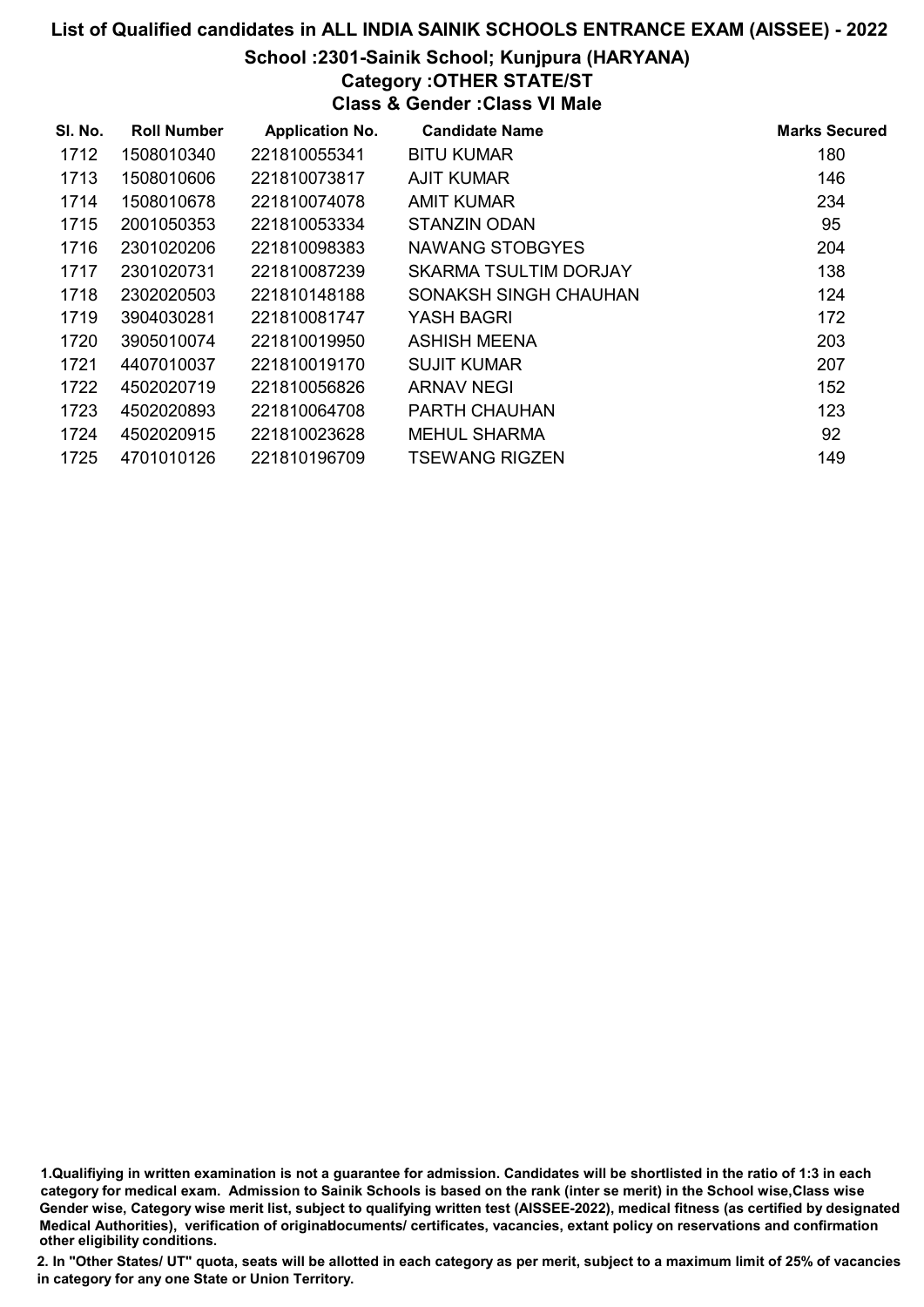## School :2301-Sainik School; Kunjpura (HARYANA)

Category :OTHER STATE/OBC

Class & Gender :Class VI Male

| SI. No. | <b>Roll Number</b> | <b>Application No.</b> | <b>Candidate Name</b>      | <b>Marks Secured</b> |
|---------|--------------------|------------------------|----------------------------|----------------------|
| 1726    | 1213020094         | 221810037281           | <b>BOYA SETHU NANDHAN</b>  | 163                  |
| 1727    | 1501010258         | 221810094569           | <b>SHREYAS</b>             | 147                  |
| 1728    | 1501010354         | 221810153412           | <b>LALAN ADITYA</b>        | 232                  |
| 1729    | 1502010448         | 221810091179           | YASHASWI SINHA             | 151                  |
| 1730    | 1506010284         | 221810098295           | <b>AKASH KUMAR</b>         | 140                  |
| 1731    | 1506010347         | 221810191027           | <b>SUDHANSHU KUMAR</b>     | 192                  |
| 1732    | 1506020274         | 221810092918           | <b>VISHAL KUMAR</b>        | 183                  |
| 1733    | 1507010020         | 221810123070           | <b>VIKASH KUMAR</b>        | 130                  |
| 1734    | 1507010315         | 221810195623           | <b>AMAN KUMAR</b>          | 124                  |
| 1735    | 1508010522         | 221810074235           | ADITYA KUMAR SINGH         | 184                  |
| 1736    | 1508010689         | 221810152098           | <b>RAJ KISHOR YADAV</b>    | 149                  |
| 1737    | 1508010690         | 221810052298           | <b>SATY PRKASH KUMAR</b>   | 208                  |
| 1738    | 1509020019         | 221810029710           | <b>TANMAY RAJ</b>          | 251                  |
| 1739    | 1509020125         | 221810078201           | <b>AVIRAL AMBESH</b>       | 186                  |
| 1740    | 1509030197         | 221810051563           | PRINCE KUMAR               | 134                  |
| 1741    | 1509030258         | 221810125114           | <b>SOHAM THAKUR</b>        | 172                  |
| 1742    | 1509040414         | 221810144359           | <b>AYUSH KUMAR</b>         | 230                  |
| 1743    | 1509040447         | 221810100589           | <b>ASHUTOSH KUMAR</b>      | 152                  |
| 1744    | 1510020161         | 221810093192           | <b>ALOK KUMAR</b>          | 193                  |
| 1745    | 1510020179         | 221810162485           | <b>SHUBHAM KUMAR</b>       | 236                  |
| 1746    | 1510030065         | 221810025134           | <b>SHIVAM KUMAR</b>        | 158                  |
| 1747    | 1511020196         | 221810107181           | <b>TRIGU NATH SINGH</b>    | 176                  |
| 1748    | 1511030137         | 221810109775           | <b>ADITYA KUMAR</b>        | 151                  |
| 1749    | 1511030444         | 221810084138           | <b>HANSH RAJ</b>           | 174                  |
| 1750    | 1511040060         | 221810161330           | <b>KUMAR ASHWIN</b>        | 267                  |
| 1751    | 1511040101         | 221810004160           | <b>AKSHAT ARYA</b>         | 230                  |
| 1752    | 1511040129         | 221810026380           | <b>RISHAV RAKESH PATEL</b> | 125                  |
| 1753    | 1511040137         | 221810006780           | <b>ANKIT KUMAR</b>         | 192                  |
| 1754    | 1511050167         | 221810021223           | <b>RAJNISH KUMAR</b>       | 231                  |
| 1755    | 1511050419         | 221810156684           | <b>ISHAN KUMAR</b>         | 272                  |
| 1756    | 1511060118         | 221810010816           | <b>NAITIK KUMAR</b>        | 244                  |
| 1757    | 1511060244         | 221810071396           | <b>BINEET SINGH</b>        | 259                  |
| 1758    | 1511060312         | 221810037537           | <b>RONIT RANJAN</b>        | 209                  |
| 1759    | 1511060412         | 221810158887           | <b>SURAJ KUMAR</b>         | 227                  |
| 1760    | 1511070202         | 221810160169           | <b>SHIVAM RAJ</b>          | 247                  |
| 1761    | 1513020177         | 221810150936           | <b>ROHIT PAL</b>           | 193                  |
| 1762    | 1513020206         | 221810042827           | <b>ARYAN KUMAR</b>         | 231                  |
| 1763    | 1513020274         | 221810179629           | <b>ANUJ KUMAR</b>          | 131                  |
| 1764    | 1702010335         | 221810067539           | UTKARSH VISHWAKARMA        | 253                  |
| 1765    | 2001030003         | 221810074000           | <b>OM CHAUHAN</b>          | 174                  |
| 1766    | 2001030268         | 221810166980           | <b>TEJASWAY RAJ</b>        | 263                  |
| 1767    | 2001030427         | 221810047641           | <b>MANIRATAN</b>           | 191                  |
| 1768    | 2001030660         | 221810069608           | <b>DILIP KUMAR</b>         | 218                  |

1.Qualifiying in written examination is not a guarantee for admission. Candidates will be shortlisted in the ratio of 1:3 in each category for medical exam. Admission to Sainik Schools is based on the rank (inter se merit) in the School wise,Class wise Gender wise, Category wise merit list, subject to qualifying written test (AISSEE-2022), medical fitness (as certified by designated Medical Authorities), verification of originablocuments/ certificates, vacancies, extant policy on reservations and confirmation other eligibility conditions.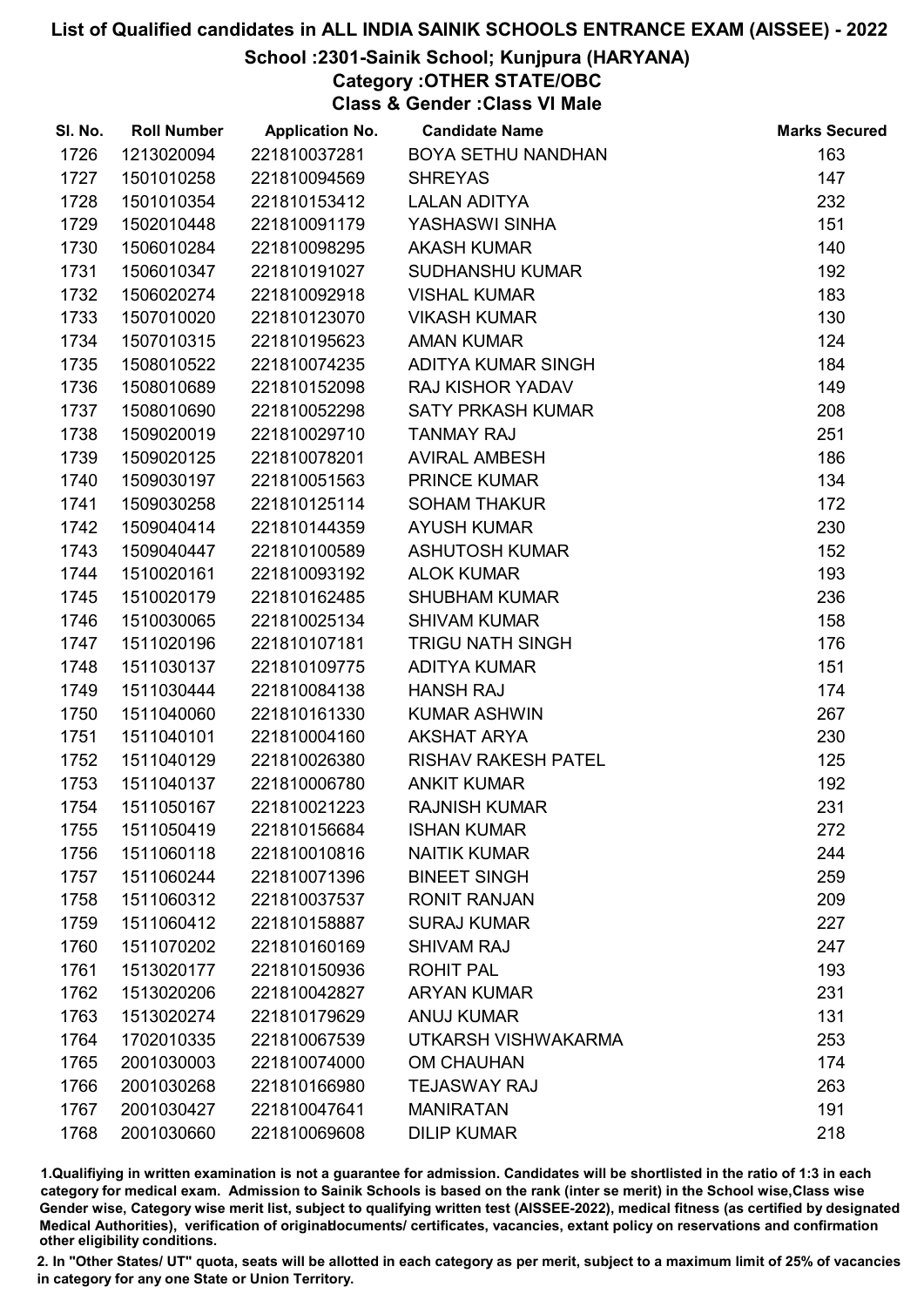## School :2301-Sainik School; Kunjpura (HARYANA)

Category :OTHER STATE/OBC

Class & Gender :Class VI Male

| SI. No. | <b>Roll Number</b> | <b>Application No.</b> | <b>Candidate Name</b>       |            | <b>Marks Secured</b> |
|---------|--------------------|------------------------|-----------------------------|------------|----------------------|
| 1769    | 2001040026         | 221810129771           | UJJWAL SINGH YADAV          |            | 127                  |
| 1770    | 2001040245         | 221810094742           | PRATEEK PRABHAT             |            | 132                  |
| 1771    | 2001040364         | 221810165682           | <b>DIVYANSHU BASU</b>       |            | 271                  |
| 1772    | 2001050150         | 221810002273           | <b>RONIT</b>                |            | 182                  |
| 1773    | 2001050411         | 221810005354           | <b>ABHINAV KUMAR</b>        |            | 230                  |
| 1774    | 2001050429         | 221810185854           | <b>RAJAT BASIST</b>         |            | 203                  |
| 1775    | 2001050552         | 221810010894           | <b>ROHAN RAJ</b>            |            | 141                  |
| 1776    | 2001050555         | 221810166894           | <b>BHARAT YADAV</b>         |            | 125                  |
| 1777    | 2001050680         | 221810051055           | <b>JITESH</b>               |            | 164                  |
| 1778    | 2001050742         | 221810074175           | <b>UTKARSH</b>              |            | 158                  |
| 1779    | 2001050939         | 221810175336           | <b>VEDANSH</b>              |            | 255                  |
| 1780    | 2001050981         | 221810159946           | <b>ARJUN YADAV</b>          |            | 127                  |
| 1781    | 2001060241         | 221810122047           | <b>LAKSHAY RAJPUT</b>       |            | 185                  |
| 1782    | 2001060546         | 221810029248           | <b>DEV SEHRAWAT</b>         |            | 183                  |
| 1783    | 2001060654         | 221810044778           | YATHARTH TOMAR              |            | 144                  |
| 1784    | 2301010136         | 221810004921           | <b>NAITIK KASHYAP</b>       |            | 193                  |
| 1785    | 2301020074         | 221810176042           | VISHAL KUSHWAHA             |            | 171                  |
| 1786    | 2301020321         | 221810046605           | <b>ISHWAR RAJ</b>           |            | 150                  |
| 1787    | 2301020383         | 221810124195           | <b>KOVIDH CHANDRA</b>       |            | 236                  |
| 1788    | 2302010036         | 221810153221           | <b>KARTIK ROHILA</b>        |            | 163                  |
| 1789    | 2302010071         | 221810060122           | <b>AKASH SAINI</b>          |            | 159                  |
| 1790    | 2302020069         | 221810024080           | <b>VEDGYA</b>               |            | 120                  |
| 1791    | 2302020314         | 221810060603           | <b>SHIVA SAINI</b>          |            | 129                  |
| 1792    | 2302020324         | 221810076043           | <b>HARSHIT SIROHI</b>       |            | 130                  |
| 1793    | 2302020383         | 221810136655           | <b>SARTHAK PANWAR</b>       |            | 227                  |
| 1794    | 2302020404         | 221810174526           | <b>DEVANSH RATHI</b>        |            | 125                  |
| 1795    | 2302020458         | 221810070157           | <b>DIVESH CHOUDHARY</b>     |            | 178                  |
| 1796    | 2302020494         | 221810149448           | <b>HARIOM SAINI</b>         |            | 125                  |
| 1797    | 2302030425         | 221810066656           | <b>ANSHUMAN CHAUHAN</b>     |            | 198                  |
| 1798    | 2302030461         | 221810112686           | <b>DEV CHOUDHARY</b>        |            | 230                  |
| 1799    | 2302040098         | 221810054287           | <b>GOVIND ROHILA</b>        | <b>WOS</b> | 265                  |
| 1800    | 2303020115         | 221810064490           | <b>VASUDEV</b>              |            | 176                  |
| 1801    | 2303020216         | 221810019671           | <b>ADARSH KUMAR YADAV</b>   |            | 261                  |
| 1802    | 2303060334         | 221810042724           | <b>ABHINAV</b>              |            | 182                  |
| 1803    | 2303080277         | 221810145537           | PARAG OLA                   |            | 154                  |
| 1804    | 2304020549         | 221810042408           | <b>DEEPANSHU KUMAR</b>      |            | 248                  |
| 1805    | 2604010021         | 221810160103           | <b>ARNAV RAJ</b>            |            | 235                  |
| 1806    | 3004030160         | 221810181733           | <b>SHARAD PATEL</b>         |            | 162                  |
| 1807    | 3113010030         | 221810111111           | DAKSH KUMAR SINGH           |            | 186                  |
| 1808    | 3115040056         | 221810046805           | <b>SHIV DHANANJAY SUTAR</b> |            | 155                  |
| 1809    | 3901010265         | 221810024625           | <b>SARTHAK RANJAN</b>       |            | 198                  |
| 1810    | 3903020126         | 221810098073           | <b>KAPIL TELI</b>           |            | 167                  |
| 1811    | 3903020150         | 221810166334           | <b>RISHABH SUTHAR</b>       |            | 166                  |

1.Qualifiying in written examination is not a guarantee for admission. Candidates will be shortlisted in the ratio of 1:3 in each category for medical exam. Admission to Sainik Schools is based on the rank (inter se merit) in the School wise,Class wise Gender wise, Category wise merit list, subject to qualifying written test (AISSEE-2022), medical fitness (as certified by designated Medical Authorities), verification of originablocuments/ certificates, vacancies, extant policy on reservations and confirmation other eligibility conditions.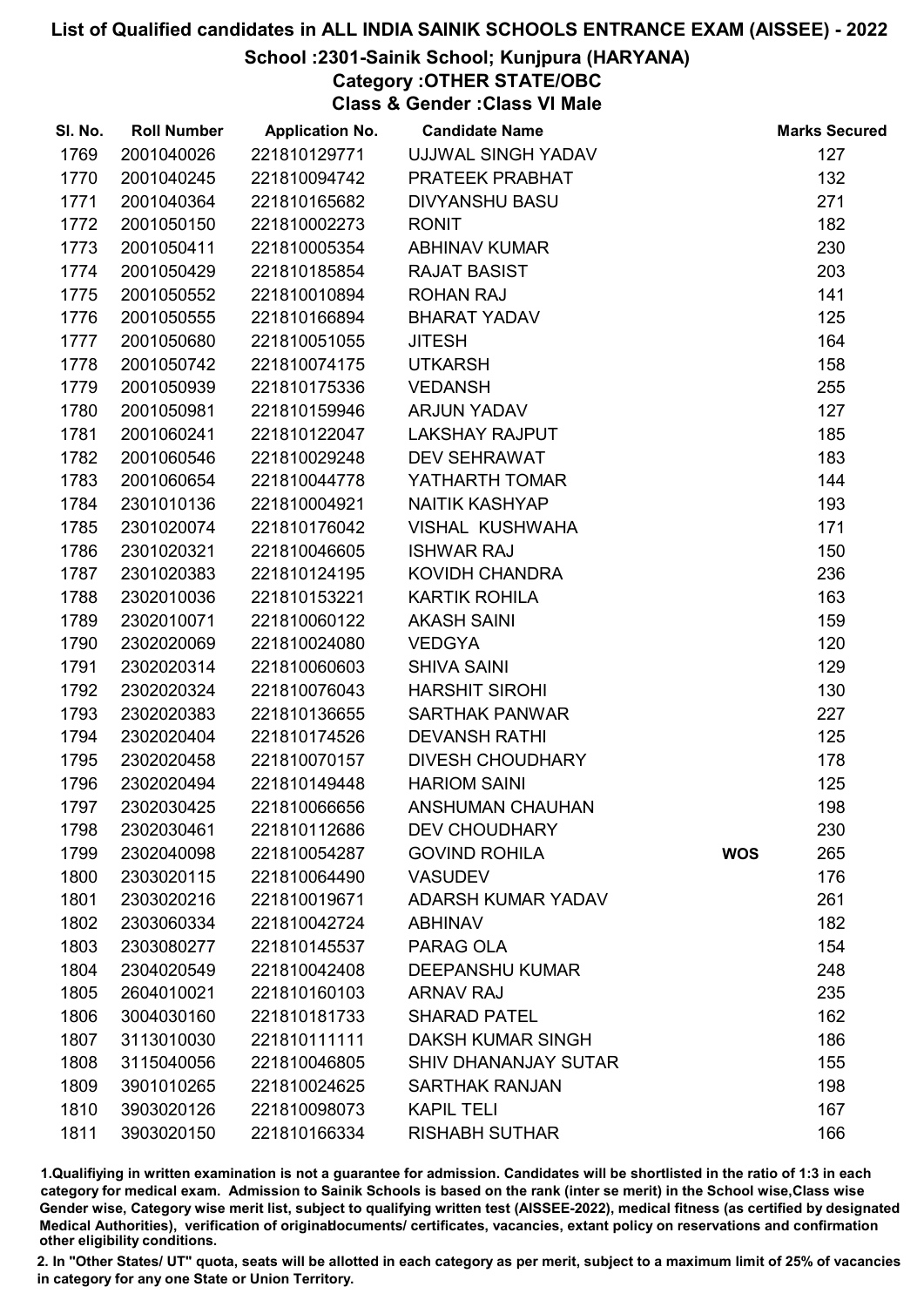### School :2301-Sainik School; Kunjpura (HARYANA)

Category :OTHER STATE/OBC

Class & Gender :Class VI Male

| SI. No. | <b>Roll Number</b> | <b>Application No.</b> | <b>Candidate Name</b>     |             | <b>Marks Secured</b> |
|---------|--------------------|------------------------|---------------------------|-------------|----------------------|
| 1812    | 3904040192         | 221810163952           | PRADEEP CHOUDHARY         |             | 239                  |
| 1813    | 3904040968         | 221810158148           | AARADHY VAISHNAV          |             | 214                  |
| 1814    | 3904041022         | 221810077978           | <b>ARYAN SINGH</b>        |             | 158                  |
| 1815    | 3905010114         | 221810016090           | <b>CHINMAY PUNIA</b>      |             | 260                  |
| 1816    | 3905010216         | 221810086061           | DEV CHAUDHARY             |             | 270                  |
| 1817    | 3905020305         | 221810067814           | <b>RISHAV ATTRI</b>       |             | 170                  |
| 1818    | 4202020042         | 221810122921           | AAMIT CHUNDRA HANMANDLA   |             | 133                  |
| 1819    | 4405010022         | 221810163740           | <b>SUMIT KUMAR THAKUR</b> |             | 210                  |
| 1820    | 4405010240         | 221810153644           | PRINCE KUMAR MAURYA       |             | 167                  |
| 1821    | 4405010275         | 221810162705           | ROSHAN KUMAR GUPTA        |             | 224                  |
| 1822    | 4405010332         | 221810166616           | <b>SHIVAM KUMAR</b>       |             | 183                  |
| 1823    | 4406010179         | 221810152693           | <b>PRIYANSHU</b>          |             | 209                  |
| 1824    | 4407010024         | 221810104740           | <b>SAMIM ANSARI</b>       |             | 141                  |
| 1825    | 4407010036         | 221810104070           | <b>KRISHNA KUSHWAHA</b>   |             | 173                  |
| 1826    | 4408010102         | 221810090421           | <b>HARSH YADAV</b>        |             | 236                  |
| 1827    | 4410020235         | 221810003342           | RAVEESH YADAV             |             | 155                  |
| 1828    | 4412010144         | 221810064692           | <b>ANUP</b>               |             | 234                  |
| 1829    | 4507010404         | 221810062828           | <b>ABHINAV</b>            |             | 140                  |
| 1830    | 4507010498         | 221810194362           | <b>PAYAL</b>              | $_{\rm CG}$ | 145                  |

<sup>1.</sup>Qualifiying in written examination is not a guarantee for admission. Candidates will be shortlisted in the ratio of 1:3 in each category for medical exam. Admission to Sainik Schools is based on the rank (inter se merit) in the School wise,Class wise Gender wise, Category wise merit list, subject to qualifying written test (AISSEE-2022), medical fitness (as certified by designated Medical Authorities), verification of originablocuments/ certificates, vacancies, extant policy on reservations and confirmation other eligibility conditions.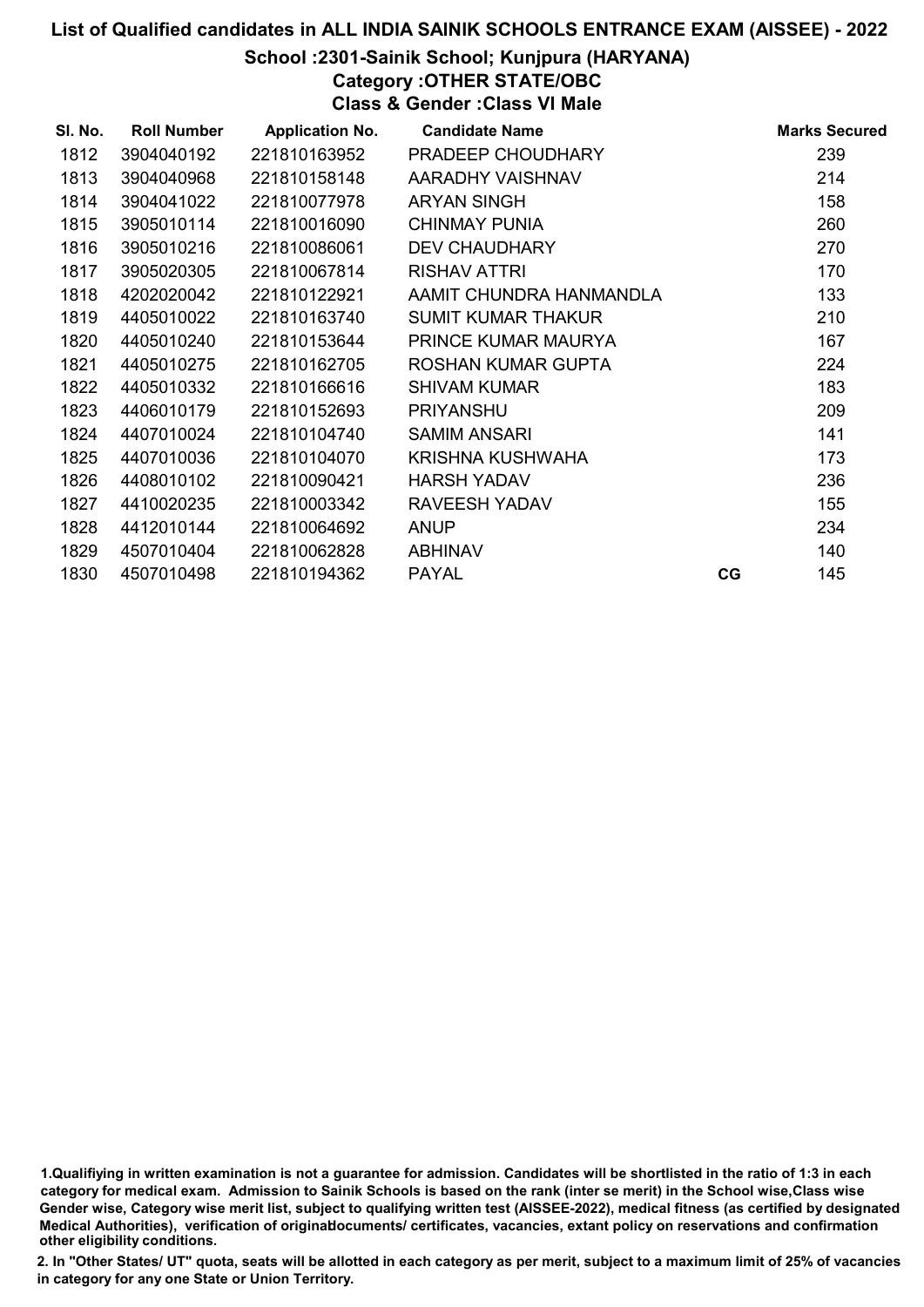## School :2301-Sainik School; Kunjpura (HARYANA)

Category :OTHER STATE/DEF

Class & Gender :Class VI Male

| SI. No. | <b>Roll Number</b> | <b>Application No.</b> | <b>Candidate Name</b>         | <b>Marks Secured</b> |
|---------|--------------------|------------------------|-------------------------------|----------------------|
| 1831    | 1502010146         | 221810033996           | SHUBHANKAR MANDAL             | 226                  |
| 1832    | 1510020154         | 221810002082           | PUSHPESH RANJAN PRASAD        | 228                  |
| 1833    | 1513020035         | 221810049942           | <b>AKSH KUMAR</b>             | 201                  |
| 1834    | 2001030651         | 221810069887           | <b>ANKIT YADAV</b>            | 136                  |
| 1835    | 2001040256         | 221810065152           | <b>SHUBHAM SINGH</b>          | 234                  |
| 1836    | 2001040382         | 221810110292           | <b>AKSHAT</b>                 | 203                  |
| 1837    | 2001050053         | 221810052143           | <b>ARUSH VERMA</b>            | 186                  |
| 1838    | 2001050257         | 221810052204           | <b>SHAURYA SINGH</b>          | 126                  |
| 1839    | 2001050370         | 221810035934           | <b>VAIBHAV DHAKA</b>          | 165                  |
| 1840    | 2001050538         | 221810028294           | AADARSH KUMAR                 | 147                  |
| 1841    | 2001050718         | 221810079265           | <b>AKSHIT THAKRAN</b>         | 215                  |
| 1842    | 2001050724         | 221810018465           | PRATYAKSH CHAUDHARY           | 132                  |
| 1843    | 2001050789         | 221810133785           | <b>KIYUR DESHWAL</b>          | 172                  |
| 1844    | 2001060024         | 221810000766           | <b>SHOURYA MUDGAL</b>         | 226                  |
| 1845    | 2001060208         | 221810039527           | <b>AKSHAY</b>                 | 248                  |
| 1846    | 2001060296         | 221810043167           | <b>MOHIT KUMAR</b>            | 197                  |
| 1847    | 2001060636         | 221810063178           | <b>SHASHWAT</b>               | 244                  |
| 1848    | 2001060999         | 221810016299           | <b>ARPIT GUPTA</b>            | 197                  |
| 1849    | 2301010046         | 221810119440           | SIDDHARTH DWIVEDI             | 149                  |
| 1850    | 2301020146         | 221810175413           | <b>TARUN KUMAR</b>            | 122                  |
| 1851    | 2301020193         | 221810078273           | <b>AYAZ HUSSAIN</b>           | 148                  |
| 1852    | 2301020237         | 221810000214           | <b>SURYANSH PAL</b>           | 225                  |
| 1853    | 2301020490         | 221810049196           | <b>SHREYASH KUMAR</b>         | 178                  |
| 1854    | 2301020609         | 221810065618           | <b>AADITYA PUNDIR</b>         | 169                  |
| 1855    | 2301020640         | 221810047258           | <b>TANISH CHAUDHARY</b>       | 201                  |
| 1856    | 2302030270         | 221810017215           | <b>SHIVAM KUMAR SINGH</b>     | 243                  |
| 1857    | 2302030430         | 221810053066           | <b>SEHDEV PANWAR</b>          | 146                  |
| 1858    | 2303020335         | 221810041482           | <b>PRINCE</b>                 | 128                  |
| 1859    | 2303050121         | 221810063251           | <b>GARG PRATAP SINGH</b>      | 261                  |
| 1860    | 2304020102         | 221810113281           | <b>AKASH SINGH BAGAL</b>      | 241                  |
| 1861    | 2304020570         | 221810040538           | SIDDHARTH RAJ SINGH           | 213                  |
| 1862    | 2304020617         | 221810077409           | <b>ARYAN YADAV</b>            | 189                  |
| 1863    | 2304040043         | 221810041993           | <b>KUBER SINGH BHADORIYA</b>  | 235                  |
| 1864    | 2304040114         | 221810067344           | <b>KSHITIJ KUMAR</b>          | 198                  |
| 1865    | 2304040203         | 221810076594           | <b>PRIYANSHU</b>              | 128                  |
| 1866    | 2304040310         | 221810131465           | <b>KARMVEER SINGH CHAUHAN</b> | 219                  |
| 1867    | 2304040362         | 221810026985           | <b>KANISHKA SINGH</b>         | 156                  |
| 1868    | 2701030280         | 221810172827           | <b>MOHIT JHURIA</b>           | 149                  |
| 1869    | 2701040125         | 221810034039           | <b>DIVYANSHU RANJAN</b>       | 183                  |
| 1870    | 3002010075         | 221810074960           | <b>SAGAR SINGH CHAUHAN</b>    | 162                  |
| 1871    | 3803010084         | 221810004581           | <b>SAURABH SERAWAT</b>        | 132                  |
| 1872    | 3805010056         | 221810037591           | YASHNEIL SHUKLA               | 170                  |
| 1873    | 3901010007         | 221810028900           | <b>SURAJ KUMAR</b>            | 206                  |

1.Qualifiying in written examination is not a guarantee for admission. Candidates will be shortlisted in the ratio of 1:3 in each category for medical exam. Admission to Sainik Schools is based on the rank (inter se merit) in the School wise,Class wise Gender wise, Category wise merit list, subject to qualifying written test (AISSEE-2022), medical fitness (as certified by designated Medical Authorities), verification of originablocuments/ certificates, vacancies, extant policy on reservations and confirmation other eligibility conditions.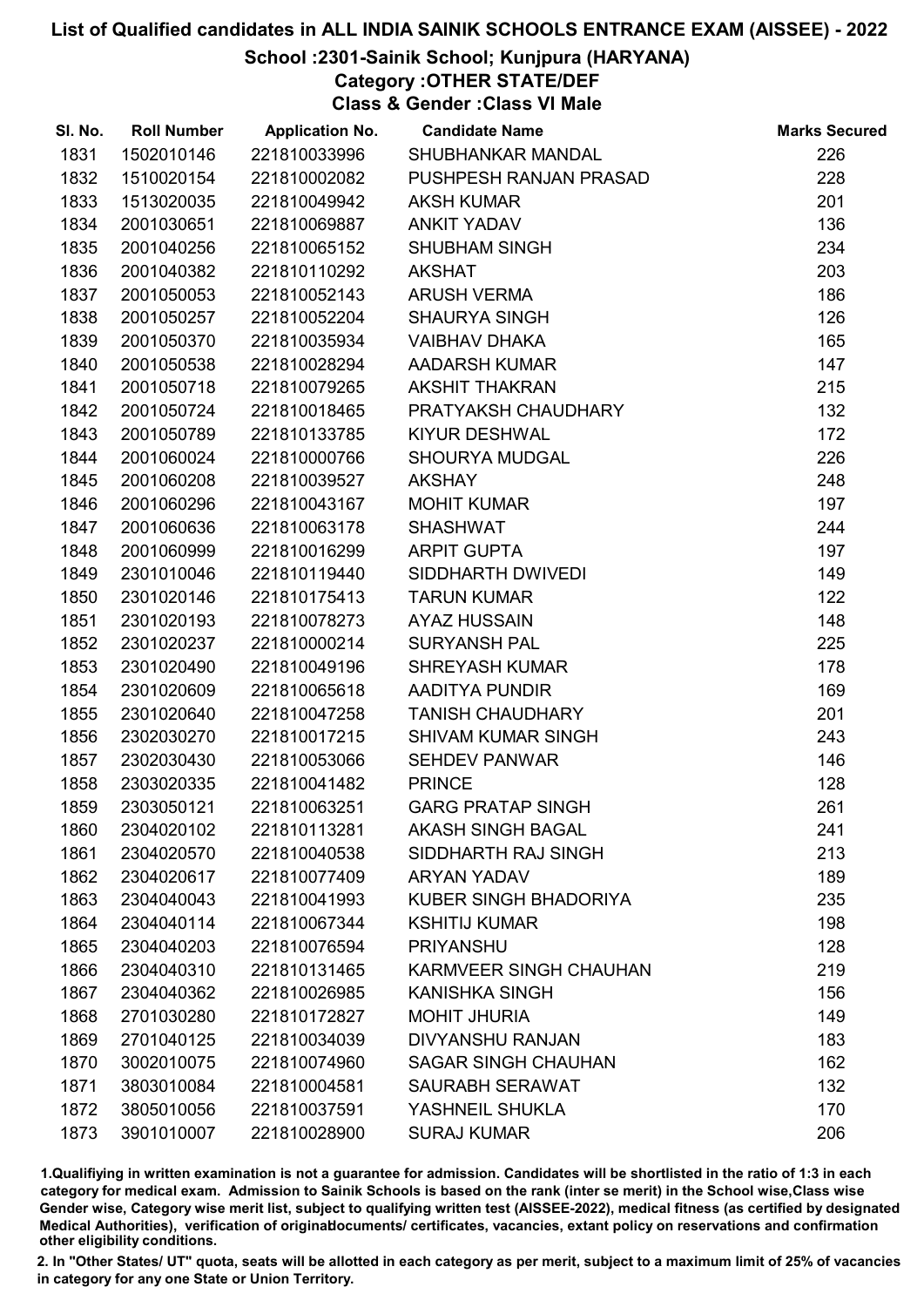## School :2301-Sainik School; Kunjpura (HARYANA)

Category :OTHER STATE/DEF

Class & Gender :Class VI Male

| SI. No. | <b>Roll Number</b> | <b>Application No.</b> | <b>Candidate Name</b>    | <b>Marks Secured</b> |
|---------|--------------------|------------------------|--------------------------|----------------------|
| 1874    | 3901010236         | 221810030284           | RAGHAV PAWAR             | 174                  |
| 1875    | 3905020427         | 221810042425           | AYUSH KUMAR              | 177                  |
| 1876    | 3905040357         | 221810010899           | JAIDEV SHARMA            | 255                  |
| 1877    | 4201070043         | 221810019878           | ARJUN KUMAR SHARMA       | 131                  |
| 1878    | 4401020557         | 221810145997           | <b>RITESH CHONKAR</b>    | 234                  |
| 1879    | 4402010056         | 221810093551           | <b>ABHINAV PAL</b>       | 201                  |
| 1880    | 4402010176         | 221810096254           | <b>SHLOK SINGH</b>       | 212                  |
| 1881    | 4409010172         | 221810119823           | <b>SARTHAK PRAJAPATI</b> | 158                  |
| 1882    | 4507010068         | 221810190731           | PRAJWAL KUMAR PATHAK     | 238                  |
| 1883    | 4507010375         | 221810115177           | ANIRUDH AGARWAL          | 192                  |
| 1884    | 4604010039         | 221810028240           | ASHUTOSH RANJAN          | 192                  |
| 1885    | 4701010062         | 221810186924           | DORJAY NAMGYAL           | 151                  |

1.Qualifiying in written examination is not a guarantee for admission. Candidates will be shortlisted in the ratio of 1:3 in each category for medical exam. Admission to Sainik Schools is based on the rank (inter se merit) in the School wise,Class wise Gender wise, Category wise merit list, subject to qualifying written test (AISSEE-2022), medical fitness (as certified by designated Medical Authorities), verification of originablocuments/ certificates, vacancies, extant policy on reservations and confirmation other eligibility conditions.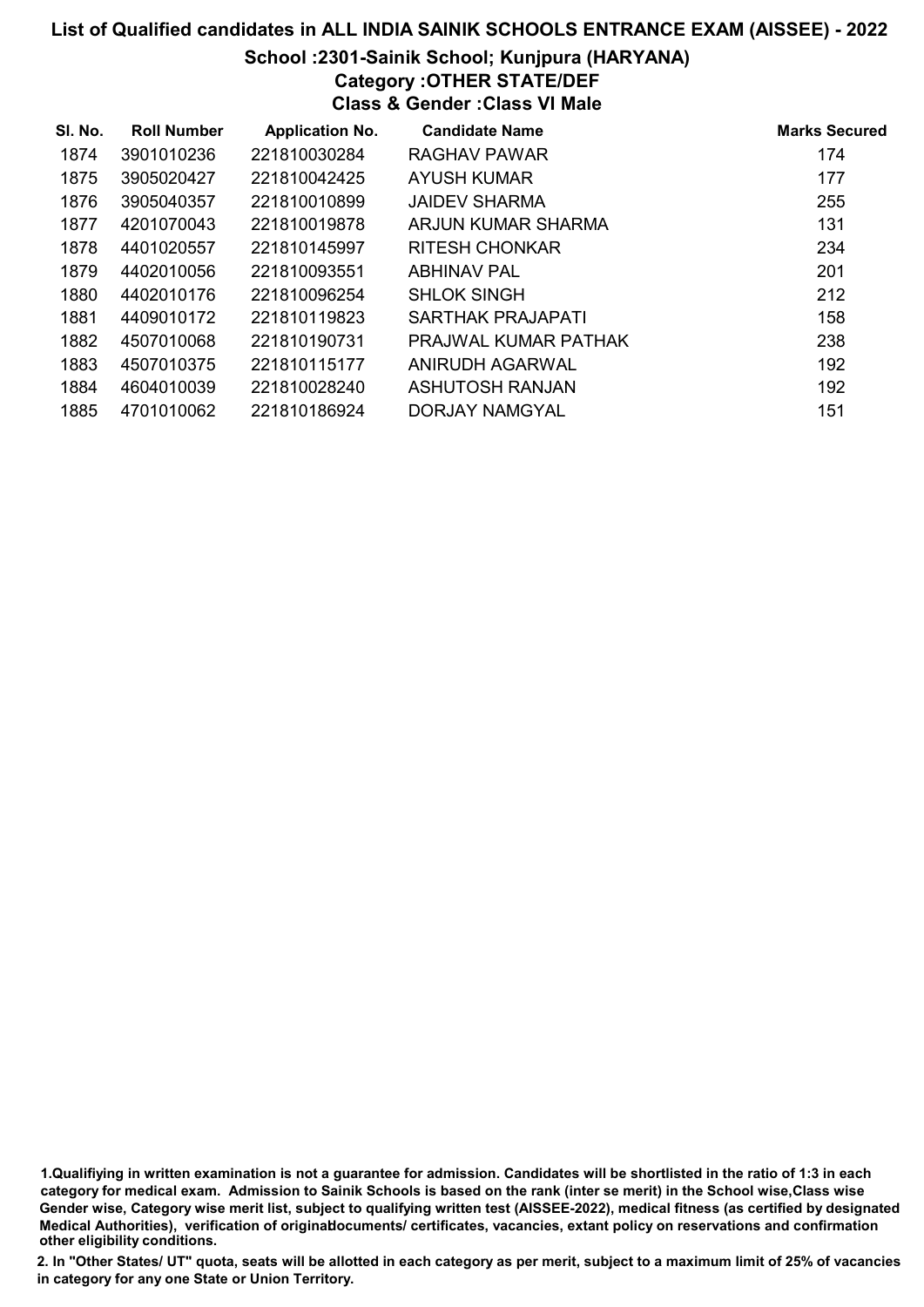## School :2301-Sainik School; Kunjpura (HARYANA)

Category :OTHER STATE/GEN

Class & Gender :Class VI Male

| SI. No. | <b>Roll Number</b> | <b>Application No.</b> | <b>Candidate Name</b>    | <b>Marks Secured</b> |
|---------|--------------------|------------------------|--------------------------|----------------------|
| 1886    | 1501010139         | 221810091355           | <b>UTKARSH KUMAR</b>     | 162                  |
| 1887    | 1501010350         | 221810133502           | <b>SHREESH KRISHNA</b>   | 263                  |
| 1888    | 1504020019         | 221810137632           | <b>ANSH ATHARV</b>       | 243                  |
| 1889    | 1505010105         | 221810057122           | AADITYA SINGH            | 167                  |
| 1890    | 1506010048         | 221810138301           | <b>MD NAQEEB SHAHIDI</b> | 256                  |
| 1891    | 1506020004         | 221810081230           | <b>ASHISH KUMAR</b>      | 152                  |
| 1892    | 1507010316         | 221810179823           | <b>ANKIT KUMAR</b>       | 211                  |
| 1893    | 1507010407         | 221810021358           | <b>SATISH KUMAR</b>      | 218                  |
| 1894    | 1508010062         | 221810120812           | <b>SAGAR KUMAR SINHA</b> | 255                  |
| 1895    | 1509010112         | 221810174362           | <b>SHIVANSH KUMAR</b>    | 241                  |
| 1896    | 1509010130         | 221810146823           | <b>DIVYAM KUMAR</b>      | 230                  |
| 1897    | 1509010143         | 221810162063           | <b>SHAURYA RAGHAV</b>    | 201                  |
| 1898    | 1509020126         | 221810129201           | <b>DIPENDRA KAUSHIK</b>  | 210                  |
| 1899    | 1509030031         | 221810086152           | <b>ABHINAV SAURAV</b>    | 254                  |
| 1900    | 1509030223         | 221810155383           | <b>PRANAV TIWARI</b>     | 153                  |
| 1901    | 1509030375         | 221810035815           | <b>SHASHANK MISHRA</b>   | 260                  |
| 1902    | 1509040098         | 221810158786           | <b>DIVYANSH RAJ</b>      | 170                  |
| 1903    | 1509040157         | 221810009527           | PRATIK KANT              | 260                  |
| 1904    | 1509040187         | 221810090757           | <b>SAHIL JHA</b>         | 216                  |
| 1905    | 1510020094         | 221810084461           | <b>VANSH RAJ</b>         | 252                  |
| 1906    | 1510020157         | 221810086582           | RUDRAPRATAP SINGH        | 184                  |
| 1907    | 1510020200         | 221810117216           | <b>LUCKY KUMAR</b>       | 233                  |
| 1908    | 1510020288         | 221810096128           | RAVI RAUSHAN KUMAR       | 237                  |
| 1909    | 1510030050         | 221810162993           | <b>ADITYA NARAYAN</b>    | 202                  |
| 1910    | 1511030211         | 221810132646           | <b>KABIR KISHAN</b>      | 258                  |
| 1911    | 1512020168         | 221810105047           | SIDHARTH RAJ             | 206                  |
| 1912    | 1702020345         | 221810081098           | ATHARVA VEER BHADRAJA    | 224                  |
| 1913    | 1702020362         | 221810188529           | <b>TANMAY MOURYA</b>     | 235                  |
| 1914    | 1704020049         | 221810186762           | PRAYAN SHARMA            | 177                  |
| 1915    | 2001020012         | 221810005320           | <b>PRATIK</b>            | 131                  |
| 1916    | 2001020042         | 221810162421           | <b>HARSH KHARI</b>       | 127                  |
| 1917    | 2001030005         | 221810098000           | YASH ANAND               | 240                  |
| 1918    | 2001030014         | 221810161300           | <b>ARMAAN MALIK</b>      | 160                  |
| 1919    | 2001030068         | 221810024420           | <b>AADIT SEHRAWAT</b>    | 149                  |
| 1920    | 2001030105         | 221810086830           | <b>SHUBHAY</b>           | 251                  |
| 1921    | 2001030205         | 221810027070           | <b>ADHAYAN VASHIST</b>   | 199                  |
| 1922    | 2001030236         | 221810099870           | <b>MANAN SINGH</b>       | 161                  |
| 1923    | 2001030323         | 221810058111           | KUNAL KUMAR KUNDU        | 239                  |
| 1924    | 2001030327         | 221810013411           | <b>VIRAT</b>             | 159                  |
| 1925    | 2001030341         | 221810053711           | <b>RUDRA MOHAN</b>       | 198                  |
| 1926    | 2001030350         | 221810007021           | AARNAV MALHOTRA          | 203                  |
| 1927    | 2001030357         | 221810042221           | <b>MANAS AHLAWAT</b>     | 184                  |
| 1928    | 2001030370         | 221810027521           | <b>SUVEERYA PANDEY</b>   | 252                  |

1.Qualifiying in written examination is not a guarantee for admission. Candidates will be shortlisted in the ratio of 1:3 in each category for medical exam. Admission to Sainik Schools is based on the rank (inter se merit) in the School wise,Class wise Gender wise, Category wise merit list, subject to qualifying written test (AISSEE-2022), medical fitness (as certified by designated Medical Authorities), verification of originablocuments/ certificates, vacancies, extant policy on reservations and confirmation other eligibility conditions.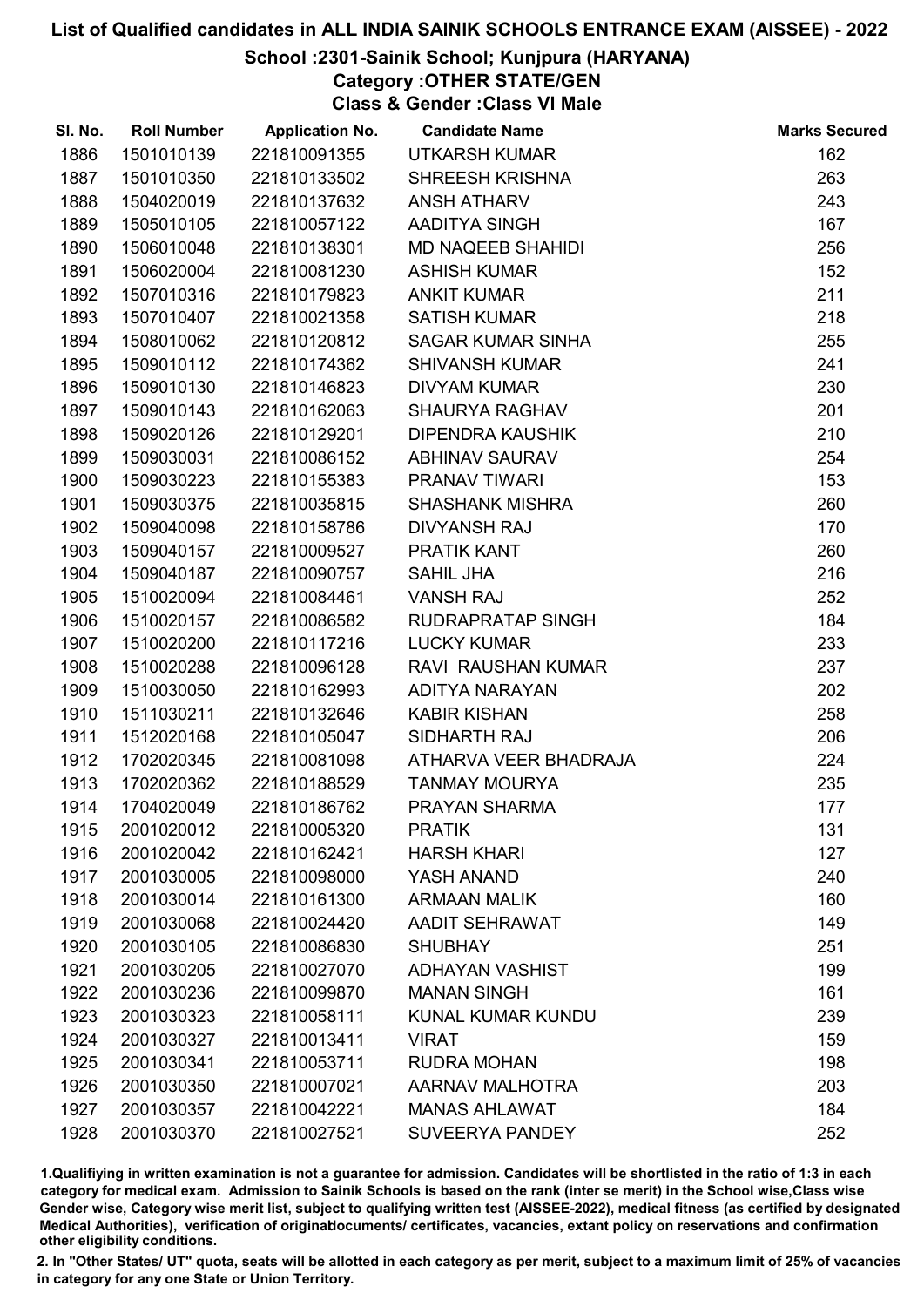#### School :2301-Sainik School; Kunjpura (HARYANA)

# Category :OTHER STATE/GEN

Class & Gender :Class VI Male

| SI. No. | <b>Roll Number</b> | <b>Application No.</b> | <b>Candidate Name</b>      |           | <b>Marks Secured</b> |
|---------|--------------------|------------------------|----------------------------|-----------|----------------------|
| 1929    | 2001030426         | 221810003641           | AGASTYA NATH TRIPATHI      |           | 147                  |
| 1930    | 2001030428         | 221810097641           | <b>SPARSH</b>              |           | 157                  |
| 1931    | 2001030466         | 221810027061           | <b>DHIREN SHARMA</b>       |           | 196                  |
| 1932    | 2001030485         | 221810192513           | <b>ARCHIK MALIK</b>        |           | 212                  |
| 1933    | 2001030531         | 221810148244           | <b>ONIK BALWADA</b>        |           | 186                  |
| 1934    | 2001030669         | 221810137138           | <b>AYUSH SINGH</b>         |           | 130                  |
| 1935    | 2001040063         | 221810011681           | <b>ADITYA RANA</b>         |           | 217                  |
| 1936    | 2001040065         | 221810105681           | <b>VAIBHAV RAJ</b>         |           | 216                  |
| 1937    | 2001040066         | 221810006681           | <b>RAGHAV</b>              |           | 184                  |
| 1938    | 2001040079         | 221810146091           | <b>NITIN</b>               |           | 179                  |
| 1939    | 2001040081         | 221810143291           | <b>NAITIK KHATRI</b>       |           | 235                  |
| 1940    | 2001040101         | 221810006102           | <b>KANISHK</b>             |           | 196                  |
| 1941    | 2001040136         | 221810138112           | <b>LAKSHAY</b>             |           | 187                  |
| 1942    | 2001040147         | 221810114712           | SHEKHAR JHA                |           | 181                  |
| 1943    | 2001040161         | 221810191022           | <b>DIVYANSH DAHIYA</b>     |           | 122                  |
| 1944    | 2001040162         | 221810133022           | <b>HRIDAY KUMAR ARORA</b>  |           | 136                  |
| 1945    | 2001040171         | 221810033222           | <b>VEER KUMAR</b>          |           | 200                  |
| 1946    | 2001040322         | 221810000372           | LOVISH CHAUDHARY           |           | 203                  |
| 1947    | 2001040403         | 221810040892           | <b>AKUL SHUKLA</b>         |           | 209                  |
| 1948    | 2001040415         | 221810069203           | PANSHUL SEJWAL             |           | 184                  |
| 1949    | 2001040422         | 221810142603           | KARTAVYA CHAUDHARY         |           | 123                  |
| 1950    | 2001040462         | 221810025813           | <b>ARNAV JHA</b>           |           | 149                  |
| 1951    | 2001050064         | 221810007343           | <b>KHUSHAL GIRI</b>        |           | 216                  |
| 1952    | 2001050133         | 221810008663           | <b>AYUSH SHARMA</b>        |           | 234                  |
| 1953    | 2001050145         | 221810003173           | <b>MEDHANSH CHAWLA</b>     |           | 225                  |
| 1954    | 2001050191         | 221810069283           | <b>CHIRAG</b>              |           | 173                  |
| 1955    | 2001050229         | 221810110593           | <b>VIHAAN JAISWAL</b>      |           | 239                  |
| 1956    | 2001050248         | 221810078993           | <b>SHAURYA BALIYAN</b>     |           | 158                  |
| 1957    | 2001050317         | 221810019424           | <b>YUVRAJ KAUSHIK</b>      |           | 261                  |
| 1958    | 2001050338         | 221810089924           | <b>RISHANT CHATURVEDI</b>  |           | 204                  |
| 1959    | 2001050360         | 221810116534           | <b>ABHINAV PANWAR</b>      |           | 184                  |
| 1960    | 2001050380         | 221810031344           | <b>SAMARTH</b>             |           | 166                  |
| 1961    | 2001050403         | 221810091154           | <b>ISHAAN BHATTACHARYA</b> |           | 188                  |
| 1962    | 2001050404         | 221810045154           | <b>HARDIK LAMBA</b>        |           | 255                  |
| 1963    | 2001050482         | 221810039574           | <b>ADVIK MISHRA</b>        |           | 237                  |
| 1964    | 2001050519         | 221810088784           | <b>UDAY SHANKAR SHARMA</b> |           | 124                  |
| 1965    | 2001050533         | 221810092194           | <b>HARDIK LUTHRA</b>       |           | 120                  |
| 1966    | 2001050561         | 221810002105           | AADITYA SHARMA             |           | 152                  |
| 1967    | 2001050573         | 221810110705           | <b>RIYANSH PARMAR</b>      |           | 185                  |
| 1968    | 2001050581         | 221810078905           | <b>JOHANN VARGHESE</b>     |           | 165                  |
| 1969    | 2001050587         | 221810072115           | <b>TANUSH CHAUHAN</b>      |           | 238                  |
| 1970    | 2001050594         | 221810073315           | <b>ADITYA ATTRI</b>        | <b>AR</b> | 200                  |
| 1971    | 2001050611         | 221810048225           | ANURAG KUMAR JHA           |           | 225                  |

1.Qualifiying in written examination is not a guarantee for admission. Candidates will be shortlisted in the ratio of 1:3 in each category for medical exam. Admission to Sainik Schools is based on the rank (inter se merit) in the School wise,Class wise Gender wise, Category wise merit list, subject to qualifying written test (AISSEE-2022), medical fitness (as certified by designated Medical Authorities), verification of originablocuments/ certificates, vacancies, extant policy on reservations and confirmation other eligibility conditions.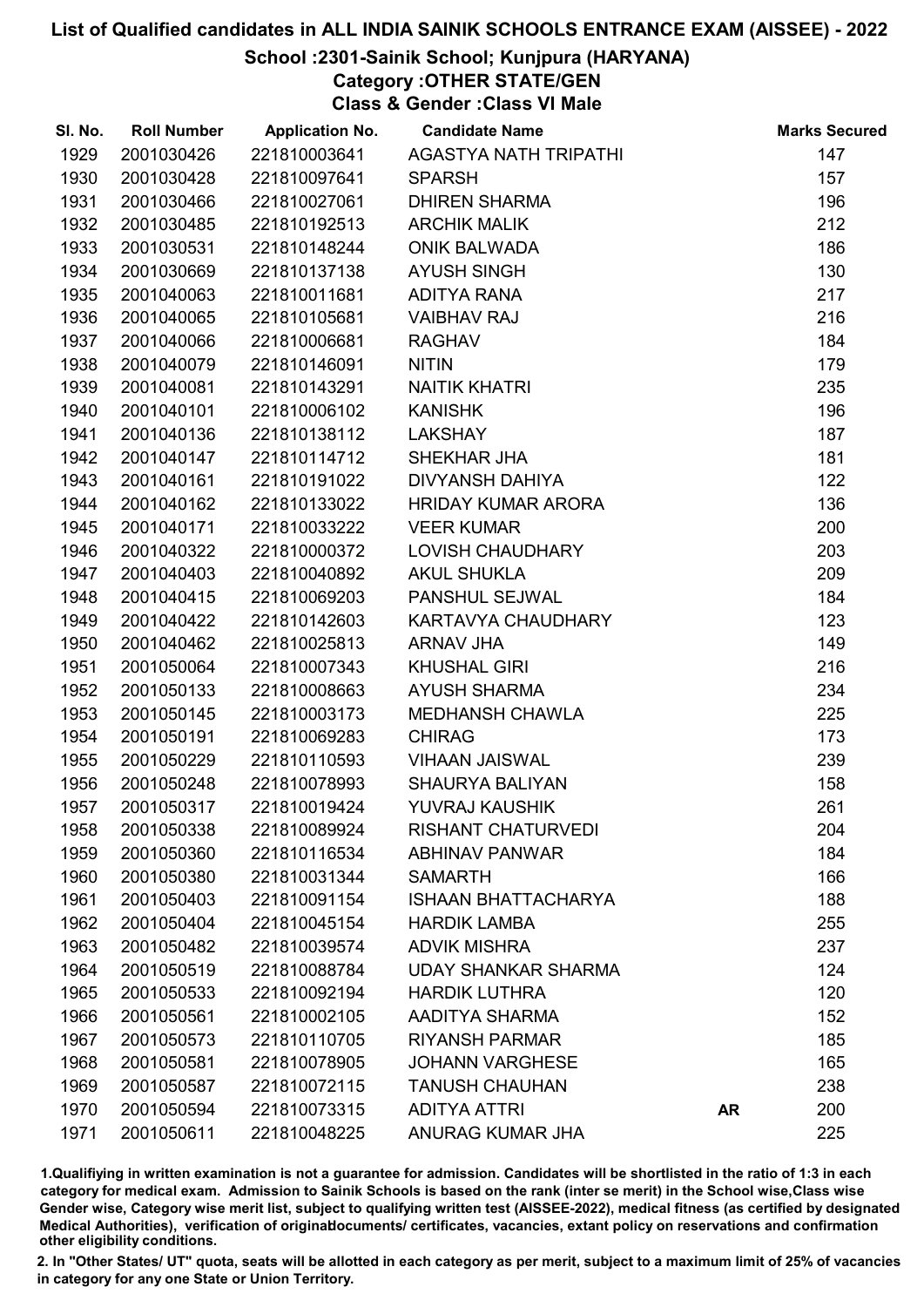## School :2301-Sainik School; Kunjpura (HARYANA)

Category :OTHER STATE/GEN

Class & Gender :Class VI Male

| SI. No. | <b>Roll Number</b> | <b>Application No.</b> | <b>Candidate Name</b>          | <b>Marks Secured</b> |
|---------|--------------------|------------------------|--------------------------------|----------------------|
| 1972    | 2001050614         | 221810002325           | <b>VANSH KHATRI</b>            | 137                  |
| 1973    | 2001050631         | 221810191925           | AKSHAJ KUMAR SINGH             | 255                  |
| 1974    | 2001050655         | 221810074635           | <b>SHIVANSH</b>                | 188                  |
| 1975    | 2001050690         | 221810193255           | <b>MD UZAIR</b>                | 148                  |
| 1976    | 2001050739         | 221810138965           | <b>DEVASHISH RAKESH KAMBLE</b> | 225                  |
| 1977    | 2001050791         | 221810122885           | <b>DURGESH KUMAR</b>           | 253                  |
| 1978    | 2001050809         | 221810131395           | <b>RIDDHIMAN</b>               | 120                  |
| 1979    | 2001050822         | 221810104695           | <b>KAPISH SINGH</b>            | 137                  |
| 1980    | 2001050837         | 221810029006           | ANSH CHAUDHARY                 | 164                  |
| 1981    | 2001050931         | 221810001136           | RAJIV SHARMA                   | 138                  |
| 1982    | 2001050944         | 221810084436           | <b>AADI BANSAL</b>             | 208                  |
| 1983    | 2001050972         | 221810125746           | <b>KAVYANSH TYAGI</b>          | 146                  |
| 1984    | 2001050991         | 221810172256           | <b>VINAY MATHUR</b>            | 209                  |
| 1985    | 2001051016         | 221810054856           | <b>SAURANSH KAUSHIK</b>        | 123                  |
| 1986    | 2001060010         | 221810056266           | <b>PARTHIV SINGH</b>           | 158                  |
| 1987    | 2001060015         | 221810121466           | <b>ANURAG MISHRA</b>           | 139                  |
| 1988    | 2001060037         | 221810181176           | <b>SWASTIK SHARMA</b>          | 172                  |
| 1989    | 2001060061         | 221810020876           | ANANT PANKAJ TYAGI             | 253                  |
| 1990    | 2001060105         | 221810077196           | <b>AAKARSH</b>                 | 243                  |
| 1991    | 2001060121         | 221810041796           | <b>ADITYA RAJ</b>              | 121                  |
| 1992    | 2001060149         | 221810036407           | RAGHAV AILAWADI                | 137                  |
| 1993    | 2001060195         | 221810165027           | AARADHAY SHARMA                | 149                  |
| 1994    | 2001060209         | 221810050627           | POORVANSH SINGH                | 197                  |
| 1995    | 2001060230         | 221810004437           | <b>VIVAAN KHATRI</b>           | 180                  |
| 1996    | 2001060253         | 221810012747           | <b>SHUBH BISHNOI</b>           | 172                  |
| 1997    | 2001060258         | 221810138947           | <b>VANSH SEHRAWAT</b>          | 157                  |
| 1998    | 2001060260         | 221810195057           | SURYANSH AHLAWAT               | 141                  |
| 1999    | 2001060313         | 221810030567           | <b>SHIVANSH SOBTI</b>          | 121                  |
| 2000    | 2001060327         | 221810025867           | <b>NIRBHAY KUMAR</b>           | 170                  |
| 2001    | 2001060328         | 221810065867           | YASHMIT YADAV                  | 206                  |
| 2002    | 2001060354         | 221810096677           | <b>SHIVAM PRATAP SINGH</b>     | 127                  |
| 2003    | 2001060388         | 221810108787           | <b>JAY DIXIT</b>               | 126                  |
| 2004    | 2001060462         | 221810005318           | <b>RAUNAK SINGH</b>            | 179                  |
| 2005    | 2001060486         | 221810032328           | <b>ABHIYUG TOMAR</b>           | 159                  |
| 2006    | 2001060487         | 221810056328           | <b>AARUSH MISHRA</b>           | 139                  |
| 2007    | 2001060523         | 221810061538           | AARNAV CHAUDHARY               | 240                  |
| 2008    | 2001060744         | 221810012909           | <b>AARUSH</b>                  | 221                  |
| 2009    | 2001060794         | 221810107429           | <b>SOURAV SOLANKI</b>          | 137                  |
| 2010    | 2001060803         | 221810041829           | <b>BRYAN EDWARD GILBERT</b>    | 144                  |
| 2011    | 2001060804         | 221810183829           | NIPUN REDDY SEELAM             | 142                  |
| 2012    | 2001060859         | 221810171649           | <b>SARTHAK MISHRA</b>          | 162                  |
| 2013    | 2001060861         | 221810073649           | <b>VIHAAN YADAV</b>            | 127                  |
| 2014    | 2001060864         | 221810039649           | KUNWAR AKHILESH RAKWAL         | 217                  |

1.Qualifiying in written examination is not a guarantee for admission. Candidates will be shortlisted in the ratio of 1:3 in each category for medical exam. Admission to Sainik Schools is based on the rank (inter se merit) in the School wise,Class wise Gender wise, Category wise merit list, subject to qualifying written test (AISSEE-2022), medical fitness (as certified by designated Medical Authorities), verification of originablocuments/ certificates, vacancies, extant policy on reservations and confirmation other eligibility conditions.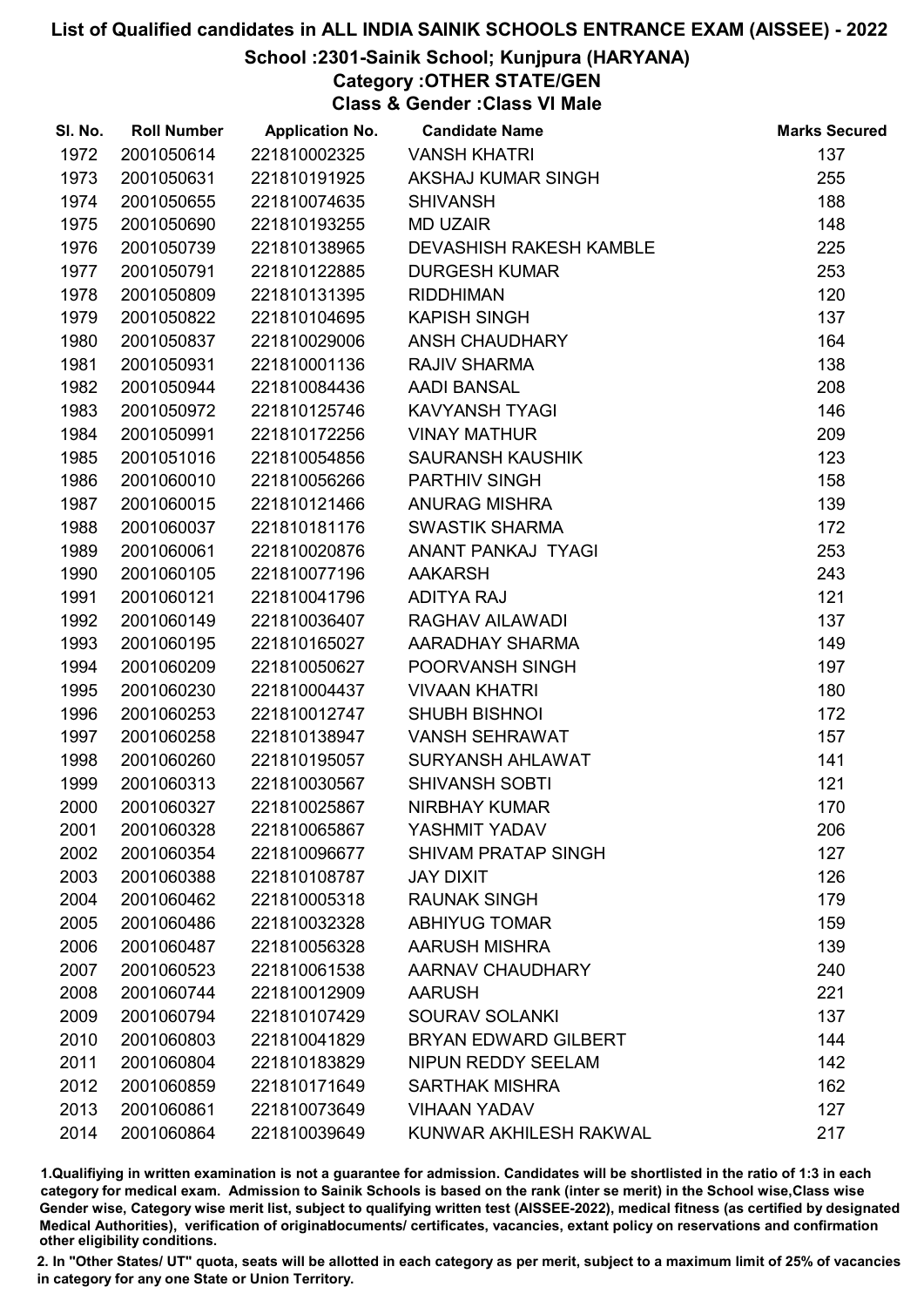## School :2301-Sainik School; Kunjpura (HARYANA)

Category :OTHER STATE/GEN

Class & Gender :Class VI Male

| SI. No. | <b>Roll Number</b> | <b>Application No.</b> | <b>Candidate Name</b>        | <b>Marks Secured</b> |
|---------|--------------------|------------------------|------------------------------|----------------------|
| 2015    | 2001060910         | 221810116269           | <b>AARAV KAUSHAL</b>         | 238                  |
| 2016    | 2001060925         | 221810050079           | <b>VISHVAJEET MALIK</b>      | 168                  |
| 2017    | 2001060942         | 221810066379           | <b>SHAURYA SINGH</b>         | 197                  |
| 2018    | 2001060954         | 221810090779           | <b>VIHANGAM KAMBOJ</b>       | 123                  |
| 2019    | 2001060971         | 221810002289           | <b>ANSH RAI</b>              | 162                  |
| 2020    | 2001060986         | 221810057589           | HARSHIT CHOUDHARY            | 159                  |
| 2021    | 2001060988         | 221810001689           | AYUSH KUMAR JHA              | 262                  |
| 2022    | 2001060995         | 221810027989           | <b>VIRAJ BENIWAL</b>         | 154                  |
| 2023    | 2203010198         | 221810005851           | ADITYAA RAJ PANKAJ KUMAR     | 254                  |
| 2024    | 2301010101         | 221810032380           | AARUSH SINGH NEGI            | 143                  |
| 2025    | 2301020004         | 221810179171           | <b>ANSH PANDEY</b>           | 172                  |
| 2026    | 2301020035         | 221810097802           | <b>OJAS CHAMDAL</b>          | 205                  |
| 2027    | 2301020240         | 221810069314           | DEV RAJ RANA                 | 171                  |
| 2028    | 2301020290         | 221810078374           | AARAV CHOUHAN                | 172                  |
| 2029    | 2301020298         | 221810147974           | <b>ARNAV GUPTA</b>           | 143                  |
| 2030    | 2301020329         | 221810062425           | DIGVIJAY SINGH KADYAN        | 188                  |
| 2031    | 2301020396         | 221810183206           | AARAV S THAKUR               | 159                  |
| 2032    | 2301020415         | 221810087616           | <b>AARASH</b>                | 213                  |
| 2033    | 2301020542         | 221810077657           | <b>GOKUL SHARMA</b>          | 135                  |
| 2034    | 2301020575         | 221810096197           | <b>T.PALLAV RAJ</b>          | 246                  |
| 2035    | 2301020646         | 221810116658           | <b>ABHINAV SETH</b>          | 148                  |
| 2036    | 2301020701         | 221810158209           | <b>DAVANSH KAUSHIK</b>       | 143                  |
| 2037    | 2301020772         | 221810188279           | MARVIK BHARDWAJ              | 127                  |
| 2038    | 2302020039         | 221810012240           | <b>CHITRANSH KUMAR SINGH</b> | 157                  |
| 2039    | 2302020125         | 221810001231           | <b>ARJUN MALIK</b>           | 213                  |
| 2040    | 2302020143         | 221810181641           | <b>ARNAV SHARMA</b>          | 220                  |
| 2041    | 2302020243         | 221810023732           | <b>RUDRA SINGH GULERIA</b>   | 191                  |
| 2042    | 2302020244         | 221810009832           | <b>AVIRAJ MAAN</b>           | 201                  |
| 2043    | 2302020258         | 221810067552           | <b>ATIKSH AGARWAL</b>        | 193                  |
| 2044    | 2302030007         | 221810134092           | <b>VIVAN</b>                 | 168                  |
| 2045    | 2302030432         | 221810073266           | SIDDHANT CHAUDHARY           | 256                  |
| 2046    | 2302040044         | 221810089247           | <b>KARAN CHOUDHARY</b>       | 142                  |
| 2047    | 2302040094         | 221810191777           | <b>ABHINAV BALIYAN</b>       | 166                  |
| 2048    | 2302040117         | 221810031997           | <b>ADITYA SINGH</b>          | 259                  |
| 2049    | 2302040122         | 221810030708           | <b>RAGHAV</b>                | 215                  |
| 2050    | 2302040198         | 221810161868           | <b>PARMEET SINGH</b>         | 159                  |
| 2051    | 2303040070         | 221810149320           | <b>VINAYAK SHUKLA</b>        | 159                  |
| 2052    | 2303070203         | 221810049055           | <b>DUSHYANT SINGH</b>        | 144                  |
| 2053    | 2304020261         | 221810056914           | <b>SATVIK MANDHAN</b>        | 211                  |
| 2054    | 2304020475         | 221810038617           | PRIYANSHU MALIK              | 259                  |
| 2055    | 2304030080         | 221810041940           | <b>AKSHIT CHAUDHARY</b>      | 235                  |
| 2056    | 2304030085         | 221810040250           | <b>PARNAV</b>                | 282                  |
| 2057    | 2304030350         | 221810145112           | <b>TANISH</b>                | 207                  |

1.Qualifiying in written examination is not a guarantee for admission. Candidates will be shortlisted in the ratio of 1:3 in each category for medical exam. Admission to Sainik Schools is based on the rank (inter se merit) in the School wise,Class wise Gender wise, Category wise merit list, subject to qualifying written test (AISSEE-2022), medical fitness (as certified by designated Medical Authorities), verification of originablocuments/ certificates, vacancies, extant policy on reservations and confirmation other eligibility conditions.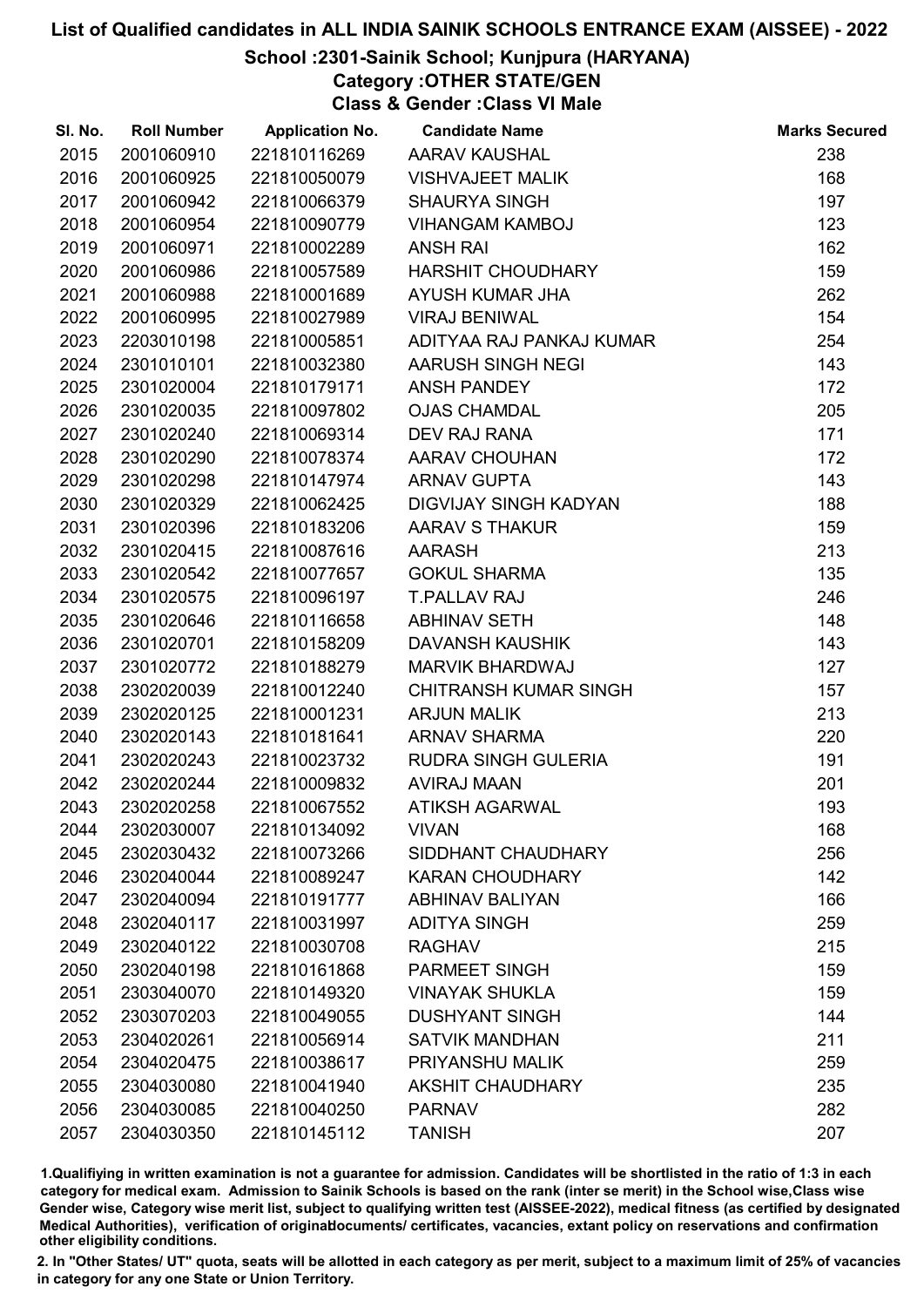## School :2301-Sainik School; Kunjpura (HARYANA)

Category :OTHER STATE/GEN

Class & Gender :Class VI Male

| SI. No. | <b>Roll Number</b> | <b>Application No.</b> | <b>Candidate Name</b>            | <b>Marks Secured</b> |
|---------|--------------------|------------------------|----------------------------------|----------------------|
| 2058    | 2304030589         | 221810056543           | <b>VIHAAN VATS</b>               | 214                  |
| 2059    | 2304040240         | 221810058425           | <b>VISHESH</b>                   | 195                  |
| 2060    | 2304040253         | 221810017925           | ARJUN BHARDWAJ                   | 159                  |
| 2061    | 2304040373         | 221810161495           | <b>KUSH DAHIYA</b>               | 184                  |
| 2062    | 2304040420         | 221810045516           | <b>ANSH RATHI</b>                | 137                  |
| 2063    | 2304050125         | 221810083886           | <b>SHIVANK SAINI</b>             | 182                  |
| 2064    | 2304060006         | 221810131138           | <b>DEV CHAUHAN</b>               | 187                  |
| 2065    | 2501020427         | 221810065582           | <b>SOHAM GUPTA</b>               | 164                  |
| 2066    | 3001040129         | 221810036127           | DAKSH PRATAP SINGH WAGHELA       | 129                  |
| 2067    | 3001040451         | 221810136089           | <b>PRANAV KUMAR</b>              | 153                  |
| 2068    | 3002010294         | 221810039252           | <b>NAMAN RAJAWAT</b>             | 275                  |
| 2069    | 3003030167         | 221810049446           | ADITYA KUMAR UPADHYAY            | 194                  |
| 2070    | 3116020076         | 221810057733           | PRANAV RAVINDRA KADAVKAR         | 148                  |
| 2071    | 3802010131         | 221810001857           | <b>SAMRAT SINGH</b>              | 181                  |
| 2072    | 3803010103         | 221810134932           | <b>ANMOL PRATAP</b>              | 137                  |
| 2073    | 3804010088         | 221810139635           | YASHVARDHAN SINGH                | 160                  |
| 2074    | 3805010264         | 221810017479           | <b>PARAMVEER SINGH</b>           | 185                  |
| 2075    | 3805010275         | 221810017899           | <b>MAYANK KUMAR</b>              | 151                  |
| 2076    | 3901020223         | 221810177759           | PRINCE CHAUHAN                   | 134                  |
| 2077    | 3903020113         | 221810187732           | <b>KHUSHAAL KUMAR</b>            | 162                  |
| 2078    | 3904040049         | 221810106931           | <b>RAHUL SARASWAT</b>            | 258                  |
| 2079    | 3905020470         | 221810080265           | <b>DURGESH SIKARWAR</b>          | 227                  |
| 2080    | 3905040215         | 221810044222           | <b>GOUTAM PARTAP SINGH RUHIL</b> | 215                  |
| 2081    | 4401020350         | 221810054655           | <b>BHUPENDRA SINGH</b>           | 123                  |
| 2082    | 4401020377         | 221810019295           | AVI PRATAP SINGH                 | 158                  |
| 2083    | 4401020386         | 221810136006           | <b>KULDEEP SINGH</b>             | 234                  |
| 2084    | 4401030027         | 221810043520           | <b>AASTIK TIWARI</b>             | 149                  |
| 2085    | 4401030059         | 221810074460           | <b>MOHIT GAUTAM</b>              | 143                  |
| 2086    | 4401030164         | 221810173971           | <b>ABHINAV RAJORA</b>            | 174                  |
| 2087    | 4401030351         | 221810084583           | <b>VIRAT CHAUDHARY</b>           | 137                  |
| 2088    | 4401030435         | 221810006074           | <b>SARVAGYA GANGWAR</b>          | 269                  |
| 2089    | 4401040121         | 221810052316           | <b>AARAV SOLANKI</b>             | 203                  |
| 2090    | 4401040207         | 221810042517           | <b>CHIRAG SHEPHERD</b>           | 265                  |
| 2091    | 4401040323         | 221810117248           | PRATEEK INDOLIYA                 | 244                  |
| 2092    | 4401040350         | 221810126668           | <b>VEDANSH KUMAR</b>             | 125                  |
| 2093    | 4403020064         | 221810078334           | SIDDHANT SINGH                   | 148                  |
| 2094    | 4405010078         | 221810070931           | PRIYANSHU TIWARI                 | 223                  |
| 2095    | 4405010280         | 221810188315           | <b>RAVI KISHAN SINGH</b>         | 230                  |
| 2096    | 4406010010         | 221810105810           | <b>PRASHANT KUMAR</b>            | 172                  |
| 2097    | 4406010073         | 221810155151           | <b>KRISHNA CHAUDHARY</b>         | 175                  |
| 2098    | 4406020226         | 221810068762           | <b>JASHAN CHAUDHARY</b>          | 135                  |
| 2099    | 4407020310         | 221810047866           | <b>AYUSH MISHRA</b>              | 123                  |
| 2100    | 4407020345         | 221810048137           | <b>ANSH MISHRA</b>               | 177                  |

1.Qualifiying in written examination is not a guarantee for admission. Candidates will be shortlisted in the ratio of 1:3 in each category for medical exam. Admission to Sainik Schools is based on the rank (inter se merit) in the School wise,Class wise Gender wise, Category wise merit list, subject to qualifying written test (AISSEE-2022), medical fitness (as certified by designated Medical Authorities), verification of originablocuments/ certificates, vacancies, extant policy on reservations and confirmation other eligibility conditions.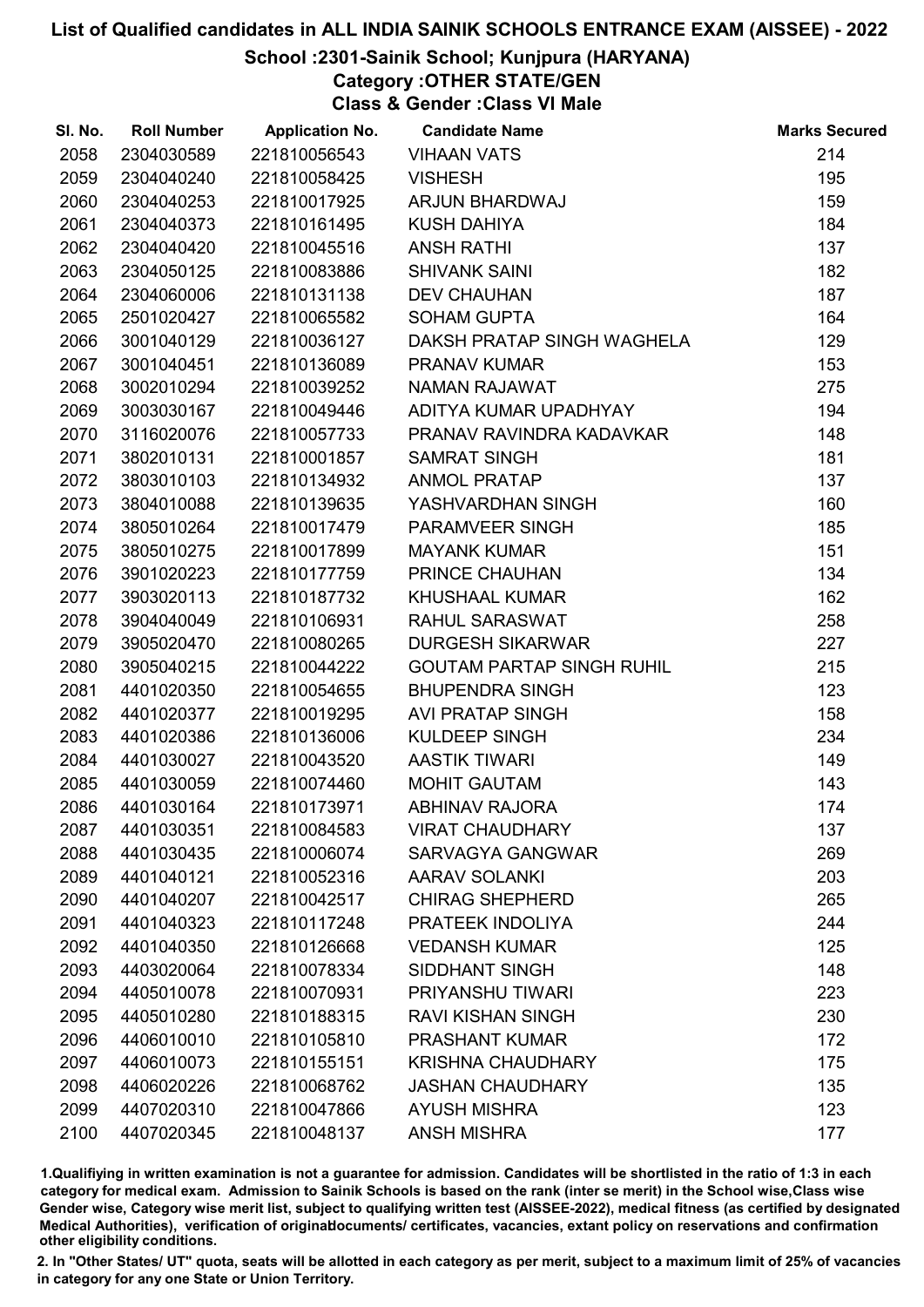## School :2301-Sainik School; Kunjpura (HARYANA)

Category :OTHER STATE/GEN

Class & Gender :Class VI Male

| SI. No. | <b>Roll Number</b> | <b>Application No.</b> | <b>Candidate Name</b>        | <b>Marks Secured</b> |
|---------|--------------------|------------------------|------------------------------|----------------------|
| 2101    | 4408010045         | 221810076180           | <b>ARNAV MALIK</b>           | 253                  |
| 2102    | 4408020180         | 221810098954           | <b>AARAV GUPTA</b>           | 241                  |
| 2103    | 4409010444         | 221810029709           | <b>GANDHIK SHARMA</b>        | 144                  |
| 2104    | 4410020438         | 221810056134           | ASHUTOSH KUMAR SINGH         | 238                  |
| 2105    | 4410030306         | 221810185328           | PARITOSH BHARADWAJ           | 196                  |
| 2106    | 4410030399         | 221810046719           | YUVRAJ KUMAR SINGH           | 200                  |
| 2107    | 4411030019         | 221810034016           | YASH VARDHAN                 | 246                  |
| 2108    | 4412020116         | 221810026613           | <b>PRIYANSH RAI</b>          | 257                  |
| 2109    | 4412020305         | 221810030477           | <b>SHAILESH RAI</b>          | 257                  |
| 2110    | 4412020347         | 221810149098           | <b>DEVAASHISH</b>            | 200                  |
| 2111    | 4502020015         | 221810190010           | <b>SHUBH MALIK</b>           | 148                  |
| 2112    | 4502020781         | 221810020007           | <b>JAI SACHDEVA</b>          | 224                  |
| 2113    | 4502020974         | 221810104478           | YASHWARDHAN SINGH            | 203                  |
| 2114    | 4502021054         | 221810111539           | <b>ABHIRAJ</b>               | 190                  |
| 2115    | 4507010033         | 221810122070           | <b>SHANU MALIK</b>           | 139                  |
| 2116    | 4507010051         | 221810001001           | PREET CHOUDHARY              | 221                  |
| 2117    | 4507010201         | 221810092014           | <b>VARTMAAN SINGH</b>        | 150                  |
| 2118    | 4507010225         | 221810027954           | <b>HARDIK CHAUHAN</b>        | 183                  |
| 2119    | 4507010229         | 221810162084           | <b>LABHANSH PRATAP SINGH</b> | 155                  |
| 2120    | 4507010232         | 221810111284           | ABHIRAJ KAPOOR               | 151                  |
| 2121    | 4507010285         | 221810129495           | <b>RASAANSH RAVI</b>         | 205                  |
| 2122    | 4507010310         | 221810060326           | <b>ATHARV KAUSHIK</b>        | 234                  |
| 2123    | 4507010385         | 221810051287           | <b>ABHAYRAJ RATHI</b>        | 231                  |
| 2124    | 4507010424         | 221810082019           | AYUSHMAN BALIYAN             | 154                  |
| 2125    | 4507010427         | 221810180819           | YASHASVI KUMAR               | 191                  |
| 2126    | 4507010518         | 221810048514           | <b>SPARSH KUMAR</b>          | 149                  |

<sup>1.</sup>Qualifiying in written examination is not a guarantee for admission. Candidates will be shortlisted in the ratio of 1:3 in each category for medical exam. Admission to Sainik Schools is based on the rank (inter se merit) in the School wise,Class wise Gender wise, Category wise merit list, subject to qualifying written test (AISSEE-2022), medical fitness (as certified by designated Medical Authorities), verification of originablocuments/ certificates, vacancies, extant policy on reservations and confirmation other eligibility conditions.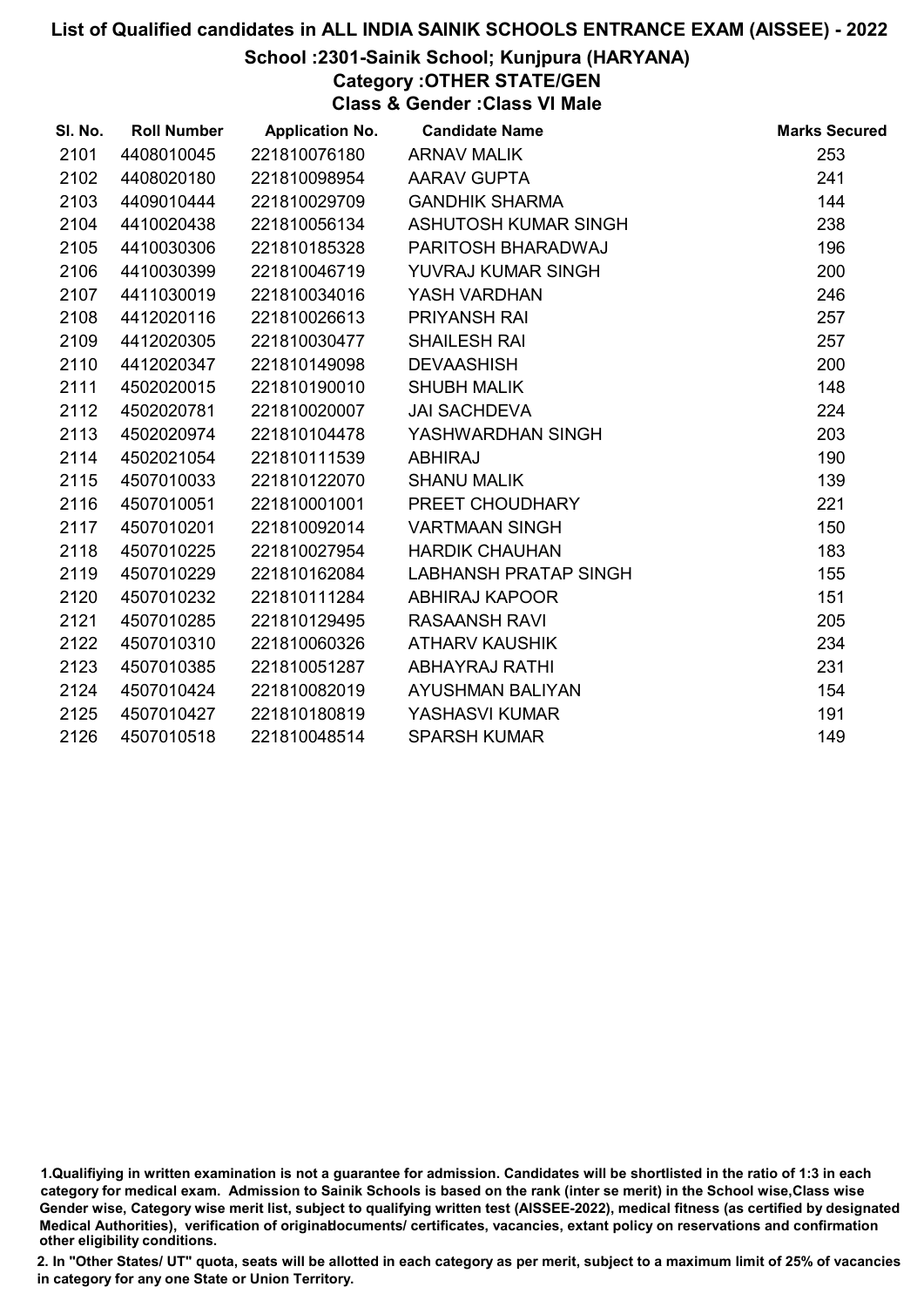### School :2301-Sainik School; Kunjpura (HARYANA)

### Category :HOME STATE/SC

Class & Gender :Class VI Female

| SI. No. | <b>Roll Number</b> | <b>Application No.</b> | <b>Candidate Name</b>  | <b>Marks Secured</b> |
|---------|--------------------|------------------------|------------------------|----------------------|
| 2127    | 2001030413         | 221810110241           | <b>DEEPANSHU</b>       | 128                  |
| 2128    | 2001030517         | 221810120293           | <b>SIMRAN</b>          | 70                   |
| 2129    | 2001030523         | 221810164414           | <b>TAMANNA</b>         | 83                   |
| 2130    | 2001030634         | 221810186137           | <b>KHYATI</b>          | 184                  |
| 2131    | 2001030687         | 221810183378           | <b>RADHA</b>           | 81                   |
| 2132    | 2001050583         | 221810093015           | <b>VIPRAA SINGH</b>    | 133                  |
| 2133    | 2001050684         | 221810040155           | <b>BHAVIKA AHLAWAT</b> | 119                  |
| 2134    | 2301010005         | 221810169400           | <b>AMRIT</b>           | 128                  |
| 2135    | 2301010085         | 221810158470           | <b>SONAXI</b>          | 112                  |
| 2136    | 2301010087         | 221810149570           | <b>DIVIJA BANGAR</b>   | 112                  |
| 2137    | 2301010149         | 221810099241           | <b>DIWANSHI</b>        | 79                   |
| 2138    | 2301010220         | 221810168034           | <b>ANSHIKA</b>         | 115                  |
| 2139    | 2301020305         | 221810069194           | <b>HARSHITA</b>        | 147                  |
| 2140    | 2301020310         | 221810006694           | <b>AYUSHI</b>          | 134                  |
| 2141    | 2301020505         | 221810071407           | <b>HIMANGINI</b>       | 174                  |
| 2142    | 2301020522         | 221810017637           | <b>MANSERAT KAUR</b>   | 96                   |
| 2143    | 2301020761         | 221810188669           | <b>HARMAN PREET</b>    | 127                  |
| 2144    | 2302010006         | 221810064800           | <b>JASMEET</b>         | 107                  |
| 2145    | 2302010039         | 221810178231           | <b>NEHA MUDHAI</b>     | 86                   |
| 2146    | 2302010045         | 221810112541           | <b>REET</b>            | 143                  |
| 2147    | 2302010064         | 221810074002           | <b>TAMANNA</b>         | 99                   |
| 2148    | 2302010072         | 221810125122           | <b>ANSHIKA</b>         | 111                  |
| 2149    | 2302020167         | 221810013271           | <b>SEERAT</b>          | 115                  |
| 2150    | 2302020283         | 221810019082           | <b>GURANSH</b>         | 122                  |
| 2151    | 2302020300         | 221810024362           | <b>VANSHIKA</b>        | 93                   |
| 2152    | 2302020377         | 221810064335           | <b>ARCHANA</b>         | 113                  |
| 2153    | 2302020379         | 221810168745           | <b>SANEHA</b>          | 155                  |
| 2154    | 2302020461         | 221810151457           | <b>PRACHI</b>          | 152                  |
| 2155    | 2302020473         | 221810181677           | <b>PAYAL</b>           | 74                   |
| 2156    | 2302020490         | 221810178938           | <b>JYOTI</b>           | 81                   |
| 2157    | 2302020493         | 221810129448           | <b>TANVI</b>           | 61                   |
| 2158    | 2302020520         | 221810108049           | <b>DISHA</b>           | 136                  |
| 2159    | 2302030029         | 221810022803           | <b>TANISHA</b>         | 126                  |
| 2160    | 2302030185         | 221810011634           | <b>ANGEL</b>           | 143                  |
| 2161    | 2302030226         | 221810146074           | <b>ISHIKA NIRMAN</b>   | 211                  |
| 2162    | 2302030336         | 221810194275           | <b>RIMPAL</b>          | 124                  |
| 2163    | 2302040156         | 221810049338           | <b>KASHVEE</b>         | 114                  |
| 2164    | 2302040335         | 221810056399           | <b>NAVIKA</b>          | 87                   |
| 2165    | 2303030488         | 221810013127           | <b>HIMANI TUNDWAL</b>  | 135                  |
| 2166    | 2303050287         | 221810140422           | <b>DIPIKA</b>          | 136                  |
| 2167    | 2303070234         | 221810118265           | <b>KANIKA</b>          | 204                  |
| 2168    | 2303070301         | 221810176685           | <b>PAWANI</b>          | 90                   |
| 2169    | 2303070396         | 221810152326           | <b>HIMANSHI</b>        | 110                  |

1.Qualifiying in written examination is not a guarantee for admission. Candidates will be shortlisted in the ratio of 1:3 in each category for medical exam. Admission to Sainik Schools is based on the rank (inter se merit) in the School wise,Class wise Gender wise, Category wise merit list, subject to qualifying written test (AISSEE-2022), medical fitness (as certified by designated Medical Authorities), verification of originablocuments/ certificates, vacancies, extant policy on reservations and confirmation other eligibility conditions.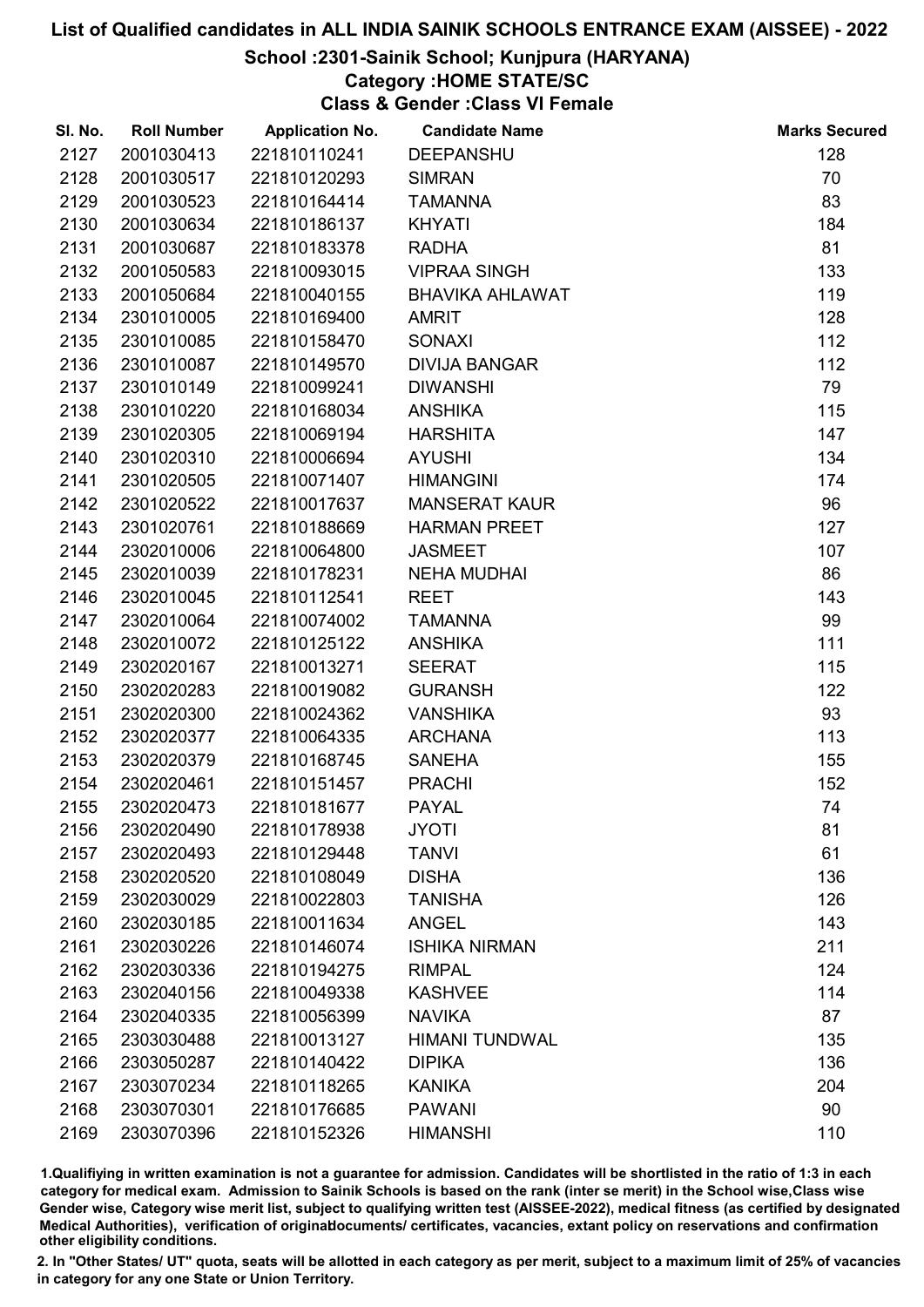#### School :2301-Sainik School; Kunjpura (HARYANA)

#### Category :HOME STATE/SC

Class & Gender :Class VI Female

| SI. No. | <b>Roll Number</b> | <b>Application No.</b> | <b>Candidate Name</b> |           | <b>Marks Secured</b> |
|---------|--------------------|------------------------|-----------------------|-----------|----------------------|
| 2170    | 2303080156         | 221810156396           | <b>HARSHITA</b>       |           | 175                  |
| 2171    | 2303090354         | 221810067419           | <b>RAKSHITA</b>       |           | 146                  |
| 2172    | 2304010009         | 221810121410           | <b>JASSI</b>          |           | 113                  |
| 2173    | 2304020104         | 221810070681           | <b>ANSHIKA</b>        |           | 128                  |
| 2174    | 2304020176         | 221810031292           | <b>ANJALI</b>         |           | 144                  |
| 2175    | 2304020211         | 221810008933           | <b>BHAWANA</b>        |           | 138                  |
| 2176    | 2304020217         | 221810013153           | <b>ANSU RANI</b>      |           | 172                  |
| 2177    | 2304020303         | 221810110564           | <b>DEEPANSHI</b>      |           | 174                  |
| 2178    | 2304020458         | 221810031396           | <b>PRIYA</b>          |           | 84                   |
| 2179    | 2304020519         | 221810035177           | <b>PARGATI</b>        |           | 155                  |
| 2180    | 2304020531         | 221810095787           | <b>VANSHIKA</b>       | <b>AR</b> | 78                   |
| 2181    | 2304020561         | 221810102228           | <b>BHOOMI</b>         |           | 111                  |
| 2182    | 2304020562         | 221810012228           | <b>HARSHITA</b>       |           | 100                  |
| 2183    | 2304020572         | 221810176738           | ANU                   |           | 90                   |
| 2184    | 2304020684         | 221810084099           | <b>KANIKA</b>         |           | 92                   |
| 2185    | 2304030025         | 221810021010           | <b>VEDIKA</b>         |           | 142                  |
| 2186    | 2304030109         | 221810017660           | <b>ISHU</b>           |           | 186                  |
| 2187    | 2304030116         | 221810120170           | <b>PARUL</b>          |           | 128                  |
| 2188    | 2304030144         | 221810170980           | <b>SHREYA</b>         |           | 179                  |
| 2189    | 2304030194         | 221810047321           | <b>SANVI</b>          |           | 111                  |
| 2190    | 2304030235         | 221810086741           | <b>BHAWANA</b>        |           | 105                  |
| 2191    | 2304030434         | 221810046952           | <b>RIYA</b>           |           | 89                   |
| 2192    | 2304030440         | 221810105162           | <b>PARTIBHA</b>       |           | 116                  |
| 2193    | 2304030571         | 221810105633           | <b>TANVI CHITRA</b>   |           | 150                  |
| 2194    | 2304030587         | 221810043543           | <b>PALAK</b>          |           | 72                   |
| 2195    | 2304040080         | 221810138324           | <b>JYOTSANA</b>       |           | 137                  |
| 2196    | 2304050049         | 221810115146           | <b>DEEPIKA</b>        |           | 97                   |
| 2197    | 2304050249         | 221810129067           | <b>JIYA</b>           |           | 114                  |
| 2198    | 3803010062         | 221810191251           | <b>SEERAT KAUR</b>    |           | 87                   |
| 2199    | 3908010031         | 221810029371           | <b>DHRUVIKA</b>       |           | 158                  |

<sup>1.</sup>Qualifiying in written examination is not a guarantee for admission. Candidates will be shortlisted in the ratio of 1:3 in each category for medical exam. Admission to Sainik Schools is based on the rank (inter se merit) in the School wise,Class wise Gender wise, Category wise merit list, subject to qualifying written test (AISSEE-2022), medical fitness (as certified by designated Medical Authorities), verification of originablocuments/ certificates, vacancies, extant policy on reservations and confirmation other eligibility conditions.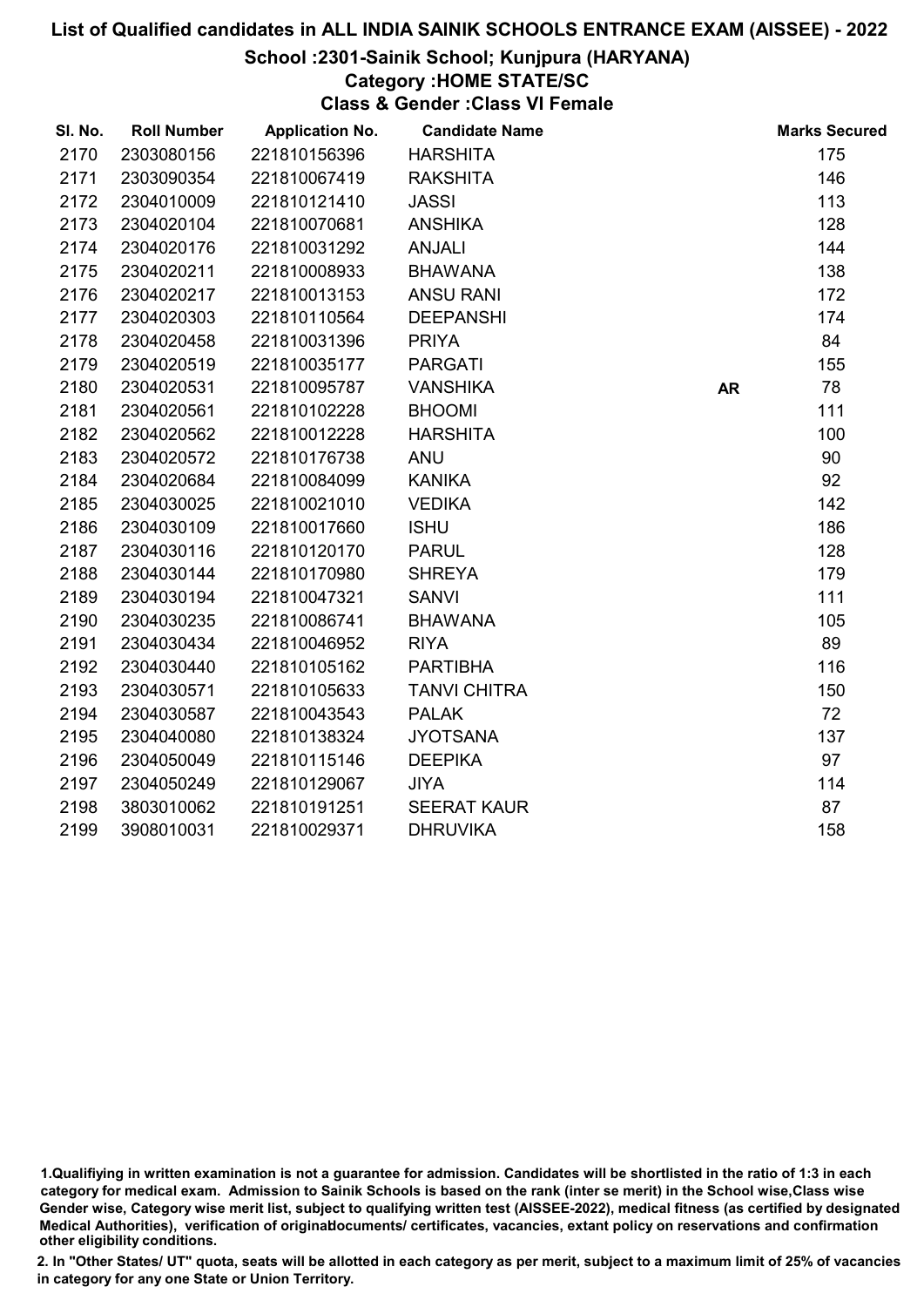## School :2301-Sainik School; Kunjpura (HARYANA)

## Category :HOME STATE/OBC

Class & Gender :Class VI Female

| SI. No. | <b>Roll Number</b> | <b>Application No.</b> | <b>Candidate Name</b> | <b>Marks Secured</b> |
|---------|--------------------|------------------------|-----------------------|----------------------|
| 2200    | 2001030088         | 221810129130           | PRIYANSHI YADAV       | 130                  |
| 2201    | 2001030347         | 221810023021           | <b>RITIKA BAISLA</b>  | 179                  |
| 2202    | 2001030647         | 221810006477           | <b>SHRUTI</b>         | 129                  |
| 2203    | 2001050073         | 221810089943           | <b>PRACHI</b>         | 179                  |
| 2204    | 2001050557         | 221810099894           | <b>TEJASWI</b>        | 146                  |
| 2205    | 2001060405         | 221810141597           | <b>MAHI</b>           | 153                  |
| 2206    | 2301010069         | 221810179360           | <b>MANNAT</b>         | 135                  |
| 2207    | 2301020050         | 221810011712           | <b>SANDEEP KAUR</b>   | 155                  |
| 2208    | 2301020149         | 221810044123           | <b>PARNEET KAUR</b>   | 179                  |
| 2209    | 2301020255         | 221810138534           | <b>BHAVYA VERMA</b>   | 136                  |
| 2210    | 2301020320         | 221810094305           | <b>ANANYA BISWAS</b>  | 222                  |
| 2211    | 2301020453         | 221810148456           | NOORPREET KAUR        | 175                  |
| 2212    | 2301020454         | 221810017656           | <b>MOLISHA</b>        | 128                  |
| 2213    | 2301020548         | 221810060957           | <b>DIVYA</b>          | 158                  |
| 2214    | 2301020572         | 221810048887           | <b>ANANYA PAL</b>     | 188                  |
| 2215    | 2301020665         | 221810079178           | AKSHITA CHOUDHARY     | 198                  |
| 2216    | 2301020703         | 221810156409           | <b>NAVKIRAT KAUR</b>  | 143                  |
| 2217    | 2302020011         | 221810142010           | <b>VANYA POSWAL</b>   | 163                  |
| 2218    | 2302020030         | 221810074330           | <b>PREET KAUR</b>     | 145                  |
| 2219    | 2302020042         | 221810045540           | <b>ASHWIKA</b>        | 209                  |
| 2220    | 2302020065         | 221810009770           | <b>AKSHAYA</b>        | 171                  |
| 2221    | 2302020097         | 221810145501           | <b>ISHIKA</b>         | 128                  |
| 2222    | 2302020195         | 221810022891           | <b>DIPANSHI</b>       | 212                  |
| 2223    | 2302020199         | 221810081102           | <b>HEENA</b>          | 166                  |
| 2224    | 2302020262         | 221810168462           | <b>VANSHIKA</b>       | 154                  |
| 2225    | 2302020317         | 221810127513           | <b>JAGRITI</b>        | 135                  |
| 2226    | 2302020337         | 221810112983           | <b>ANGEL</b>          | 152                  |
| 2227    | 2302020394         | 221810131306           | <b>DIVYA RANI</b>     | 147                  |
| 2228    | 2302020405         | 221810006036           | <b>RIDHIMA</b>        | 120                  |
| 2229    | 2302020498         | 221810009858           | <b>BHUMIKA</b>        | 176                  |
| 2230    | 2302020504         | 221810139288           | <b>PRACHI</b>         | 133                  |
| 2231    | 2302020538         | 221810171299           | ANU                   | 130                  |
| 2232    | 2302030231         | 221810159274           | <b>KHUSHI</b>         | 151                  |
| 2233    | 2302030259         | 221810089505           | <b>ARSHIYA</b>        | 234                  |
| 2234    | 2302030275         | 221810062915           | <b>MANSI</b>          | 136                  |
| 2235    | 2302030290         | 221810040925           | <b>SIMRAN</b>         | 211                  |
| 2236    | 2302030340         | 221810125875           | <b>DHANEY</b>         | 161                  |
| 2237    | 2302040002         | 221810123807           | <b>RAHI AGROT</b>     | 136                  |
| 2238    | 2302040023         | 221810142127           | <b>KAMNA</b>          | 138                  |
| 2239    | 2302040101         | 221810168387           | <b>UMANG</b>          | 125                  |
| 2240    | 2302040105         | 221810009687           | <b>TANISH</b>         | 224                  |
| 2241    | 2302040190         | 221810017568           | <b>KIRTI</b>          | 144                  |
| 2242    | 2302040225         | 221810084598           | <b>VIRASHI</b>        | 129                  |

1.Qualifiying in written examination is not a guarantee for admission. Candidates will be shortlisted in the ratio of 1:3 in each category for medical exam. Admission to Sainik Schools is based on the rank (inter se merit) in the School wise,Class wise Gender wise, Category wise merit list, subject to qualifying written test (AISSEE-2022), medical fitness (as certified by designated Medical Authorities), verification of originablocuments/ certificates, vacancies, extant policy on reservations and confirmation other eligibility conditions.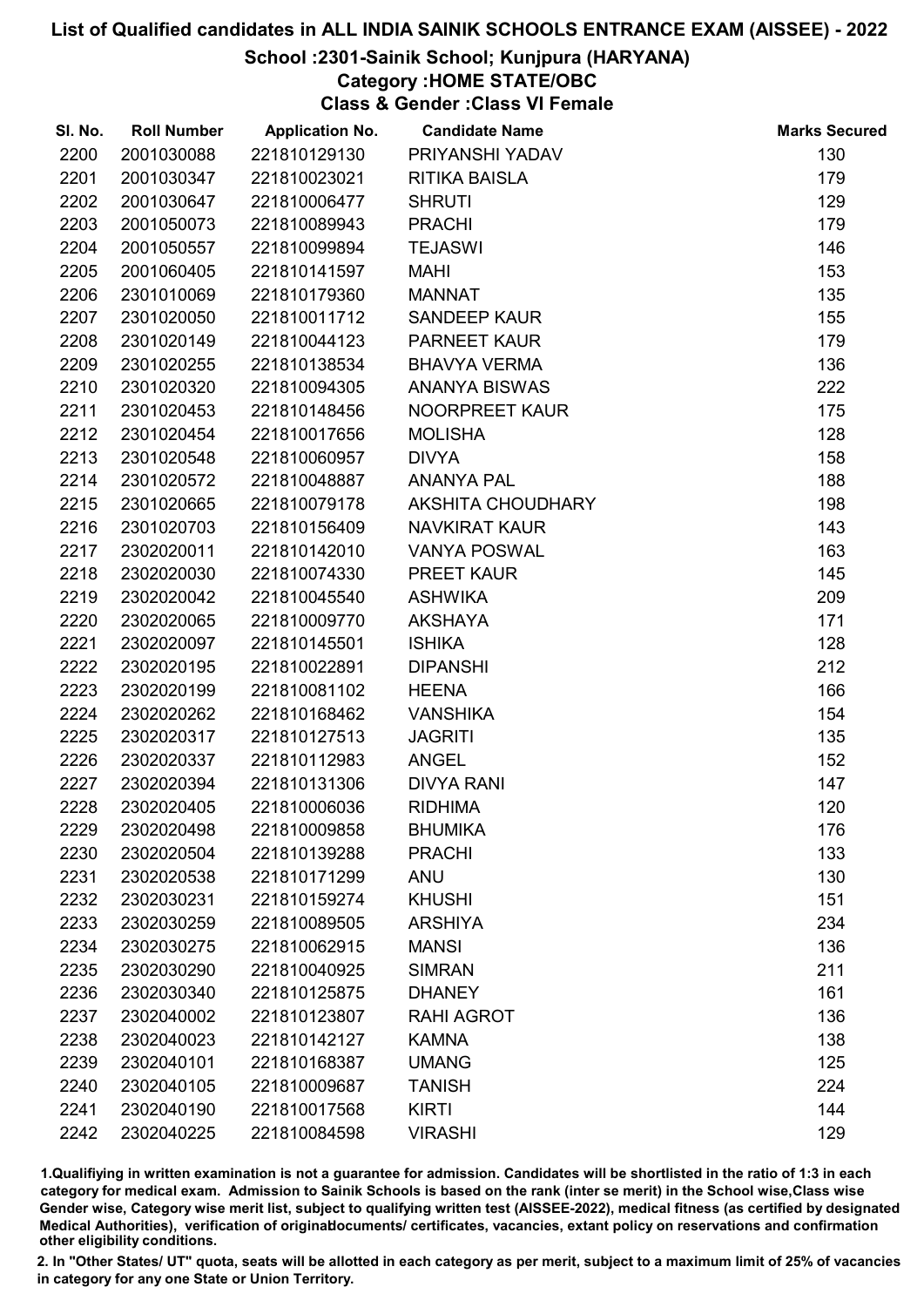### School :2301-Sainik School; Kunjpura (HARYANA)

## Category :HOME STATE/OBC

Class & Gender :Class VI Female

| SI. No. | <b>Roll Number</b> | <b>Application No.</b> | <b>Candidate Name</b> | <b>Marks Secured</b> |
|---------|--------------------|------------------------|-----------------------|----------------------|
| 2243    | 2302040275         | 221810030839           | <b>CHHAVI</b>         | 163                  |
| 2244    | 2303020031         | 221810139120           | <b>VANDANA</b>        | 188                  |
| 2245    | 2303020034         | 221810118520           | <b>MANISHA</b>        | 150                  |
| 2246    | 2303020336         | 221810099482           | <b>HIMANSI</b>        | 160                  |
| 2247    | 2303030142         | 221810024524           | <b>ARPITA</b>         | 225                  |
| 2248    | 2303030410         | 221810087746           | <b>DIVYA YADAV</b>    | 188                  |
| 2249    | 2303040112         | 221810097830           | <b>MAMTA</b>          | 169                  |
| 2250    | 2303040195         | 221810118370           | <b>SANA YADAV</b>     | 137                  |
| 2251    | 2303040307         | 221810080897           | <b>ARUSHI</b>         | 207                  |
| 2252    | 2303040402         | 221810016768           | <b>RIYA</b>           | 224                  |
| 2253    | 2303040484         | 221810034349           | <b>YOGETA</b>         | 127                  |
| 2254    | 2303050069         | 221810041231           | <b>GUNJAN</b>         | 142                  |
| 2255    | 2303050170         | 221810171071           | <b>PARUL</b>          | 156                  |
| 2256    | 2303050222         | 221810048391           | <b>TEZAL</b>          | 197                  |
| 2257    | 2303060146         | 221810101953           | <b>ISHIKA YADAV</b>   | 152                  |
| 2258    | 2303060361         | 221810108534           | SANAYA GOGAD          | 252                  |
| 2259    | 2303060438         | 221810069464           | <b>VANSHIKA</b>       | 228                  |
| 2260    | 2303070216         | 221810104555           | <b>DIKSHA</b>         | 178                  |
| 2261    | 2303080025         | 221810190046           | <b>KANCHAN YADAV</b>  | 165                  |
| 2262    | 2303080235         | 221810070327           | <b>KINSHU YADAV</b>   | 172                  |
| 2263    | 2303080300         | 221810079647           | <b>MAHAK</b>          | 186                  |
| 2264    | 2303100017         | 221810118029           | YASHIKA               | 163                  |
| 2265    | 2303100073         | 221810154249           | <b>PARI</b>           | 168                  |
| 2266    | 2303100101         | 221810049159           | <b>KANIKA</b>         | 129                  |
| 2267    | 2303100143         | 221810138569           | <b>SNEHA</b>          | 128                  |
| 2268    | 2304010017         | 221810042330           | <b>MEHUL</b>          | 189                  |
| 2269    | 2304020362         | 221810067955           | <b>SAKSHI</b>         | 222                  |
| 2270    | 2304020387         | 221810016195           | <b>KUSUM</b>          | 129                  |
| 2271    | 2304020392         | 221810002795           | <b>KIRTI</b>          | 148                  |
| 2272    | 2304020424         | 221810040246           | <b>DIMPI YADAV</b>    | 237                  |
| 2273    | 2304020662         | 221810141959           | <b>KHUSHI</b>         | 125                  |
| 2274    | 2304020678         | 221810116389           | <b>NANCY</b>          | 139                  |
| 2275    | 2304030135         | 221810008180           | <b>SATAKSHI</b>       | 206                  |
| 2276    | 2304030467         | 221810131082           | <b>JIYA YADAV</b>     | 217                  |
| 2277    | 2304030475         | 221810135582           | <b>VIJAY LAXMI</b>    | 176                  |
| 2278    | 2304030529         | 221810026413           | <b>TANISHA</b>        | 186                  |
| 2279    | 2304030593         | 221810100053           | <b>SHIKSHA</b>        | 130                  |
| 2280    | 2304040110         | 221810103244           | <b>AARVI YADAV</b>    | 141                  |
| 2281    | 2304040129         | 221810151354           | <b>DEVSHI</b>         | 142                  |
| 2282    | 2304040204         | 221810115694           | <b>HANSIKA</b>        | 127                  |
| 2283    | 2304040211         | 221810103105           | <b>JANNAT</b>         | 137                  |
| 2284    | 2304040243         | 221810047525           | <b>NISHU</b>          | 185                  |
| 2285    | 2304050021         | 221810005626           | <b>PRIYANSHU</b>      | 124                  |
|         |                    |                        |                       |                      |

1.Qualifiying in written examination is not a guarantee for admission. Candidates will be shortlisted in the ratio of 1:3 in each category for medical exam. Admission to Sainik Schools is based on the rank (inter se merit) in the School wise,Class wise Gender wise, Category wise merit list, subject to qualifying written test (AISSEE-2022), medical fitness (as certified by designated Medical Authorities), verification of originablocuments/ certificates, vacancies, extant policy on reservations and confirmation other eligibility conditions.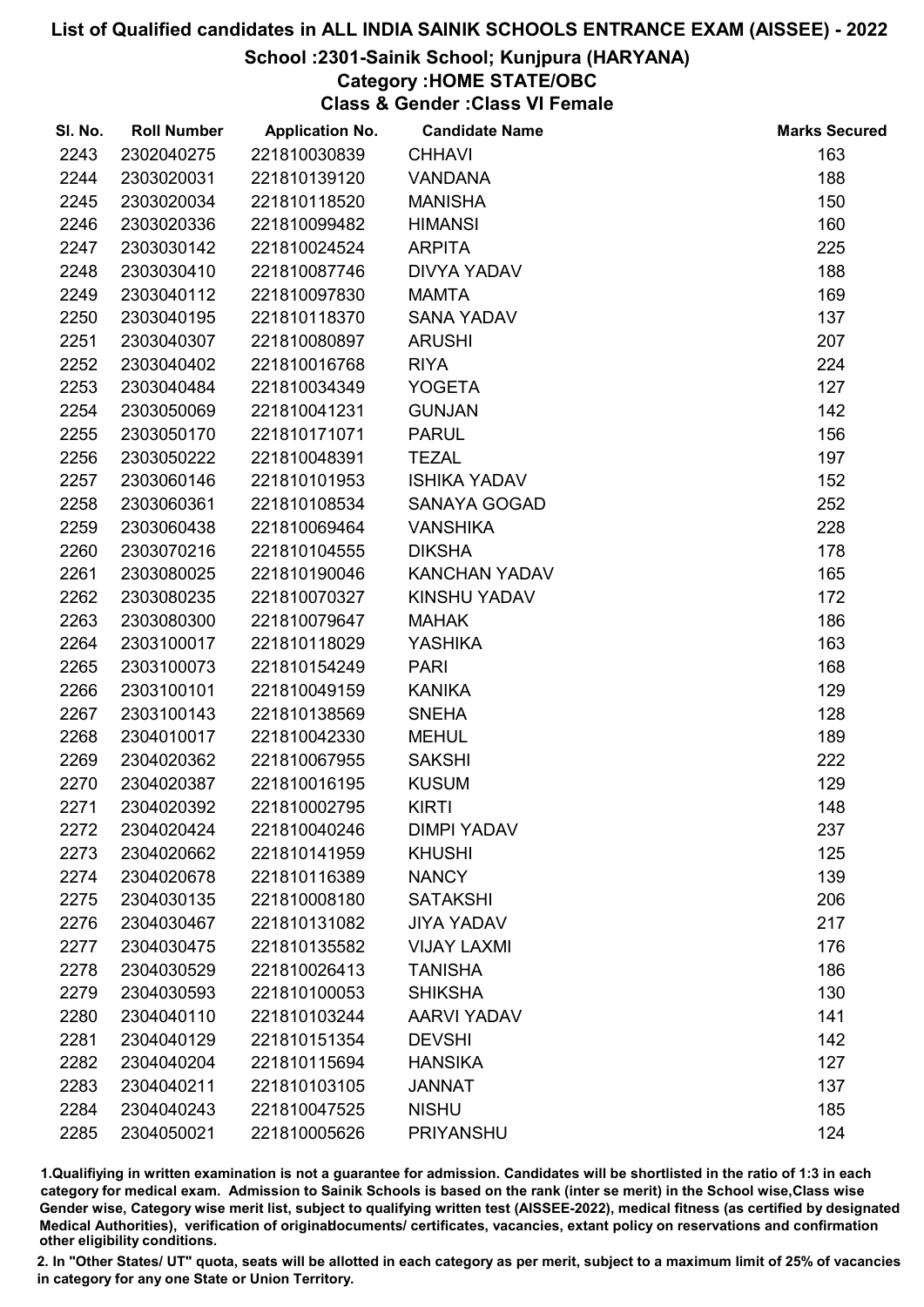# List of Qualified candidates in ALL INDIA SAINIK SCHOOLS ENTRANCE EXAM (AISSEE) - 2022 School :2301-Sainik School; Kunjpura (HARYANA) Category :HOME STATE/OBC Class & Gender :Class VI Female

| SI. No. | <b>Roll Number</b> | <b>Application No.</b> | <b>Candidate Name</b> | <b>Marks Secured</b> |
|---------|--------------------|------------------------|-----------------------|----------------------|
| 2286    | 2304050052         | 221810085246           | <b>SAKSHI</b>         | 156                  |
| 2287    | 2304050266         | 221810047077           | <b>CHAKSHU</b>        | 195                  |
| 2288    | 2304050360         | 221810086628           | <b>BHOOMI</b>         | 173                  |
| 2289    | 2304060240         | 221810186959           | UMANG VERMA           | 161                  |
| 2290    | 3805010230         | 221810143968           | NAMANJOT KAUR         | 137                  |

1.Qualifiying in written examination is not a guarantee for admission. Candidates will be shortlisted in the ratio of 1:3 in each category for medical exam. Admission to Sainik Schools is based on the rank (inter se merit) in the School wise,Class wise Gender wise, Category wise merit list, subject to qualifying written test (AISSEE-2022), medical fitness (as certified by designated Medical Authorities), verification of originablocuments/ certificates, vacancies, extant policy on reservations and confirmation other eligibility conditions.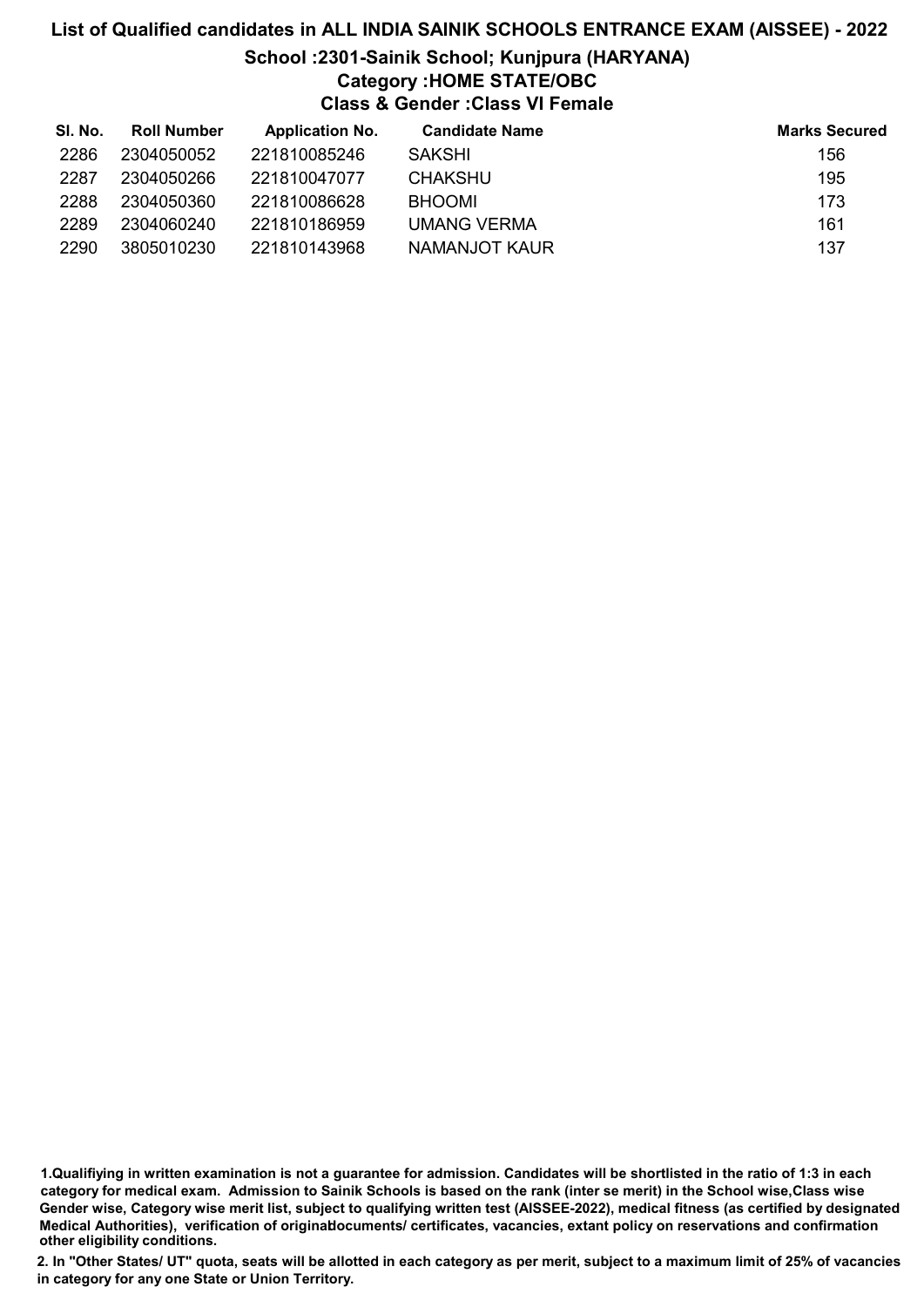## School :2301-Sainik School; Kunjpura (HARYANA)

## Category :HOME STATE/DEF

Class & Gender :Class VI Female

| SI. No. | <b>Roll Number</b> | <b>Application No.</b> | <b>Candidate Name</b>  | <b>Marks Secured</b> |
|---------|--------------------|------------------------|------------------------|----------------------|
| 2291    | 2001030467         | 221810118061           | POORNIMA SINGH         | 199                  |
| 2292    | 2001050437         | 221810178064           | <b>GARIMA</b>          | 172                  |
| 2293    | 2301010018         | 221810024120           | <b>DAISY RAWAL</b>     | 231                  |
| 2294    | 2301010188         | 221810027440           | <b>PRINCY</b>          | 170                  |
| 2295    | 2301010219         | 221810107024           | <b>LATIKSHA</b>        | 138                  |
| 2296    | 2301020084         | 221810132152           | <b>PRIYA</b>           | 160                  |
| 2297    | 2301020180         | 221810166753           | <b>CHHAVI SHARMA</b>   | 123                  |
| 2298    | 2301020270         | 221810037654           | THAKARSHI KIROLA       | 235                  |
| 2299    | 2301020754         | 221810037759           | <b>AKSHIKA</b>         | 157                  |
| 2300    | 2302010002         | 221810109300           | YASHVI                 | 123                  |
| 2301    | 2302020399         | 221810003326           | <b>TAMANNA DEVI</b>    | 155                  |
| 2302    | 2302030078         | 221810030153           | <b>LAVANYA</b>         | 266                  |
| 2303    | 2302030080         | 221810066153           | <b>VANDITA</b>         | 157                  |
| 2304    | 2302040097         | 221810089187           | <b>TANYA</b>           | 205                  |
| 2305    | 2302040189         | 221810108468           | <b>SHIYA</b>           | 183                  |
| 2306    | 2303030357         | 221810141306           | <b>JIYA</b>            | 161                  |
| 2307    | 2303030501         | 221810151927           | <b>NIRJARA</b>         | 224                  |
| 2308    | 2303060389         | 221810026544           | <b>SONAM JAKHAR</b>    | 121                  |
| 2309    | 2303070092         | 221810035315           | YANESSA MOTAN          | 191                  |
| 2310    | 2303080172         | 221810165996           | <b>GARIMA</b>          | 128                  |
| 2311    | 2304020140         | 221810034532           | <b>ANSHIKA</b>         | 232                  |
| 2312    | 2304020202         | 221810102333           | <b>ANU</b>             | 189                  |
| 2313    | 2304020222         | 221810031553           | <b>RITIKA</b>          | 197                  |
| 2314    | 2304020511         | 221810030267           | <b>YASHIKA</b>         | 176                  |
| 2315    | 2304030001         | 221810050000           | <b>DISHU</b>           | 155                  |
| 2316    | 2304030002         | 221810091000           | <b>ANGEL CHAUDHARY</b> | 140                  |
| 2317    | 2304030219         | 221810030041           | <b>JANVI</b>           | 200                  |
| 2318    | 2304030255         | 221810102261           | <b>HANSIKA</b>         | 148                  |
| 2319    | 2304030504         | 221810023103           | <b>PALAK</b>           | 129                  |
| 2320    | 2304030507         | 221810018203           | ANU                    | 142                  |
| 2321    | 2304030653         | 221810088973           | <b>AARNA</b>           | 237                  |
| 2322    | 2304040301         | 221810052955           | <b>RIDDHI</b>          | 202                  |
| 2323    | 2304050062         | 221810131356           | <b>YASHIKA</b>         | 196                  |
| 2324    | 2304050288         | 221810041487           | <b>AARTI</b>           | 183                  |
| 2325    | 2304060132         | 221810010209           | <b>ESHITA SHEORAN</b>  | 191                  |
| 2326    | 2304060228         | 221810036359           | <b>PALAK</b>           | 207                  |
| 2327    | 3110020158         | 221810024935           | <b>MINAL</b>           | 222                  |
| 2328    | 3113010257         | 221810033753           | <b>AASTHA</b>          | 161                  |
| 2329    | 4409010087         | 221810048851           | <b>DIKSHA</b>          | 151                  |

1.Qualifiying in written examination is not a guarantee for admission. Candidates will be shortlisted in the ratio of 1:3 in each category for medical exam. Admission to Sainik Schools is based on the rank (inter se merit) in the School wise,Class wise Gender wise, Category wise merit list, subject to qualifying written test (AISSEE-2022), medical fitness (as certified by designated Medical Authorities), verification of originablocuments/ certificates, vacancies, extant policy on reservations and confirmation other eligibility conditions.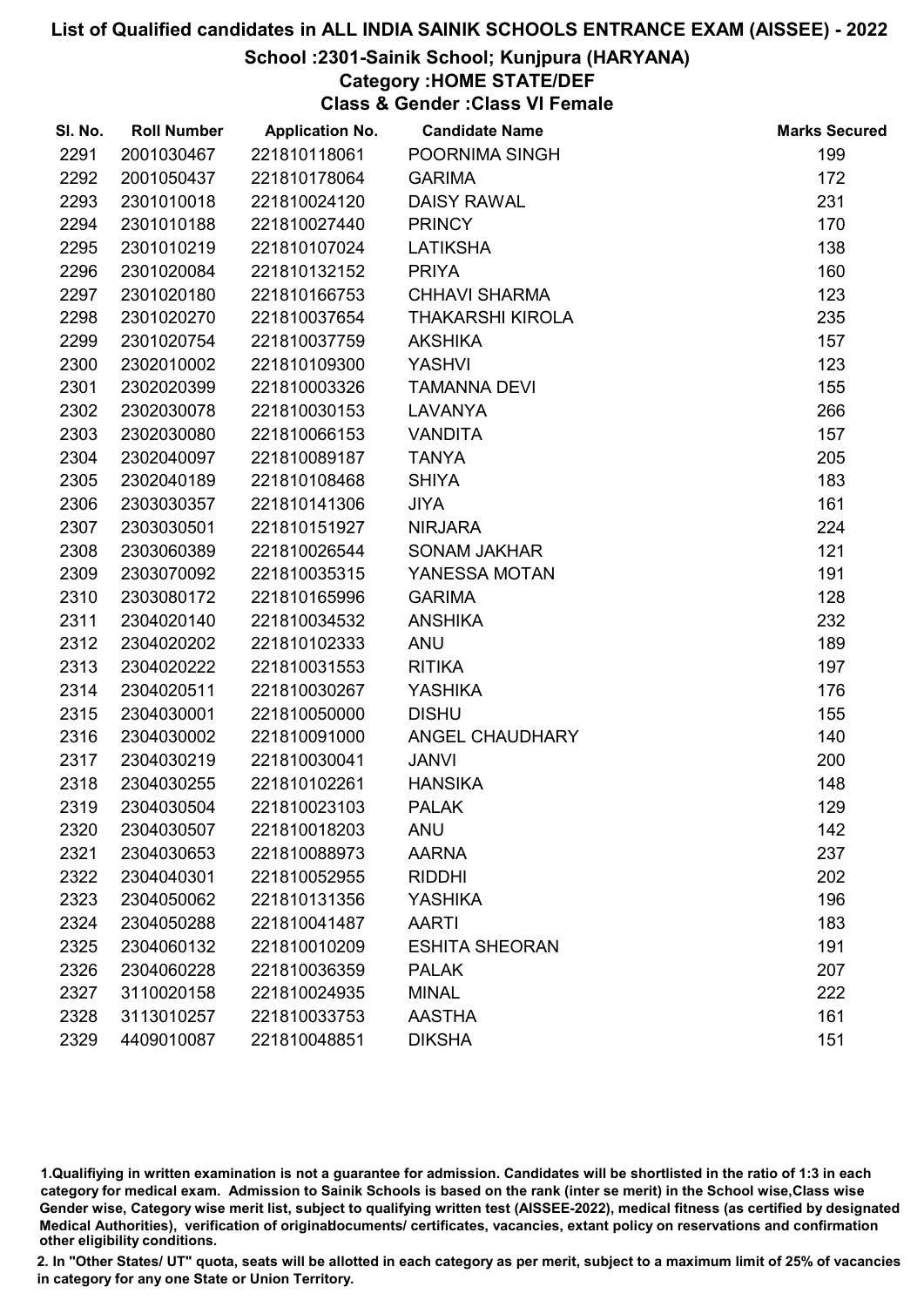## School :2301-Sainik School; Kunjpura (HARYANA)

## Category :HOME STATE/GEN

Class & Gender :Class VI Female

| <b>Roll Number</b> | <b>Application No.</b> | <b>Candidate Name</b>    |    | <b>Marks Secured</b> |
|--------------------|------------------------|--------------------------|----|----------------------|
| 1101010017         | 221810007456           | <b>PRACHI</b>            | CG | 133                  |
| 1705020353         | 221810118787           | <b>POORVI</b>            |    | 136                  |
| 2001030013         | 221810100300           | <b>GUNJITA RANI</b>      |    | 234                  |
| 2001030057         | 221810114910           | <b>TANISHKA KAUSHIK</b>  |    | 164                  |
| 2001030100         | 221810013730           | <b>RASHI</b>             |    | 161                  |
| 2001030309         | 221810097401           | <b>KANAK</b>             |    | 206                  |
| 2001030454         | 221810126551           | <b>KRISHIKA</b>          |    | 199                  |
| 2001030649         | 221810096877           | <b>CHETNA SHARMA</b>     |    | 133                  |
| 2001040276         | 221810017752           | <b>ANSHU</b>             |    | 145                  |
| 2001040371         | 221810128882           | <b>AKANSHA</b>           |    | 165                  |
| 2001040438         | 221810106113           | <b>MUSKAN</b>            |    | 134                  |
| 2001040473         | 221810162323           | <b>KALPANA</b>           |    | 141                  |
| 2001050356         | 221810068334           | <b>JIYA</b>              |    | 245                  |
| 2001050362         | 221810069634           | <b>SUNAINA</b>           |    | 212                  |
| 2001050364         | 221810031834           | KANWAR JYOTSNA           |    | 151                  |
| 2001050566         | 221810022305           | PANNYA YADAV             |    | 201                  |
| 2001050752         | 221810005475           | <b>RISHIKA JOSHI</b>     |    | 261                  |
| 2001050910         | 221810004526           | <b>SHREYA PARASHAR</b>   |    | 149                  |
| 2001050928         | 221810076036           | <b>DEVANSHAA SIROHI</b>  |    | 258                  |
| 2001050961         | 221810052246           | <b>DHARA GAUR</b>        |    | 189                  |
| 2001060154         | 221810143607           | <b>SANJANA CHOUDHARY</b> |    | 157                  |
| 2001060255         | 221810111847           | AMYRA SHARMA             |    | 179                  |
| 2001060348         | 221810189477           | VAANYA AGGARWAL          |    | 253                  |
| 2001060825         | 221810052539           | <b>KRITIKA GAKHER</b>    |    | 183                  |
| 2001060983         | 221810013589           | <b>LIYA TANWAR</b>       |    | 128                  |
| 2301010007         | 221810041600           | <b>MANYTA</b>            |    | 175                  |
| 2301010066         | 221810036060           | <b>NANCY</b>             |    | 158                  |
| 2301010133         | 221810091421           | <b>ANKITA</b>            |    | 141                  |
| 2301010166         | 221810166851           | <b>SHREYA SHARMA</b>     |    | 124                  |
| 2301010256         | 221810071307           | <b>SAKSHI</b>            |    | 132                  |
| 2301010257         | 221810035507           | <b>KHUSHI WALIA</b>      |    | 194                  |
| 2301020031         | 221810011302           | <b>RIYA GREWAL</b>       |    | 123                  |
| 2301020063         | 221810151532           | DOYEL AGGARWAL           |    | 193                  |
| 2301020148         | 221810119023           | SONAKSHI GOYAT           |    | 145                  |
| 2301020217         | 221810101393           | <b>VIDHATA</b>           |    | 181                  |
| 2301020284         | 221810026664           | <b>TRIVYA CHAKARPANI</b> |    | 263                  |
| 2301020315         | 221810044894           | <b>DIVYA RANI</b>        |    | 240                  |
| 2301020339         | 221810048535           | AARZOO CHAHAL            |    | 147                  |
| 2301020362         | 221810102465           | <b>SIYA</b>              |    | 181                  |
| 2301020395         | 221810181206           | <b>ANUSHA SHARMA</b>     |    | 160                  |
| 2301020402         | 221810191706           | <b>MANSI</b>             |    | 202                  |
| 2301020409         | 221810053316           | <b>DIVYANKA</b>          |    | 233                  |
| 2301020451         | 221810057256           | <b>AKSHITA</b>           |    | 144                  |
|                    |                        |                          |    |                      |

1.Qualifiying in written examination is not a guarantee for admission. Candidates will be shortlisted in the ratio of 1:3 in each category for medical exam. Admission to Sainik Schools is based on the rank (inter se merit) in the School wise,Class wise Gender wise, Category wise merit list, subject to qualifying written test (AISSEE-2022), medical fitness (as certified by designated Medical Authorities), verification of originablocuments/ certificates, vacancies, extant policy on reservations and confirmation other eligibility conditions.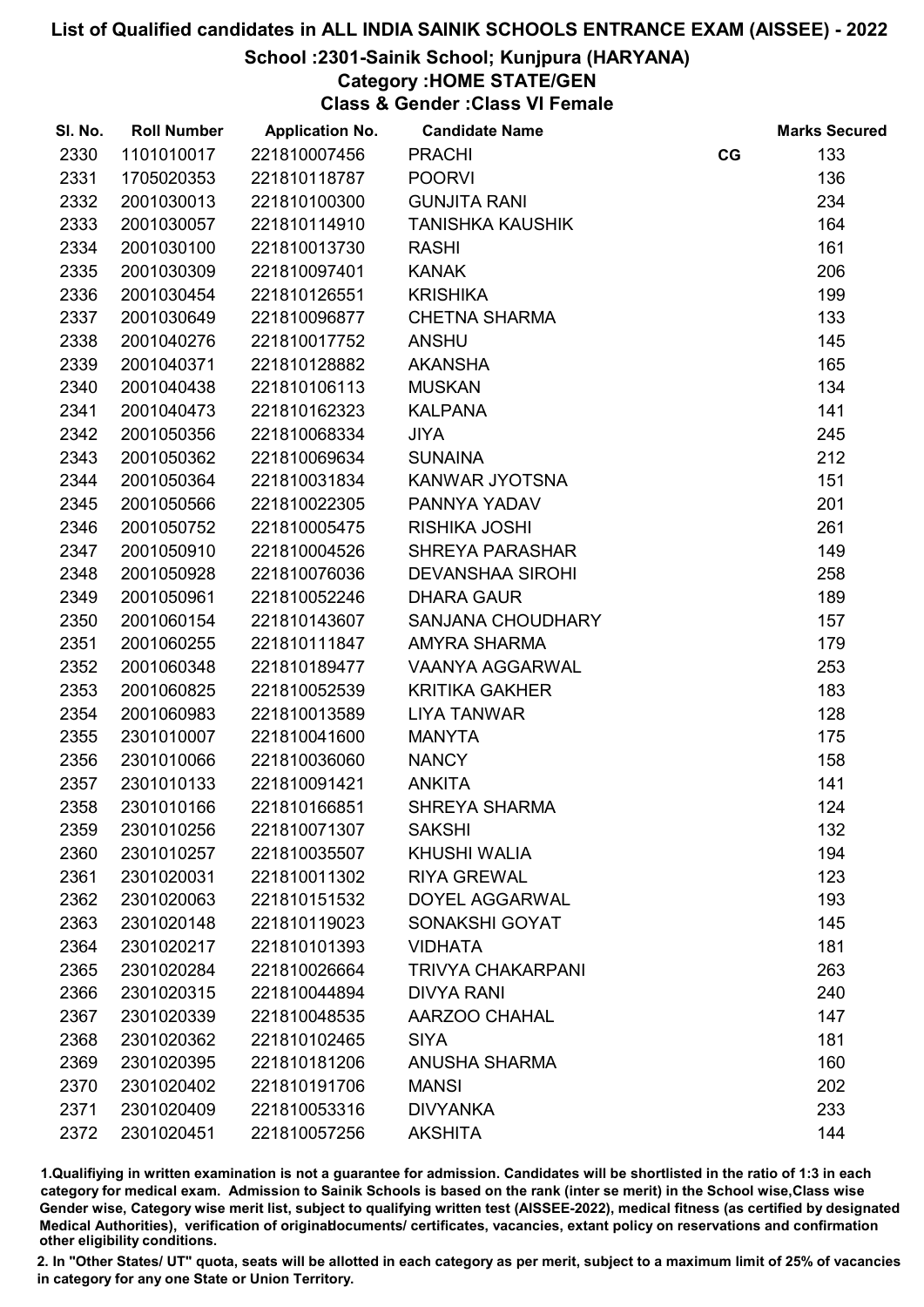## School :2301-Sainik School; Kunjpura (HARYANA)

## Category :HOME STATE/GEN

Class & Gender :Class VI Female

| SI. No. | <b>Roll Number</b> | <b>Application No.</b> | <b>Candidate Name</b>  | <b>Marks Secured</b> |
|---------|--------------------|------------------------|------------------------|----------------------|
| 2373    | 2301020499         | 221810069996           | <b>MANYA KALYAN</b>    | 133                  |
| 2374    | 2301020537         | 221810187057           | <b>AKSHITA</b>         | 176                  |
| 2375    | 2301020606         | 221810149418           | SHARANAYA BHARADWAJ    | 171                  |
| 2376    | 2301020631         | 221810134048           | <b>GAURIKA KAPOOR</b>  | 173                  |
| 2377    | 2301020700         | 221810038209           | <b>PRANJAL</b>         | 184                  |
| 2378    | 2301020721         | 221810119329           | <b>MANVI</b>           | 127                  |
| 2379    | 2301020735         | 221810044739           | <b>KHUSHI</b>          | 124                  |
| 2380    | 2301020745         | 221810148749           | <b>HIMANSHI</b>        | 144                  |
| 2381    | 2301020748         | 221810074159           | <b>RUPAM</b>           | 122                  |
| 2382    | 2301020803         | 221810082999           | <b>AARTI MEHTA</b>     | 139                  |
| 2383    | 2302010013         | 221810088720           | <b>AAYUSHI</b>         | 139                  |
| 2384    | 2302010027         | 221810037670           | <b>JASMINE</b>         | 221                  |
| 2385    | 2302010043         | 221810170141           | <b>NISHTHA</b>         | 174                  |
| 2386    | 2302010068         | 221810093312           | <b>DIVYA</b>           | 177                  |
| 2387    | 2302020024         | 221810145520           | <b>HIMANSHU NEHRA</b>  | 138                  |
| 2388    | 2302020055         | 221810107360           | LOVANYA CHOUDHARY      | 124                  |
| 2389    | 2302020086         | 221810045590           | <b>MANVI KADYAN</b>    | 210                  |
| 2390    | 2302020112         | 221810107911           | <b>RIYA</b>            | 151                  |
| 2391    | 2302020118         | 221810089421           | <b>PAVI</b>            | 173                  |
| 2392    | 2302020138         | 221810085141           | <b>PRAGYA</b>          | 159                  |
| 2393    | 2302020155         | 221810191461           | <b>KANIKA</b>          | 137                  |
| 2394    | 2302020169         | 221810090471           | PRANJAL SHARMA         | 224                  |
| 2395    | 2302020176         | 221810076381           | <b>MEET</b>            | 216                  |
| 2396    | 2302020205         | 221810126602           | <b>NIMARJOT</b>        | 148                  |
| 2397    | 2302020221         | 221810126812           | <b>NAVYA</b>           | 202                  |
| 2398    | 2302020233         | 221810070822           | <b>VIDISHA</b>         | 265                  |
| 2399    | 2302020268         | 221810037962           | <b>MAITREYI</b>        | 187                  |
| 2400    | 2302020273         | 221810045372           | <b>KHEVNA</b>          | 151                  |
| 2401    | 2302020334         | 221810141673           | <b>ISHA</b>            | 139                  |
| 2402    | 2302020397         | 221810122516           | <b>NAMAN</b>           | 254                  |
| 2403    | 2302020401         | 221810065326           | <b>SHIVI</b>           | 261                  |
| 2404    | 2302020429         | 221810122776           | <b>EKTA</b>            | 203                  |
| 2405    | 2302020444         | 221810135417           | <b>TANVI BENIWAL</b>   | 143                  |
| 2406    | 2302020487         | 221810125438           | <b>KRITIKA DHULL</b>   | 189                  |
| 2407    | 2302020528         | 221810175469           | <b>SNEHA</b>           | 137                  |
| 2408    | 2302030005         | 221810188982           | <b>AGAMDEEP KAUR</b>   | 133                  |
| 2409    | 2302030008         | 221810065192           | <b>SANYOGITA SINGH</b> | 215                  |
| 2410    | 2302030022         | 221810158103           | <b>BHAVYA CHAUHAN</b>  | 162                  |
| 2411    | 2302030028         | 221810104603           | <b>ANJAL</b>           | 128                  |
| 2412    | 2302030033         | 221810136113           | <b>YASHIKA</b>         | 140                  |
| 2413    | 2302030091         | 221810028563           | YACHNA BERWAL          | 135                  |
| 2414    | 2302030092         | 221810155863           | <b>JANNAT</b>          | 189                  |
| 2415    | 2302030124         | 221810022393           | YUKTI DEVI             | 150                  |

1.Qualifiying in written examination is not a guarantee for admission. Candidates will be shortlisted in the ratio of 1:3 in each category for medical exam. Admission to Sainik Schools is based on the rank (inter se merit) in the School wise,Class wise Gender wise, Category wise merit list, subject to qualifying written test (AISSEE-2022), medical fitness (as certified by designated Medical Authorities), verification of originablocuments/ certificates, vacancies, extant policy on reservations and confirmation other eligibility conditions.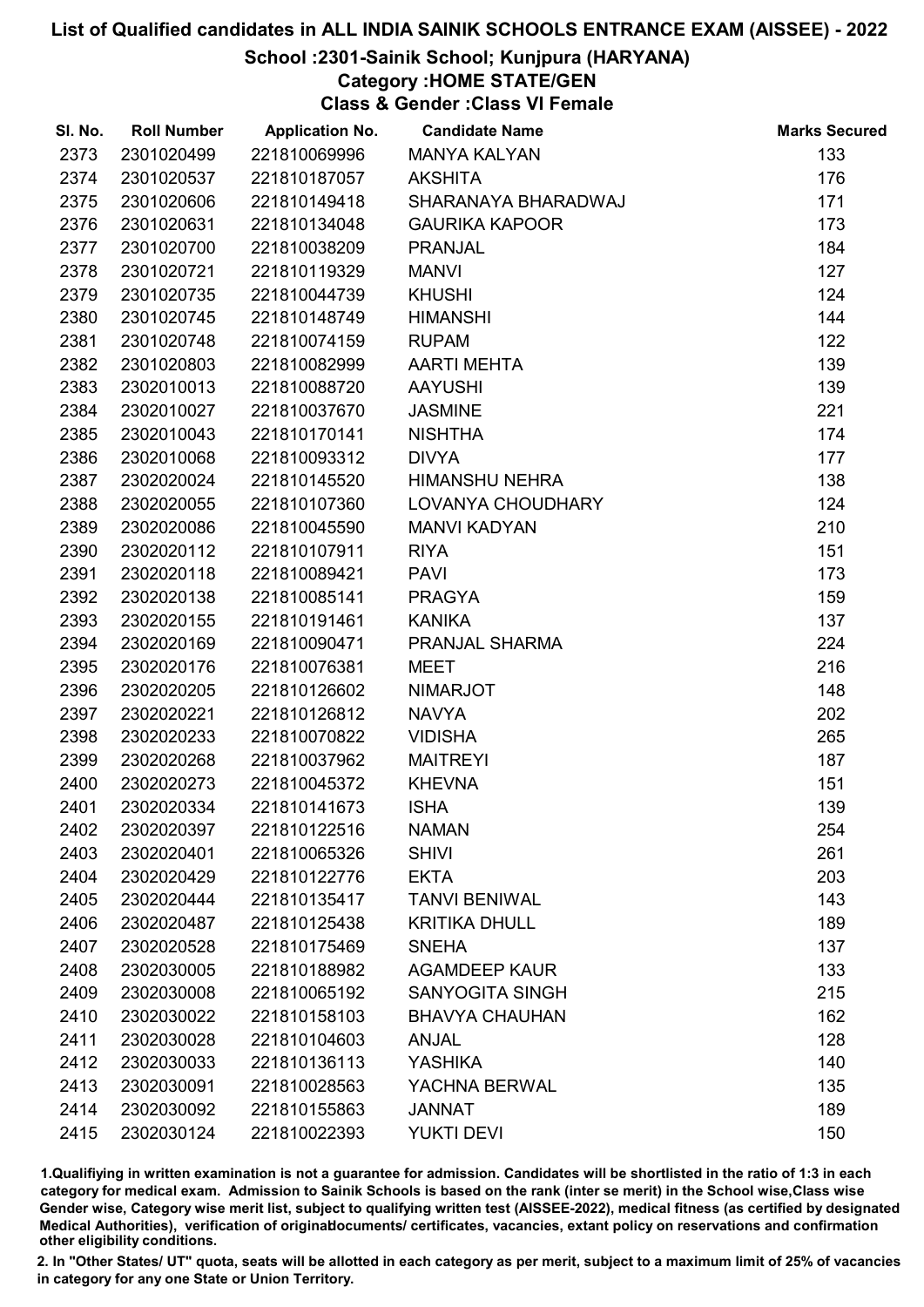## School :2301-Sainik School; Kunjpura (HARYANA)

## Category :HOME STATE/GEN

Class & Gender :Class VI Female

| SI. No. | <b>Roll Number</b> | <b>Application No.</b> | <b>Candidate Name</b>     |    | <b>Marks Secured</b> |
|---------|--------------------|------------------------|---------------------------|----|----------------------|
| 2416    | 2302030139         | 221810091604           | <b>AHANA GIRI</b>         |    | 269                  |
| 2417    | 2302030147         | 221810021214           | <b>BHAWNA</b>             |    | 134                  |
| 2418    | 2302030149         | 221810138214           | <b>AARNA</b>              |    | 147                  |
| 2419    | 2302030151         | 221810138314           | <b>SUKRITI</b>            |    | 138                  |
| 2420    | 2302030152         | 221810192414           | <b>NISTHA</b>             |    | 126                  |
| 2421    | 2302030161         | 221810108914           | PREET RAMAN               |    | 186                  |
| 2422    | 2302030179         | 221810111034           | <b>JANVI CHAHAL</b>       |    | 150                  |
| 2423    | 2302030202         | 221810138554           | <b>KANIKA</b>             |    | 159                  |
| 2424    | 2302030222         | 221810164864           | <b>VRINDA</b>             |    | 275                  |
| 2425    | 2302030227         | 221810192174           | <b>RISHIKA</b>            |    | 138                  |
| 2426    | 2302030237         | 221810005084           | PARISHA DAHIYA            | CG | 222                  |
| 2427    | 2302030246         | 221810029984           | <b>AVNEET</b>             |    | 128                  |
| 2428    | 2302030256         | 221810104405           | <b>KRITIKA GAHLYAN</b>    |    | 147                  |
| 2429    | 2302030278         | 221810042225           | <b>KHUSHBOO</b>           |    | 124                  |
| 2430    | 2302030285         | 221810159425           | <b>BHARTI</b>             |    | 150                  |
| 2431    | 2302030298         | 221810007635           | AADYA SHARMA              |    | 166                  |
| 2432    | 2302030330         | 221810016965           | <b>RIZOOL</b>             |    | 140                  |
| 2433    | 2302030371         | 221810112806           | <b>VAISHNAVI</b>          |    | 143                  |
| 2434    | 2302030380         | 221810156516           | <b>BHAWANA</b>            |    | 132                  |
| 2435    | 2302030402         | 221810117436           | <b>PRANJAL</b>            |    | 150                  |
| 2436    | 2302030405         | 221810170836           | <b>LAVIKA</b>             |    | 133                  |
| 2437    | 2302030443         | 221810156076           | <b>SRISHTI</b>            |    | 135                  |
| 2438    | 2302030462         | 221810113886           | <b>JANVI</b>              |    | 165                  |
| 2439    | 2302030477         | 221810067007           | <b>YAMIKA</b>             |    | 140                  |
| 2440    | 2302040014         | 221810137617           | <b>PRIYANSHI</b>          |    | 124                  |
| 2441    | 2302040029         | 221810045527           | <b>BHAVIKA GUPTA</b>      |    | 244                  |
| 2442    | 2302040032         | 221810021927           | <b>EMILIYA SINGH</b>      |    | 180                  |
| 2443    | 2302040047         | 221810087347           | <b>UMANG</b>              |    | 190                  |
| 2444    | 2302040051         | 221810095447           | <b>HANSUJA GOSWAMI</b>    |    | 227                  |
| 2445    | 2302040079         | 221810126467           | <b>BHAGYASHREE SHARMA</b> |    | 120                  |
| 2446    | 2302040092         | 221810045577           | <b>VANSHIKA</b>           |    | 151                  |
| 2447    | 2302040108         | 221810044397           | <b>RHYTHM</b>             |    | 144                  |
| 2448    | 2302040124         | 221810027908           | <b>MANVI</b>              |    | 213                  |
| 2449    | 2302040128         | 221810090418           | <b>CHHAVI</b>             |    | 134                  |
| 2450    | 2302040132         | 221810158718           | <b>KASHISH</b>            |    | 122                  |
| 2451    | 2302040136         | 221810092128           | <b>CHHAVI</b>             |    | 163                  |
| 2452    | 2302040138         | 221810030228           | <b>SIDDIKA</b>            |    | 136                  |
| 2453    | 2302040153         | 221810151238           | <b>ISHIKA</b>             |    | 163                  |
| 2454    | 2302040180         | 221810103458           | <b>ANSHIKA SHARMA</b>     |    | 151                  |
| 2455    | 2302040202         | 221810160378           | <b>ANVESHA</b>            |    | 188                  |
| 2456    | 2302040208         | 221810056878           | <b>SUNAINA NAIN</b>       |    | 132                  |
| 2457    | 2302040218         | 221810056098           | <b>HIMANSHI</b>           |    | 151                  |
| 2458    | 2302040289         | 221810138749           | <b>RIZUL</b>              |    | 134                  |

1.Qualifiying in written examination is not a guarantee for admission. Candidates will be shortlisted in the ratio of 1:3 in each category for medical exam. Admission to Sainik Schools is based on the rank (inter se merit) in the School wise,Class wise Gender wise, Category wise merit list, subject to qualifying written test (AISSEE-2022), medical fitness (as certified by designated Medical Authorities), verification of originablocuments/ certificates, vacancies, extant policy on reservations and confirmation other eligibility conditions.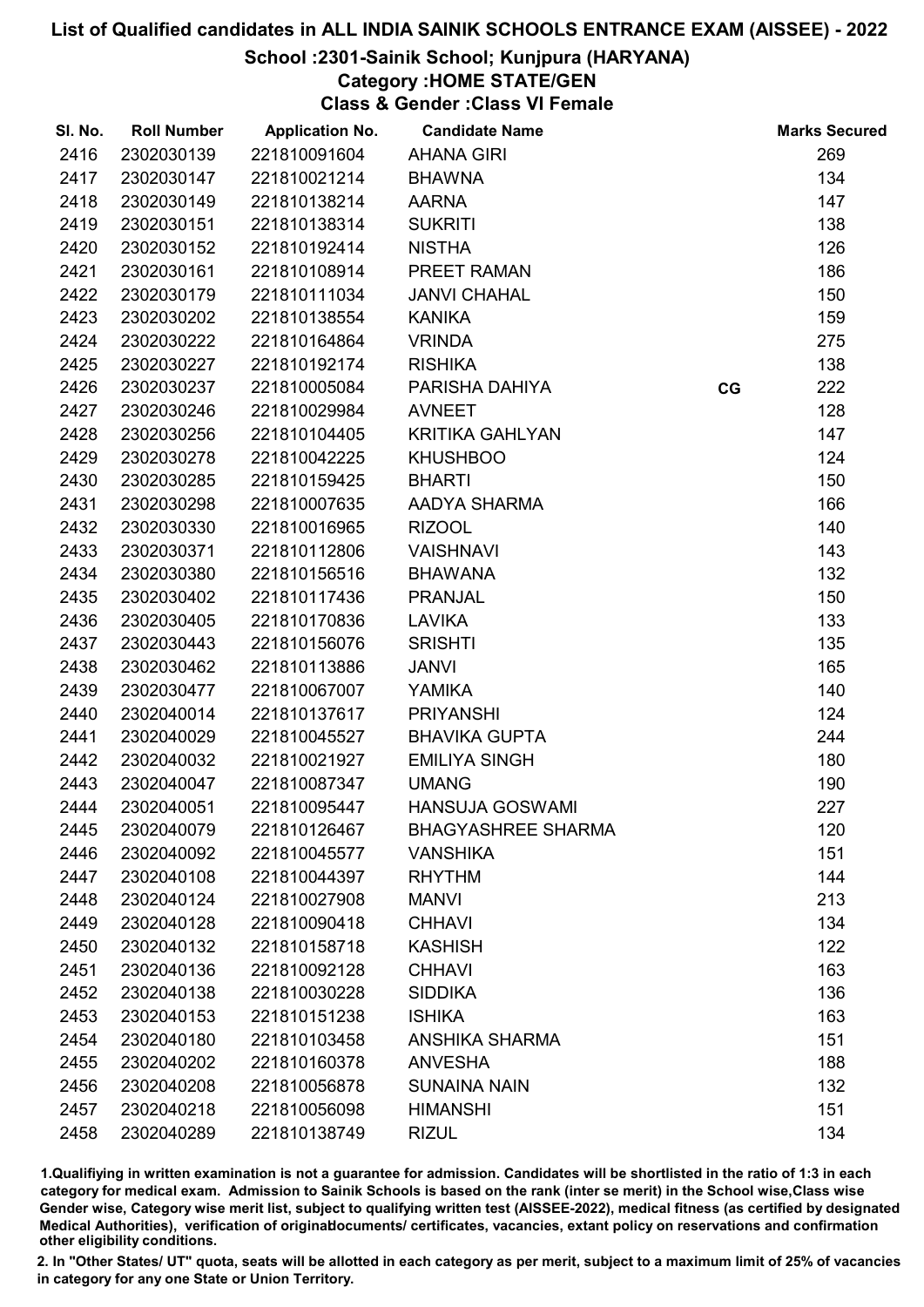## School :2301-Sainik School; Kunjpura (HARYANA)

## Category :HOME STATE/GEN

Class & Gender :Class VI Female

| SI. No. | <b>Roll Number</b> | <b>Application No.</b> | <b>Candidate Name</b>  | <b>Marks Secured</b> |
|---------|--------------------|------------------------|------------------------|----------------------|
| 2459    | 2302040293         | 221810179849           | <b>KISMAT</b>          | 230                  |
| 2460    | 2303030090         | 221810072473           | <b>AASTHA</b>          | 192                  |
| 2461    | 2303040443         | 221810149898           | <b>GUNJAN</b>          | 208                  |
| 2462    | 2303050048         | 221810088521           | <b>RAAVI SINGH</b>     | 149                  |
| 2463    | 2303050084         | 221810049731           | <b>JEEVIKA THAKRAN</b> | 122                  |
| 2464    | 2303050478         | 221810043903           | <b>URVI</b>            | 239                  |
| 2465    | 2303060060         | 221810013033           | <b>RIDHI</b>           | 200                  |
| 2466    | 2303060219         | 221810091583           | <b>ANSHU</b>           | 143                  |
| 2467    | 2303060406         | 221810141354           | <b>ANUSHKA</b>         | 261                  |
| 2468    | 2303070054         | 221810070105           | <b>DIVYA</b>           | 147                  |
| 2469    | 2303070186         | 221810155645           | <b>DEEYA SHARMA</b>    | 172                  |
| 2470    | 2303070242         | 221810058465           | <b>MANVI TANWAR</b>    | 126                  |
| 2471    | 2303070315         | 221810042295           | <b>PAYAL</b>           | 237                  |
| 2472    | 2303070321         | 221810038395           | <b>NAVYA</b>           | 156                  |
| 2473    | 2303070353         | 221810054606           | <b>VIDHI</b>           | 150                  |
| 2474    | 2303080246         | 221810099627           | <b>JANVI</b>           | 140                  |
| 2475    | 2303090069         | 221810056008           | <b>HIMANSHI</b>        | 152                  |
| 2476    | 2303090223         | 221810125558           | KANISHKA YADAV         | 145                  |
| 2477    | 2304010005         | 221810021200           | <b>NEHA</b>            | 223                  |
| 2478    | 2304020002         | 221810142460           | <b>ANSHIKA</b>         | 189                  |
| 2479    | 2304020046         | 221810094321           | <b>ARTI KUMARI</b>     | 228                  |
| 2480    | 2304020062         | 221810119331           | <b>TAMNNA</b>          | 200                  |
| 2481    | 2304020070         | 221810179141           | <b>MANJU</b>           | 142                  |
| 2482    | 2304020072         | 221810089241           | <b>TAMANNA</b>         | 157                  |
| 2483    | 2304020073         | 221810034341           | <b>SNEHA</b>           | 213                  |
| 2484    | 2304020093         | 221810022071           | <b>RITIKA</b>          | 171                  |
| 2485    | 2304020100         | 221810147671           | <b>SIMARAN</b>         | 133                  |
| 2486    | 2304020119         | 221810034402           | <b>SAKSHI</b>          | 201                  |
| 2487    | 2304020130         | 221810055322           | <b>SAKSHI</b>          | 162                  |
| 2488    | 2304020133         | 221810006032           | <b>IYANA</b>           | 134                  |
| 2489    | 2304020155         | 221810088952           | <b>ANTIM</b>           | 221                  |
| 2490    | 2304020193         | 221810184813           | <b>MANSHI</b>          | 143                  |
| 2491    | 2304020208         | 221810038833           | <b>DIKSHITA</b>        | 173                  |
| 2492    | 2304020229         | 221810034763           | <b>ANUSHKA</b>         | 125                  |
| 2493    | 2304020250         | 221810150604           | <b>NIYATI</b>          | 127                  |
| 2494    | 2304020254         | 221810027314           | <b>AVIKA</b>           | 236                  |
| 2495    | 2304020287         | 221810030944           | <b>VARSHA</b>          | 214                  |
| 2496    | 2304020309         | 221810127964           | <b>KALPANA</b>         | 139                  |
| 2497    | 2304020331         | 221810103694           | <b>VANDNA</b>          | 222                  |
| 2498    | 2304020337         | 221810027215           | <b>HARSHITA</b>        | 209                  |
| 2499    | 2304020341         | 221810005125           | <b>ASHI</b>            | 174                  |
| 2500    | 2304020353         | 221810027145           | <b>KHUSHI</b>          | 134                  |
| 2501    | 2304020397         | 221810114206           | <b>MANSI</b>           | 162                  |

1.Qualifiying in written examination is not a guarantee for admission. Candidates will be shortlisted in the ratio of 1:3 in each category for medical exam. Admission to Sainik Schools is based on the rank (inter se merit) in the School wise,Class wise Gender wise, Category wise merit list, subject to qualifying written test (AISSEE-2022), medical fitness (as certified by designated Medical Authorities), verification of originablocuments/ certificates, vacancies, extant policy on reservations and confirmation other eligibility conditions.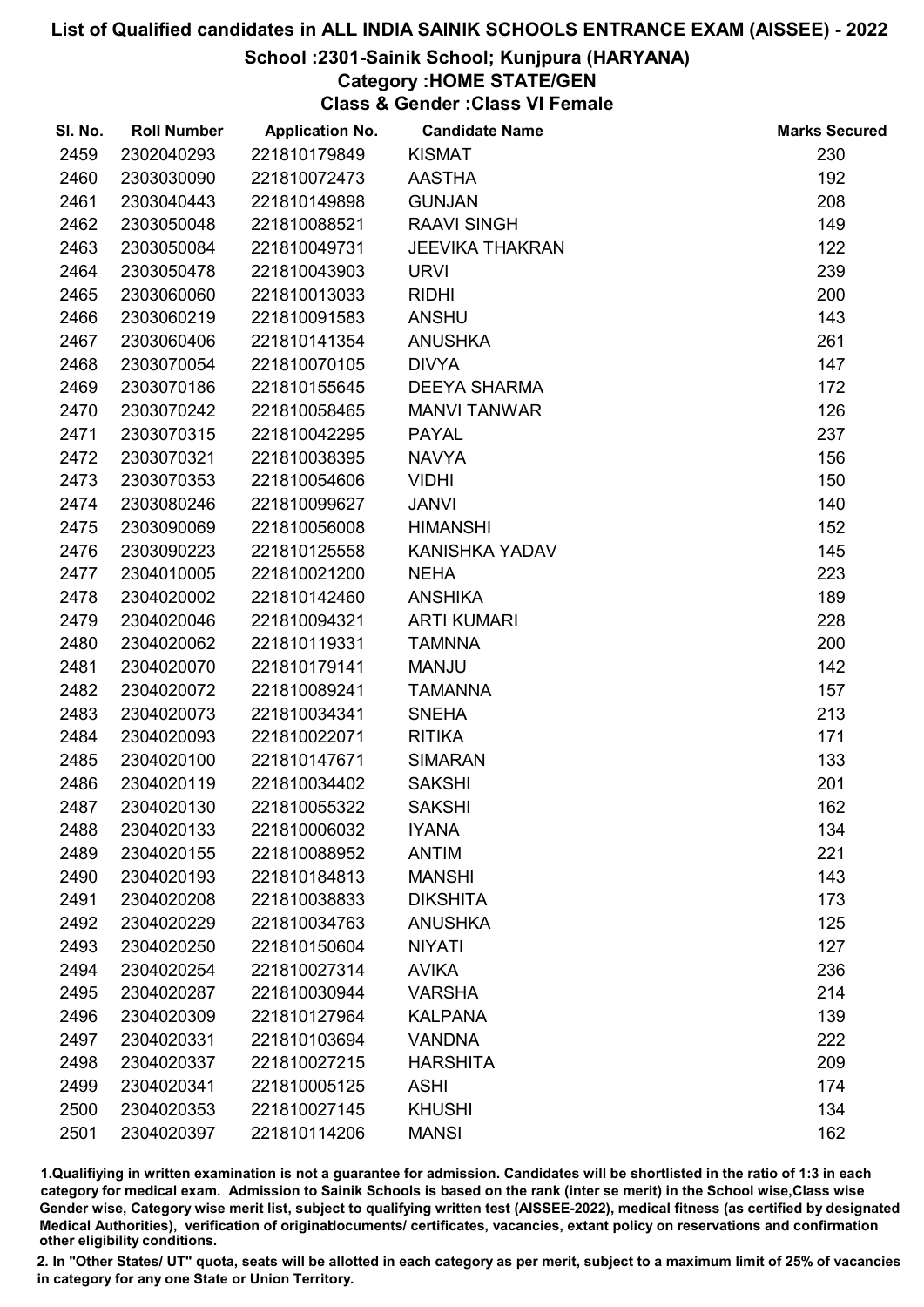#### School :2301-Sainik School; Kunjpura (HARYANA)

Category :HOME STATE/GEN

Class & Gender :Class VI Female

| SI. No. | <b>Roll Number</b> | <b>Application No.</b> | <b>Candidate Name</b>  | <b>Marks Secured</b> |
|---------|--------------------|------------------------|------------------------|----------------------|
| 2502    | 2304020398         | 221810084506           | <b>MUSKAN</b>          | 190                  |
| 2503    | 2304020425         | 221810027246           | <b>AVNI</b>            | 220                  |
| 2504    | 2304020438         | 221810139766           | <b>ARSHU</b>           | 125                  |
| 2505    | 2304020447         | 221810110286           | <b>APOORVA</b>         | 223                  |
| 2506    | 2304020453         | 221810117096           | <b>LAGAN</b>           | 161                  |
| 2507    | 2304020455         | 221810027196           | <b>ANSHU</b>           | 252                  |
| 2508    | 2304020477         | 221810030817           | <b>KAFI</b>            | 193                  |
| 2509    | 2304020479         | 221810160027           | <b>PRIYANKA</b>        | 149                  |
| 2510    | 2304020496         | 221810111247           | <b>CHANCHAL SHARMA</b> | 206                  |
| 2511    | 2304020499         | 221810125947           | <b>GUNJAN SAWANT</b>   | 126                  |
| 2512    | 2304020515         | 221810088667           | <b>PRAGATI</b>         | 173                  |
| 2513    | 2304020520         | 221810027177           | <b>KHUSHI</b>          | 188                  |
| 2514    | 2304020528         | 221810038187           | <b>KHUSHI</b>          | 146                  |
| 2515    | 2304020557         | 221810087028           | <b>SHEENU</b>          | 216                  |
| 2516    | 2304020560         | 221810021228           | <b>MUSKAN</b>          | 158                  |
| 2517    | 2304020584         | 221810143258           | <b>DIKSHA</b>          | 143                  |
| 2518    | 2304020599         | 221810021868           | <b>YACHIKA</b>         | 191                  |
| 2519    | 2304020608         | 221810087698           | <b>MANJU DEVI</b>      | 163                  |
| 2520    | 2304020626         | 221810147219           | <b>ANJALI</b>          | 184                  |
| 2521    | 2304020629         | 221810139819           | <b>MANSHI</b>          | 133                  |
| 2522    | 2304020686         | 221810031399           | <b>ANSHUL CHAHAL</b>   | 139                  |
| 2523    | 2304030021         | 221810068800           | <b>HANISHA MEHRA</b>   | 121                  |
| 2524    | 2304030027         | 221810075010           | <b>AYATI</b>           | 187                  |
| 2525    | 2304030038         | 221810112510           | <b>KANUPREET</b>       | 236                  |
| 2526    | 2304030049         | 221810125910           | <b>SHANVI</b>          | 184                  |
| 2527    | 2304030086         | 221810191250           | <b>UNNATI</b>          | 175                  |
| 2528    | 2304030167         | 221810096401           | <b>BHAVYA</b>          | 182                  |
| 2529    | 2304030176         | 221810093011           | <b>ALISHA SINGH</b>    | 135                  |
| 2530    | 2304030241         | 221810022651           | <b>MANSI</b>           | 157                  |
| 2531    | 2304030259         | 221810132461           | <b>DEEPANSHI</b>       | 229                  |
| 2532    | 2304030305         | 221810042981           | <b>UMANG</b>           | 172                  |
| 2533    | 2304030315         | 221810049391           | <b>HANSIKA</b>         | 140                  |
| 2534    | 2304030362         | 221810038022           | <b>MADHURI</b>         | 252                  |
| 2535    | 2304030388         | 221810187632           | <b>MANVI</b>           | 138                  |
| 2536    | 2304030409         | 221810164442           | <b>MANSI</b>           | 131                  |
| 2537    | 2304030438         | 221810045062           | <b>JANVI</b>           | 125                  |
| 2538    | 2304030474         | 221810093482           | <b>VARNIKA</b>         | 141                  |
| 2539    | 2304030503         | 221810021103           | <b>SAKSHI</b>          | 149                  |
| 2540    | 2304030518         | 221810058803           | <b>KIRTI</b>           | 149                  |
| 2541    | 2304030519         | 221810135013           | <b>ICHHA</b>           | 123                  |
| 2542    | 2304030526         | 221810127313           | <b>PRIYA</b>           | 153                  |
| 2543    | 2304030531         | 221810060613           | <b>HARSHITA</b>        | 163                  |
| 2544    | 2304030550         | 221810033623           | <b>PRACHI</b>          | 230                  |

1.Qualifiying in written examination is not a guarantee for admission. Candidates will be shortlisted in the ratio of 1:3 in each category for medical exam. Admission to Sainik Schools is based on the rank (inter se merit) in the School wise,Class wise Gender wise, Category wise merit list, subject to qualifying written test (AISSEE-2022), medical fitness (as certified by designated Medical Authorities), verification of originablocuments/ certificates, vacancies, extant policy on reservations and confirmation other eligibility conditions.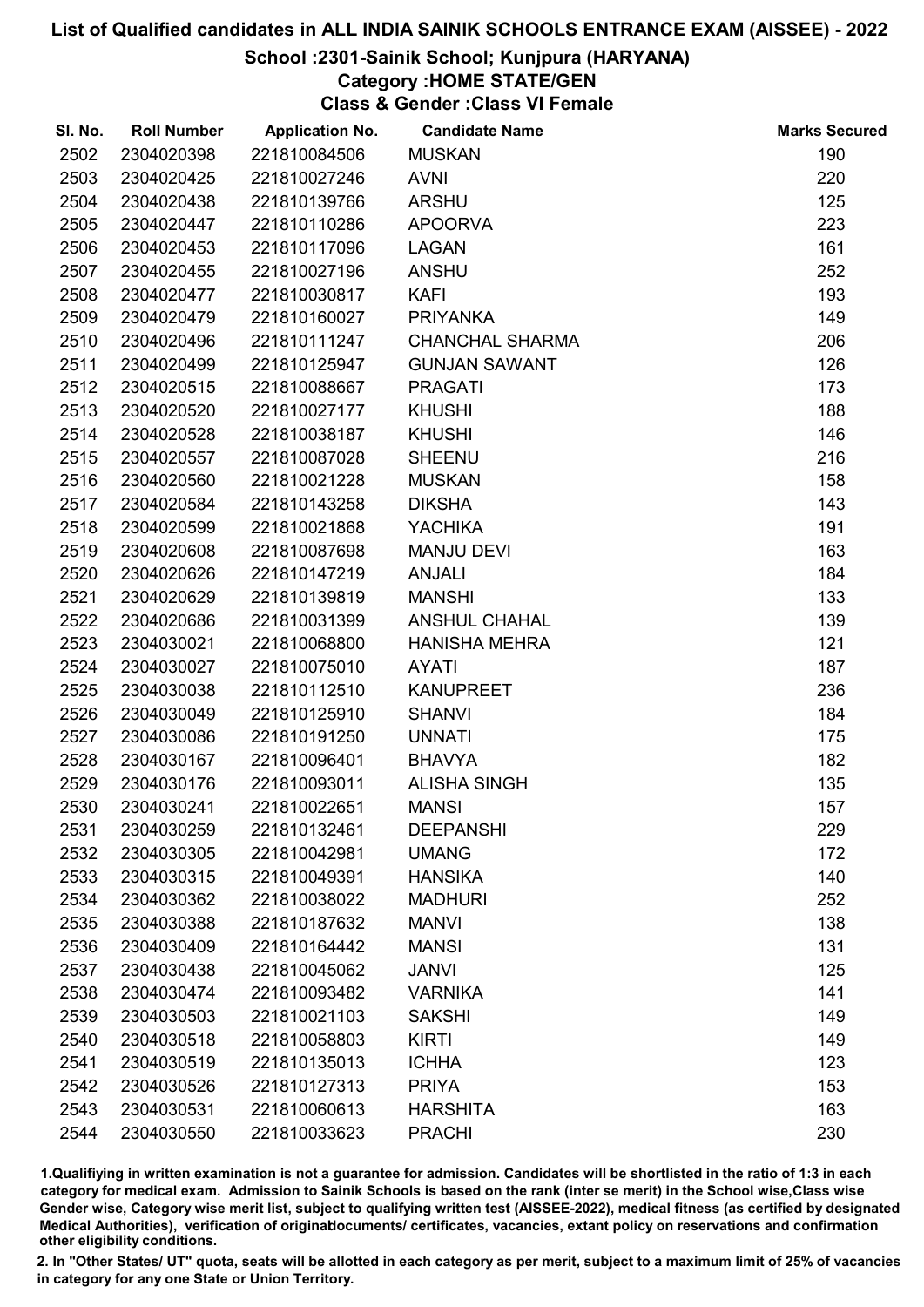## School :2301-Sainik School; Kunjpura (HARYANA)

## Category :HOME STATE/GEN

Class & Gender :Class VI Female

| SI. No. | <b>Roll Number</b> | <b>Application No.</b> | <b>Candidate Name</b> | <b>Marks Secured</b> |
|---------|--------------------|------------------------|-----------------------|----------------------|
| 2545    | 2304030590         | 221810007543           | <b>YASHIKA</b>        | 263                  |
| 2546    | 2304030612         | 221810019753           | <b>NEHA</b>           | 194                  |
| 2547    | 2304030613         | 221810113853           | <b>RAUNAK KAJAL</b>   | 175                  |
| 2548    | 2304030637         | 221810077863           | <b>KANIKA</b>         | 165                  |
| 2549    | 2304040003         | 221810189283           | <b>CHHAVI</b>         | 125                  |
| 2550    | 2304040016         | 221810012983           | <b>ANSHIKA</b>        | 170                  |
| 2551    | 2304040035         | 221810054693           | <b>TRIPTI</b>         | 234                  |
| 2552    | 2304040058         | 221810073904           | <b>TANNU</b>          | 126                  |
| 2553    | 2304040068         | 221810108614           | <b>MANCY</b>          | 132                  |
| 2554    | 2304040099         | 221810160534           | <b>TANISHKA</b>       | 198                  |
| 2555    | 2304040132         | 221810142554           | <b>MUKTA</b>          | 224                  |
| 2556    | 2304040155         | 221810180764           | <b>KENJAL</b>         | 171                  |
| 2557    | 2304040202         | 221810042594           | <b>MEENU</b>          | 229                  |
| 2558    | 2304040242         | 221810046525           | <b>MEENU</b>          | 135                  |
| 2559    | 2304040257         | 221810100335           | <b>GARGI</b>          | 262                  |
| 2560    | 2304040259         | 221810151435           | <b>SHIVANI</b>        | 154                  |
| 2561    | 2304040281         | 221810009545           | <b>AVNI</b>           | 147                  |
| 2562    | 2304040386         | 221810021106           | <b>VARSHA MOR</b>     | 168                  |
| 2563    | 2304050010         | 221810041226           | <b>VANSHIKA</b>       | 142                  |
| 2564    | 2304050013         | 221810154326           | <b>PRACHI</b>         | 157                  |
| 2565    | 2304050027         | 221810026826           | <b>VANSHIKA</b>       | 202                  |
| 2566    | 2304050050         | 221810028146           | <b>VAANI</b>          | 191                  |
| 2567    | 2304050086         | 221810080466           | <b>MAHI</b>           | 165                  |
| 2568    | 2304050093         | 221810187866           | <b>SANJANA</b>        | 144                  |
| 2569    | 2304050106         | 221810084976           | <b>MANNU</b>          | 201                  |
| 2570    | 2304050140         | 221810167696           | <b>ARCHANA</b>        | 144                  |
| 2571    | 2304050153         | 221810159307           | <b>PAWANI</b>         | 140                  |
| 2572    | 2304050162         | 221810054807           | <b>NIRJARA</b>        | 174                  |
| 2573    | 2304050174         | 221810163617           | <b>SEEMA</b>          | 181                  |
| 2574    | 2304050216         | 221810194147           | <b>NITIKSHA</b>       | 159                  |
| 2575    | 2304050240         | 221810051757           | <b>CHAHAT</b>         | 189                  |
| 2576    | 2304050255         | 221810006467           | <b>JANNAT NAIN</b>    | 160                  |
| 2577    | 2304050297         | 221810193097           | <b>DEVANSHI</b>       | 225                  |
| 2578    | 2304050307         | 221810119397           | <b>MUSKAN</b>         | 173                  |
| 2579    | 2304050314         | 221810092108           | <b>NEHA</b>           | 176                  |
| 2580    | 2304050318         | 221810016408           | <b>PRACHI</b>         | 186                  |
| 2581    | 2304050323         | 221810193018           | <b>RONAK</b>          | 224                  |
| 2582    | 2304050326         | 221810101118           | <b>PAWANI</b>         | 186                  |
| 2583    | 2304060005         | 221810181928           | <b>MOLLY</b>          | 227                  |
| 2584    | 2304060078         | 221810134968           | <b>KRITI</b>          | 201                  |
| 2585    | 2304060086         | 221810021378           | <b>MEENAL</b>         | 130                  |
| 2586    | 2304060088         | 221810084378           | <b>KIRAN RAWAT</b>    | 130                  |
| 2587    | 2304060108         | 221810171788           | <b>PRANJAL</b>        | 183                  |

1.Qualifiying in written examination is not a guarantee for admission. Candidates will be shortlisted in the ratio of 1:3 in each category for medical exam. Admission to Sainik Schools is based on the rank (inter se merit) in the School wise,Class wise Gender wise, Category wise merit list, subject to qualifying written test (AISSEE-2022), medical fitness (as certified by designated Medical Authorities), verification of originablocuments/ certificates, vacancies, extant policy on reservations and confirmation other eligibility conditions.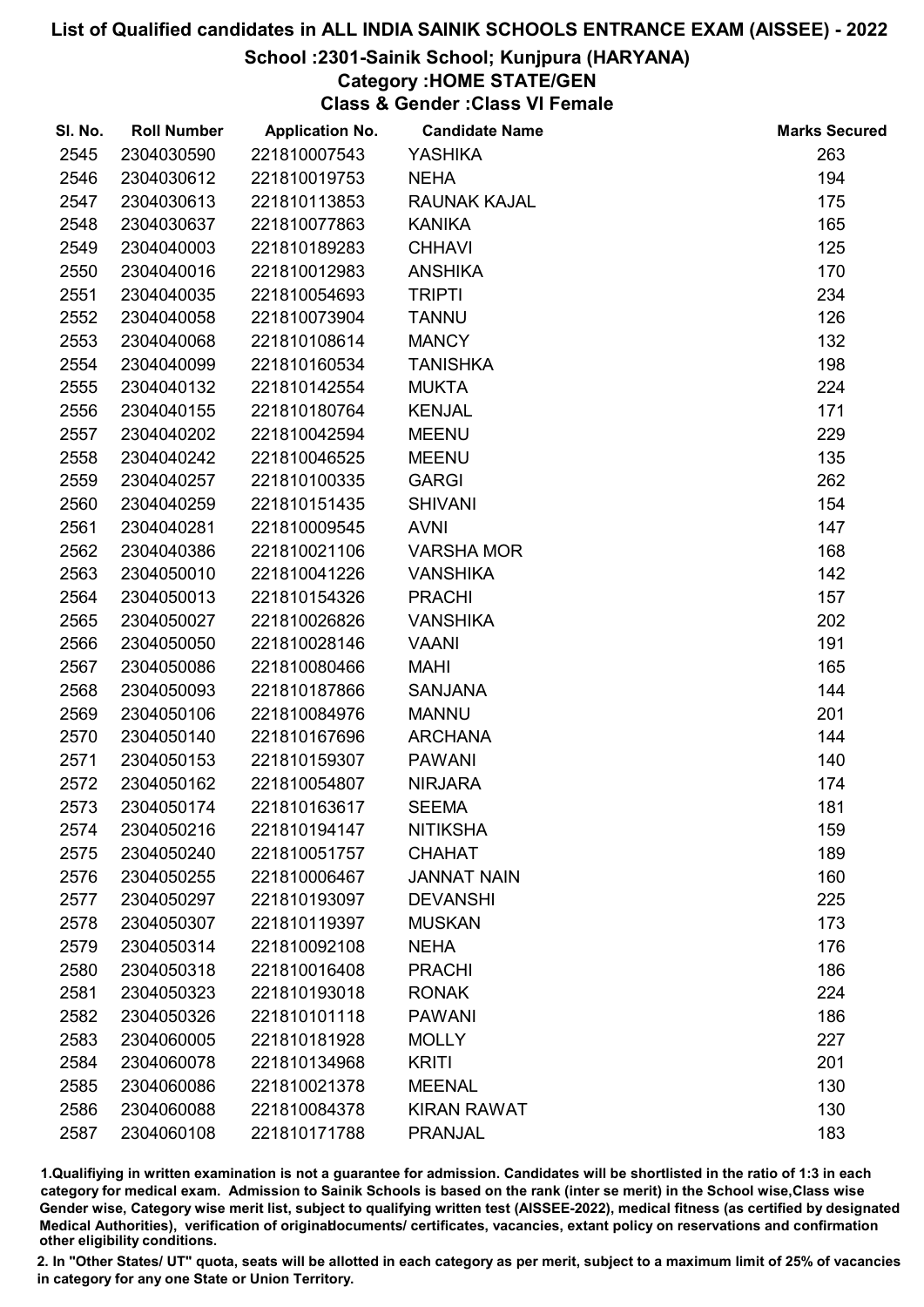## School :2301-Sainik School; Kunjpura (HARYANA)

Category :HOME STATE/GEN

Class & Gender :Class VI Female

| SI. No. | <b>Roll Number</b> | <b>Application No.</b> | <b>Candidate Name</b> | <b>Marks Secured</b> |
|---------|--------------------|------------------------|-----------------------|----------------------|
| 2588    | 2304060135         | 221810107209           | <b>DIVYA</b>          | 186                  |
| 2589    | 2304060145         | 221810072909           | <b>MANSI</b>          | 179                  |
| 2590    | 2304060147         | 221810118909           | <b>MAHAK</b>          | 185                  |
| 2591    | 2304060165         | 221810084719           | <b>ANSHUL DANGI</b>   | 167                  |
| 2592    | 2304060175         | 221810127029           | <b>MANNAT</b>         | 207                  |
| 2593    | 2304060211         | 221810145249           | <b>TANNU</b>          | 136                  |
| 2594    | 2304060213         | 221810067349           | ARSHIYA DAHIYA        | 168                  |
| 2595    | 2304060216         | 221810069549           | <b>RAAVEE</b>         | 225                  |
| 2596    | 2304060221         | 221810187749           | <b>NANDINI</b>        | 139                  |
| 2597    | 2304060254         | 221810020969           | <b>MISS KANIKA</b>    | 121                  |
| 2598    | 2304060274         | 221810047089           | <b>VARSHA</b>         | 130                  |
| 2599    | 2304060286         | 221810075989           | <b>ANSHU</b>          | 170                  |
| 2600    | 2304060293         | 221810127399           | <b>TAMANNA</b>        | 158                  |
| 2601    | 3110020129         | 221810119784           | <b>ANJALI SINGH</b>   | 123                  |
| 2602    | 3904040593         | 221810045465           | <b>SAKSHI</b>         | 220                  |
| 2603    | 3904040912         | 221810144008           | <b>PRACHI</b>         | 127                  |
| 2604    | 3905010093         | 221810127470           | <b>SAKSHI</b>         | 184                  |
| 2605    | 3905060158         | 221810050569           | <b>RIDHI</b>          | 184                  |
| 2606    | 3906010216         | 221810158024           | <b>ANJALI KUMARI</b>  | 125                  |

<sup>1.</sup>Qualifiying in written examination is not a guarantee for admission. Candidates will be shortlisted in the ratio of 1:3 in each category for medical exam. Admission to Sainik Schools is based on the rank (inter se merit) in the School wise,Class wise Gender wise, Category wise merit list, subject to qualifying written test (AISSEE-2022), medical fitness (as certified by designated Medical Authorities), verification of originablocuments/ certificates, vacancies, extant policy on reservations and confirmation other eligibility conditions.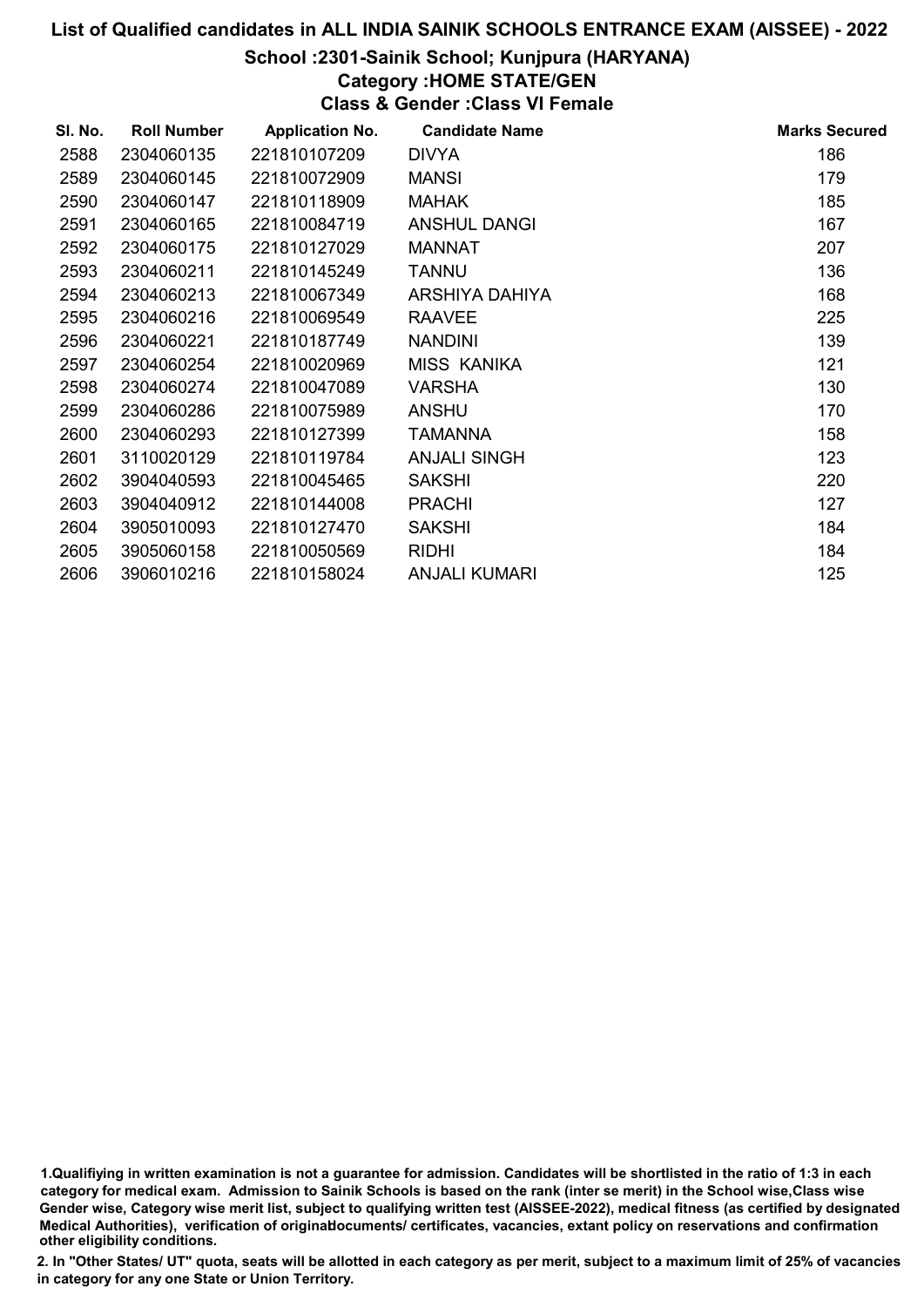# List of Qualified candidates in ALL INDIA SAINIK SCHOOLS ENTRANCE EXAM (AISSEE) - 2022 School :2301-Sainik School; Kunjpura (HARYANA)

# Category :OTHER STATE/SC

Class & Gender :Class VI Female

| SI. No. | <b>Roll Number</b> | <b>Application No.</b> | <b>Candidate Name</b> | <b>Marks Secured</b> |
|---------|--------------------|------------------------|-----------------------|----------------------|
| 2607    | 1505010679         | 221810019723           | <b>SHRADHA KUMARI</b> | 154                  |
| 2608    | 2001060426         | 221810091308           | TRIPTI KUMARI         | 127                  |
| 2609    | 2304060038         | 221810081448           | <b>NIVEDITA</b>       | 103                  |
| 2610    | 3001020013         | 221810037700           | <b>KHWAHISH RAY</b>   | 190                  |
| 2611    | 4507010329         | 221810032376           | ANANYA DHARIYA        | 107                  |
| 2612    | 4507010585         | 221810179799           | VANSHIKA              | 123                  |
| 2613    | 4601010092         | 221810005234           | PRAGYA ANAND          | 194                  |

<sup>1.</sup>Qualifiying in written examination is not a guarantee for admission. Candidates will be shortlisted in the ratio of 1:3 in each category for medical exam. Admission to Sainik Schools is based on the rank (inter se merit) in the School wise,Class wise Gender wise, Category wise merit list, subject to qualifying written test (AISSEE-2022), medical fitness (as certified by designated Medical Authorities), verification of originablocuments/ certificates, vacancies, extant policy on reservations and confirmation other eligibility conditions.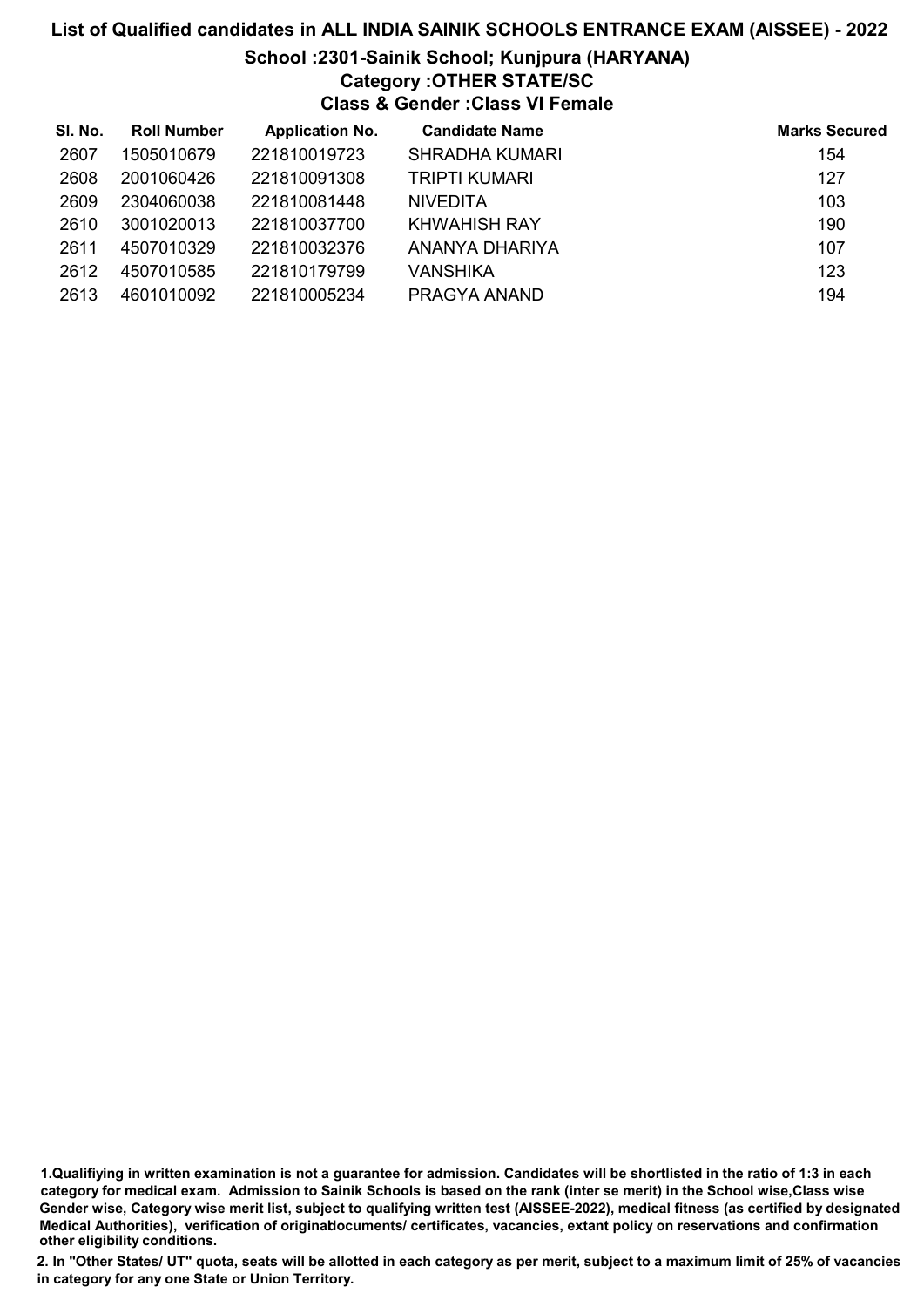# List of Qualified candidates in ALL INDIA SAINIK SCHOOLS ENTRANCE EXAM (AISSEE) - 2022 School :2301-Sainik School; Kunjpura (HARYANA) Category :OTHER STATE/ST Class & Gender :Class VI Female

| SI. No. | <b>Roll Number</b> | <b>Application No.</b> | <b>Candidate Name</b>   | <b>Marks Secured</b> |
|---------|--------------------|------------------------|-------------------------|----------------------|
| 2614    | 2001050265         | 221810090404           | <b>PRACHI MEENA</b>     | 149                  |
| 2615    | 2301010003         | 221810008200           | LAMO                    | 186                  |
| 2616    | 4406020105         | 221810161931           | ELISHA CHAUHAN          | 173                  |
| 2617    | 4502020568         | 221810020894           | <b>VEDANSHI CHAUHAN</b> | 103                  |

<sup>1.</sup>Qualifiying in written examination is not a guarantee for admission. Candidates will be shortlisted in the ratio of 1:3 in each category for medical exam. Admission to Sainik Schools is based on the rank (inter se merit) in the School wise,Class wise Gender wise, Category wise merit list, subject to qualifying written test (AISSEE-2022), medical fitness (as certified by designated Medical Authorities), verification of originablocuments/ certificates, vacancies, extant policy on reservations and confirmation other eligibility conditions.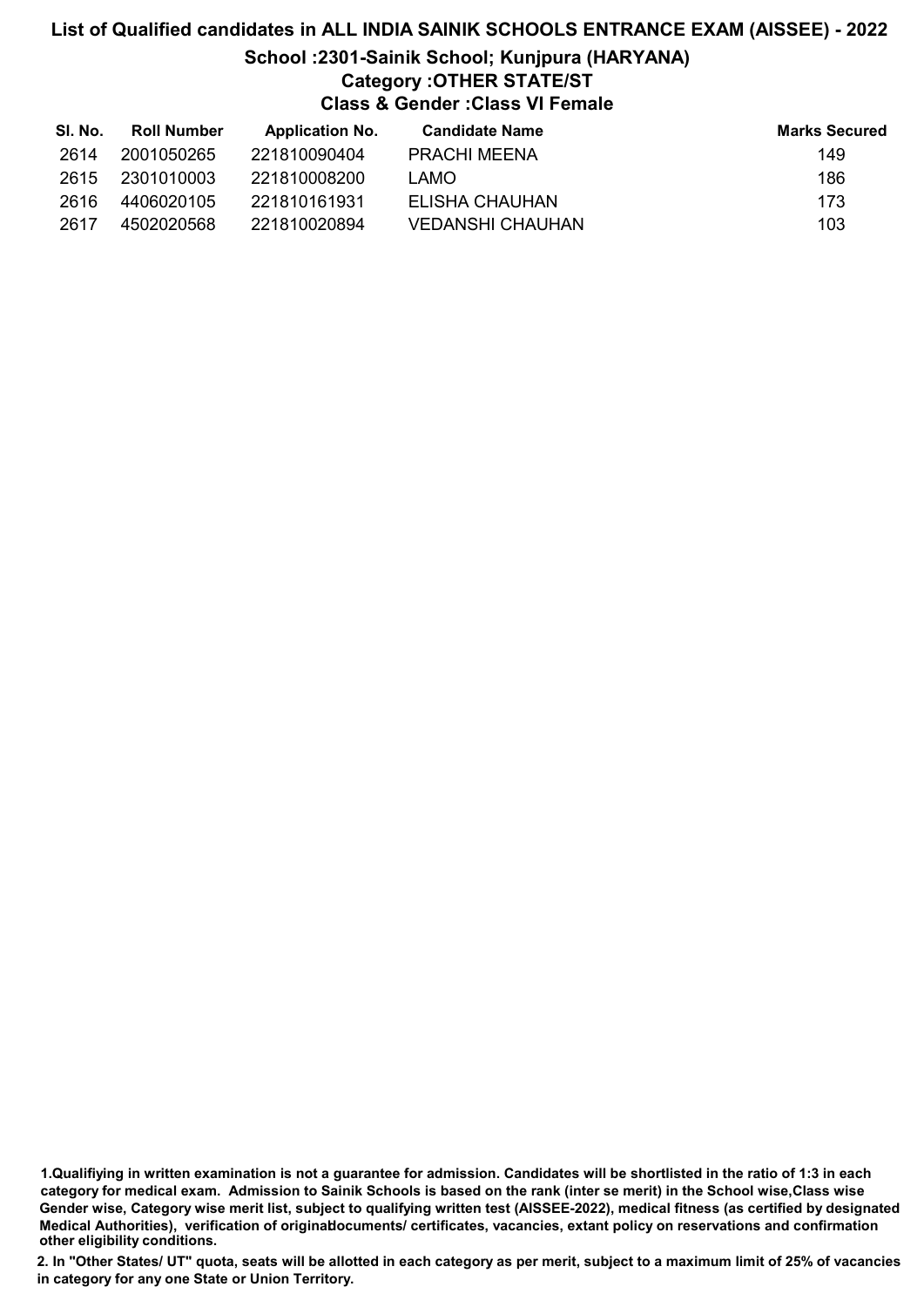## School :2301-Sainik School; Kunjpura (HARYANA)

## Category :OTHER STATE/OBC

Class & Gender :Class VI Female

| SI. No. | <b>Roll Number</b> | <b>Application No.</b> | <b>Candidate Name</b> | <b>Marks Secured</b> |
|---------|--------------------|------------------------|-----------------------|----------------------|
| 2618    | 1505010489         | 221810025060           | AMISHA KUMARI         | 221                  |
| 2619    | 1506010158         | 221810125063           | <b>ZEBA PARVEEN</b>   | 236                  |
| 2620    | 1511040297         | 221810124091           | <b>MONISHKA ARYA</b>  | 123                  |
| 2621    | 2001050593         | 221810029215           | TANISHKA SINGH        | 209                  |
| 2622    | 2001050975         | 221810070846           | PARIKSHA BHATI        | 134                  |
| 2623    | 2001051017         | 221810049856           | <b>YATIKA</b>         | 243                  |
| 2624    | 2001060083         | 221810046386           | <b>MISHIKA</b>        | 125                  |
| 2625    | 2001060792         | 221810125429           | <b>NAVYA</b>          | 121                  |
| 2626    | 2301020657         | 221810156668           | PRIYANKA YADAV        | 144                  |
| 2627    | 2302020315         | 221810154113           | <b>KHUSI</b>          | 158                  |
| 2628    | 2303050413         | 221810080572           | PALAK YADAV           | 213                  |
| 2629    | 2304050058         | 221810013746           | <b>NIDHI KUMARI</b>   | 196                  |
| 2630    | 2501020205         | 221810084371           | HIMANSHI MAURYA       | 127                  |
| 2631    | 3903020146         | 221810123424           | <b>RAJSHREE AHIR</b>  | 155                  |
| 2632    | 3904040670         | 221810171026           | YASHASVINI YADAV      | 198                  |
| 2633    | 3905020226         | 221810053173           | <b>VNYA CHOUDHARY</b> | 254                  |
| 2634    | 4401030322         | 221810075163           | <b>ASTHA SINGH</b>    | 202                  |
| 2635    | 4405020323         | 221810114339           | <b>ANJALI</b>         | 230                  |
| 2636    | 4507010494         | 221810029671           | <b>SHAGUN PANWAR</b>  | 216                  |
| 2637    | 4507010554         | 221810065357           | <b>AVNI RATHI</b>     | 124                  |

1.Qualifiying in written examination is not a guarantee for admission. Candidates will be shortlisted in the ratio of 1:3 in each category for medical exam. Admission to Sainik Schools is based on the rank (inter se merit) in the School wise,Class wise Gender wise, Category wise merit list, subject to qualifying written test (AISSEE-2022), medical fitness (as certified by designated Medical Authorities), verification of originablocuments/ certificates, vacancies, extant policy on reservations and confirmation other eligibility conditions.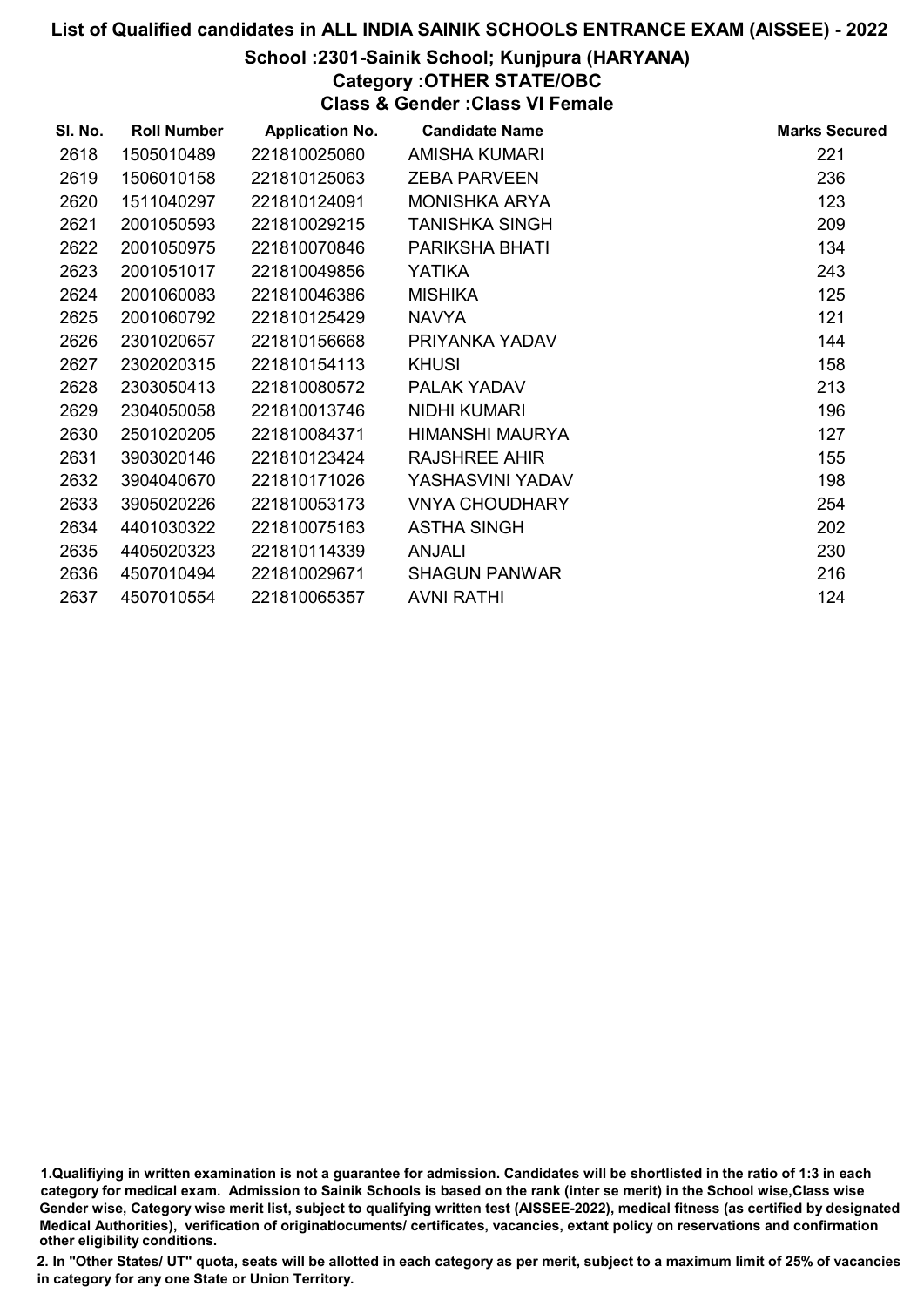### List of Qualified candidates in ALL INDIA SAINIK SCHOOLS ENTRANCE EXAM (AISSEE) - 2022

# School :2301-Sainik School; Kunjpura (HARYANA)

# Category :OTHER STATE/DEF

Class & Gender :Class VI Female

| SI. No. | <b>Roll Number</b> | <b>Application No.</b> | <b>Candidate Name</b>    | <b>Marks Secured</b> |
|---------|--------------------|------------------------|--------------------------|----------------------|
| 2638    | 1513020088         | 221810049925           | PRATIGYA KUMARI          | 184                  |
| 2639    | 2001030308         | 221810072401           | <b>STUTI BHATI</b>       | 180                  |
| 2640    | 2001030401         | 221810186631           | <b>ADITI</b>             | 208                  |
| 2641    | 2001050489         | 221810085874           | JANHVI PATHAK            | 194                  |
| 2642    | 2301020021         | 221810093981           | PRAGYA KUSHWAHA          | 135                  |
| 2643    | 2301020114         | 221810043482           | <b>SIMRAN KUMARI</b>     | 162                  |
| 2644    | 2301020643         | 221810133558           | <b>MISHKA</b>            | 210                  |
| 2645    | 2302020225         | 221810106122           | <b>MAHHI</b>             | 178                  |
| 2646    | 2302030458         | 221810107386           | <b>REESIMA CHOUDHARY</b> | 164                  |
| 2647    | 2406020039         | 221810113952           | <b>MANDIRA THAKUR</b>    | 159                  |
| 2648    | 2612010008         | 221810068710           | <b>SUHANI KUMARI</b>     | 182                  |
| 2649    | 3002030261         | 221810083314           | NIDHI NAIN               | 168                  |
| 2650    | 3905020144         | 221810061403           | <b>NIKITA</b>            | 241                  |
| 2651    | 4401030243         | 221810075362           | AASHI KUSHWAHA           | 166                  |
| 2652    | 4401040223         | 221810026037           | AAVANI TOMAR             | 260                  |
| 2653    | 4410030305         | 221810007028           | ADITI BHARDWAJ           | 136                  |
| 2654    | 4507010303         | 221810111516           | KHYATI TYAGI             | 144                  |

2. In "Other States/ UT" quota, seats will be allotted in each category as per merit, subject to a maximum limit of 25% of vacancies in category for any one State or Union Territory.

<sup>1.</sup>Qualifiying in written examination is not a guarantee for admission. Candidates will be shortlisted in the ratio of 1:3 in each category for medical exam. Admission to Sainik Schools is based on the rank (inter se merit) in the School wise,Class wise Gender wise, Category wise merit list, subject to qualifying written test (AISSEE-2022), medical fitness (as certified by designated Medical Authorities), verification of originablocuments/ certificates, vacancies, extant policy on reservations and confirmation other eligibility conditions.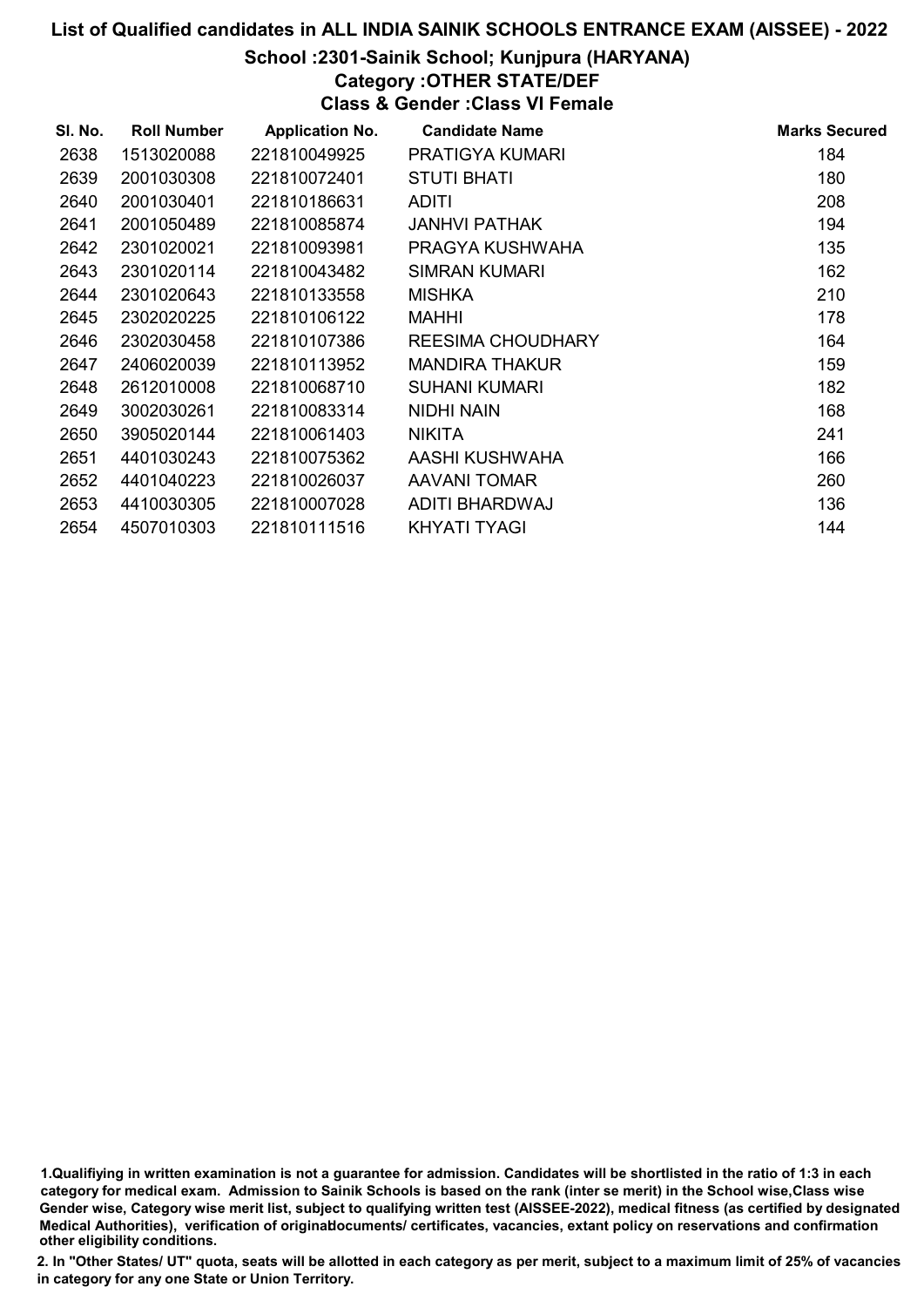### List of Qualified candidates in ALL INDIA SAINIK SCHOOLS ENTRANCE EXAM (AISSEE) - 2022

## School :2301-Sainik School; Kunjpura (HARYANA)

Category :OTHER STATE/GEN

Class & Gender :Class VI Female

| SI. No. | <b>Roll Number</b> | <b>Application No.</b> | <b>Candidate Name</b>    | <b>Marks Secured</b> |
|---------|--------------------|------------------------|--------------------------|----------------------|
| 2655    | 1509030310         | 221810035954           | <b>SHREYA MISHRA</b>     | 219                  |
| 2656    | 1509030411         | 221810008455           | <b>VAISHNAVI</b>         | 203                  |
| 2657    | 1510030182         | 221810074556           | <b>SNEHA SUMAN</b>       | 245                  |
| 2658    | 1511050084         | 221810012862           | <b>AKSHRA</b>            | 148                  |
| 2659    | 2001020036         | 221810179890           | <b>GARIMA AGARWAL</b>    | 139                  |
| 2660    | 2001030253         | 221810148380           | <b>ANUSHKA SONI</b>      | 130                  |
| 2661    | 2001030292         | 221810013990           | <b>BHAVIKA BHATT</b>     | 189                  |
| 2662    | 2001030387         | 221810196131           | <b>SAKSHI PANDEY</b>     | 163                  |
| 2663    | 2001030659         | 221810024608           | <b>ANIKA ARYAN</b>       | 134                  |
| 2664    | 2001040060         | 221810087581           | <b>SAURAVI</b>           | 196                  |
| 2665    | 2001040156         | 221810021912           | <b>TANVI CHAUDHARY</b>   | 161                  |
| 2666    | 2001040186         | 221810063622           | <b>VANSHIKA NAIN</b>     | 126                  |
| 2667    | 2001040218         | 221810058732           | <b>VRINDA TANWAR</b>     | 134                  |
| 2668    | 2001040289         | 221810008162           | <b>TANVI TYAGI</b>       | 187                  |
| 2669    | 2001040444         | 221810149213           | <b>VIDYA SHARMA</b>      | 249                  |
| 2670    | 2001050004         | 221810160523           | <b>VANDANA LAMBA</b>     | 131                  |
| 2671    | 2001050015         | 221810146923           | KASHVI BHARDWAJ          | 142                  |
| 2672    | 2001050022         | 221810046133           | <b>SAMPADA MANN</b>      | 156                  |
| 2673    | 2001050175         | 221810055773           | <b>SHIVANGI KUMARI</b>   | 229                  |
| 2674    | 2001050285         | 221810003214           | <b>NYNEISHIA SINGH</b>   | 168                  |
| 2675    | 2001050343         | 221810036134           | AVIKA DHAKA              | 232                  |
| 2676    | 2001050455         | 221810166764           | <b>TANVI TYAGI</b>       | 148                  |
| 2677    | 2001050578         | 221810058705           | <b>GAURANSHI KAUSHIK</b> | 197                  |
| 2678    | 2001050726         | 221810168465           | <b>SHREYA YADAV</b>      | 124                  |
| 2679    | 2001050844         | 221810111306           | <b>KHANAK SHARMA</b>     | 141                  |
| 2680    | 2001050987         | 221810165156           | SAVYA SEHRAWAT           | 212                  |
| 2681    | 2001060407         | 221810083597           | <b>VAISHNAVI</b>         | 192                  |
| 2682    | 2001060468         | 221810052618           | <b>GUNISHKA YADAV</b>    | 235                  |
| 2683    | 2001060623         | 221810141868           | <b>VANSHIKA</b>          | 126                  |
| 2684    | 2001060773         | 221810162719           | <b>DEEPIKA</b>           | 217                  |
| 2685    | 2001060969         | 221810035189           | <b>AARNA SHIL</b>        | 165                  |
| 2686    | 2001061004         | 221810041599           | <b>PARIKSHA</b>          | 122                  |
| 2687    | 2301010174         | 221810025361           | <b>MUSKAN SHARMA</b>     | 123                  |
| 2688    | 2301020225         | 221810027793           | <b>DIVJOT KAUR</b>       | 161                  |
| 2689    | 2301020226         | 221810040104           | <b>MANYA CHHABRA</b>     | 140                  |
| 2690    | 2301020239         | 221810043314           | <b>SANDHYA KAUSHIK</b>   | 126                  |
| 2691    | 2301020470         | 221810121476           | <b>TARIKA BHARTI</b>     | 131                  |
| 2692    | 2302030101         | 221810197473           | NAVYA PANWAR             | 151                  |
| 2693    | 2302030208         | 221810031064           | <b>SAANVI RATHI</b>      | 234                  |
| 2694    | 2303060239         | 221810184193           | ANANYA JHA               | 170                  |
| 2695    | 2303080106         | 221810077576           | <b>ANIKA PRADHAN</b>     | 226                  |
| 2696    | 2304050080         | 221810052166           | <b>HONEY CHAUDHARY</b>   | 158                  |
| 2697    | 2406020143         | 221810018214           | <b>SAMRIDHI BHALAIK</b>  | 228                  |

1.Qualifiying in written examination is not a guarantee for admission. Candidates will be shortlisted in the ratio of 1:3 in each category for medical exam. Admission to Sainik Schools is based on the rank (inter se merit) in the School wise,Class wise Gender wise, Category wise merit list, subject to qualifying written test (AISSEE-2022), medical fitness (as certified by designated Medical Authorities), verification of originablocuments/ certificates, vacancies, extant policy on reservations and confirmation other eligibility conditions.

2. In "Other States/ UT" quota, seats will be allotted in each category as per merit, subject to a maximum limit of 25% of vacancies in category for any one State or Union Territory.